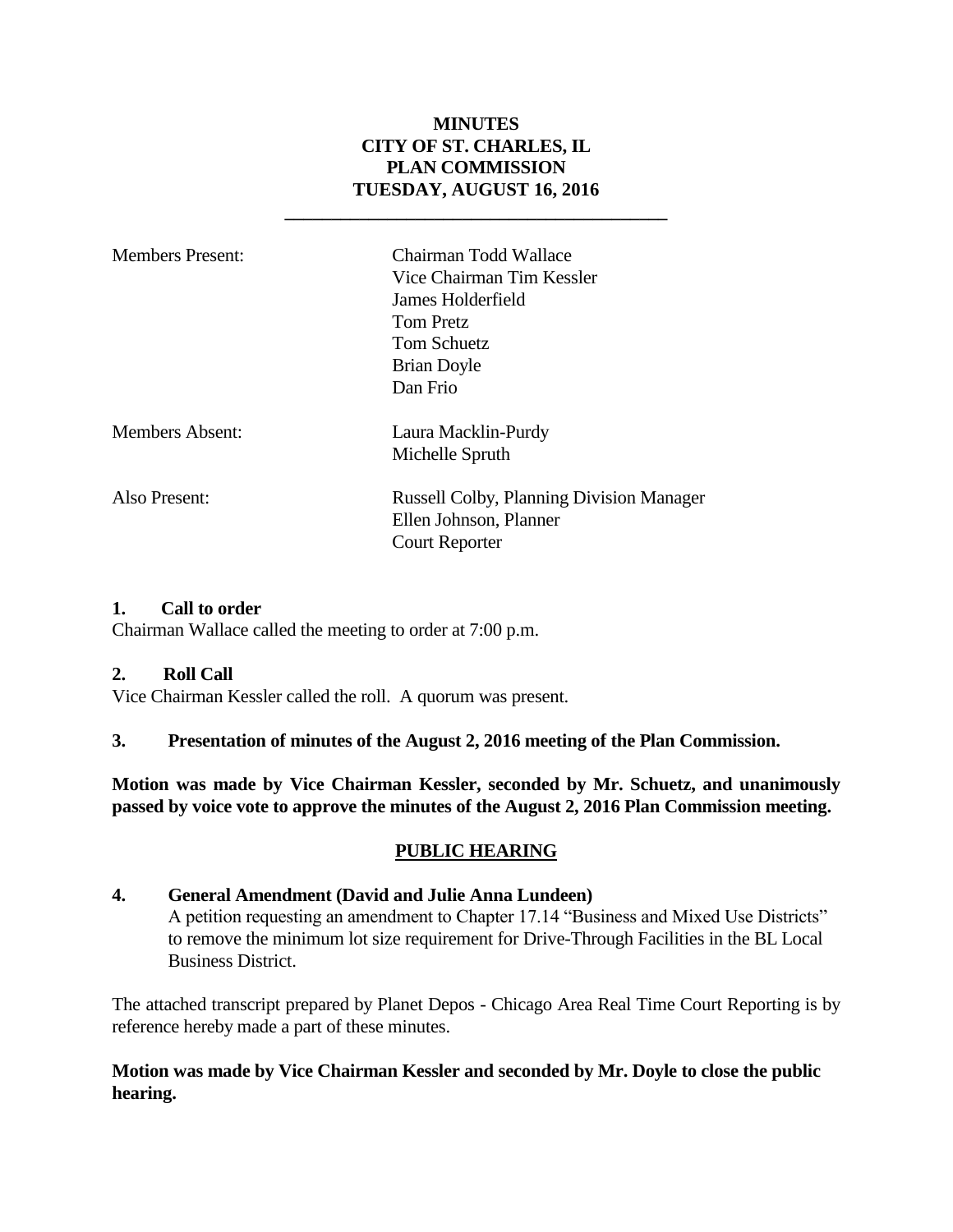#### **Minutes – St. Charles Plan Commission Tuesday, August 16, 2016 Page 2**

Roll Call Vote: Ayes: Kessler, Holderfield, Schuetz, Doyle, Frio, Wallace Nays: Pretz Absent: Macklin-Purdy, Spruth Motion carried: 6-1

### **Chairman Wallace moved agenda item #6 to be discussed next.**

### **MEETING**

## **6. General Amendment (David and Julie Anna Lundeen)**

A petition requesting an amendment to Chapter 17.14 "Business and Mixed Use Districts" to remove the minimum lot size requirement for Drive-Through Facilities in the BL Local Business District.

The attached transcript prepared by Planet Depos - Chicago Area Real Time Court Reporting is by reference hereby made a part of these minutes.

**Motion was made by Vice Chairman Kessler and seconded by Mr. Frio to recommend approval of a petition requesting an amendment to chapter 17.14 "Business and Mixed-Use Districts" to remove the minimum lot size requirement for Drive-Through Facilities in the BL Local Business District with an advisory comment to the Planning and Development Committee to consider removing the lot size requirement for Drive-Through Facilities in the BC, BR, and CBD-2 districts, as well.** 

Roll Call Vote: Ayes: Holderfield, Schuetz, Doyle, Frio, Kessler Nays: Pretz, Wallace Absent: Macklin-Purdy, Spruth Motion carried: 5-2

#### **PUBLIC HEARING**

### **5. Lundeen Liquors, 1315 W. Main St. (David and Julie Anna Lundeen)**  Application for Special Use

The attached transcript prepared by Planet Depos - Chicago Area Real Time Court Reporting is by reference hereby made a part of these minutes.

**Motion was made by Mr. Doyle, seconded by Vice Chairman Kessler, and unanimously passed by voice vote to close the public hearing.**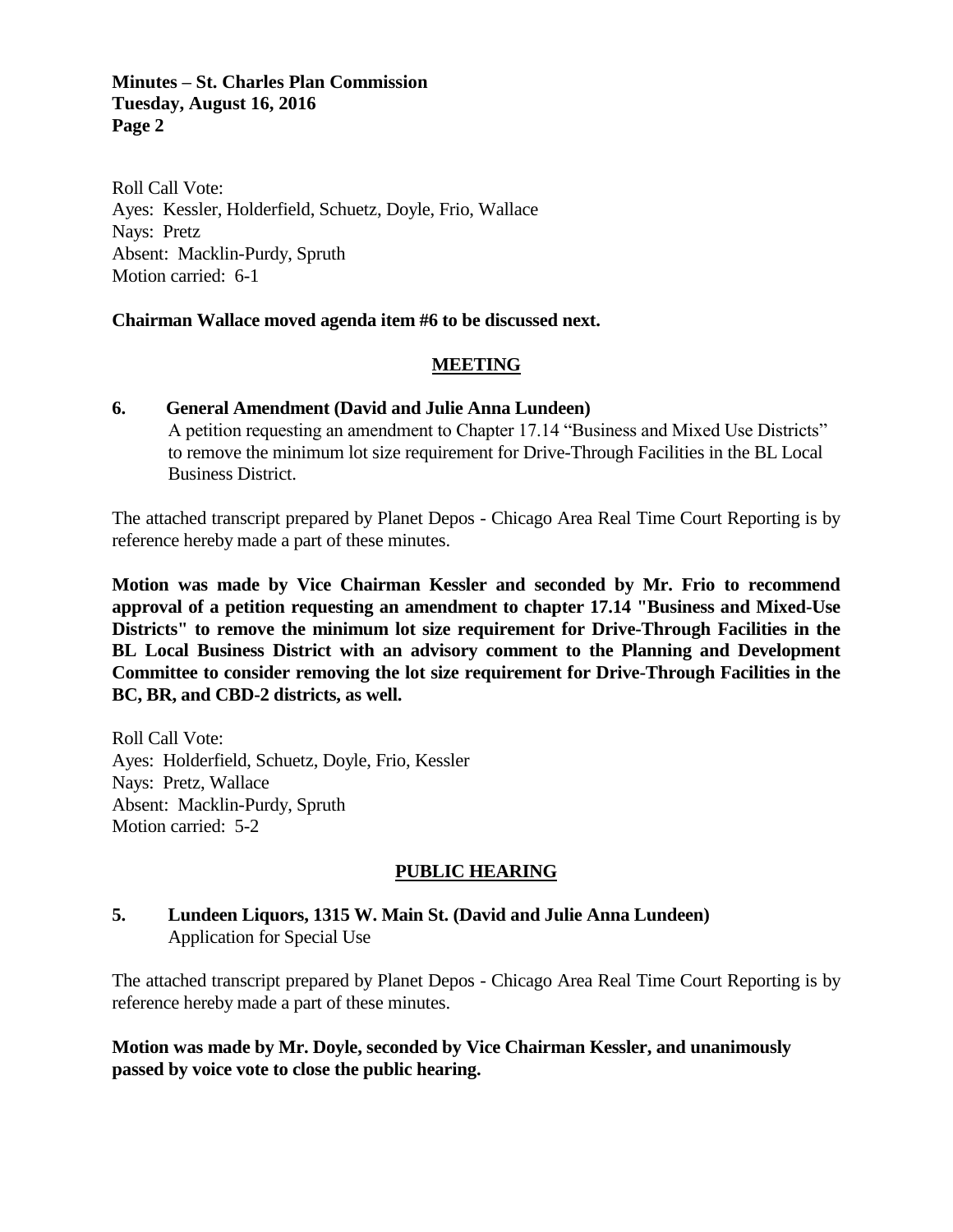### **Minutes – St. Charles Plan Commission Tuesday, August 16, 2016 Page 3**

Roll Call Vote: Ayes: Kessler, Holderfield, Pretz, Schuetz, Doyle, Frio, Wallace Nays: Absent: Macklin-Purdy, Spruth Motion carried: 7-0

#### **MEETING**

## **7. Lundeen Liquors, 1315 W. Main St. (David and Julie Anna Lundeen)**  Application for Special Use

The attached transcript prepared by Planet Depos - Chicago Area Real Time Court Reporting is by reference hereby made a part of these minutes.

**Motion was made by Vice Chairman Kessler and seconded by Mr. Schuetz to recommend approval of the Application for Special Use for Lundeen Liquors, 1315 W. Main Street, conditional upon resolving the drainage issue to the satisfaction of the City engineers.**

**Motion was made by Chairman Wallace and seconded by Mr. Pretz to amend the motion to add a second condition that the applicant work with staff to ensure that vehicles do not cut across parking spaces and otherwise ensure pedestrian safety on the site.**

Roll Call Vote on Motion to Amend: Ayes: Holderfield, Schuetz, Doyle, Pretz, Frio, Wallace, Kessler Nays: Absent: Macklin-Purdy, Spruth Motion carried: 7-0

Roll Call Vote on Main Motion: Ayes: Holderfield, Schuetz, Doyle, Pretz, Frio, Wallace, Kessler Nays: Absent: Macklin-Purdy, Spruth Motion carried: 7-0

## **8. Additional Business from Plan Commission Members or Staff**

## **9. Weekly Development Report**

#### **10. Meeting Announcements**

a. Plan Commission

Tuesday, September 6, 2016 at 7:00pm Century Station Training Room – Cancelled Tuesday, September 20, 2016 at 7:00pm Council Chambers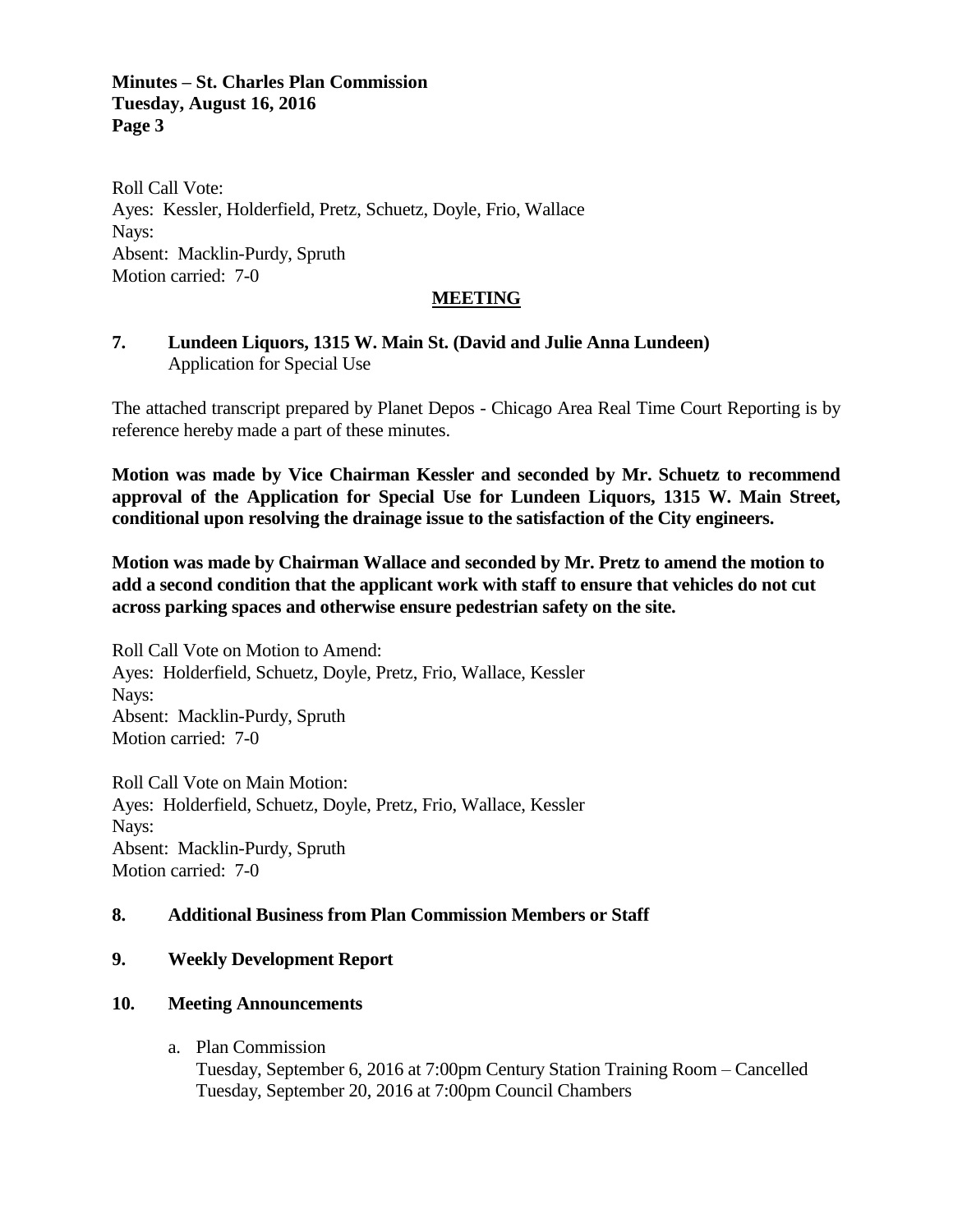## **Minutes – St. Charles Plan Commission Tuesday, August 16, 2016 Page 4**

Tuesday, October 4, 2016 at 7:00pm Council Chambers

b. Planning & Development Committee Monday, September 12, 2016 at 7:00pm Council Chambers Monday, October 10, 2016 at 7:00pm Council Chambers

## **11. Public Comment**

**12. Adjournment at 9:06pm**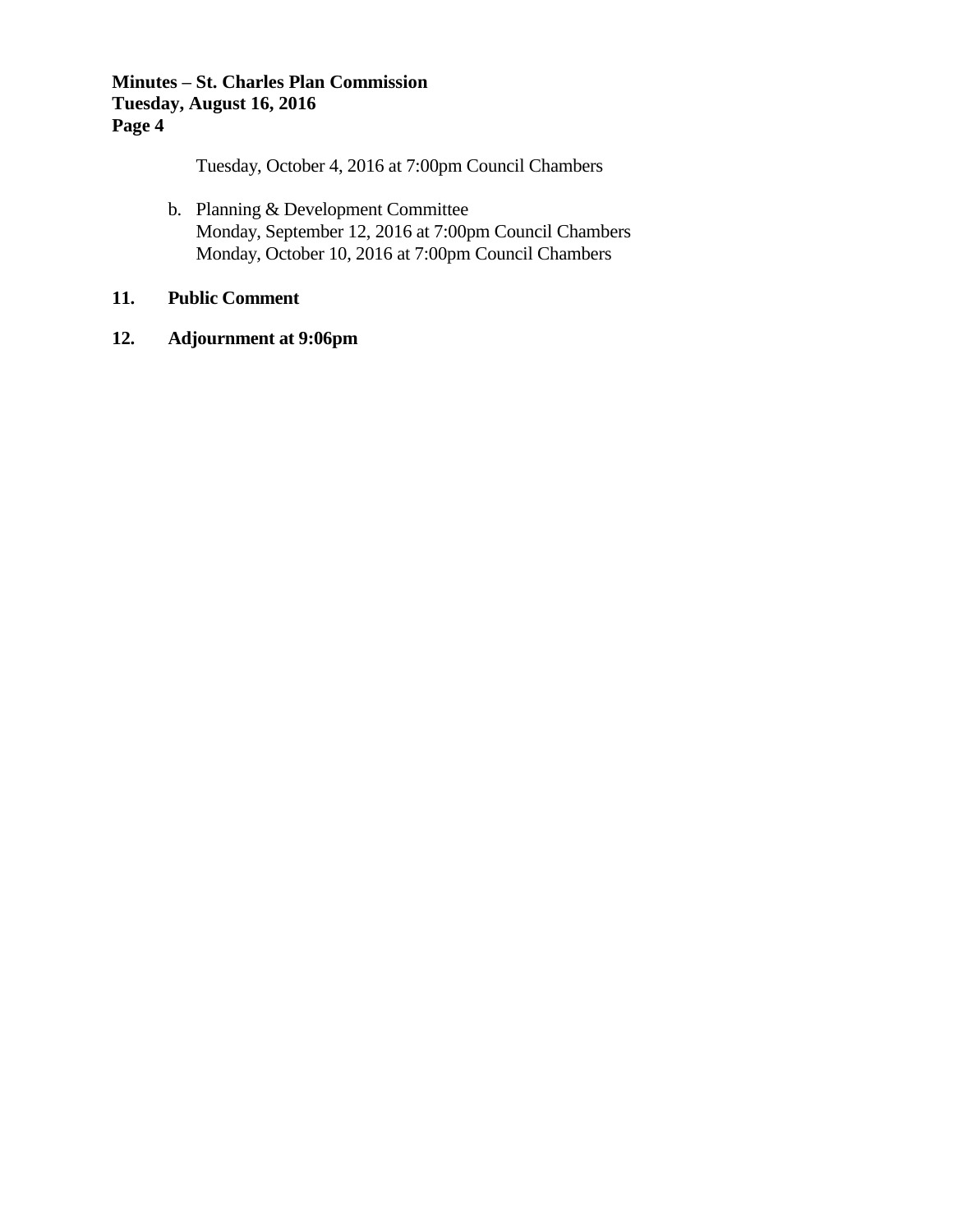

# Transcript of Hearing - General Amendment to Chapter 17.14

Date: August 16, 2016

Case: St. Charles Plan Commission

Planet Depos, LLC Phone: 888-433-3767 Fax: 888-503-3767 Email: transcripts@planetdepos.com Internet: www.planetdepos.com

Worldwide Court Reporting | Interpretation | Trial Services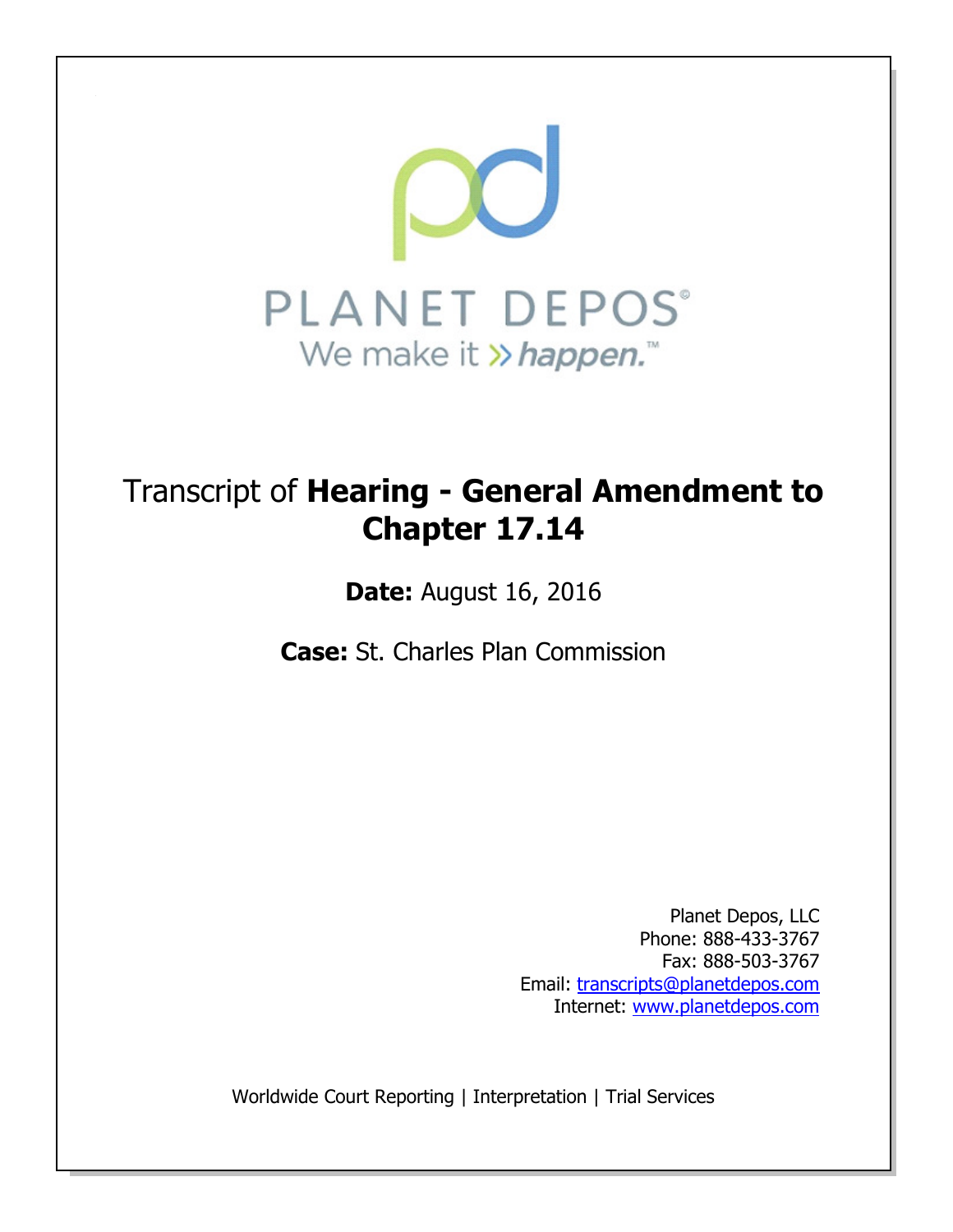1 BEFORE THE PLAN COMMISSION 2 OF THE CITY OF ST. CHARLES 3 4 --------------------------------x 5 In Re: : 6 General Amendment : 7 (David and Julie Anna Lundeen); : 8 Amendment to Chapter 17.14 : 9 | "Business and Mixed-Use : 10 Districts" to remove the : 11 | minimum lot size requirement : 12 | for drive-through facilities : 13 in the BL Local Business : 14 District. : 15 --------------------------------x 16 17 REPORT OF PROCEEDINGS 18 St. Charles, Illinois 60174 19 Tuesday, August 16, 2016 20 7:00 p.m. 21 22 Job No.: 97814 23 Pages: 1 - 41 24 Reported by: Paula M. Quetsch, CSR, RPR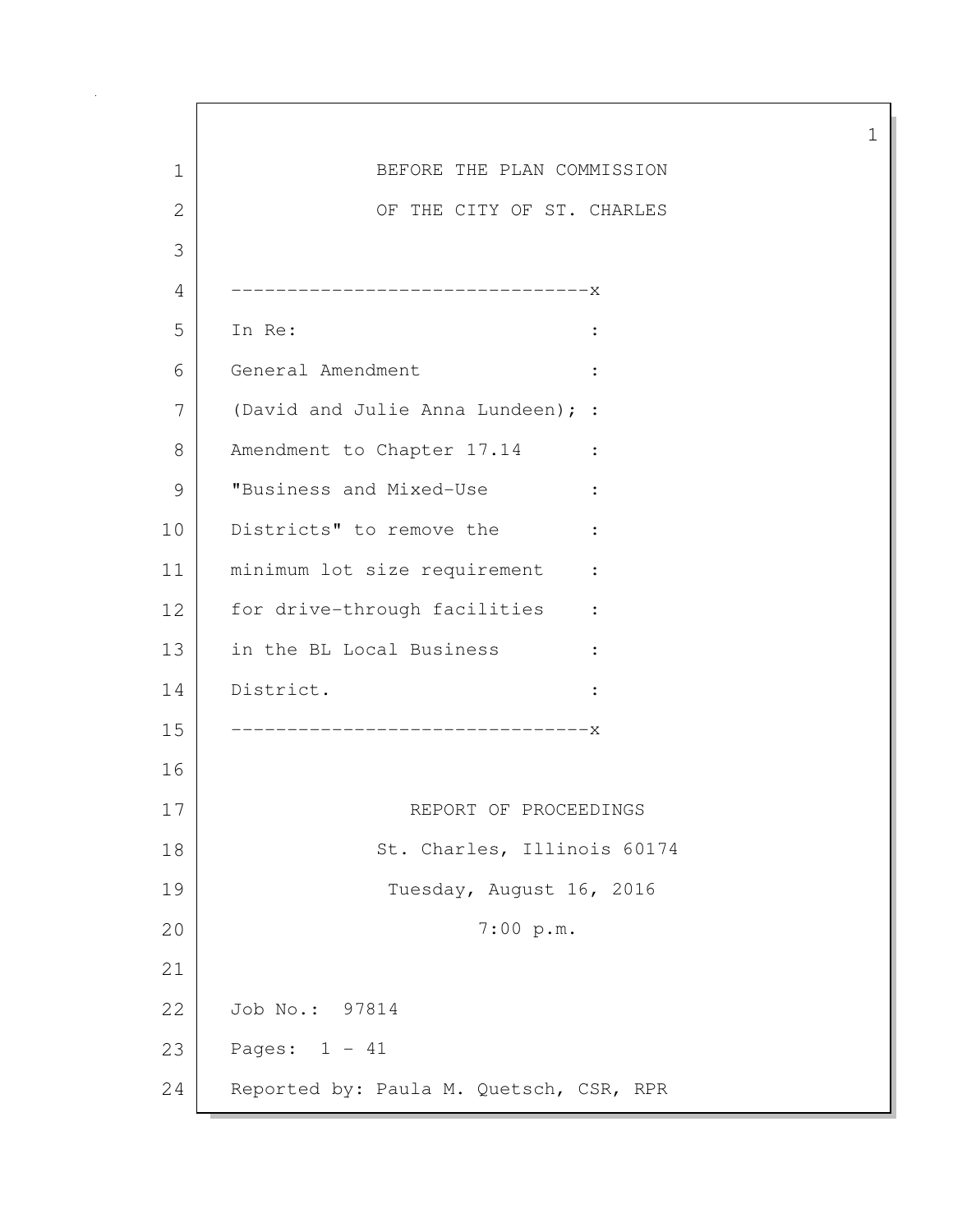$\mathsf{l}$ 

| Report of proceedings held at the location of:<br>$\mathbf 1$<br>$\mathbf{2}$<br>3<br>ST. CHARLES CITY HALL<br>2 East Main Street<br>4<br>St. Charles, Illinois 60174<br>5<br>$(630)$ 377-4400<br>6<br>7<br>$8\,$<br>$\mathcal{G}$<br>Before Paula M. Quetsch, a Certified Shorthand<br>10<br>Reporter, Registered Professional Reporter, and a<br>11<br>Notary Public in and for the State of Illinois.<br>12<br>13<br>14<br>15<br>16<br>17<br>18<br>19<br>20<br>21<br>22<br>23<br>24 |  |
|----------------------------------------------------------------------------------------------------------------------------------------------------------------------------------------------------------------------------------------------------------------------------------------------------------------------------------------------------------------------------------------------------------------------------------------------------------------------------------------|--|
|                                                                                                                                                                                                                                                                                                                                                                                                                                                                                        |  |
|                                                                                                                                                                                                                                                                                                                                                                                                                                                                                        |  |
|                                                                                                                                                                                                                                                                                                                                                                                                                                                                                        |  |
|                                                                                                                                                                                                                                                                                                                                                                                                                                                                                        |  |
|                                                                                                                                                                                                                                                                                                                                                                                                                                                                                        |  |
|                                                                                                                                                                                                                                                                                                                                                                                                                                                                                        |  |
|                                                                                                                                                                                                                                                                                                                                                                                                                                                                                        |  |
|                                                                                                                                                                                                                                                                                                                                                                                                                                                                                        |  |
|                                                                                                                                                                                                                                                                                                                                                                                                                                                                                        |  |
|                                                                                                                                                                                                                                                                                                                                                                                                                                                                                        |  |
|                                                                                                                                                                                                                                                                                                                                                                                                                                                                                        |  |
|                                                                                                                                                                                                                                                                                                                                                                                                                                                                                        |  |
|                                                                                                                                                                                                                                                                                                                                                                                                                                                                                        |  |
|                                                                                                                                                                                                                                                                                                                                                                                                                                                                                        |  |
|                                                                                                                                                                                                                                                                                                                                                                                                                                                                                        |  |
|                                                                                                                                                                                                                                                                                                                                                                                                                                                                                        |  |
|                                                                                                                                                                                                                                                                                                                                                                                                                                                                                        |  |
|                                                                                                                                                                                                                                                                                                                                                                                                                                                                                        |  |
|                                                                                                                                                                                                                                                                                                                                                                                                                                                                                        |  |
|                                                                                                                                                                                                                                                                                                                                                                                                                                                                                        |  |
|                                                                                                                                                                                                                                                                                                                                                                                                                                                                                        |  |
|                                                                                                                                                                                                                                                                                                                                                                                                                                                                                        |  |
|                                                                                                                                                                                                                                                                                                                                                                                                                                                                                        |  |
|                                                                                                                                                                                                                                                                                                                                                                                                                                                                                        |  |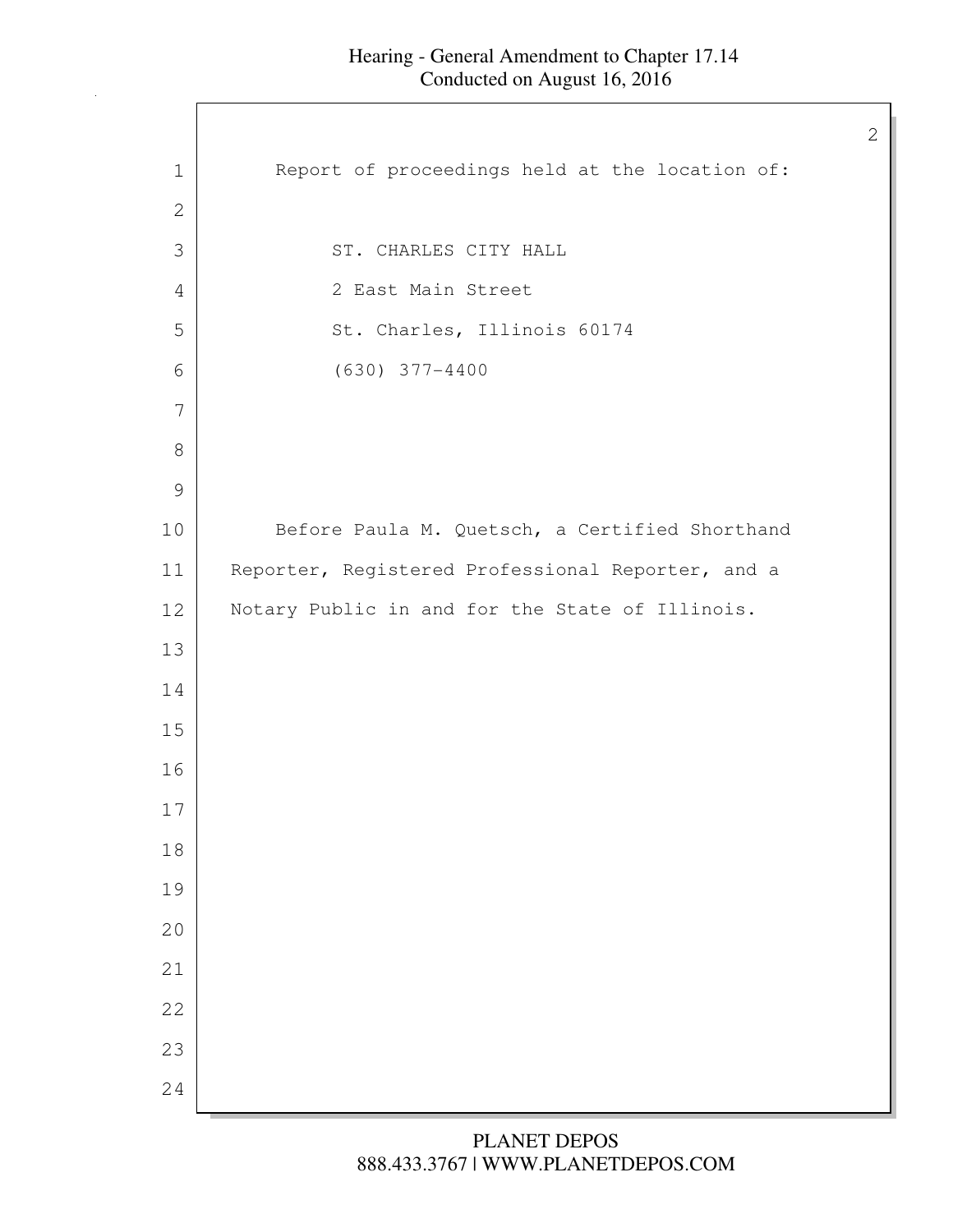| $\mathbf 1$   | PRESENT:                              |
|---------------|---------------------------------------|
| $\mathbf{2}$  | TODD WALLACE, Chairman                |
| 3             | TIM KESSLER, Vice Chairman            |
| 4             | BRIAN DOYLE, Member                   |
| 5             | DAN FRIO, Member                      |
| 6             | JIM HOLDERFIELD, Member               |
| 7             | TOM PRETZ, Member                     |
| $8\,$         | TOM SCHUETZ, Member                   |
| $\mathcal{G}$ |                                       |
| 10            | ALSO PRESENT:                         |
| 11            | RUSS COLBY, Planning Division Manager |
| 12            | ELLEN JOHNSON, Planner                |
| 13            |                                       |
| 14            |                                       |
| 15            |                                       |
| 16            |                                       |
| 17            |                                       |
| 18            |                                       |
| 19            |                                       |
| 20            |                                       |
| 21            |                                       |
| 22            |                                       |
| 23            |                                       |
| 24            |                                       |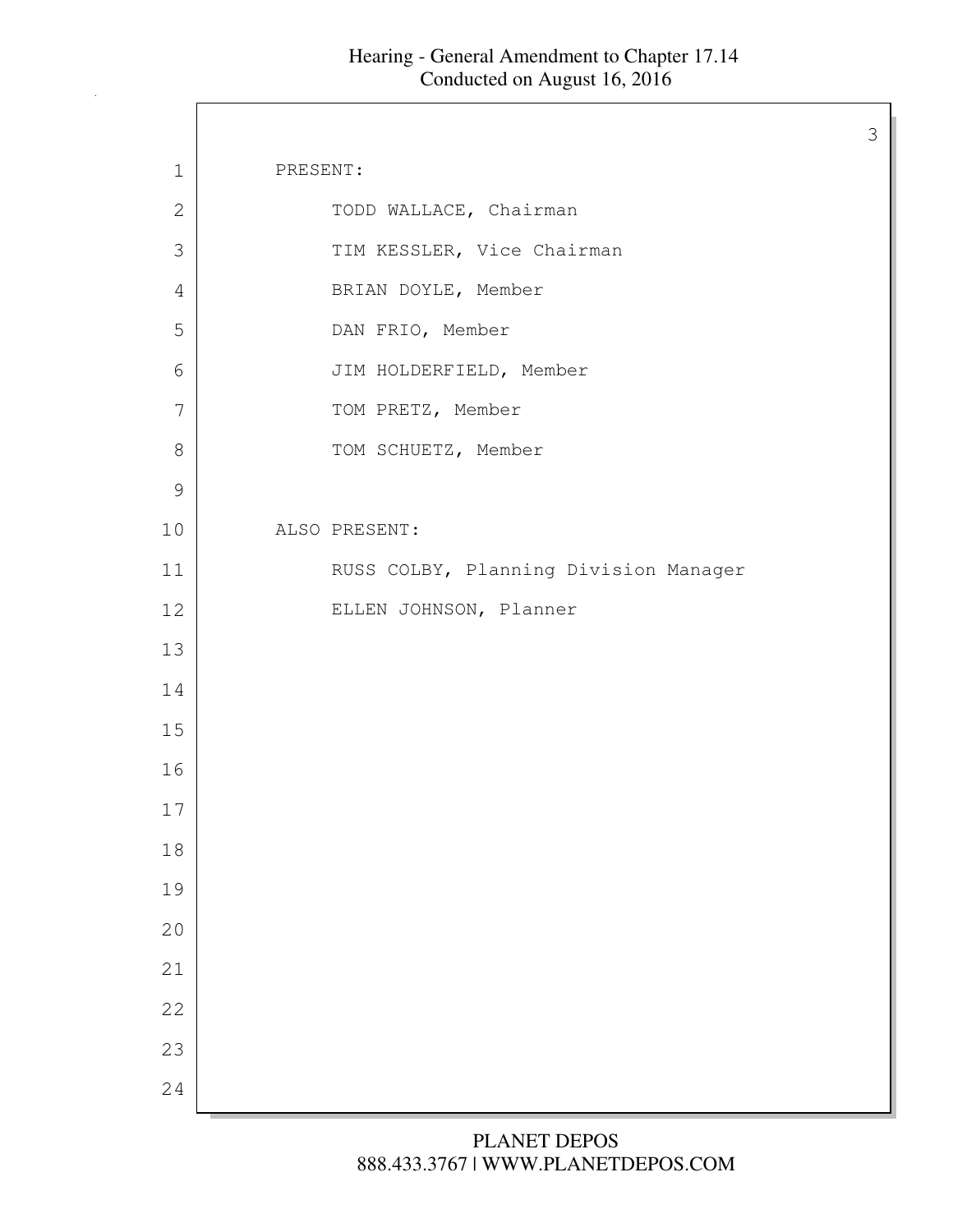$\Gamma$ 

4

| 1              | PROCEEDINGS                                     |
|----------------|-------------------------------------------------|
| $\overline{2}$ | CHAIRMAN WALLACE: This meeting of the           |
| 3              | St. Charles Plan Commission will come to order. |
| 4              | VICE CHAIRMAN KESSLER: Holderfield.             |
| 5              | MEMBER HOLDERFIELD: Here.                       |
| 6              | VICE CHAIRMAN KESSLER: Schuetz.                 |
| 7              | MEMBER SCHUETZ: Here.                           |
| 8              | VICE CHAIRMAN KESSLER: Doyle.                   |
| 9              | MEMBER DOYLE: Here.                             |
| 10             | VICE CHAIRMAN KESSLER: Pretz.                   |
| 11             | MEMBER PRETZ: Here.                             |
| 12             | VICE CHAIRMAN KESSLER: Frio.                    |
| 13             | MEMBER FRIO: Here.                              |
| 14             | VICE CHAIRMAN KESSLER: Wallace.                 |
| 15             | CHAIRMAN WALLACE: Here.                         |
| 16             | VICE CHAIRMAN KESSLER: Kessler, here.           |
| 17             | CHAIRMAN WALLACE: All right. Presentation       |
| 18             | of minutes of the August 2nd, 2016, meeting. Is |
| 19             | there a motion to approve?                      |
| 20             | VICE CHAIRMAN KESSLER: So moved.                |
| 21             | MEMBER SCHUETZ: Second.                         |
| 22             | CHAIRMAN WALLACE: Moved and seconded. All       |
| 23             | in favor.                                       |
| 24             | (Ayes heard.)                                   |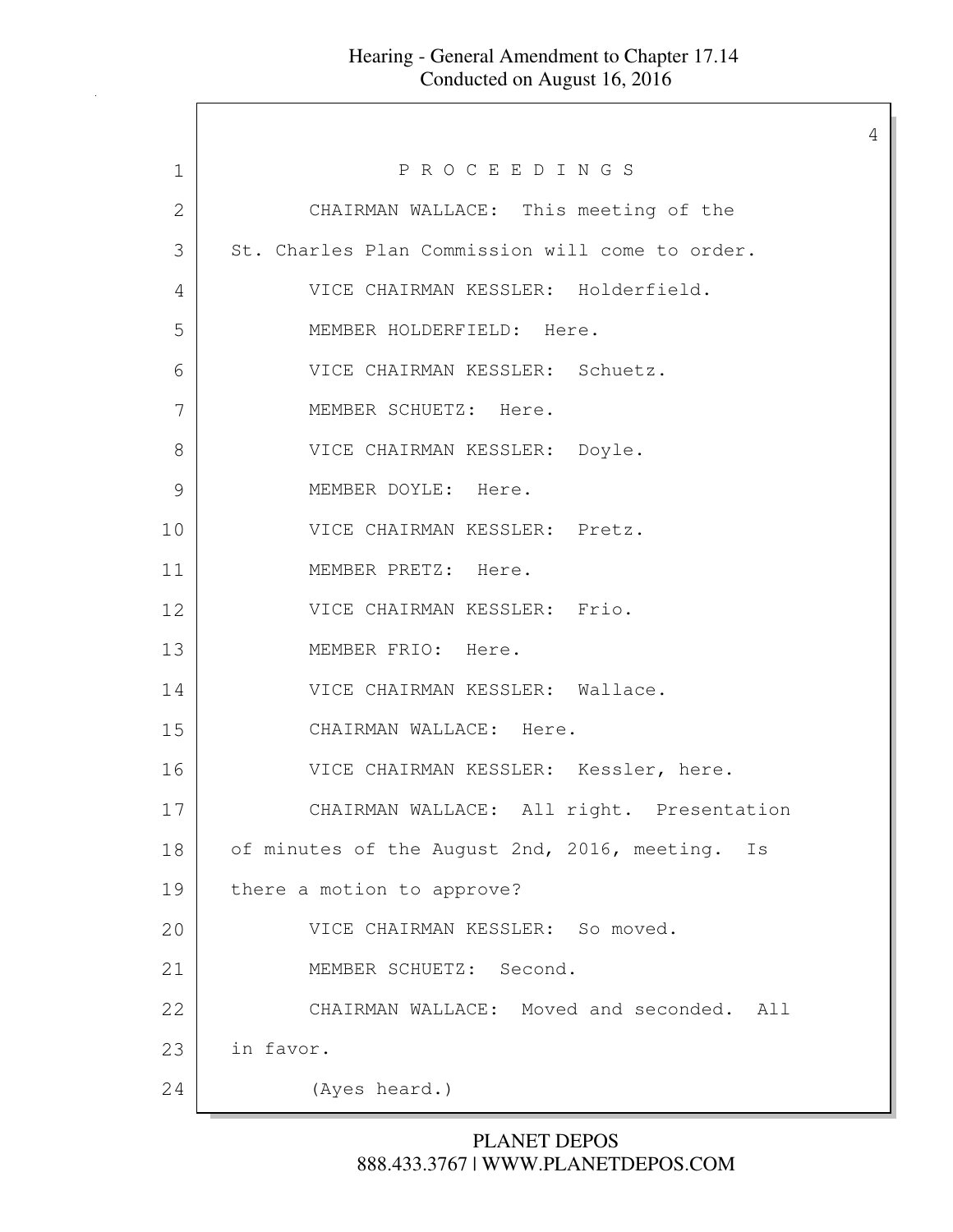| 1  | CHAIRMAN WALLACE: Opposed.                              |
|----|---------------------------------------------------------|
| 2  | (No response.)                                          |
| 3  | CHAIRMAN WALLACE: Notion passes unanimously.            |
| 4  | Items 4 and 5 are public hearings, and 6 and            |
| 5  | 7 are action items for the public hearing items.        |
| 6  | Before we begin, I'll just say a couple of              |
| 7  | words. For those of you who haven't been before us      |
| 8  | before, welcome. We conduct public hearings for         |
| 9  | applications that come before the City in order to      |
| 10 | make recommendations to the City Council for approval   |
| 11 | or denial, and that's what we're doing tonight.         |
| 12 | As a part of that we'll start out by having             |
| 13 | the applicant make a presentation, followed by          |
| 14 | questions from Plan Commissioners, questions from       |
| 15 | members of the public, and following that, if anyone    |
| 16 | wishes to offer additional testimony, they can do that. |
| 17 | Do you have any questions regarding our                 |
| 18 | procedure?                                              |
| 19 | (No response.)                                          |
| 20 | CHAIRMAN WALLACE: Okay. Since this is a                 |
| 21 | public hearing we will be on the record, and that's     |
| 22 | why the court reporter is here tonight. And so I        |
| 23 | would ask that only one person speak at a time, and     |
| 24 | please wait to be recognized by me before speaking.     |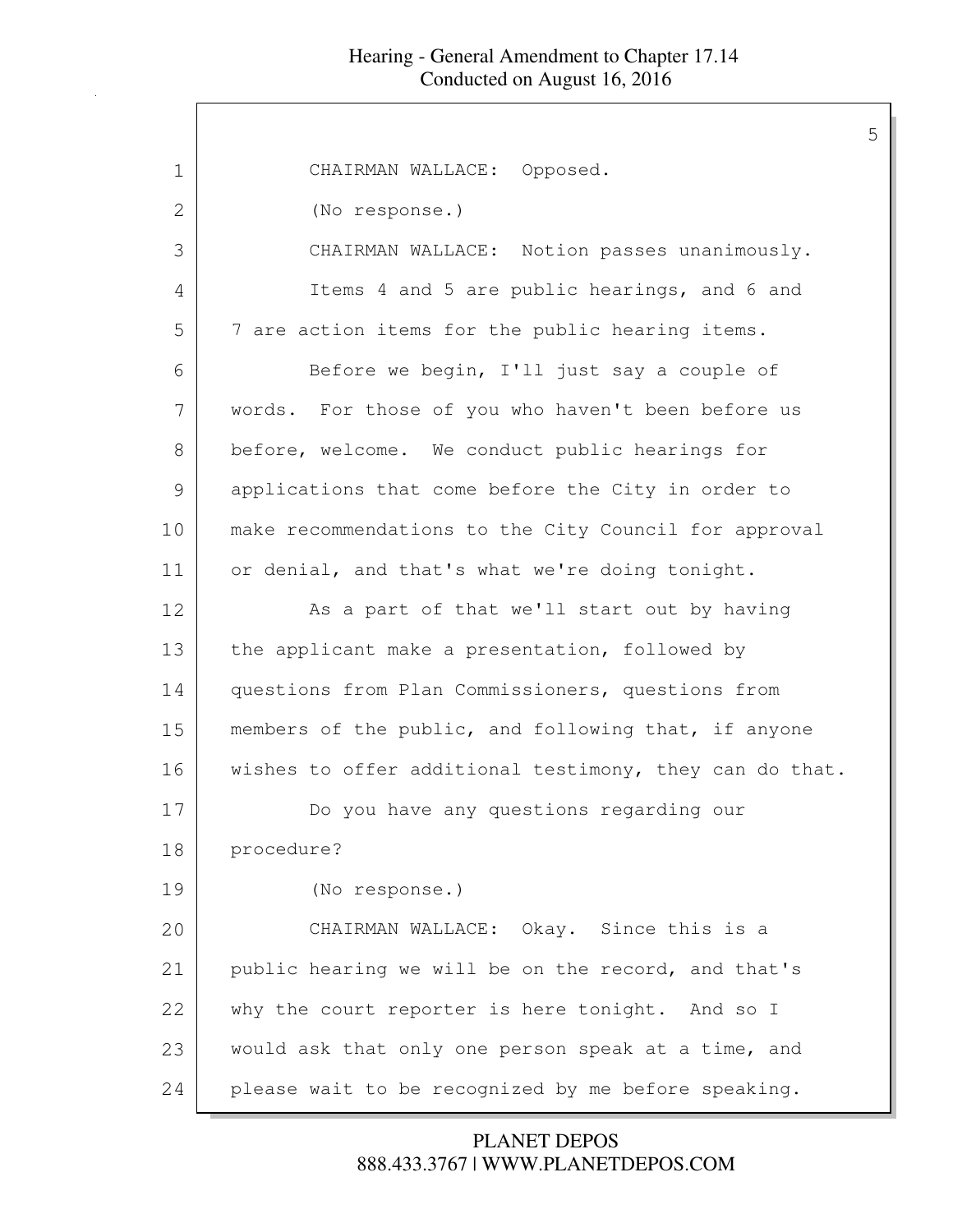| $\mathbf 1$   | Anyone who wishes to give testimony, including       |
|---------------|------------------------------------------------------|
| 2             | asking any questions, if you could raise your hand   |
| 3             | and be sworn in.                                     |
| 4             | (Whereupon, the witnesses were thereupon             |
| 5             | duly sworn.)                                         |
| 6             | CHAIRMAN WALLACE: And when you do speak, if          |
| 7             | you could come up to the lectern and speak into the  |
| 8             | microphone, state your full name, spell your last    |
| $\mathcal{G}$ | name, and say your address for the court reporter.   |
| 10            | Before we begin -- I'm sorry -- Item No. 4           |
| 11            | is General Amendment (David and Julie Anna Lundeen)  |
| 12            | Petition Requesting an Amendment to Chapter 17.14    |
| 13            | "Business and Mixed-Use Districts" to remove the     |
| 14            | minimum lot size requirement for drive-through       |
| 15            | facilities in the BL Local Business District.        |
| 16            | Before we begin, I just have a question or           |
| 17            | clarification for staff.                             |
| 18            | In the event that Plan Commission recommends         |
| 19            | denial of the first of these applications, does that |
| 20            | necessarily make the second one moot?                |
| 21            | MR. COLBY: We would recommend that the               |
| 22            | Plan Commission still hear the second application in |
| 23            | the event that the City Council reaches a different  |
| 24            | conclusion on the general amendment.                 |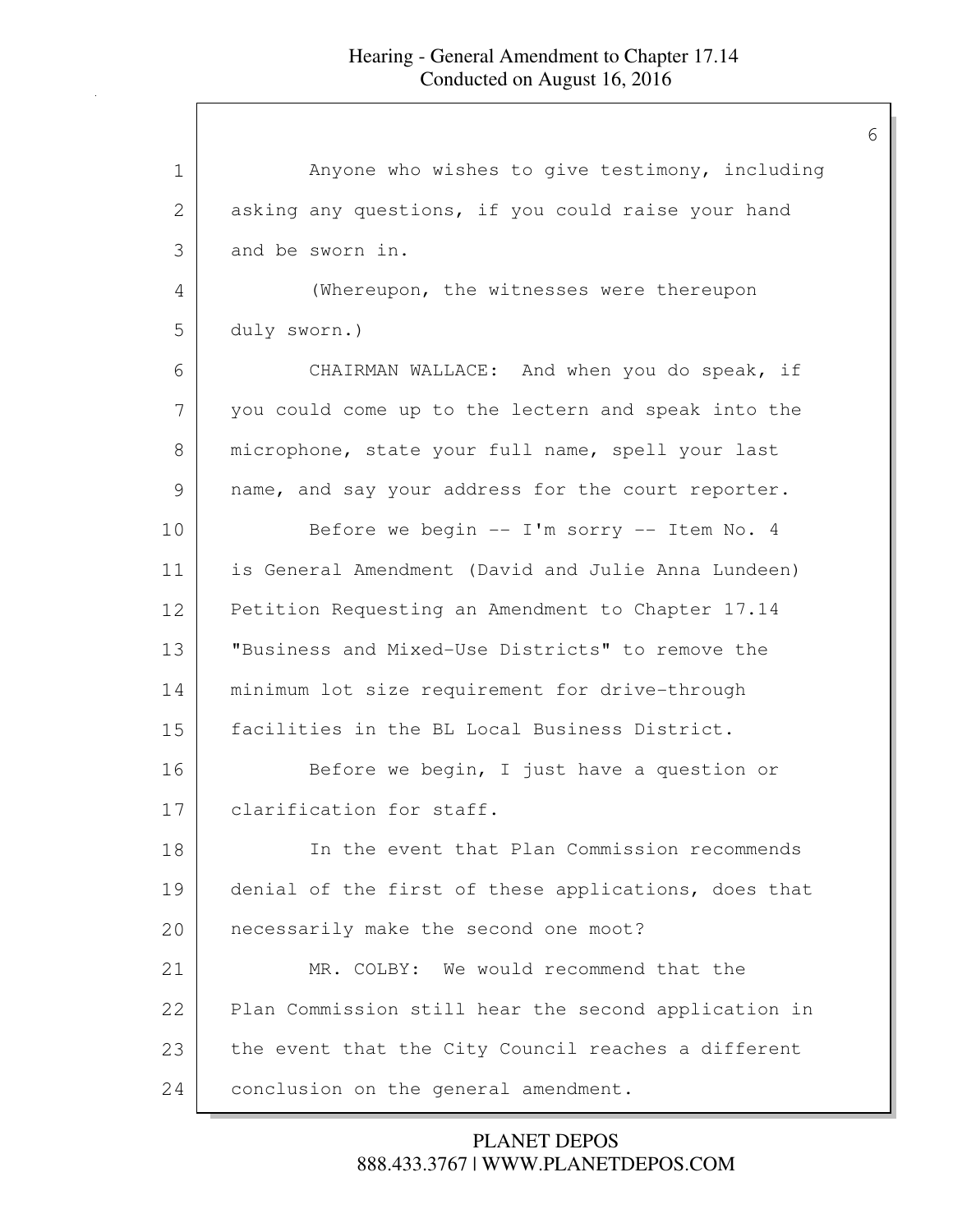| $\mathbf 1$ | CHAIRMAN WALLACE: Okay. Thank you.                   |
|-------------|------------------------------------------------------|
| 2           | All right. Is the applicant ready? All               |
| 3           | right. Go ahead.                                     |
| 4           | MS. LUNDEEN: Julie Anna Lundeen,                     |
| 5           | L-u-n-d-e-e-n, 6 Greenwood Court, DeKalb, Illinois.  |
| 6           | David and I are here tonight to request a general    |
| 7           | amendment for our property located at 1315 West Main |
| 8           | Street to allow a drive-through at that location.    |
| 9           | As a brief overview, we've owned the property        |
| 10          | since the mid-'80s. It has been a long process to    |
| 11          | get forward to actually develop this property to     |
| 12          | more of its potential there. We have currently filed |
| 13          | our paperwork to receive a no further remediation    |
| 14          | letter from the EPA which stems way back to when     |
| 15          | Sunoco had the property.                             |
| 16          | So we have no indication that that will be           |
| 17          | denied whatsoever. We should be receiving that this  |
| 18          | fall. Therefore, we are moving forward, and we       |
| 19          | would like to be able to obtain a drive-through at   |
| 20          | this location. We moved our business in there in     |
| 21          | 2013 as an express location. Therefore, the use of   |
| 22          | the drive-through at an express location is just     |
| 23          | beneficial to our business model there.              |
| 24          | MS. JOHNSON: So I'll go through a little bit         |
|             |                                                      |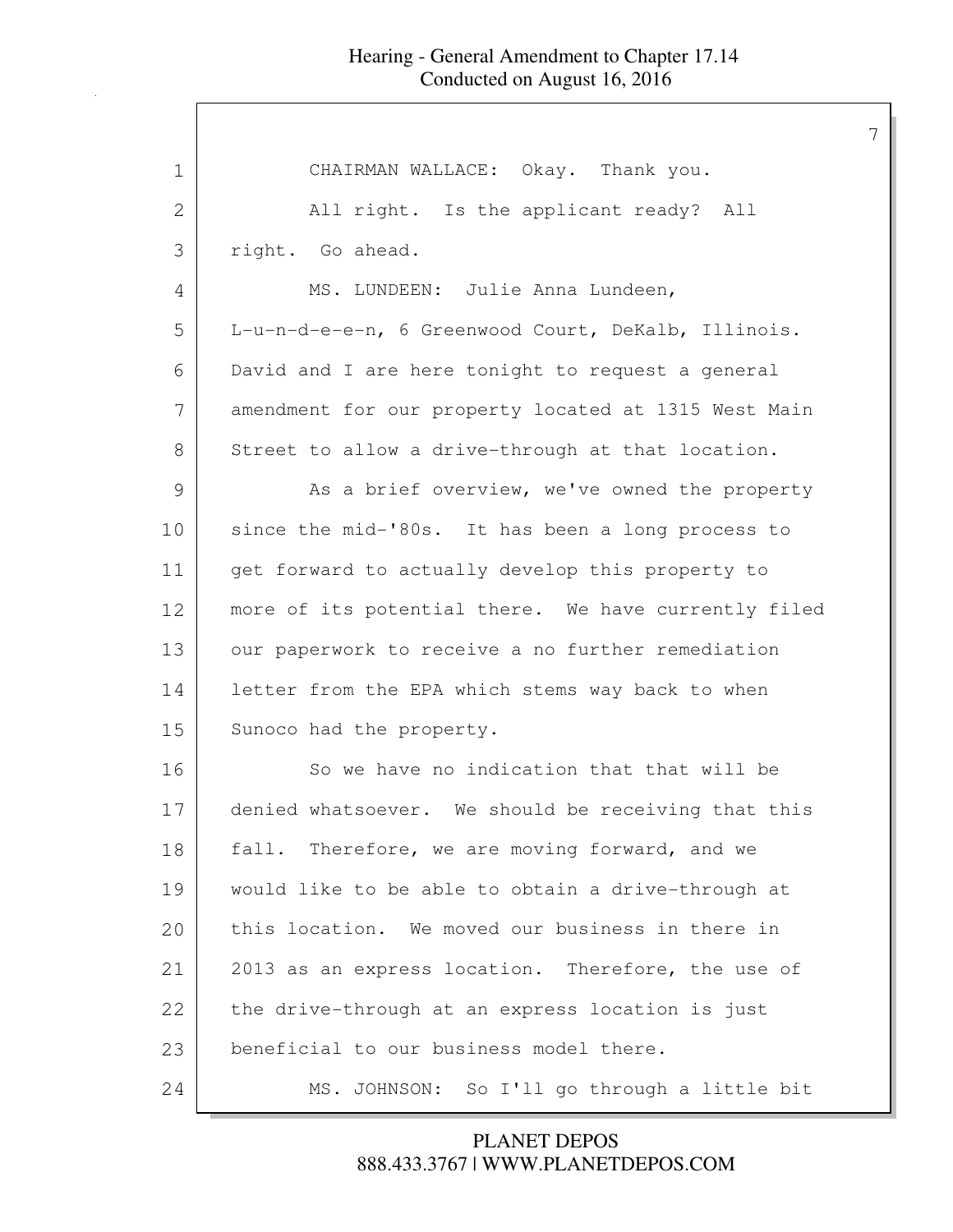| 1            | of what this general amendment request is for, too.     |
|--------------|---------------------------------------------------------|
| $\mathbf{2}$ | CHAIRMAN WALLACE: Sure.                                 |
| 3            | MS. JOHNSON: There's two items on the                   |
| 4            | agenda tonight, the general amendment and special       |
| 5            | use for a drive-through.                                |
| 6            | The general amendment is requested by the               |
| 7            | Lundeens to remove the 1-acre lot area requirement      |
| 8            | for drive-through facilities in the BL, Local           |
| 9            | Business District. So currently drive-through           |
| 10           | facilities in that BL District require 1 acre, and      |
| 11           | the request is to remove that requirement.              |
| 12           | There's some information provided in the                |
| 13           | staff report on lot sizes within the BL zoning          |
| 14           | district. Table 2 and Table 3 -- Table 2 summarizes     |
| 15           | all of the lot sizes in that district and shows there   |
| 16           | are only eight parcels in the BL District that are over |
| 17           | 1 acre in size. And then Table 3 shows the existing     |
| 18           | drive-through facilities in the BL District, and there  |
| 19           | are six existing facilities in that district. Five of   |
| 20           | them are under 1 acre and one is over 1 acre.           |
| 21           | And then attached to the staff report is a              |
| 22           | list of all of the drive-through facilities in          |
| 23           | St. Charles for all of the zoning districts to          |
| 24           | compare the lot sizes of existing drive-throughs in     |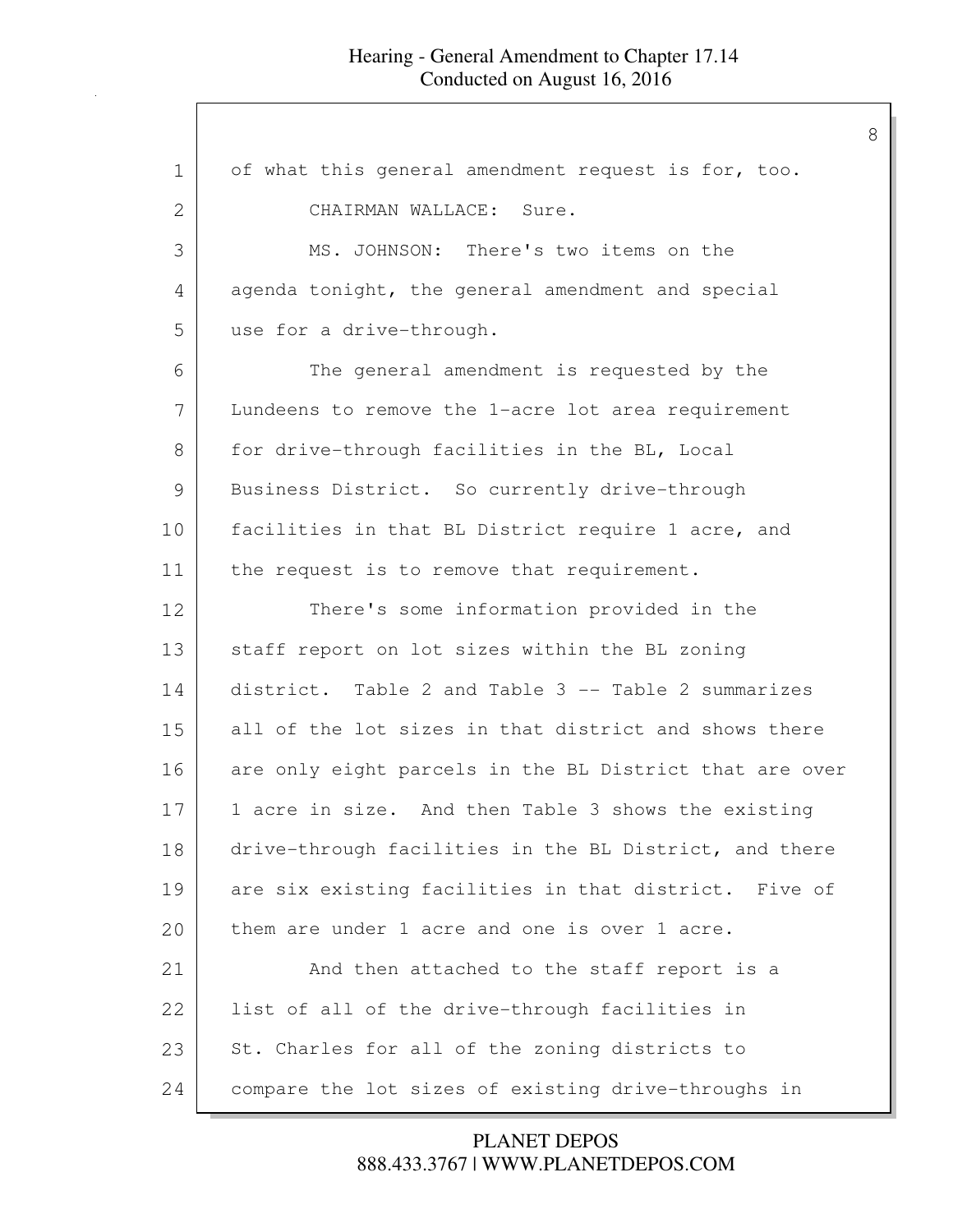| 1  | all of the zoning districts. And a map of the BL       |
|----|--------------------------------------------------------|
| 2  | District, which is the zoning district that's          |
| 3  | affected by this general amendment, is attached, as    |
| 4  | well, showing locations in the BL District, which is   |
| 5  | mainly along East and West Main Street.                |
| 6  | CHAIRMAN WALLACE: Okay. Since we do have               |
| 7  | two applications, I'd ask that we center all of our    |
| 8  | questions on the first application just regarding      |
| 9  | the general amendment and then focus on the            |
| 10 | application for special use after we're done with      |
| 11 | this one.                                              |
| 12 | VICE CHAIRMAN KESSLER: I have a question               |
| 13 | for staff, actually.                                   |
| 14 | If this amendment, the general amendment, we           |
| 15 | recommend approval and the City Council votes in       |
| 16 | favor of it, does that make all of those drive-through |
| 17 | facilities that were prior to the current requirement  |
| 18 | compliant?                                             |
| 19 | MS. JOHNSON: Yes. They would be considered             |
| 20 | legal nonconforming now and they would become          |
| 21 | conforming.                                            |
| 22 | VICE CHAIRMAN KESSLER: Okay. I see that there          |
| 23 | are four of them that are between .27 and .44 acres,   |
| 24 | and this property is -- what? -- .39 acres.            |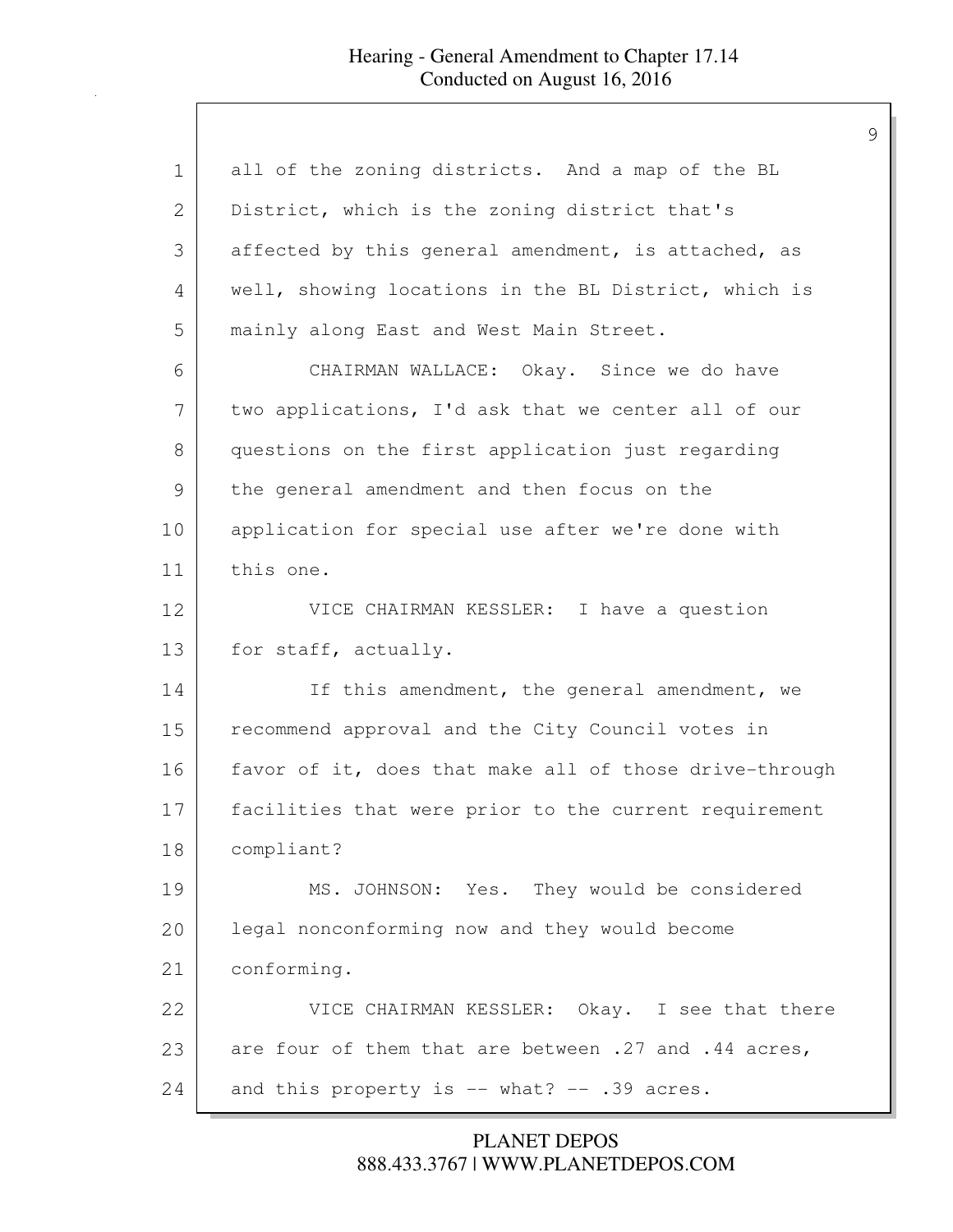| 1             | MS. LUNDEEN: Yes.                                      |
|---------------|--------------------------------------------------------|
| $\mathbf{2}$  | CHAIRMAN WALLACE: I was looking at the list            |
| 3             | personally, and I'm just curious if staff knows of     |
| 4             | complaints that are received -- I don't know who       |
| 5             | they would be received by, whether it's the police     |
| 6             | department or what -- regarding stacking spilling      |
| 7             | out onto adjoining streets. Because I do see --        |
| 8             | well, three of the four that are in BL, I personally   |
| $\mathcal{G}$ | suspect that there may have been complaints or         |
| 10            | issues with those.                                     |
| 11            | MR. COLBY: We don't have data on that.                 |
| 12            | However, I am aware that in the past there have been   |
| 13            | complaints regarding the Dunkin' Donuts that you're    |
| 14            | referencing. The one thing that I can't answer is      |
| 15            | whether or not they have an adequate number of         |
| 16            | stacking spaces per the ordinance requirement. It's    |
| 17            | possible that those locations -- they were constructed |
| 18            | in the previous ordinance requirements. They may       |
| 19            | not accommodate the total required stacking, or they   |
| 20            | may have had a stacking reduction request that was     |
| 21            | approved when the business was established.            |
| 22            | CHAIRMAN WALLACE: Now, correct me if I'm               |
| 23            | wrong, but if one of those businesses were to change   |
| 24            | use, then their special use for drive-through would    |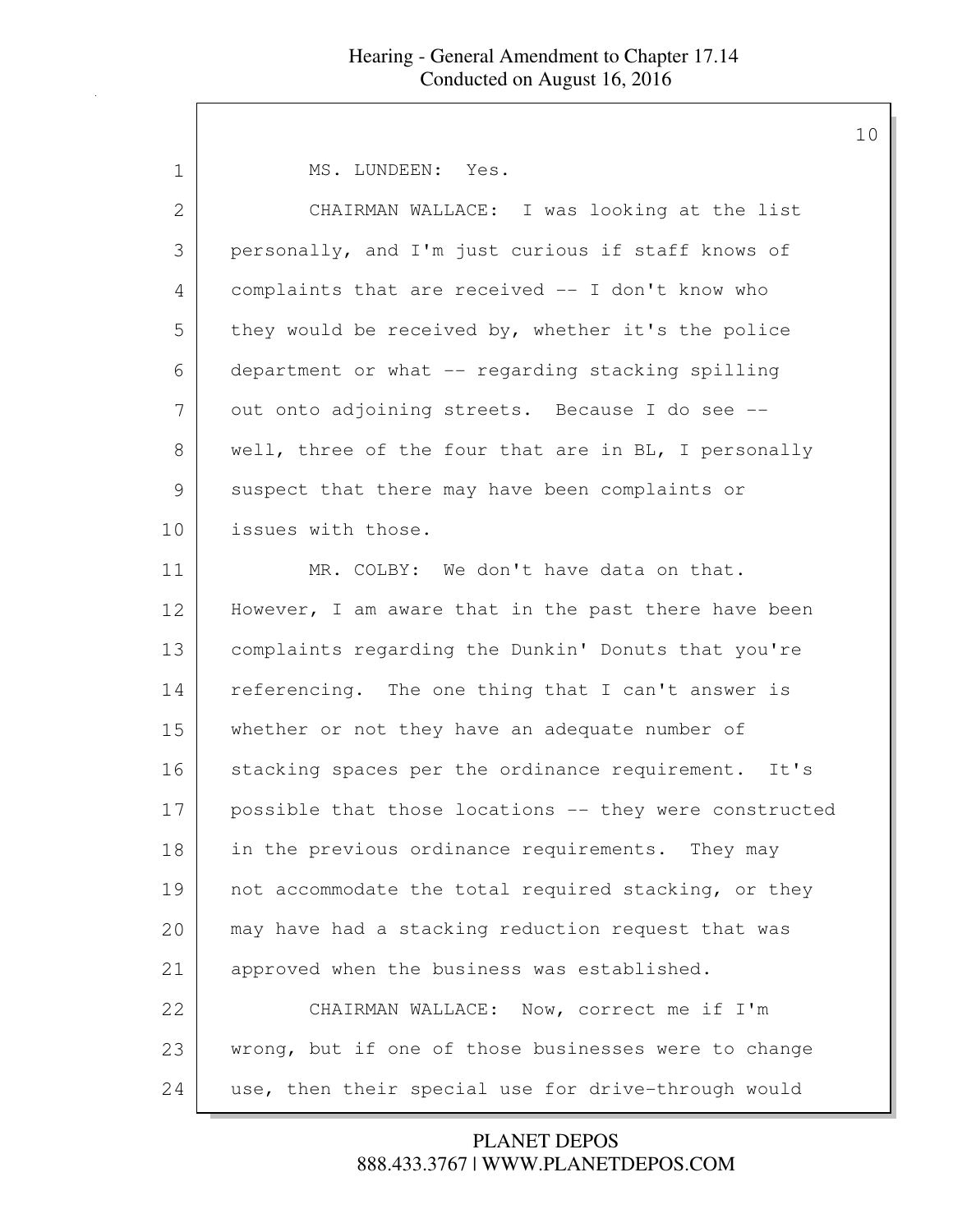| 1             | have to be rereviewed; correct?                       |
|---------------|-------------------------------------------------------|
| 2             | MR. COLBY: We need to assess the business             |
| 3             | that's proposed to determine if it's significantly    |
| 4             | different than the business that was there in terms   |
| 5             | of its drive-through demand.                          |
| 6             | MS. LUNDEEN: And if I may make a comment,             |
| 7             | that's exactly the point is different businesses do   |
| 8             | have different drive-through demands. I mean, you     |
| $\mathcal{G}$ | can't really compare ours to a Starbucks or a         |
| 10            | Dunkin' Donuts. While we would love to have that      |
| 11            | kind of problem, generally, our drive-through -- the  |
| 12            | one that we run in Sycamore now and have successfully |
| 13            | for 10 years, we may have two and three cars stacked  |
| 14            | at a time. You know, we do not get 7, 10 cars at a    |
| 15            | time through our drive-throughs.                      |
| 16            | VICE CHAIRMAN KESSLER: What's the address             |
| 17            | of your Sycamore location?                            |
| 18            | MS. LUNDEEN: 1760 DeKalb Avenue, Sycamore,            |
| 19            | Illinois. I do have a couple pictures, if you're      |
| 20            | interested in looking, that we have to present to     |
| 21            | City Council of the business out there.               |
| 22            | We do have $-$ also, the configuration of             |
| 23            | this lot leads -- tends to support a drive-through.   |
| 24            | The way the drive-through would be configured on      |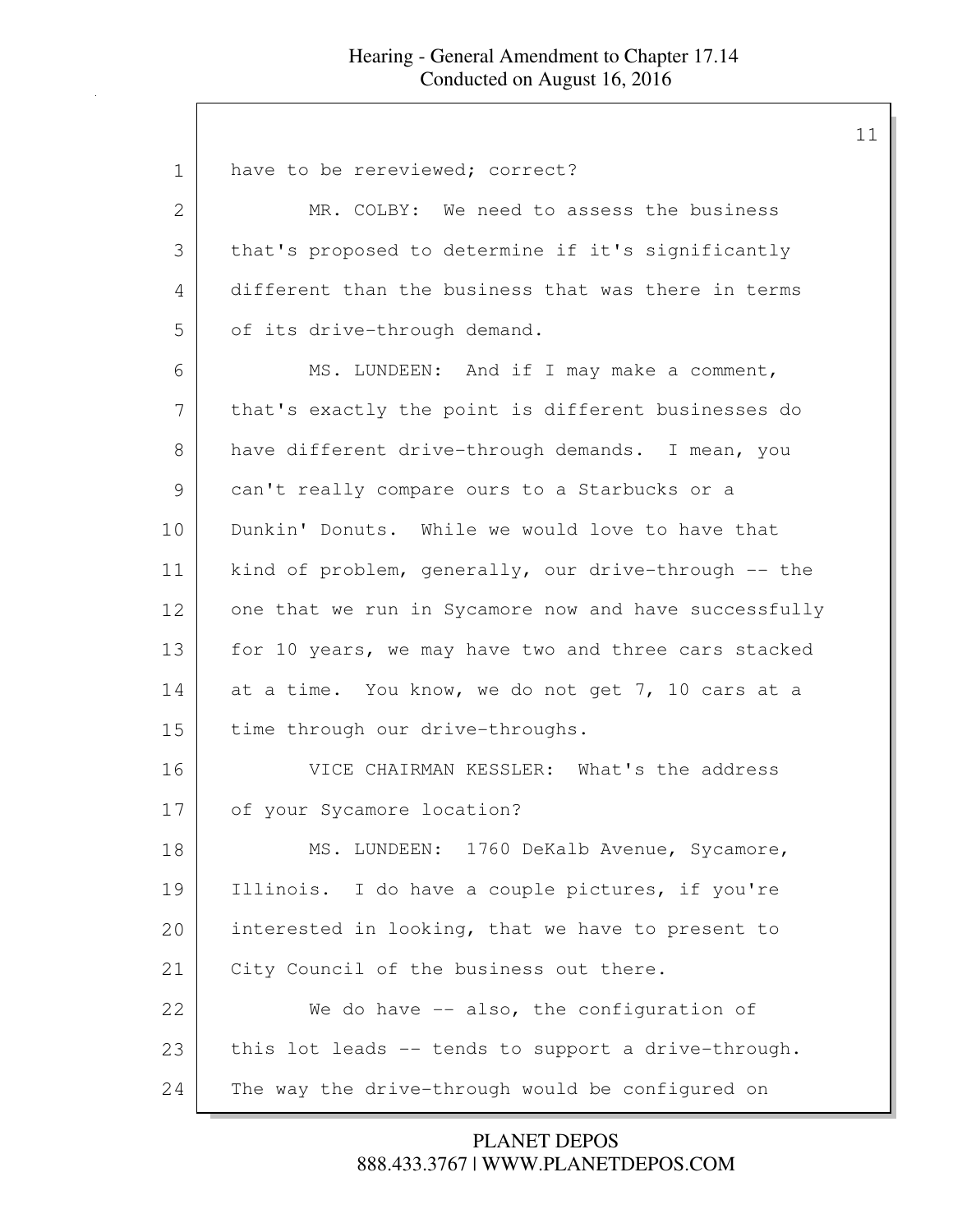| this lot is space sufficient. We have more than        |
|--------------------------------------------------------|
| adequate ingress and egress to deal with it already.   |
| CHAIRMAN WALLACE: I'd like to address                  |
| specifics regarding that drive-through in the next     |
| application.                                           |
| Any other questions regarding this application?        |
| Brian.                                                 |
| MEMBER DOYLE: So those businesses that --              |
| in the BL District that are less than 1 acre, you      |
| said they are currently legal nonconforming?           |
| MS. JOHNSON: Yes.                                      |
| MEMBER DOYLE: Now, business regional and               |
| business commercial also have a 1-acre minimum; is     |
| that correct?                                          |
| MS. JOHNSON: Yes, for all uses.                        |
| MEMBER DOYLE: And Salsa Verde, which is on             |
| Route 38, it's a relatively newer business; it has --  |
| .561 is the lot size. I'm just curious -- I don't      |
| believe that was there before 2006, so how did that    |
| qet -- is it the same -- does the special use, did     |
| it transfer to that business?                          |
| MR. COLBY: That property is within a PUD.              |
| So it's possible that at that location a drive-through |
| is a permitted use.                                    |
|                                                        |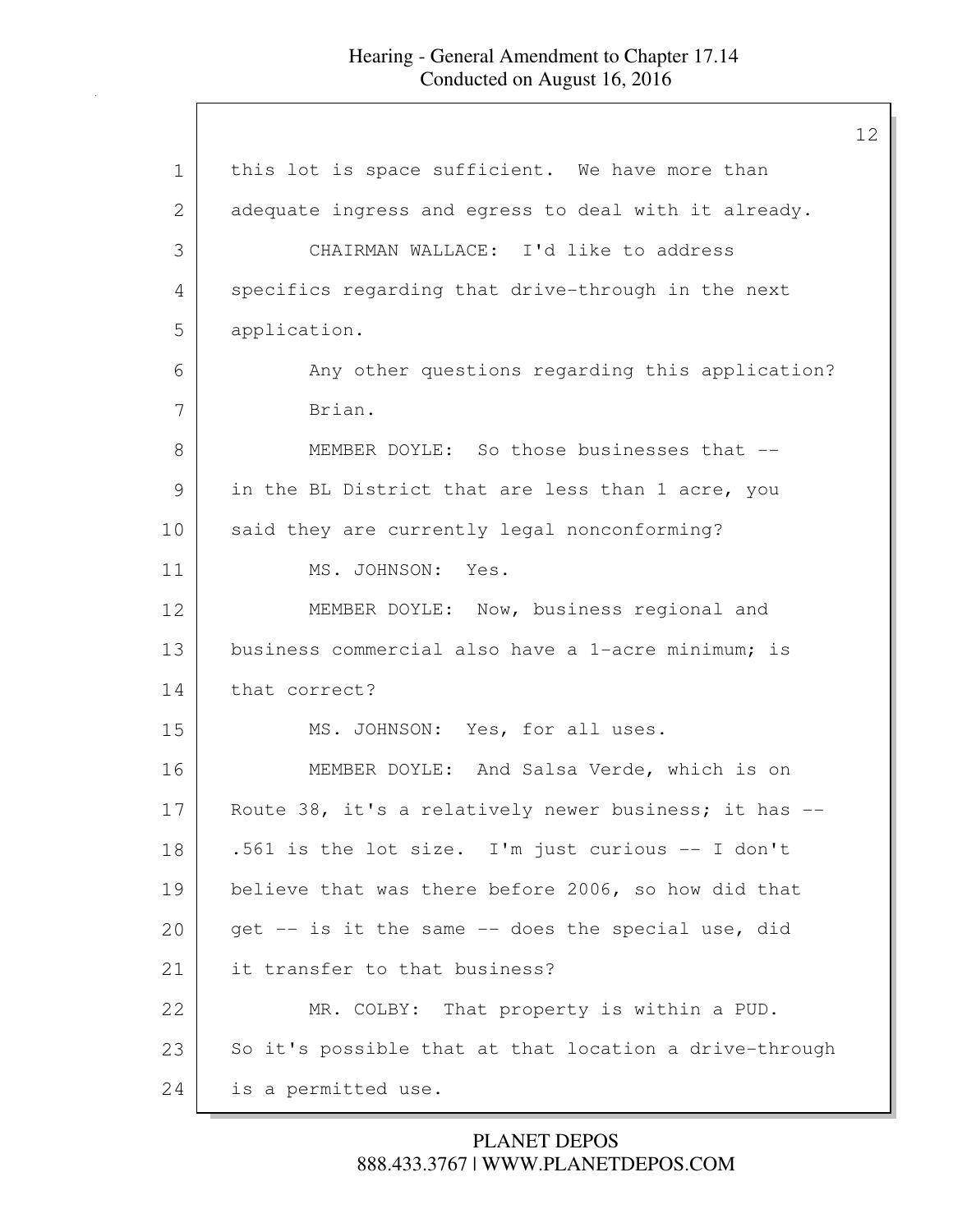| 1  | MEMBER DOYLE: Okay. A couple more questions.            |
|----|---------------------------------------------------------|
| 2  | For $--$ is there $--$ the stacking requirements        |
| 3  | that are part of any special use applications in        |
| 4  | your analysis that you put before us, where do those    |
| 5  | stacking requirements come from?                        |
| 6  | MR. COLBY: The information that's in the                |
| 7  | ordinance is based on industry data for typical         |
| 8  | standards that are used in codes in other communities,  |
| 9  | and it's based on surveys of different classifications  |
| 10 | of businesses.                                          |
| 11 | MEMBER DOYLE: Can you -- do you know offhand,           |
| 12 | what is the minimum requirement for any business?       |
| 13 | For instance, if you took the least intensive business, |
| 14 | business type, would the minimum stacking requirement   |
| 15 | be four cars, six cars, two cars?                       |
| 16 | MR. COLBY: I believe it's five.                         |
| 17 | MEMBER DOYLE: Five. So at a minimum, no                 |
| 18 | matter what type of business you operate, your stacking |
| 19 | requirement if you comply with those recommendations    |
| 20 | is going to be five cars?                               |
| 21 | The reason why I ask here is that in terms              |
| 22 | of considering a less than 1 acre or less than half     |
| 23 | acre -- so this would -- this would reduce it to --     |
| 24 | the proposal is to eliminate it completely; is that     |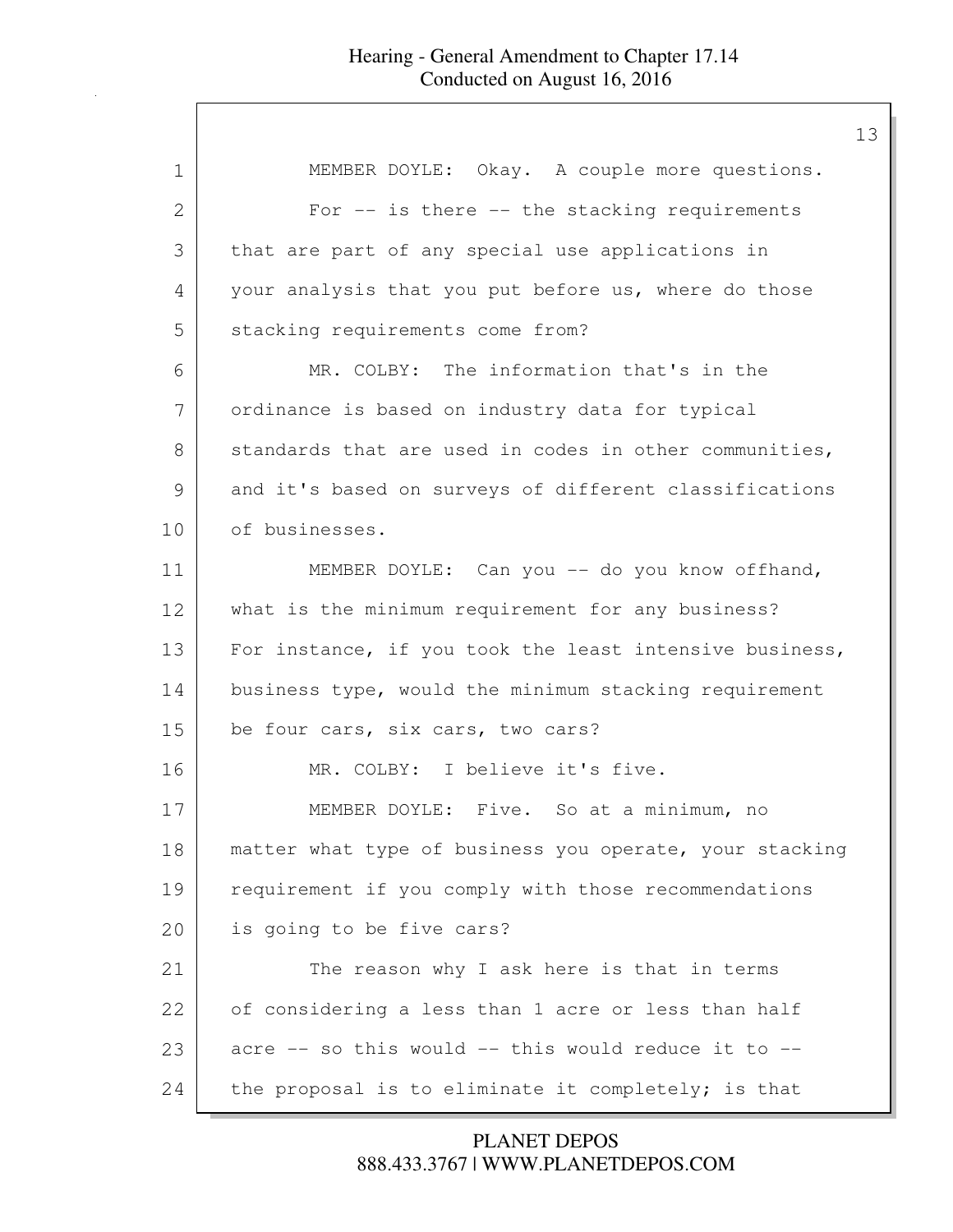1 correct? So there would be no -- it would basically 2 be treated like CBD-1 at this point, no minimum 3 lot area? 4 | MS. JOHNSON: Correct. But facilities would 5 still be a special use in the BL District. So each 6 one would be addressed and reviewed by the Commission 7 individually to ensure that there's enough room for 8 stacking spaces. 9 MEMBER DOYLE: And that's what we do with 10 CBD-1, so it could be as little as .2 acres? 11 MS. JOHNSON: Correct. 12 MEMBER DOYLE: Mrs. Lundeen, in drafting 13 your general amendment it's restricted to business 14 | local, but the same requirement also applies to 15 business regional. Since the initial application 16 for a general amendment is general and not specific 17 to your business, did you consider binding your 18 proposal to cover BC and BR? Why did you choose --19 did you choose BL because your parcel is BL? 20 MS. LUNDEEN: Yes. And this is the guidance 21 we were given in filling it out, to be more specific, 22 not to be broader but to be more specific to our lot. 23 MEMBER DOYLE: Okay. And one more question, 24 and this is for staff.

> 888.433.3767 | WWW.PLANETDEPOS.COM PLANET DEPOS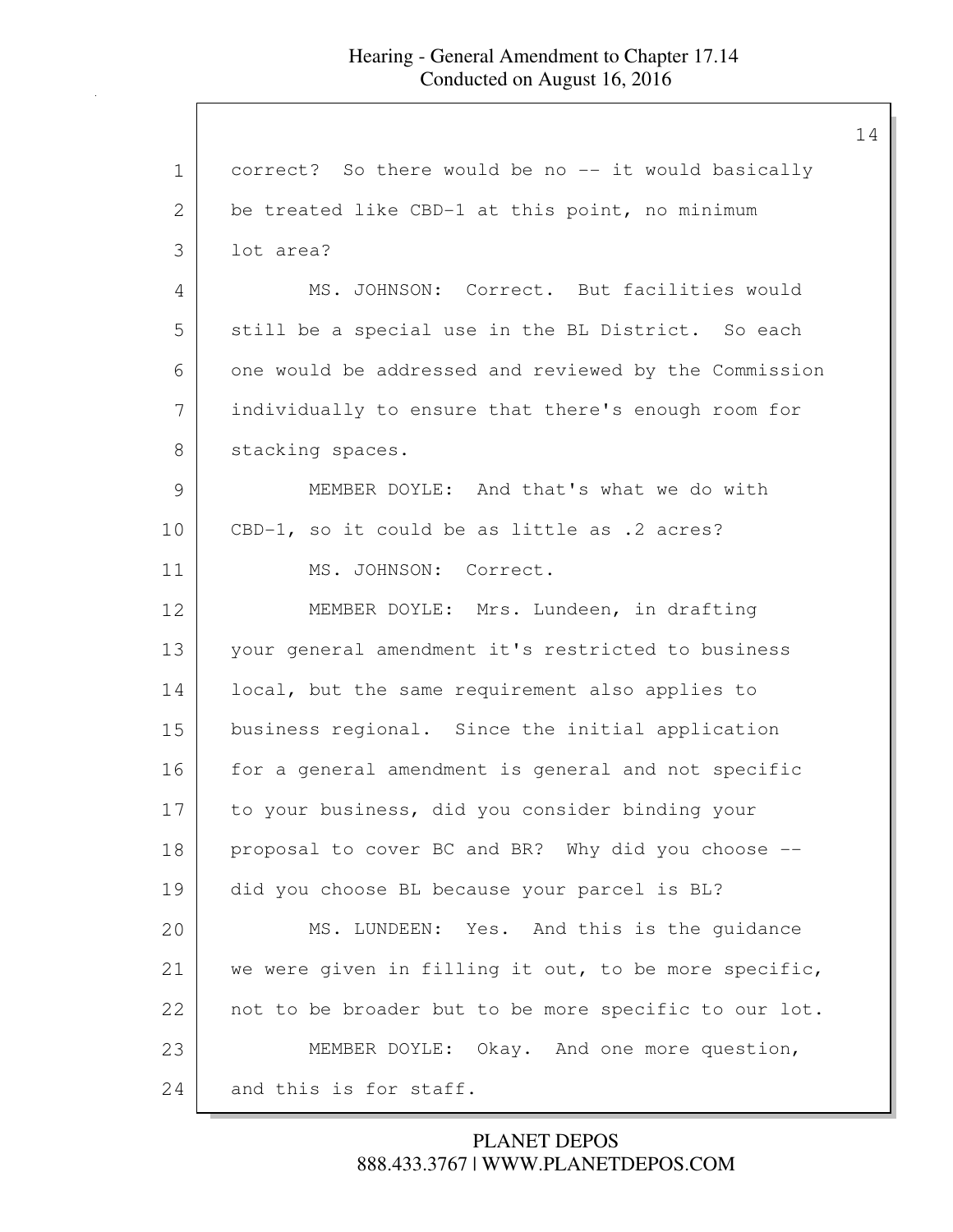| 1             | So this parcel is business local. Do you              |
|---------------|-------------------------------------------------------|
| 2             | regard your business as -- so the purpose of business |
| 3             | local, as indicated in the staff document, "Provide   |
| 4             | locations for small-scale service and retail uses     |
| 5             | that primarily serve the convenience of St. Charles   |
| 6             | neighborhoods," and I'll stop there, compared to say  |
| 7             | business regional or business community.              |
| 8             | Being located on Route 64, how far would you          |
| $\mathcal{G}$ | say the reach is of your customers at that location?  |
| 10            | MS. LUNDEEN: Well, we definitely service              |
| 11            | the local neighborhood. The way our lot sits in the   |
| 12            | comprehensive plan, we're right on the cusp.          |
| 13            | 14th Street is the cutoff between mixed-use           |
| 14            | commercial/residential and then what they consider    |
| 15            | all commercial to Randall Road.                       |
| 16            | So we're in very commercialized small area,           |
| 17            | though we do have homes and apartments behind us.     |
| 18            | So we do service that, but yes, we do pick up a lot   |
| 19            | of our business from traffic along Route 64. But we   |
| 20            | definitely service the neighborhoods that are         |
| 21            | around us.                                            |
| 22            | MEMBER DOYLE: Okay.                                   |
| 23            | CHAIRMAN WALLACE: All right. Other questions?         |
| 24            | MEMBER PRETZ: I'm not sure I necessarily              |

888.433.3767 | WWW.PLANETDEPOS.COM PLANET DEPOS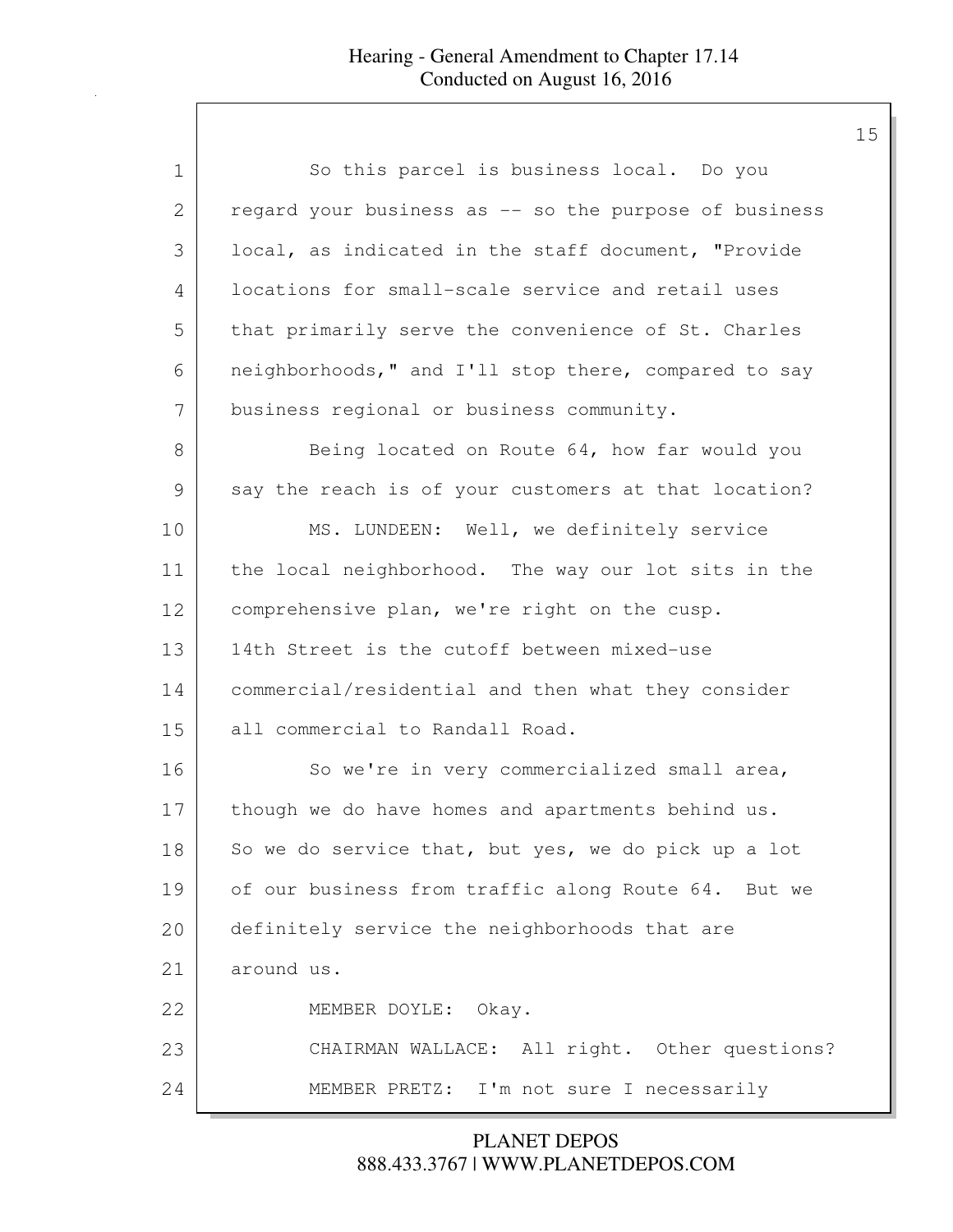| 1             | have a question. Maybe it's just a thought.           |
|---------------|-------------------------------------------------------|
| 2             | As I take a look at the -- anything under an          |
| 3             | acre, I see nine of those listed, and they're BLs     |
| 4             | and BCs, BRs, et cetera. I think there's nine of      |
| 5             | them that are banks, which are I'm guessing in        |
| 6             | today's market a dinosaur, so I don't see they're     |
| 7             | relevant. But as I take a look at the others that     |
| 8             | are listed there, the other names, I see Frankie's,   |
| $\mathcal{G}$ | which was a Wendy's, Wendy's, Arby's, Dunkin' Donuts, |
| 10            | Taco Bell, Brown's Chicken, Dairy Queen, which I      |
| 11            | think is a disaster on their stacking, and then       |
| 12            | Pizza Hut. The rest of those businesses I think for   |
| 13            | the most part have been built specifically to         |
| 14            | accommodate drive-throughs.                           |
| 15            | When I take a look at that I just -- I don't          |
| 16            | know, I guess I don't have a question, but I think    |
| 17            | the type of building that exists would dictate the    |
| 18            | necessity to have a drive-through less than 1 acre,   |
| 19            | and in this case, as I take a look at this list here, |
| 20            | I think that there are in a couple of instances on    |
| 21            | there probably not the best decisions. But it's       |
| 22            | more a comment than a question.                       |
| 23            | CHAIRMAN WALLACE: Anything else from the              |
| 24            | Plan Commission?                                      |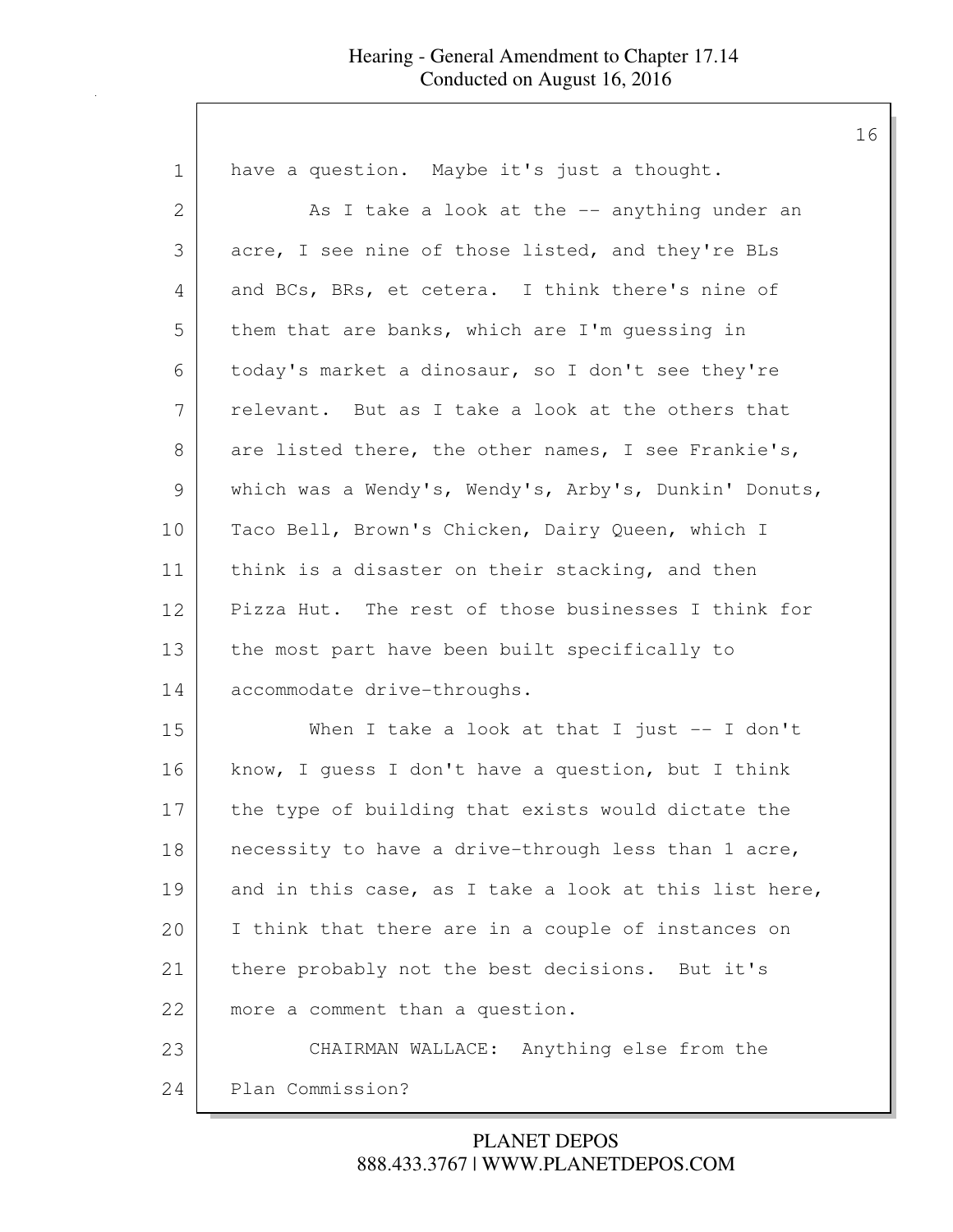| 1             | (No response.)                                        |
|---------------|-------------------------------------------------------|
| $\mathbf{2}$  | CHAIRMAN WALLACE: Any questions from the              |
| 3             | audience?                                             |
| 4             | DR. MASONCUP: Julie, could you --                     |
| 5             | CHAIRMAN WALLACE: You have to come up,                |
| 6             | state your name, spell your last name.                |
| 7             | DR. MASONCUP: My name is Michael Masoncup,            |
| 8             | M-a-s-o-n-c-u-p. I'm the dentist to the east of the   |
| $\mathcal{G}$ | property in question here. I've been here 36 years,   |
| 10            | so I guess I'm kind of an expert about that location. |
| 11            | Should I ask her a question right now? I'd            |
| 12            | kind of like to know something.                       |
| 13            | CHAIRMAN WALLACE: Yeah.                               |
| 14            | DR. MASONCUP: Could you describe how you're           |
| 15            | going to improve the location in terms of -- because  |
| 16            | $basically --$                                        |
| 17            | CHAIRMAN WALLACE: Well, before we go into             |
| 18            | that -- I'd like to do that on the next step of the   |
| 19            | application because we're just talking about the      |
| 20            | general amendment right now.                          |
| 21            | DR. MASONCUP: I didn't know the procedures.           |
| 22            | CHAIRMAN WALLACE: That's okay. No problem.            |
| 23            | VICE CHAIRMAN KESSLER: We're going to talk            |
| 24            | about their specific application next.                |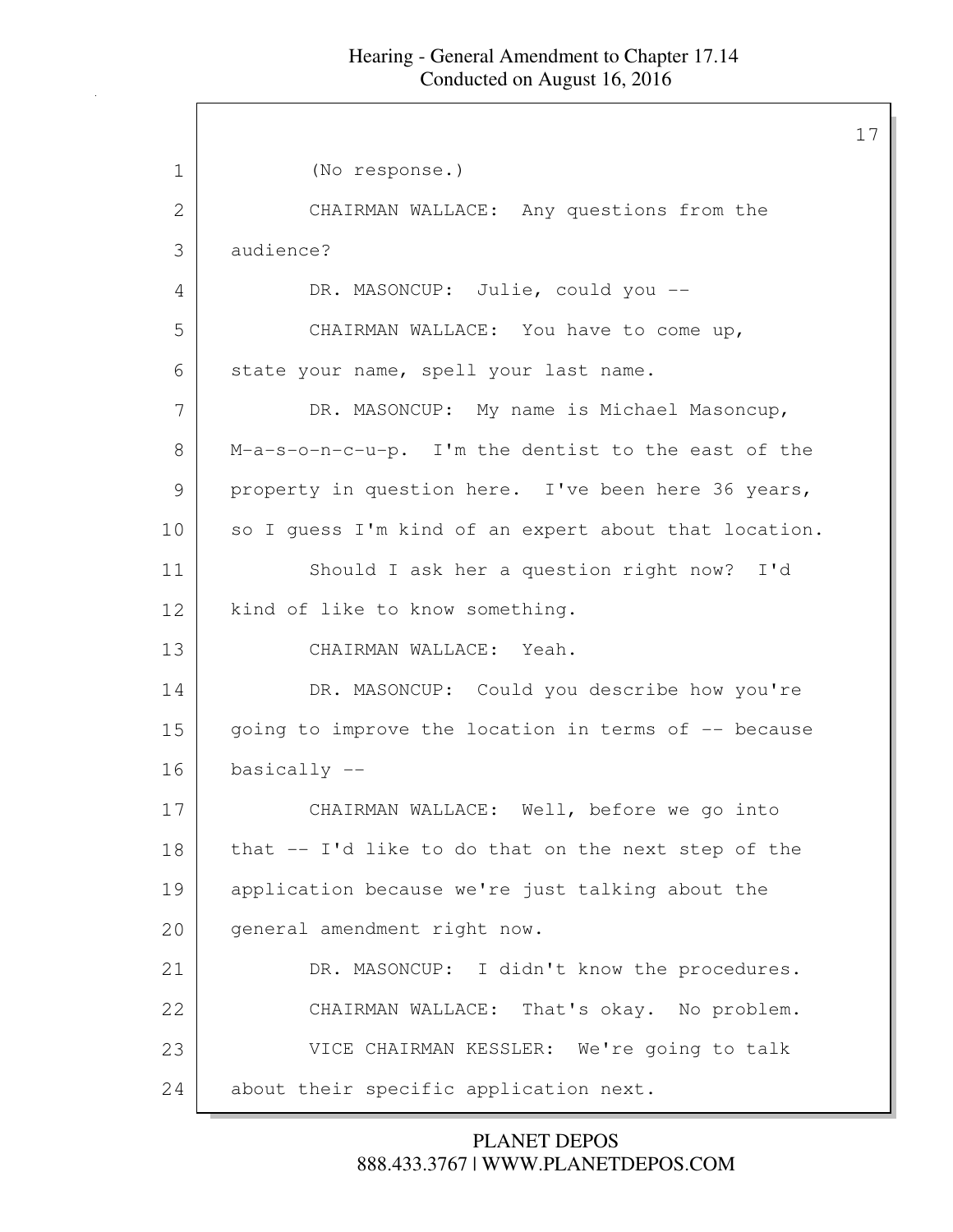| 1            | CHAIRMAN WALLACE: This is a general                    |
|--------------|--------------------------------------------------------|
| $\mathbf{2}$ | amendment that would affect the entire city, so all    |
| 3            | other lots that are similarly situated.                |
| 4            | DR. MASONCUP: My testimony is inappropriate            |
| 5            | tonight maybe.                                         |
| 6            | CHAIRMAN WALLACE: No, no, we're considering            |
| 7            | it right after this.                                   |
| 8            | VICE CHAIRMAN KESSLER: Next on our agenda.             |
| 9            | CHAIRMAN WALLACE: As soon as we're done                |
| 10           | with this, it's next.                                  |
| 11           | DR. MASONCUP: Well, anyway, the reason I'm             |
| 12           | here is I've seen many, many, many businesses come and |
| 13           | go from the location. Some of them were reasonable;    |
| 14           | some of them were ridiculous. It's clear to me that    |
| 15           | the Lundeens are here to stay, and they've been good   |
| 16           | businesspeople in the community for a long time, and   |
| 17           | it seems like they have, you know, an idea and vision  |
| 18           | of what they're trying to accomplish, and certainly    |
| 19           | that's a positive in itself, in my opinion, because,   |
| 20           | like I said, it's just been a revolving door of        |
| 21           | businesses that have come and gone there.              |
| 22           | One thing that's been a constant problem in            |
| 23           | that location for many, many years -- and I think      |
| 24           | Mr. Colby knows about this -- it's a constant magnet   |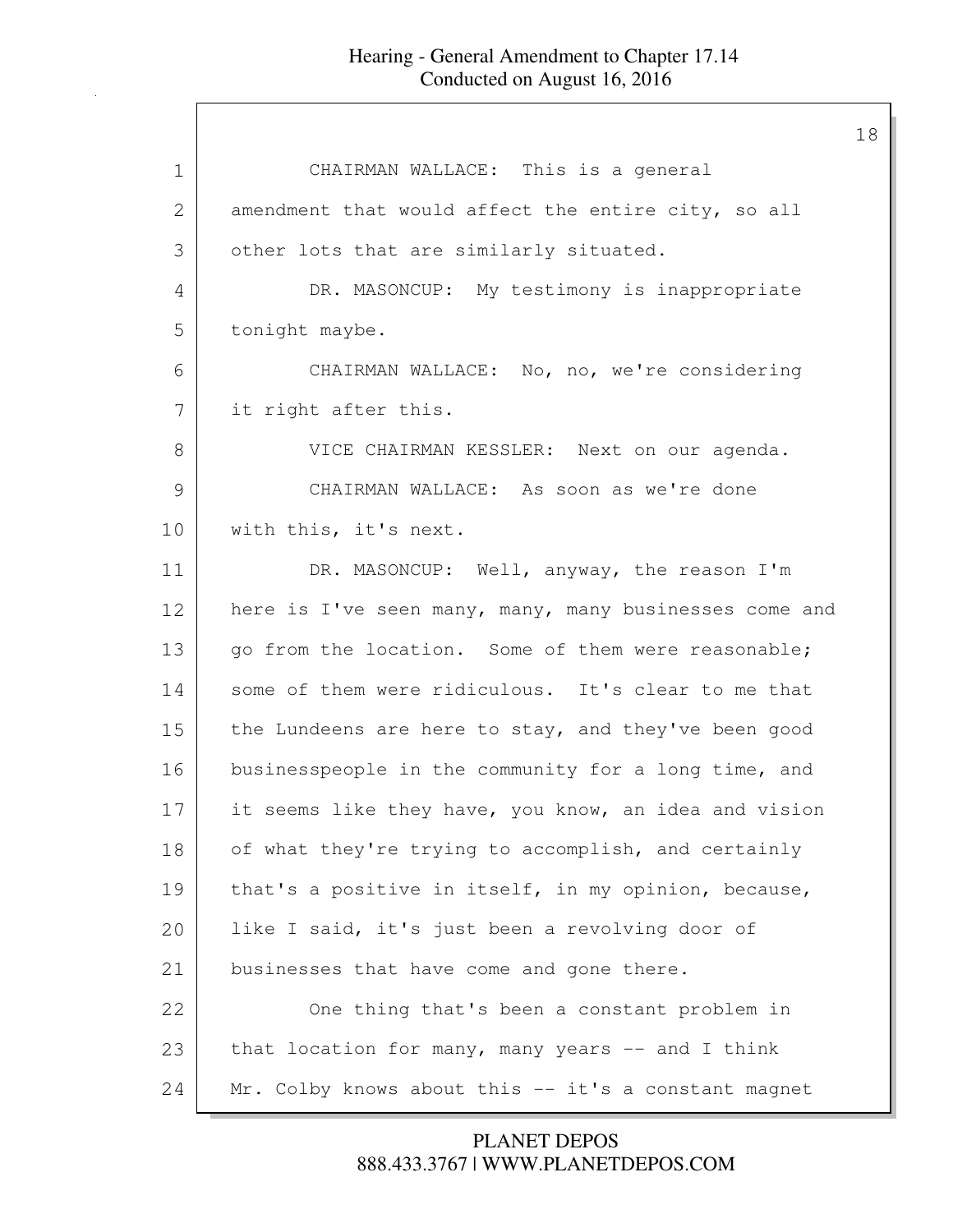1 for water, water retention.

| $\overline{2}$ | Somehow, some way over the years there wasn't          |
|----------------|--------------------------------------------------------|
| 3              | a proper way to get the water disseminated from that   |
| 4              | spot because it's a low spot. And I'm just to the      |
|                |                                                        |
| 5              | east of it, as I said, and I have a crawl space in     |
| 6              | my building, and during the spring my sump pump is     |
| 7              | constantly running. Clearly the water that comes       |
| 8              | from my building, there's only one place it goes; it   |
| 9              | goes down toward the Lundeens' property.               |
| 10             | As part of your deliberation or however this           |
| 11             | comes out, I hope that between the City, the Lundeens, |
| 12             | and myself, we could once and for all get this         |
| 13             | problem resolved. For me it's a big deal because       |
| 14             | it's affected my building over the years. There's      |
| 15             | no place for the water to go, literally, out of my     |
| 16             | sump pump.                                             |
| 17             | Just a real quick historical thing that maybe          |
| 18             | isn't appropriate, but years ago when Main Street      |
| 19             | went through, the new Main Street, they were supposed  |
| 20             | to -- "they," being the people that were involved at   |
| 21             | that time -- hook me into the sewer system at that     |
| 22             | time by the street, and I was assured that was going   |
| 23             | to happen. Well, anyway, long story short, it didn't.  |
| 24             | I happened to be out of town for a week while that     |

## 888.433.3767 | WWW.PLANETDEPOS.COM PLANET DEPOS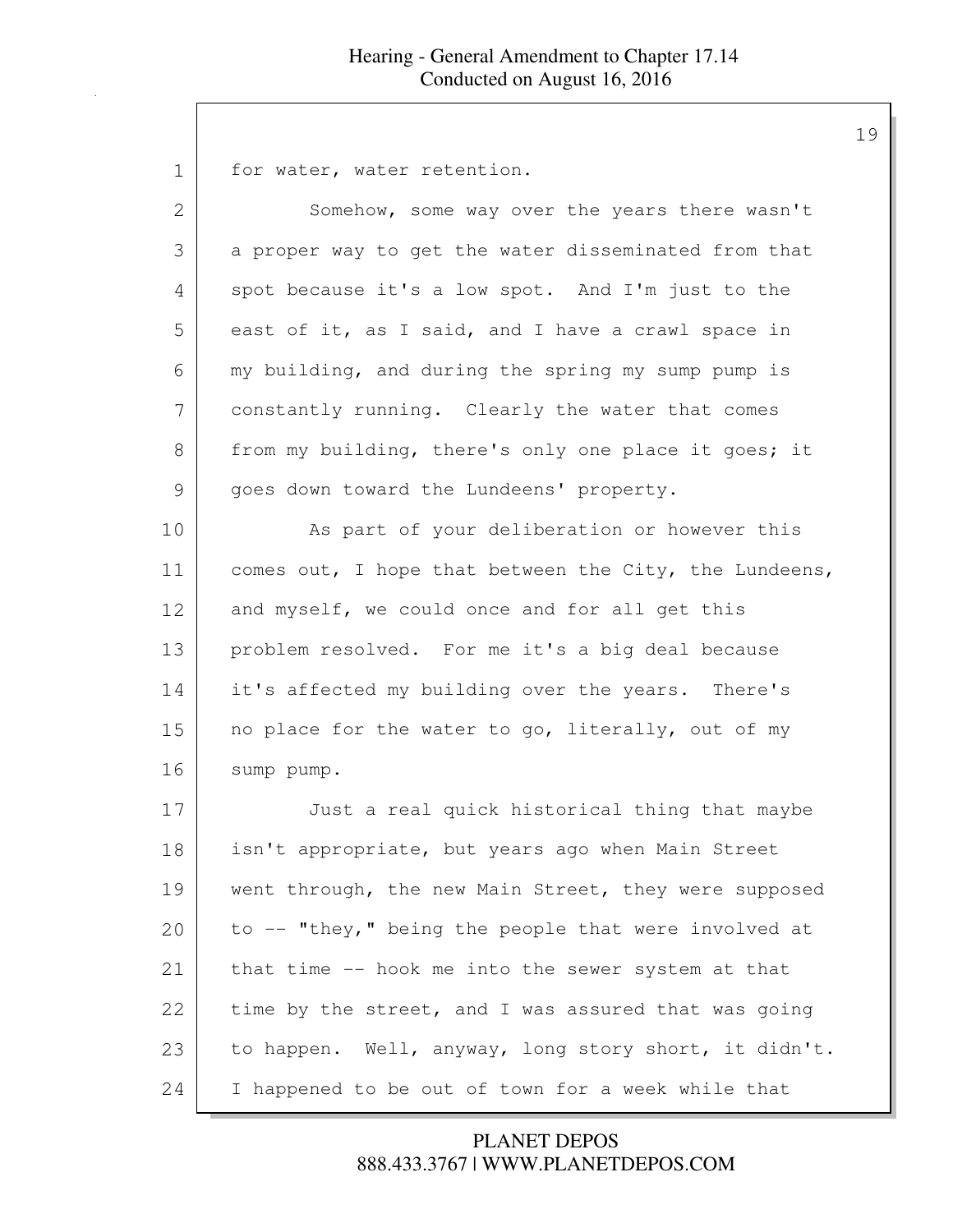| 1  | was all taking place, and I came back and I wasn't   |
|----|------------------------------------------------------|
| 2  | hooked in. So, again, my water had no place to go,   |
| 3  | so they said, "Well, just kind of let it seep onto   |
| 4  | the other property in the back," and it just kind of |
| 5  | goes around and around.                              |
| 6  | I guess what I'm trying to say is that I             |
| 7  | hope that we can maybe make an effort to resolve     |
| 8  | that water problem because it really is -- has been  |
| 9  | a bad situation for many, many years.                |
| 10 | Other than that, I'm interested in seeing, I         |
| 11 | guess at the next meeting what plan there is for the |
| 12 | property to beautify and make -- it has been a total |
| 13 | eyesore for so many years, and with the way Grimm's  |
| 14 | looks over there, you know, it would be nice shot in |
| 15 | the arm to see something of a positive venue there.  |
| 16 | I think that's about it. Anyway, those are           |
| 17 | my comments. I appreciate your time.                 |
| 18 | CHAIRMAN WALLACE: Thank you.                         |
| 19 | Anything else?                                       |
| 20 | (No response.)                                       |
| 21 | CHAIRMAN WALLACE: Staff, is there                    |
| 22 | anything else?                                       |
| 23 | (No response.)                                       |
| 24 | CHAIRMAN WALLACE: If we feel we've heard             |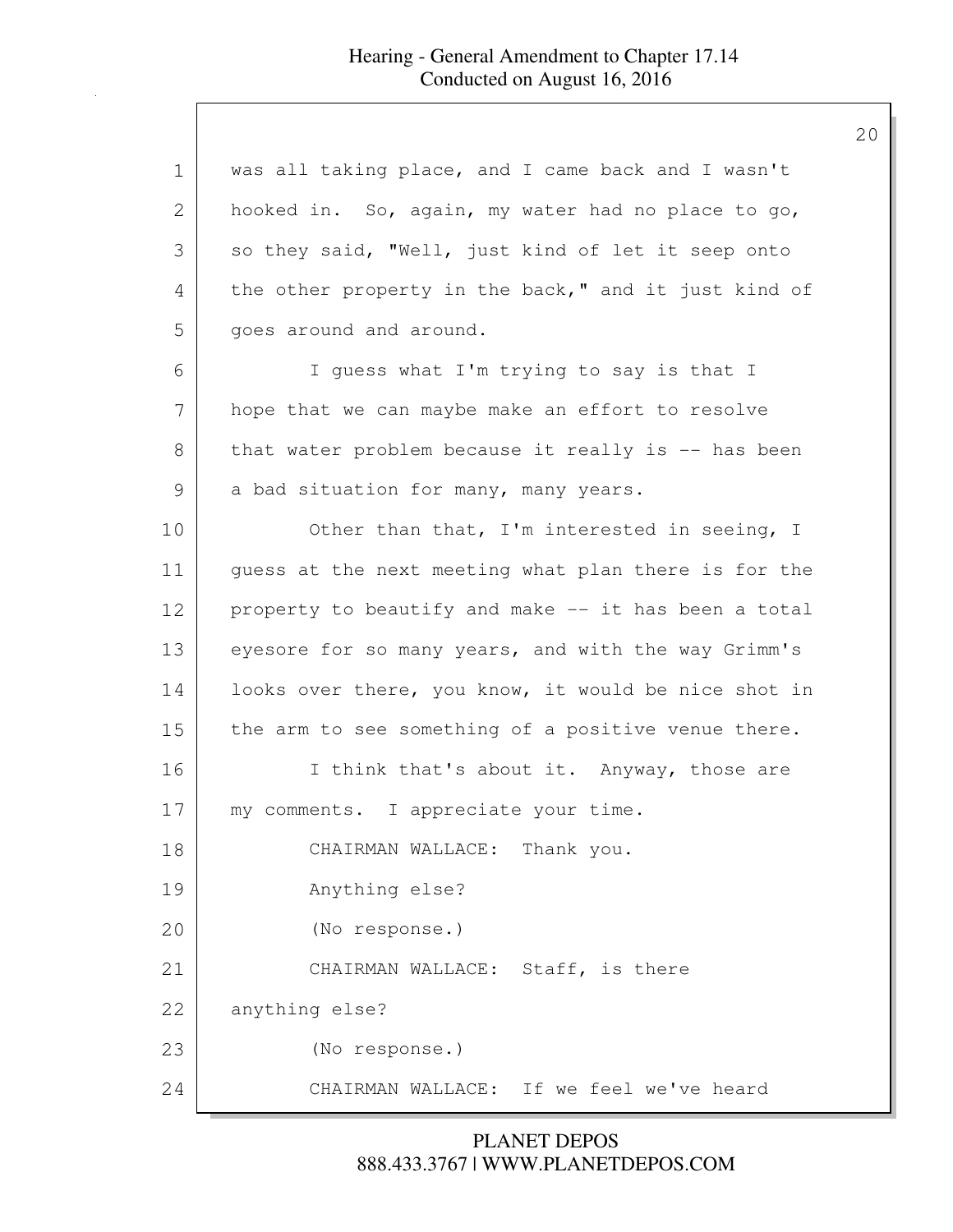|             |                                                       | 21 |
|-------------|-------------------------------------------------------|----|
| $\mathbf 1$ | enough testimony to make a recommendation, then a     |    |
| 2           | motion would be in order to close the public hearing. |    |
| 3           | VICE CHAIRMAN KESSLER: I move we close the            |    |
| 4           | public hearing.                                       |    |
| 5           | MEMBER SCHUETZ: I second.                             |    |
| 6           | CHAIRMAN WALLACE: It's been moved and                 |    |
| 7           | seconded. Any discussion on the motion?               |    |
| 8           | (No response.)                                        |    |
| 9           | CHAIRMAN WALLACE: Tim.                                |    |
| 10          | VICE CHAIRMAN KESSLER: Holderfield.                   |    |
| 11          | MEMBER HOLDERFIELD: Yes.                              |    |
| 12          | VICE CHAIRMAN KESSLER: Schuetz.                       |    |
| 13          | MEMBER SCHUETZ: Yes.                                  |    |
| 14          | VICE CHAIRMAN KESSLER: Doyle.                         |    |
| 15          | MEMBER DOYLE: Yes.                                    |    |
| 16          | VICE CHAIRMAN KESSLER: Pretz.                         |    |
| 17          | MEMBER PRETZ:<br>No.                                  |    |
| 18          | VICE CHAIRMAN KESSLER: Frio.                          |    |
| 19          | MEMBER FRIO: Yes.                                     |    |
| 20          | VICE CHAIRMAN KESSLER: Wallace.                       |    |
| 21          | CHAIRMAN WALLACE: Yes.                                |    |
| 22          | VICE CHAIRMAN KESSLER: Kessler, yes.                  |    |
| 23          | CHAIRMAN WALLACE: Okay. Public hearing is             |    |
| 24          | closed. That concludes Item 4 on the agenda.          |    |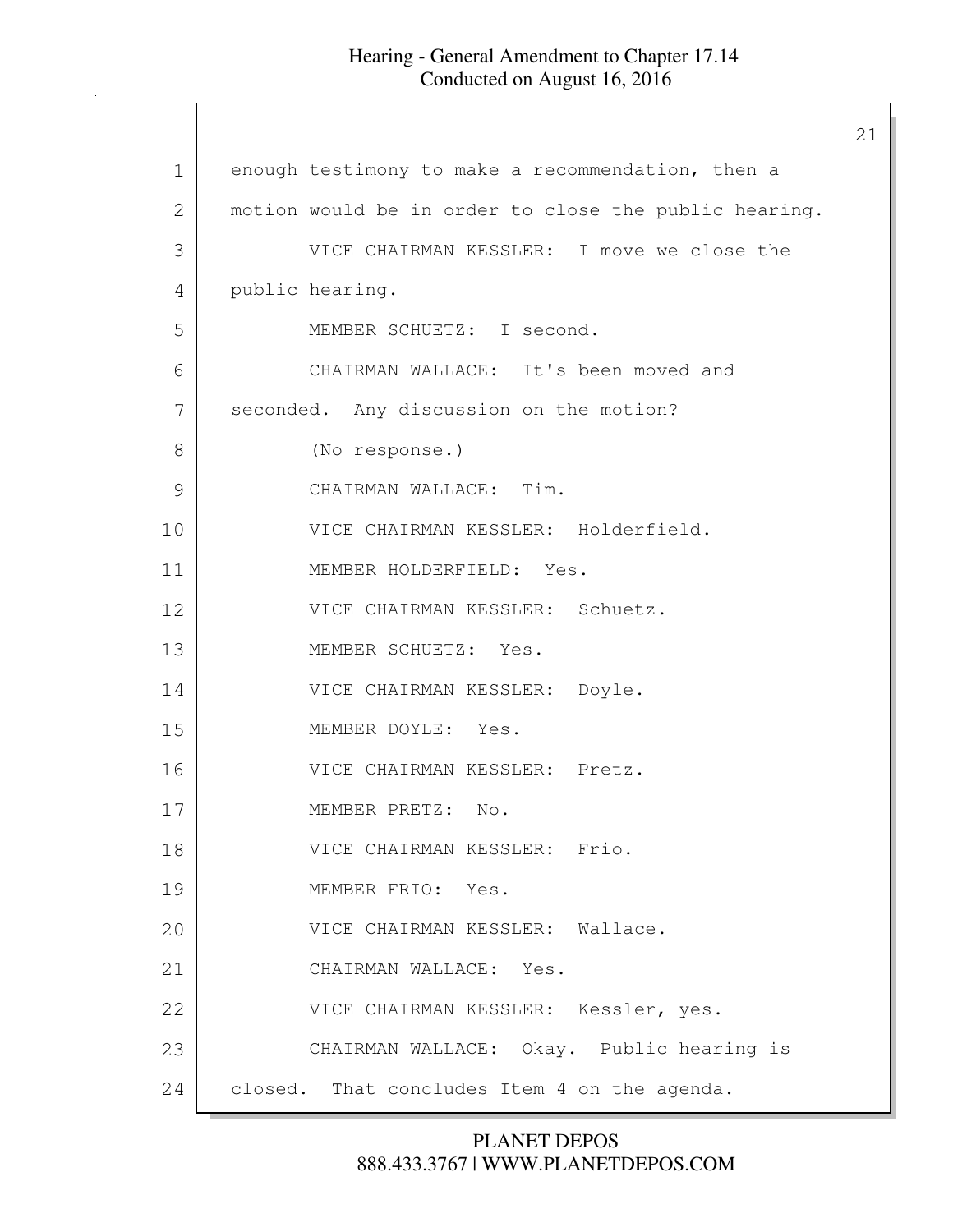1 Item 5 is --2 (An off-the-record discussion was held.) 3 CHAIRMAN WALLACE: Okay. Request has been 4 made to skip Item No. 5 and go on to Item No. 6, 5 General Amendment (David and Julie Anna Lundeen) 6 Petition requesting an amendment to Chapter 17.14 7 "Business and Mixed-Use Districts" to Remove the 8 | Minimum Lot Size Requirement for Drive-Through 9 Facilities in the BL Local Business District. 10 Does anyone have an objection? 11 MEMBER DOYLE: Mr. Chairman, before we do 12 that, if, to your point earlier about procedural, we 13 were to vote against this recommendation, we have a 14 public hearing agenda item thereafter, it sort of 15 colors that public hearing. Are we going to conduct 16 a full public hearing on what some of us regard a 17 moot point? 18 CHAIRMAN WALLACE: I think that we do, and I 19 would imagine that there probably would be discussion 20 centering on making an assumption that the previous 21 item is either implemented or not and that our 22 recommendation would be based on either of those. 23 MEMBER DOYLE: I would favor keeping the 24 current agenda order so that we conduct both public

> 888.433.3767 | WWW.PLANETDEPOS.COM PLANET DEPOS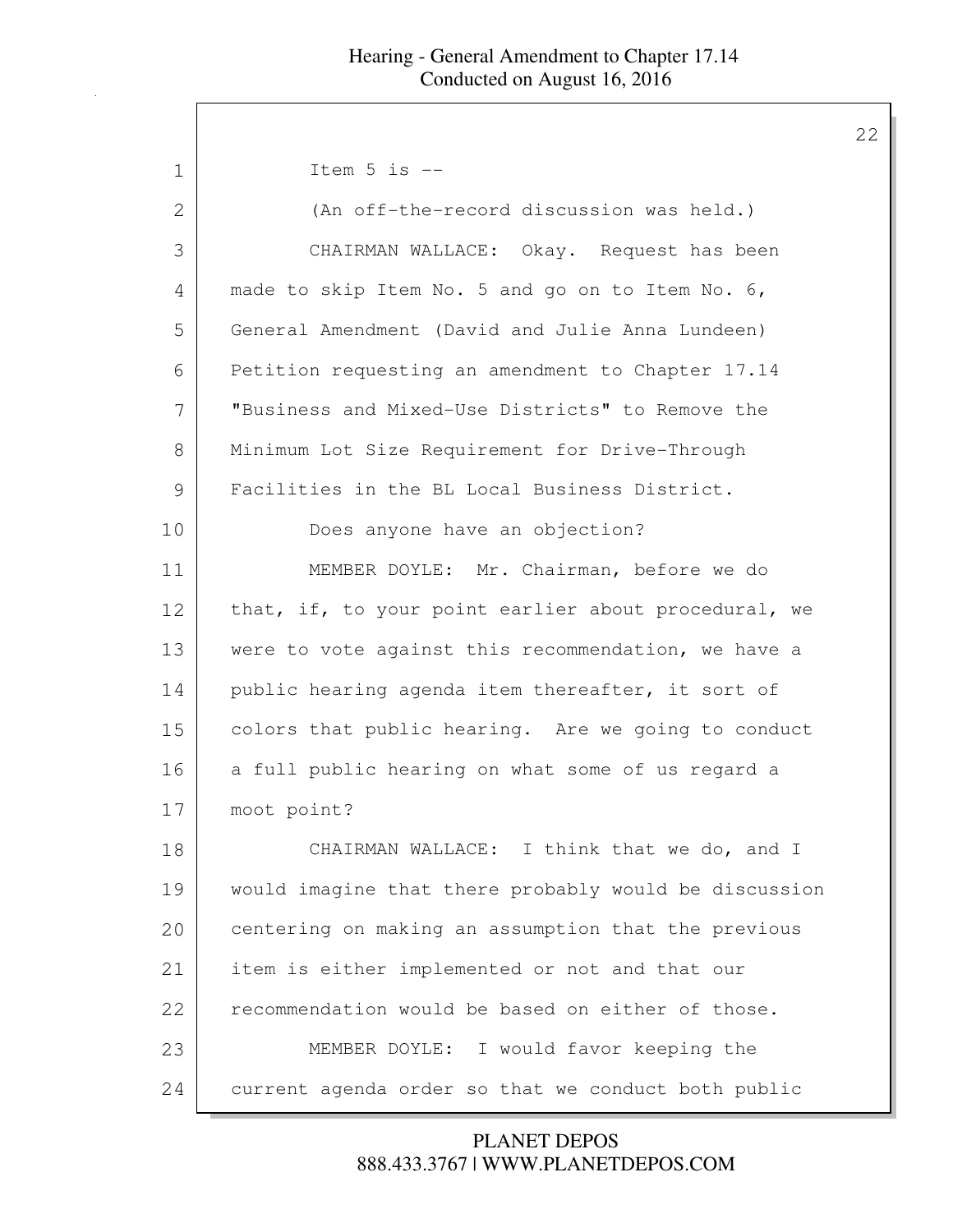| 1             | hearings and receive all information since there's      |
|---------------|---------------------------------------------------------|
| 2             | another -- there's other questions that we specifically |
| 3             | tabled to the second public hearing so that we          |
| 4             | conduct a full public hearing on that issue before      |
| 5             | we vote on whether -- either application. That          |
| 6             | would be my -- I don't have an objection; just that     |
| 7             | would be my preference.                                 |
| 8             | VICE CHAIRMAN KESSLER: I believe that -- I              |
| $\mathcal{G}$ | think one of the things that we're attempting to do     |
| 10            | here by splitting them up is to keep them separate      |
| 11            | issues, and I don't think whether we recommend or       |
| 12            | deny the application for the applicant's specific       |
| 13            | business has bearing on -- even though they happen      |
| 14            | to be the ones who brought it to us, it doesn't have    |
| 15            | bearing on the general amendment.                       |
| 16            | MEMBER DOYLE: I agree with that. So I have              |
| 17            | no objection on that point.                             |
| 18            | CHAIRMAN WALLACE: All right. In that case,              |
| 19            | seeing no objection, we'll move on to Item 6 as I       |
| 20            | just read into the record.                              |
| 21            | Before we entertain a motion among the                  |
| 22            | Commission, are there any comments from staff?          |
| 23            | (No response.)                                          |
| 24            | CHAIRMAN WALLACE: Okay. Discussion or a                 |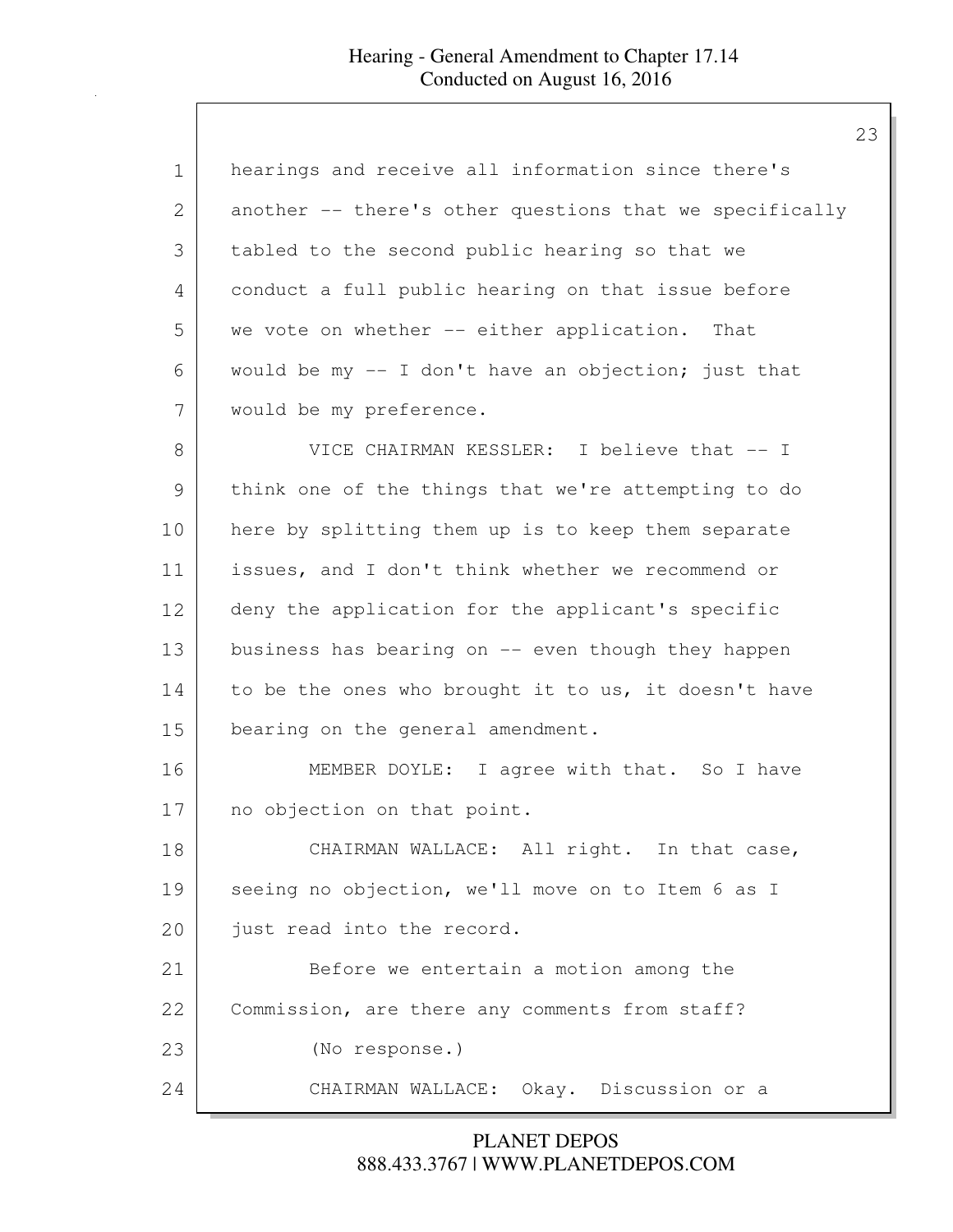motion?

| 2  | VICE CHAIRMAN KESSLER: I would like to make           |
|----|-------------------------------------------------------|
| 3  | a comment before I make a motion and would actually   |
| 4  | like to speak, Tom, to your comments in the public    |
| 5  | hearing about some of these locations that have less  |
| 6  | than adequate layouts for a drive-through.            |
| 7  | I believe that by putting this ordinance in           |
| 8  | place that the current standards that we require for  |
| 9  | drive-throughs would be in place for any new business |
| 10 | that asks us for a drive-through, and that had these  |
| 11 | requirements been in place when these businesses      |
| 12 | were approved, they wouldn't be that way. So I        |
| 13 | think that this is actually something that's going    |
| 14 | to correct the problem that existed when those        |
| 15 | businesses became drive-throughs.                     |
| 16 | MEMBER DOYLE: How would it correct it?                |
| 17 | VICE CHAIRMAN KESSLER: Because the                    |
| 18 | requirements in place today are different than those  |
| 19 | that were in place when those were drive-throughs.    |
| 20 | MEMBER DOYLE: This application proposes to            |
| 21 | remove one of those requirements.                     |
| 22 | VICE CHAIRMAN KESSLER: It proposes to remove          |
| 23 | the lot size, but today we approve layouts, and we    |
| 24 | make recommendations as to how it's laid out and how  |

888.433.3767 | WWW.PLANETDEPOS.COM PLANET DEPOS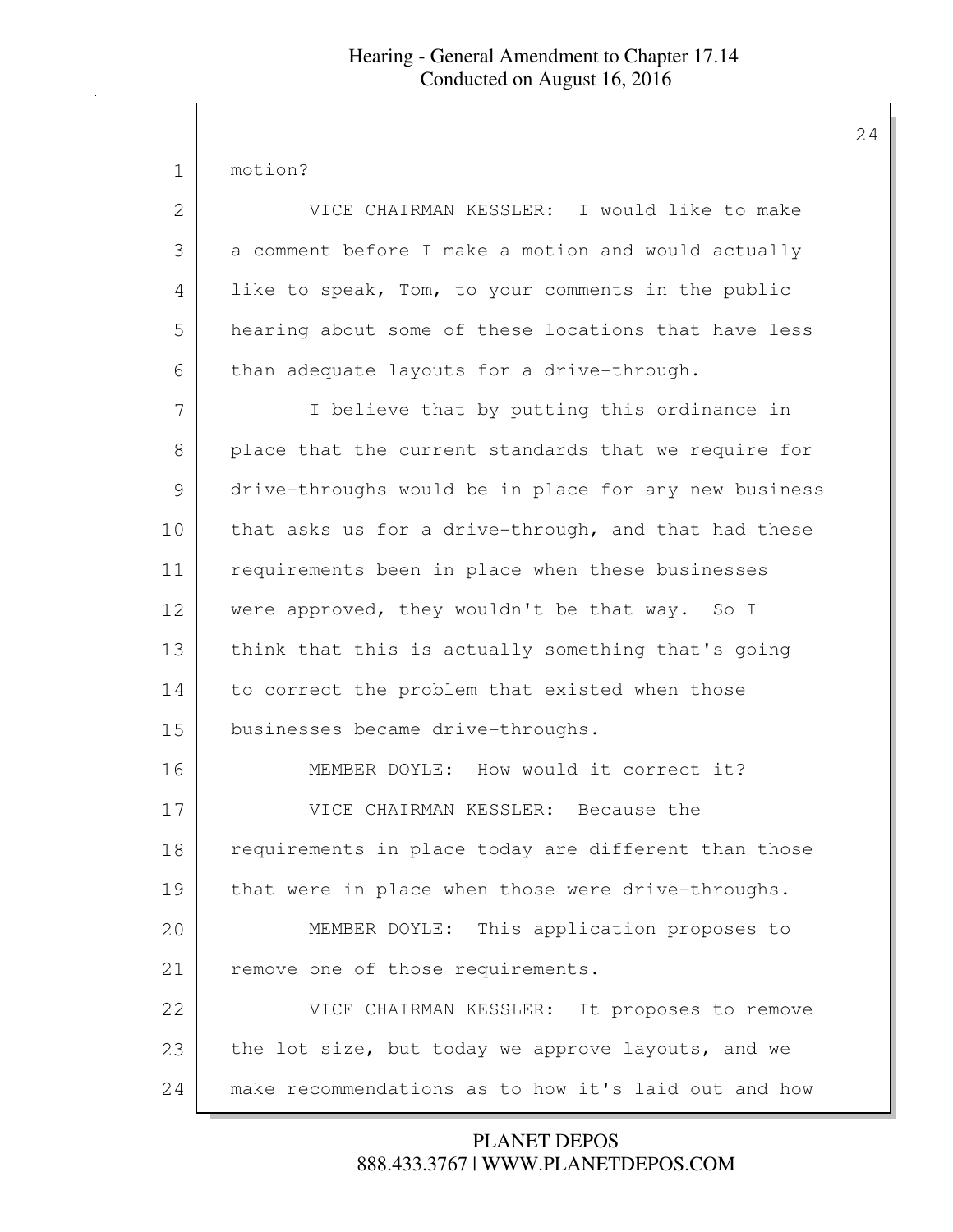| 1  | the stacking spaces are, how parking is, that were   |
|----|------------------------------------------------------|
| 2  | probably not in place or were not in place when      |
| 3  | those were approved. I mean, I don't know how long   |
| 4  | that drive-through at Dairy Queen has been there,    |
| 5  | but it's obvious that it didn't come before a panel  |
| 6  | like ours, I guess is my point.                      |
| 7  | MEMBER DOYLE: I have two comments before             |
| 8  | Tim makes a motion.                                  |
| 9  | One is that I think there is a precedent in          |
| 10 | the fact that CBD-1, Central Business District, has  |
| 11 | no minimum lot area, which implies or indicates      |
| 12 | directly that there are small lots -- does CBD-1     |
| 13 | itself have a bulk regulation that restricts the     |
| 14 | size of a lot in CBD-1 to a particular acreage? For  |
| 15 | instance, is it possible to have a lot in CBD-1 that |
| 16 | is less than 1 acre?                                 |
| 17 | MS. JOHNSON: Yes.                                    |
| 18 | MEMBER DOYLE: All right. So we have lots             |
| 19 | in the city that are less than 1 acre today, and our |
| 20 | code as it is strongly suggests that there are       |
| 21 | appropriate uses for a drive-through in CBD-1 even   |
| 22 | though we have a smaller lot size.                   |
| 23 | So that to me -- so in terms of lot size, I          |
| 24 | think we have to look at that and say, well, you     |

888.433.3767 | WWW.PLANETDEPOS.COM PLANET DEPOS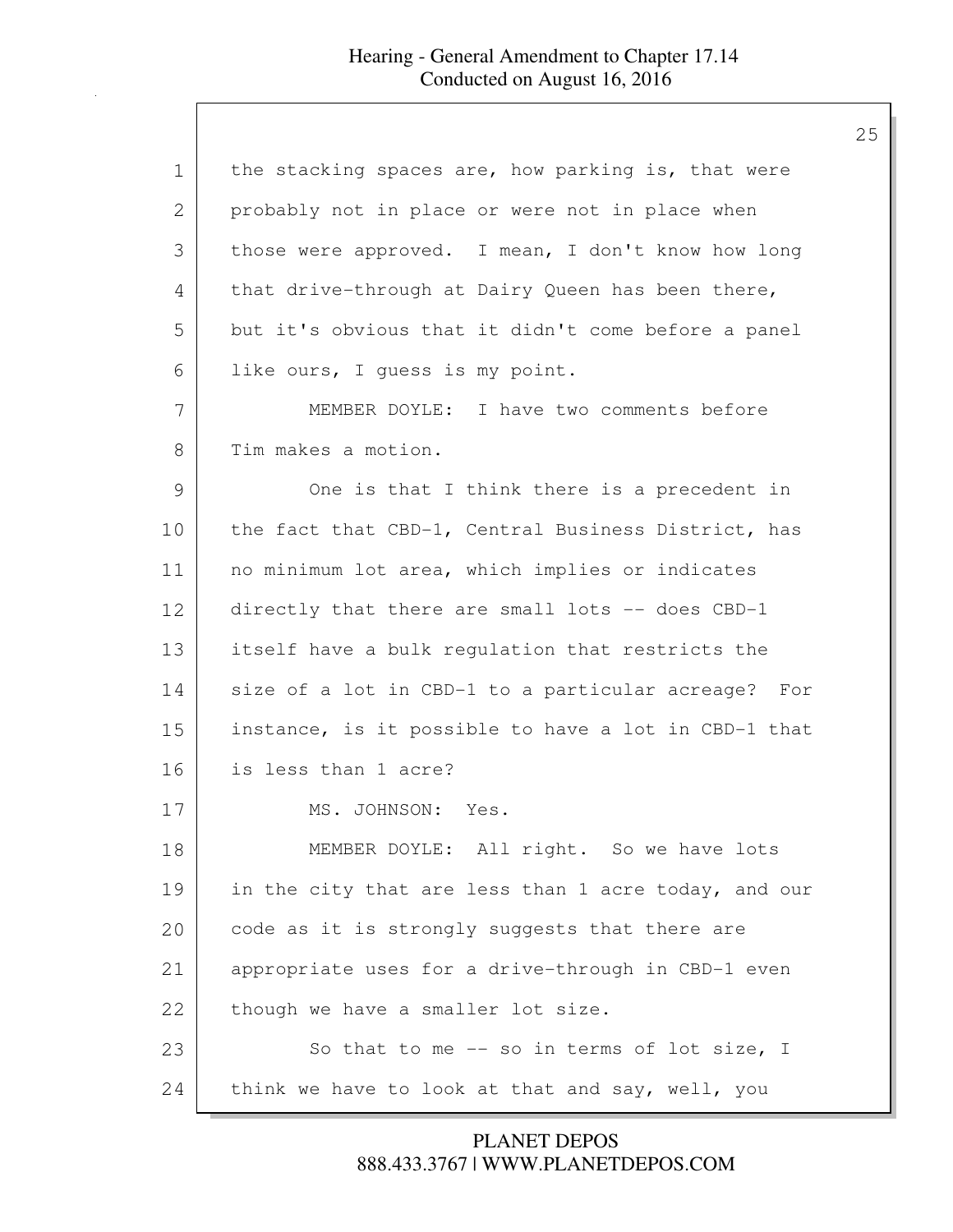| $\mathbf 1$   | know, there would be an inconsistency in our current  |
|---------------|-------------------------------------------------------|
| 2             | zoning standards to say a lot has to be at this       |
| 3             | 1 acre for it to support a drive-through because,     |
| 4             | otherwise, CBD-1 doesn't conform with that.           |
| 5             | So the second point then -- and this gets to          |
| 6             | the question I asked about, business local, versus    |
| 7             | business community, versus business regional is the   |
| 8             | intended use and rationale of those different         |
| $\mathcal{G}$ | districts. And the only -- from a general zoning      |
| 10            | sort of perspective a concern that I have is that     |
| 11            | business local to me as a contrast to say business    |
| 12            | regional should be more oriented to neighborhoods     |
| 13            | and, therefore, more pedestrian friendly.             |
| 14            | And the findings of fact as drafted and               |
| 15            | submitted by the applicant, I think the Finding of    |
| 16            | Fact No. 4 actually is the most interesting one and   |
| 17            | where this really comes into play. It states, "The    |
| 18            | drive-through business model is one that is only      |
| 19            | increasingly being utilized by consumers.<br>The      |
| 20            | customers are driving this business model by choosing |
| 21            | to conduct their purchases using a drive-through.     |
| 22            | Banks, coffee shops, cleaners, drug stores, fast      |
| 23            | food, et cetera, all utilize this model," which is    |
| 24            | in response to the question, "The extent to which     |

888.433.3767 | WWW.PLANETDEPOS.COM PLANET DEPOS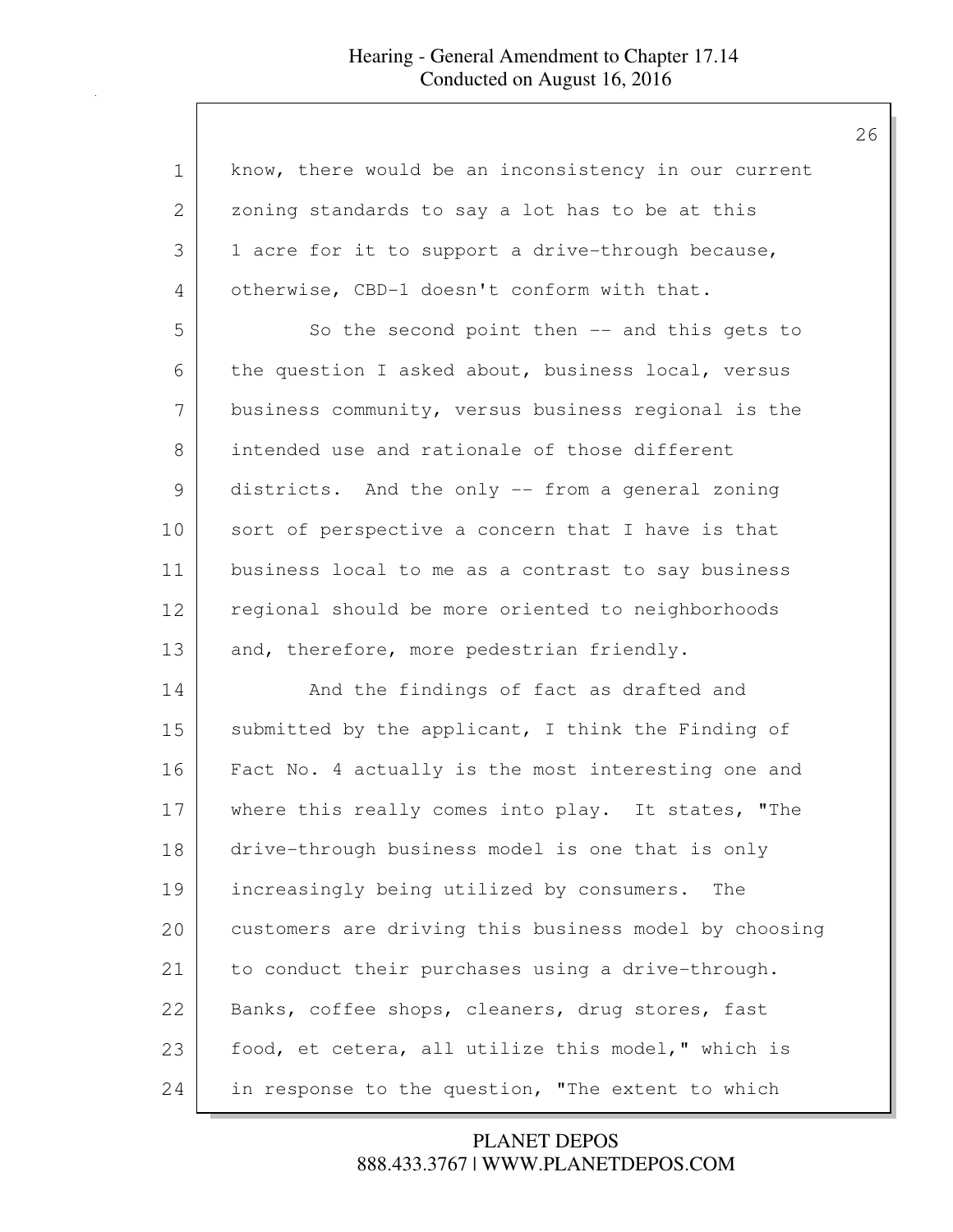| $\mathbf 1$ | the proposed amendment would be in the public         |
|-------------|-------------------------------------------------------|
| 2           | interest and would not serve solely the interest of   |
| 3           | the applicant."                                       |
| 4           | So my question is, how does this relate to            |
| 5           | creating pedestrian friendly streetscapes and         |
| 6           | pedestrian friendly neighborhoods, and is that more   |
| 7           | relevant to this zoning parcel than to a business     |
| $8\,$       | regional or business community.                       |
| 9           | This parcel is on Route 64. That's why I              |
| 10          | asked, "Are you drawing your customers just from the  |
| 11          | local neighborhood or from a larger swath" in which   |
| 12          | case -- let me just finish my statement and then you  |
| 13          | can respond -- in which case the Commission might     |
| 14          | want to consider this relief from this restriction    |
| 15          | more appropriate for business regional and business   |
| 16          | community but appropriate for business local. In      |
| 17          | which case if you wanted to apply for a map amendment |
| 18          | to change your parcel to business community/business  |
| 19          | regional because it's on a main thoroughfare and      |
| 20          | you're pulling from a larger area, that would make    |
| 21          | sense to me from a planning perspective, preserve     |
| 22          | the intent for business local but also meet the       |
| 23          | business needs and I think sort of align with what    |
| 24          | you're saying here motorists are coming from a wider  |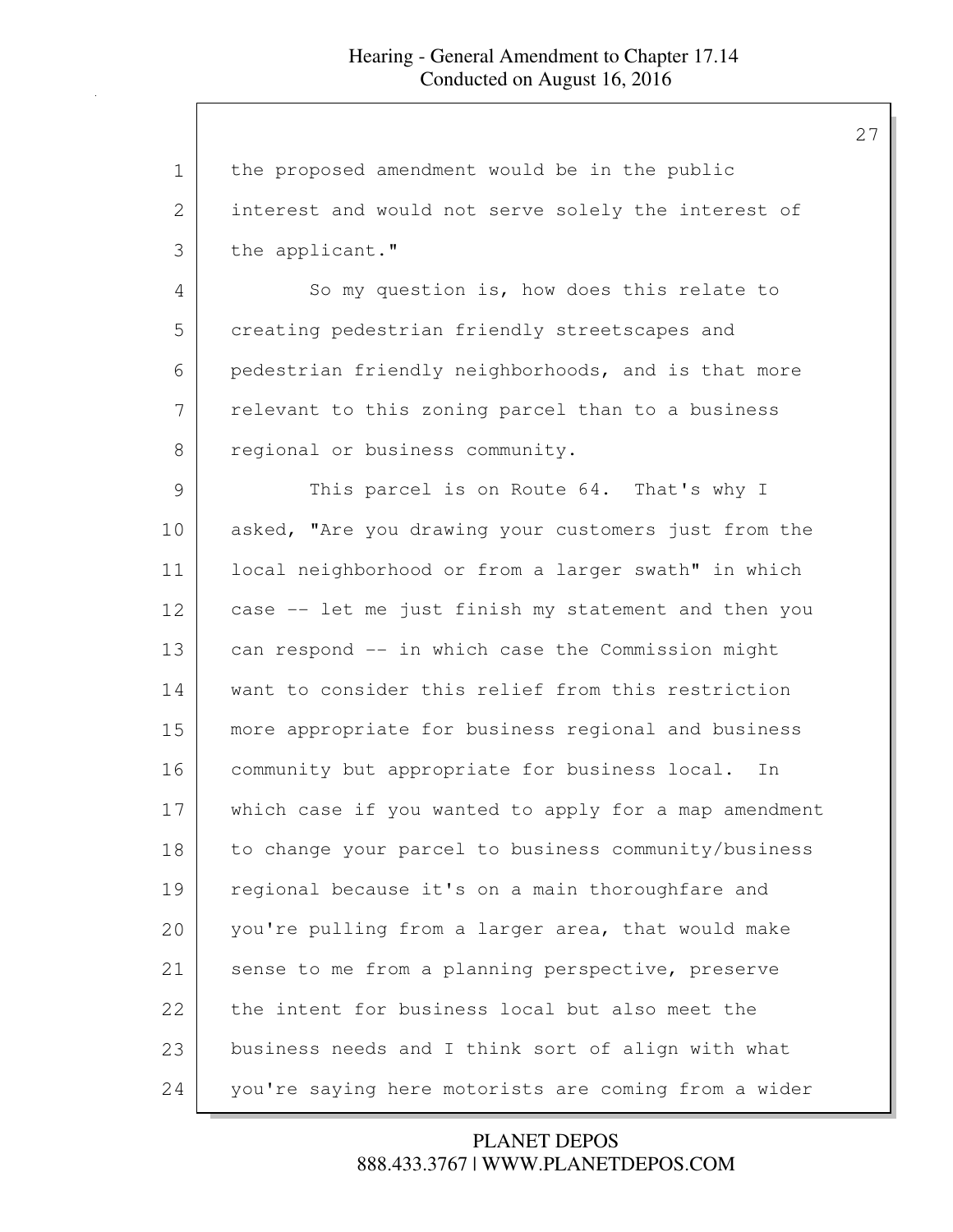| $\mathbf 1$   | area at this point.                                   |
|---------------|-------------------------------------------------------|
| $\mathbf{2}$  | So I'll stop talking and let you respond.             |
| 3             | MS. LUNDEEN: Nobody ever asks what your               |
| 4             | business is when they set your -- they just say       |
| 5             | you're business local. And I understand we could      |
| 6             | probably request to change that, but, you know, it's  |
| 7             | evolved over the decades that we've been in business. |
| 8             | You know, growing up in this town myself, the end of  |
| $\mathcal{G}$ | town was Randall Road. So it was probably a much more |
| 10            | local area out there by the shopping center than      |
| 11            | what it is today.                                     |
| 12            | So, you know, the type of business that we            |
| 13            | draw, yes, we do service everyone around us, but      |
| 14            | they do also drive cars. And like a lot of it, what   |
| 15            | we have found in our other location is that we get    |
| 16            | handicapped people; we get elderly people that all    |
| 17            | live around us. And, yes, we have handicap spaces,    |
| 18            | but they don't have to get out of their car; they     |
| 19            | can drive around and get what they want -- or         |
| 20            | elderly. So that, too, is a service within your       |
| 21            | local community, your neighborhoods there.            |
| 22            | It's just very hard. You know, I would say            |
| 23            | we are 50/50 right now; we are 50 percent our         |
| 24            | neighborhood, and we are 50 percent from Route 64.    |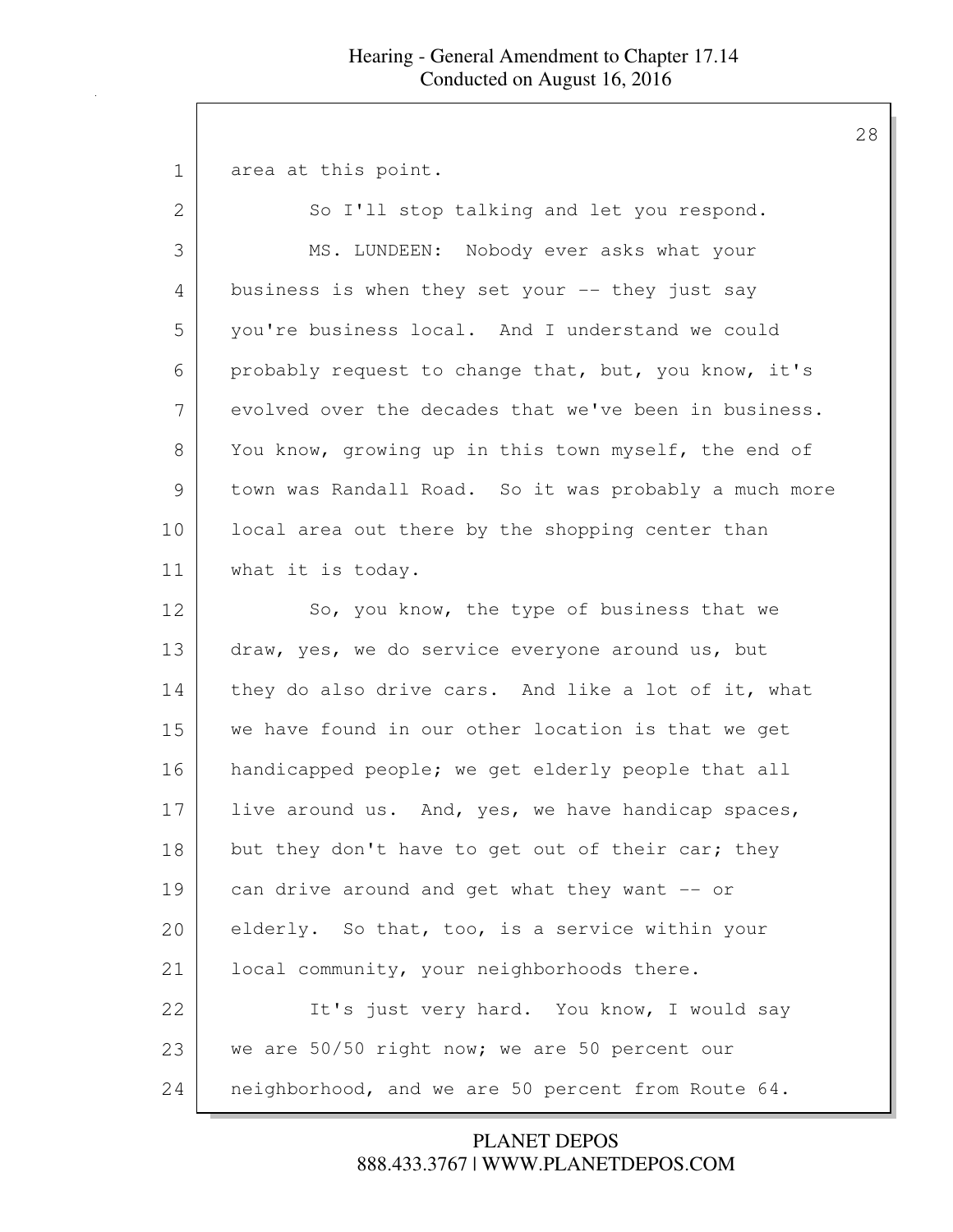| $\mathbf 1$   | So we simply put down BL because that's what we are.      |
|---------------|-----------------------------------------------------------|
| 2             | MEMBER DOYLE: Well, and to close off that                 |
| 3             | comment, I'm not certain -- I'm conflicted as to          |
| 4             | whether or not we would want to from a policy advice      |
| 5             | standpoint construe business local as having -- as        |
| 6             | necessarily being more appropriate for vehicular          |
| 7             | traffic and adhere to a pedestrian model, particularly    |
| 8             | if we have all these BL parcels on Route 64.              |
| $\mathcal{G}$ | So I'm just thinking out loud in terms of                 |
| 10            | some of the considerations that come to mind for me       |
| 11            | as I consider this application from a broader sort        |
| 12            | of planning perspective.                                  |
| 13            | VICE CHAIRMAN KESSLER: Well, you know,                    |
| 14            | Brian, I have to say that earlier in this discussion      |
| 15            | the thought had occurred to me, why haven't other         |
| 16            | owners come to $--$ I mean, why are the Lundeens bringing |
| 17            | this amendment? Why isn't it something that perhaps       |
| 18            | could have or should have been noticed before, maybe      |
| 19            | have all of these businesses that are noncompliant.       |
| 20            | I can't believe it's -- really some of these banks        |
| 21            | and such came into effect after this ordinance was        |
| 22            | in place.                                                 |
| 23            | But regardless, you did take me on a trip                 |
| 24            | that I wasn't expecting because I thought what you        |

888.433.3767 | WWW.PLANETDEPOS.COM PLANET DEPOS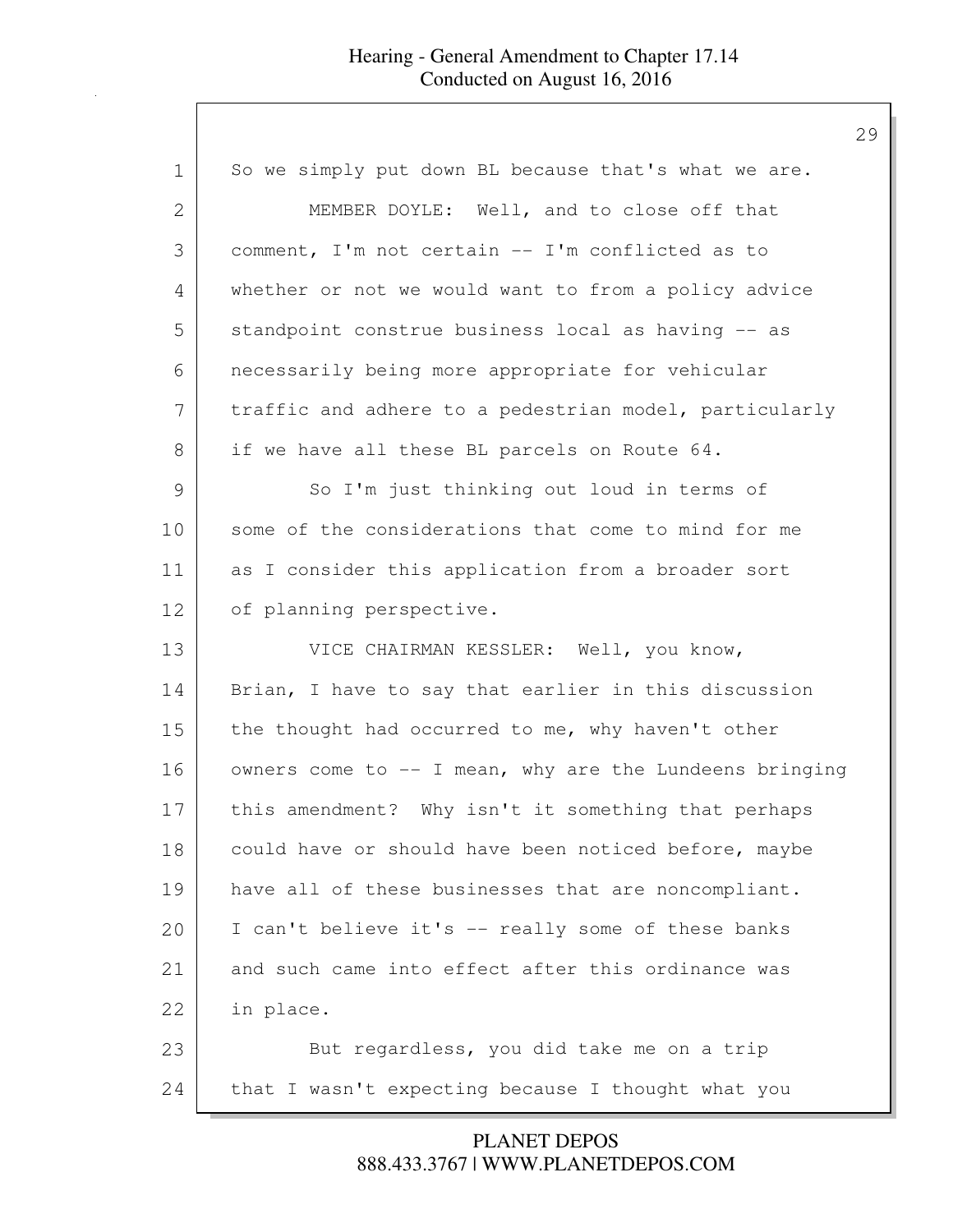| 1  | were getting to, and it would seem to me that we      |
|----|-------------------------------------------------------|
| 2  | allow it -- there is no restriction in CBD-1, but     |
| 3  | there is in every other, and now we've got an         |
| 4  | application in front of us proposing that we change   |
| 5  | it in BL. So for everything in between that still     |
| 6  | has restrictions.                                     |
| 7  | MEMBER DOYLE: Right.                                  |
| 8  | VICE CHAIRMAN KESSLER: And it occurred to             |
| 9  | me that perhaps rather than, you know, focusing on -- |
| 10 | from a planning perspective focusing on what type of  |
| 11 | district local really is would be to make a           |
| 12 | recommendation that included consideration of all     |
| 13 | districts. I mean, why are we just limiting it to     |
| 14 | I understand why you did. I mean, why wouldn't<br>BL? |
| 15 | you? You're BL. And maybe that was a recommendation   |
| 16 | by staff.                                             |
| 17 | But I have to ask the question of staff $-$ I         |
| 18 | do have a question, Russ. Help me out. Can you        |
| 19 | give me any historical reasoning why they would be -- |
| 20 | why there is a restriction? Why is there a            |
| 21 | restriction and not in CBD-1?                         |
| 22 | MR. COLBY: Well, I believe that when most of          |
| 23 | these drive-throughs were established, particularly   |
| 24 | the ones in the BL District that have smaller lot     |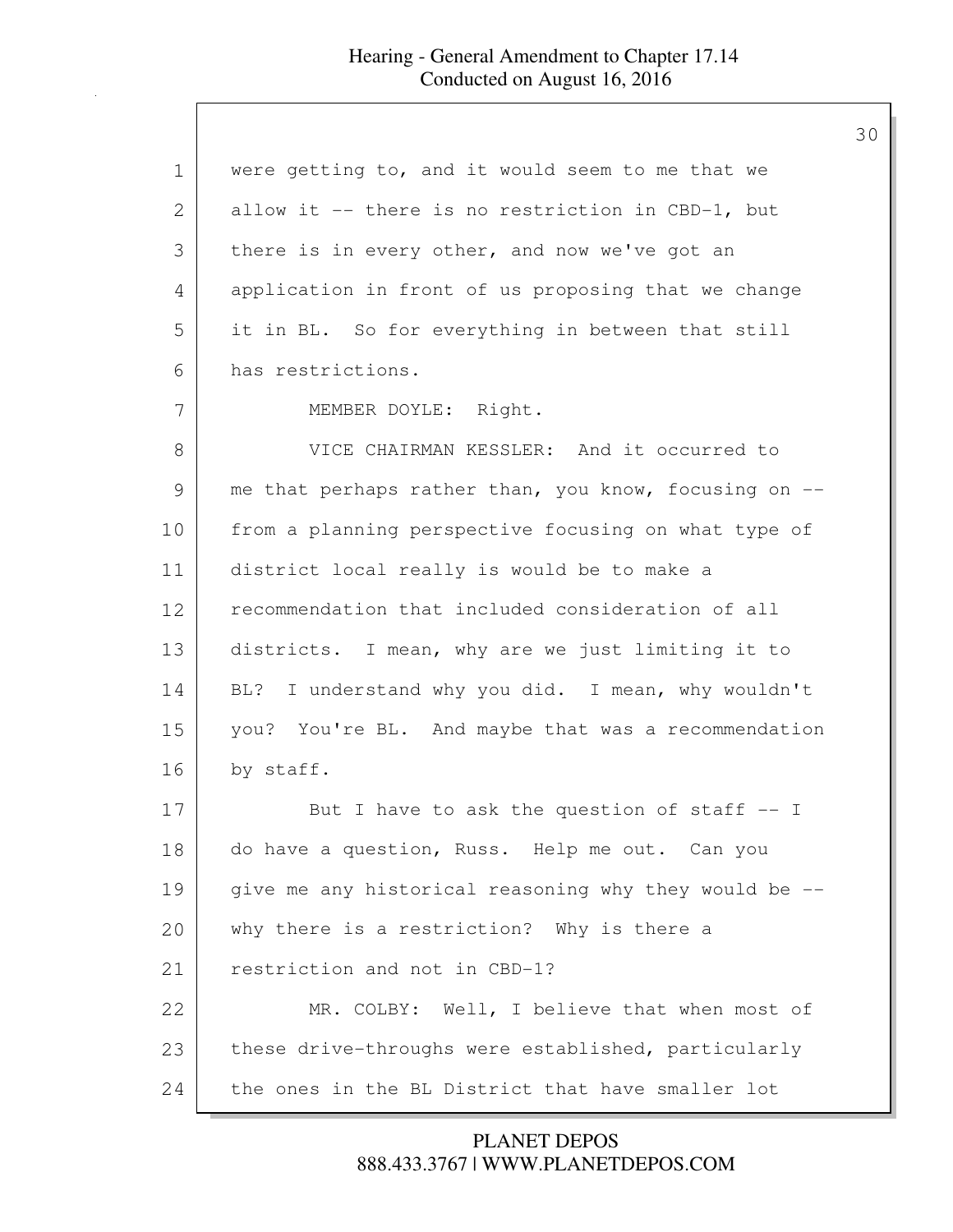| $\mathbf 1$    | sizes, the City did not have a minimum lot size       |
|----------------|-------------------------------------------------------|
| $\overline{2}$ | standard for commercial districts. So as a result,    |
| 3              | those drive-throughs were able to be established      |
| 4              | with smaller lot area.                                |
| 5              | And I can't necessarily speak to what the             |
| 6              | standards were in terms of the drive-through stacking |
| 7              | at that time or whether everything was a review as a  |
| 8              | special use or not because I'm not certain depending  |
| 9              | on the time frame when those each were established.   |
| 10             | But the City was going through the process of         |
| 11             | rewriting its zoning ordinance in 2006.               |
| 12             | This was an issue that was raised primarily           |
| 13             | with the -- whether it was real or perception I can't |
| 14             | say -- but issues with the existing drive-throughs    |
| 15             | not being able to accommodate their customers through |
| 16             | their drive-through service lanes on the lots that    |
| 17             | existed. Some of those were lots that predated the    |
| 18             | requirements or may have developed different          |
| 19             | requirements for stacking, or parking, or setbacks,   |
| 20             | all sorts of different things. I think there was a    |
| 21             | perception about the existing lots that led there to  |
| 22             | be a minimum lot size standard put in for the         |
| 23             | drive-through use.                                    |
| 24             | VICE CHAIRMAN KESSLER: So then it would               |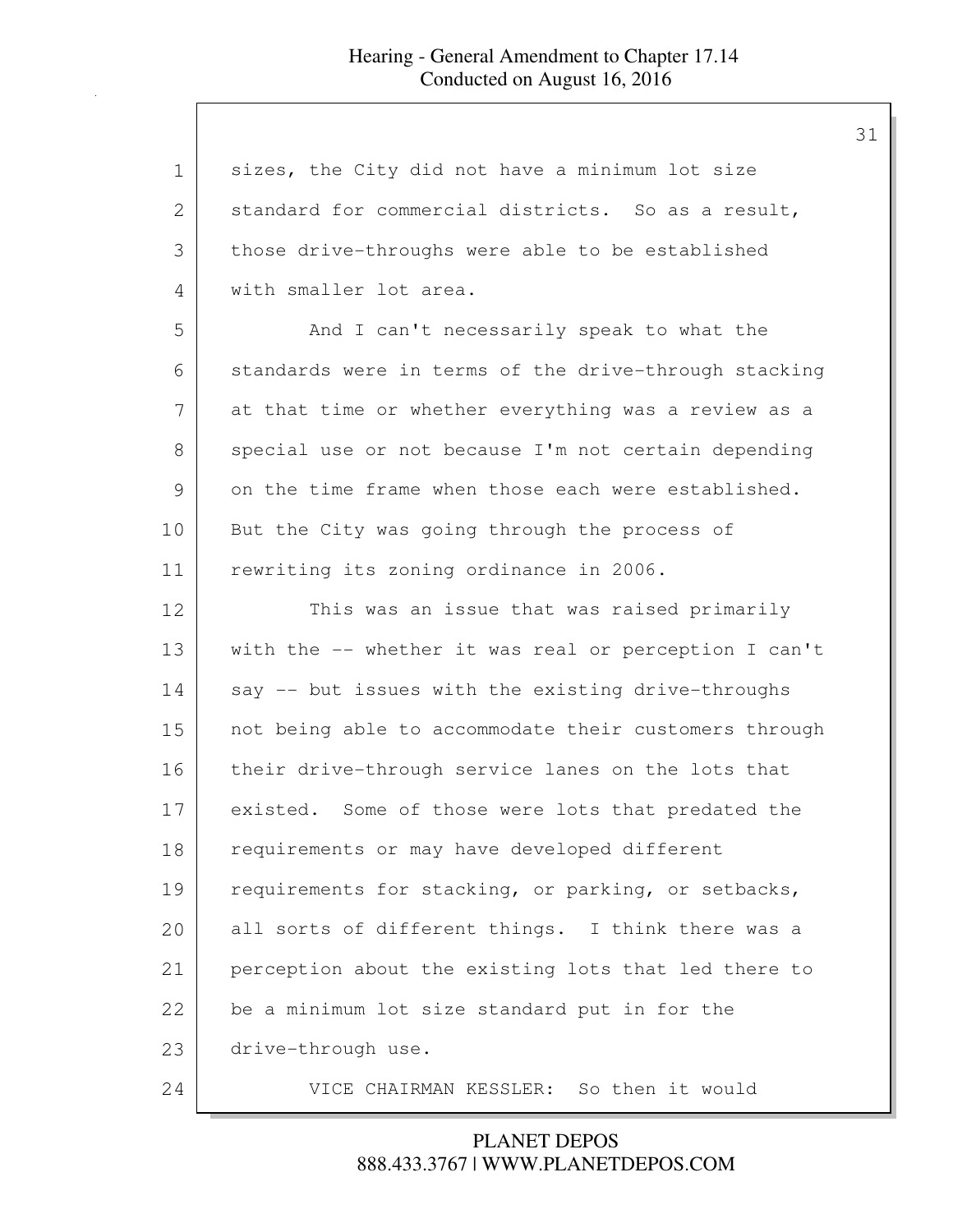## Hearing - General Amendment to Chapter 17.14 Conducted on August 16, 2016

| seem to me when I look at this list -- and it's quite  |
|--------------------------------------------------------|
| an extensive list -- that this amendment would be      |
| helpful based on the code as it is today for           |
| drive-throughs that if we were to say -- or recommend  |
| approval for this that it would offer those retentions |
| to make sure that they are -- they flow and they       |
| prevent stacking. I would be more inclined to head     |
| that way.                                              |
| CHAIRMAN WALLACE: All right.                           |
| MEMBER FRIO: I have a question.                        |
| When you go through the list of all the                |
| noncompliant zonings right now, you have one bank that |
| is a BL, one bank almost the same size and everything  |
| with the CBD, and then you have another bank same      |
| size as those is a BC. And you have three or four or   |
| five different banks virtually the same size, and      |
| every one has a different zoning.                      |
| MR. COLBY: Really the zoning districts relate          |
| most to location because when the new zoning districts |
| were put in place in 2006, there was an effort to      |
| sort of define groups of commercial properties based   |
| on geographic location.                                |
| So, for example, you'll see the BL properties          |
| are primarily in small pockets that are near older     |
|                                                        |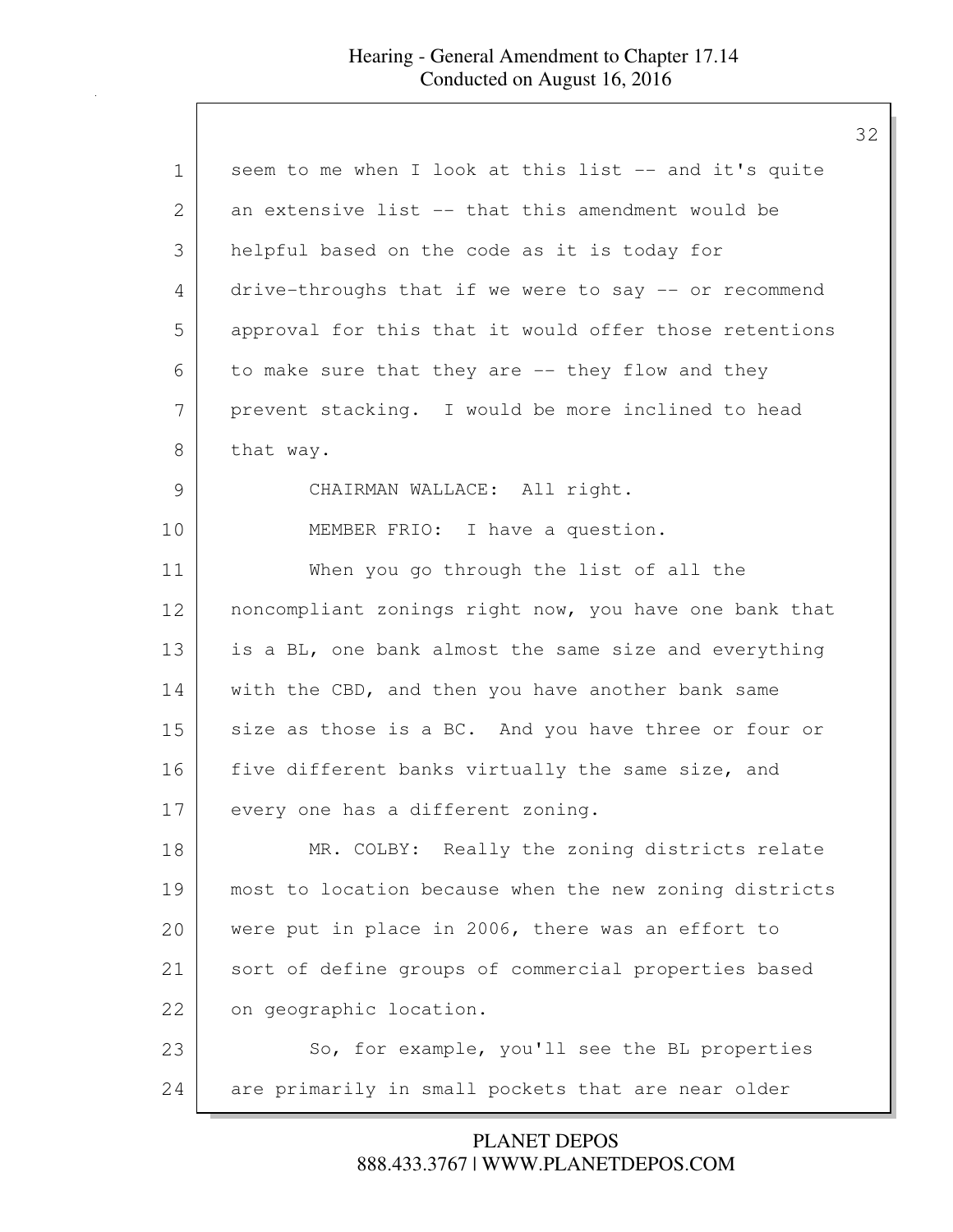| $\mathbf 1$   | communities, older residential areas in the outskirts  |
|---------------|--------------------------------------------------------|
| 2             | of downtown, as the BC and BR properties are more on   |
| 3             | the periphery in areas that are more heavily traveled  |
| 4             | regional commercial traffic.                           |
| 5             | So it really was sort of after all of those            |
| 6             | properties had been developed that the City            |
| 7             | reclassified all the zoning classifications. So to     |
| 8             | some extent the lot sizes as they exist today, the     |
| $\mathcal{G}$ | ones that predate 2006 don't really have any relation  |
| 10            | to the lot size requirement that we currently propose, |
| 11            | which would explain why there's discrepancies.         |
| 12            | CHAIRMAN WALLACE: Okay. All right. Any                 |
| 13            | other comments before we entertain a motion?           |
| 14            | Tim.                                                   |
| 15            | VICE CHAIRMAN KESSLER: I'd like to make a              |
| 16            | motion to recommend approval of General Amendment      |
| 17            | (Dave and Julie Anna Lundeen) Petition Requesting an   |
| 18            | Amendment to Chapter 17.14 "Business and Mixed-Use     |
| 19            | Districts" to Remove the Minimum Lot Size Requirement  |
| 20            | for Drive-Through Facilities in the BL Local           |
| 21            | Business District with an advisory comment to the      |
| 22            | planning and development committee to consider         |
| 23            | including BC, BR, and CBD-2 into the recommendation.   |
| 24            | CHAIRMAN WALLACE:<br>Okay. Is there a second?          |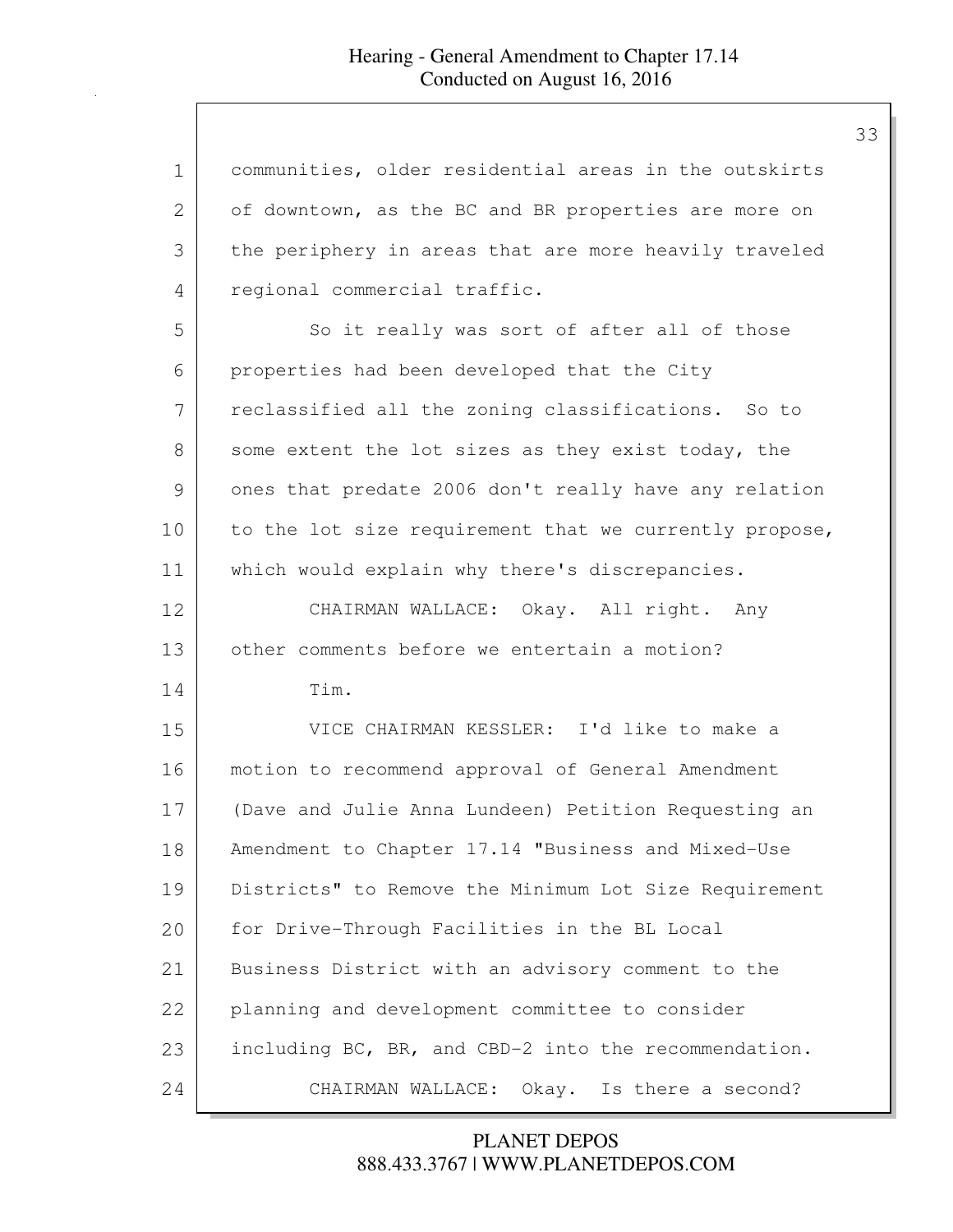| $\mathbf 1$   | MEMBER FRIO: Second.                                 |
|---------------|------------------------------------------------------|
| $\mathbf{2}$  | CHAIRMAN WALLACE: It's been moved and                |
| 3             | seconded. Discussion?                                |
| 4             | MEMBER DOYLE: I agree with the motion in             |
| 5             | concept. I'll just point out the last time we had a  |
| 6             | special use application for a drive-through was at   |
| 7             | 600 South Randall for the Starbucks, and I was in    |
| 8             | the minority of the commissioners who recommended    |
| $\mathcal{G}$ | against that because I felt that the application did |
| 10            | not actually meet the findings of fact and that      |
| 11            | surrounding traffic to the property was not adequate |
| 12            | to support that use.                                 |
| 13            | Now, that parcel as it turns out was a PUD,          |
| 14            | and it was .991 acres. So if we were to retain this  |
| 15            | restriction -- it's almost an acre. It wasn't the    |
| 16            | size of the parcel that made me conclude that; it    |
| 17            | was traffic at that corner.                          |
| 18            | So, again, I have no problem with removing           |
| 19            | this restriction, but there will be cases when a     |
| 20            | special use application really does create problems  |
| 21            | and for various reasons the Commission, or planning  |
| 22            | and development committee, or City Council, maybe    |
| 23            | because a business owner is a long-time stakeholder  |
| 24            | in the community and has a good reputation they look |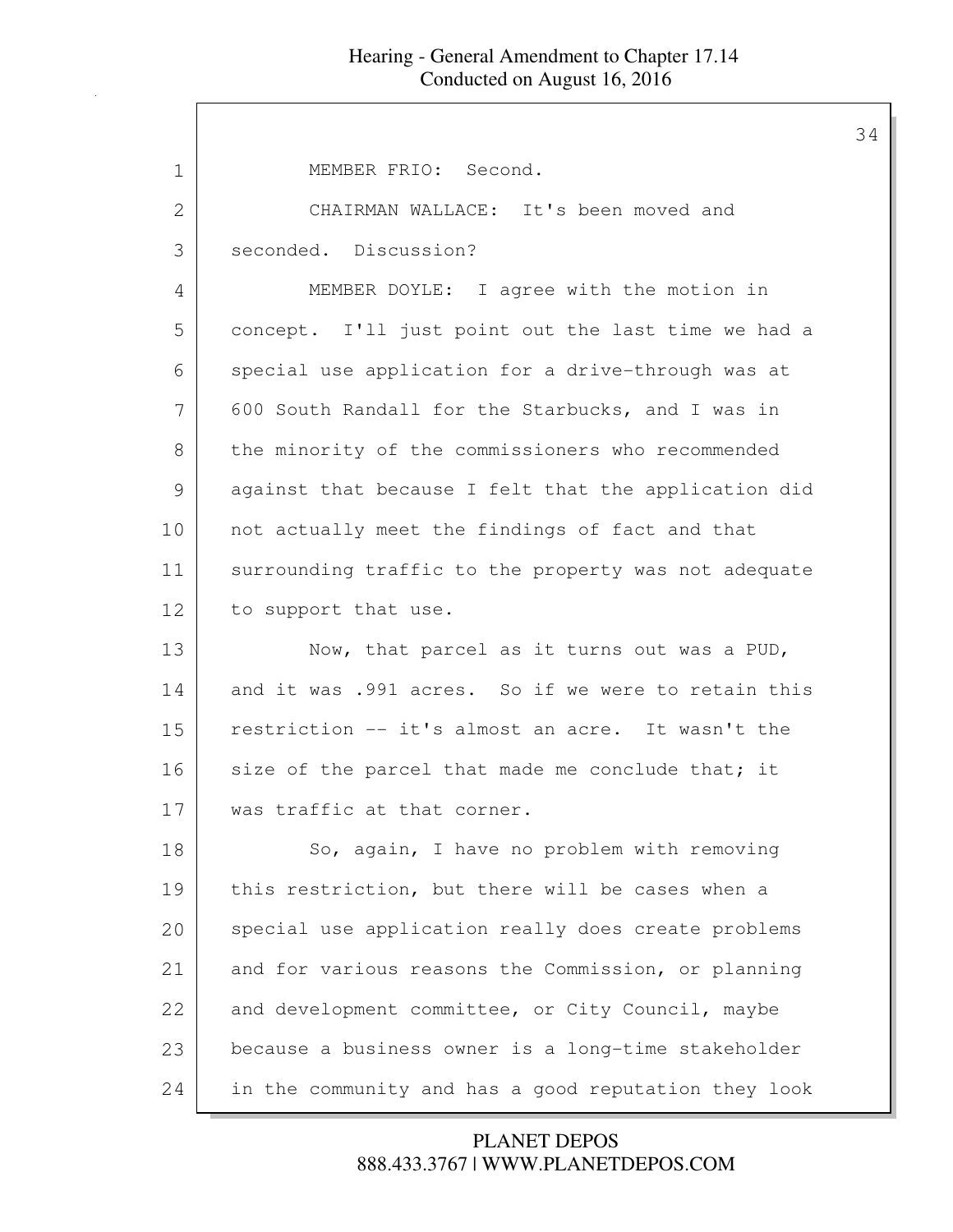| $\mathbf 1$ | aside at some founding factors that otherwise would  |
|-------------|------------------------------------------------------|
| 2           | lead you to believe no, that's not a good planning   |
| 3           | decision actually.                                   |
| 4           | So I just think that we have to be aware as          |
| 5           | we move forward that it's important to be fairly     |
| 6           | rigorous with the special use applications and not   |
| 7           | be biased by whether we like the kind of businesses, |
| 8           | whether we don't like the kind of business that's    |
| 9           | going in there, or whether we like the business      |
| 10          | owner, or vice versa, which I think unfortunately is |
| 11          | sometimes what happens.                              |
| 12          | VICE CHAIRMAN KESSLER: Which is exactly why          |
| 13          | we should keep these two issues separate.            |
| 14          | MEMBER DOYLE: So it's not going to change            |
| 15          | my vote; we just have to be very aware this.         |
| 16          | VICE CHAIRMAN KESSLER: I understand and I            |
| 17          | agree with you. One other thing, at that particular  |
| 18          | place it was a PUD which wouldn't have fallen under  |
| 19          | this. But you're right. I don't disagree with that.  |
| 20          | MEMBER PRETZ: So just for clarification              |
| 21          | here, your motion is to include all of these         |
| 22          | districts, or is your motion to approve the BL and   |
| 23          | just with a strong recommendation that P & D and the |
| 24          | City Council consider the others?                    |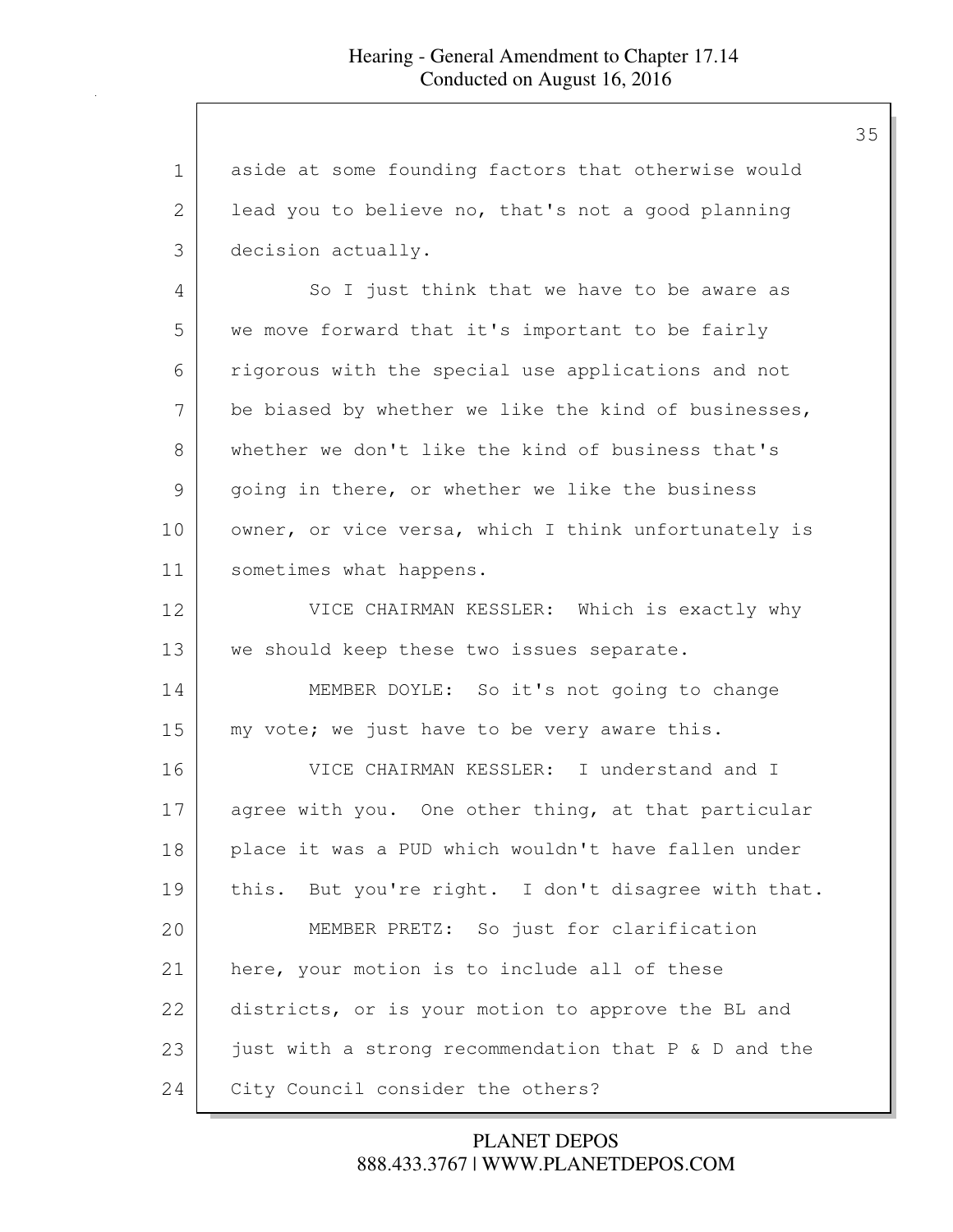| $\mathbf 1$ | VICE CHAIRMAN KESSLER: Well, the only                     |
|-------------|-----------------------------------------------------------|
| 2           | application we have before us is for the BL District.     |
| 3           | So I'm recommending that we approve $--$ I'm recommending |
| 4           | that the planning and development committee approve       |
| 5           | that application, but I'm also asking that they take      |
| 6           | under advisement the inclusion of the BR, BC, and         |
| 7           | CBD-2 districts.                                          |
| 8           | MEMBER PRETZ: See, I would like to see it                 |
| 9           | just brought forth as covering all the districts here     |
| 10          | and have it consistent instead of just the BL itself.     |
| 11          | VICE CHAIRMAN KESSLER: Well, I think the only             |
| 12          | recourse that we have because of the application          |
| 13          | that's in front of us, Tom, would be to make it           |
| 14          | conditional, and I'm not inclined to do that because      |
| 15          | if they decide not to, then you throw the baby out        |
| 16          | with the bath water.                                      |
| 17          | CHAIRMAN WALLACE: I agree. I don't think                  |
| 18          | that we have an option to do that at this time because    |
| 19          | we have -- we have to consider what the application       |
| 20          | is. If we want to place conditions on an approval,        |
| 21          | that's fine, but I think making a condition that          |
| 22          | they expand it to include other things would be --        |
| 23          | MEMBER PRETZ: And I'm not saying let's put                |
| 24          | additional conditions on it. I would just feel more       |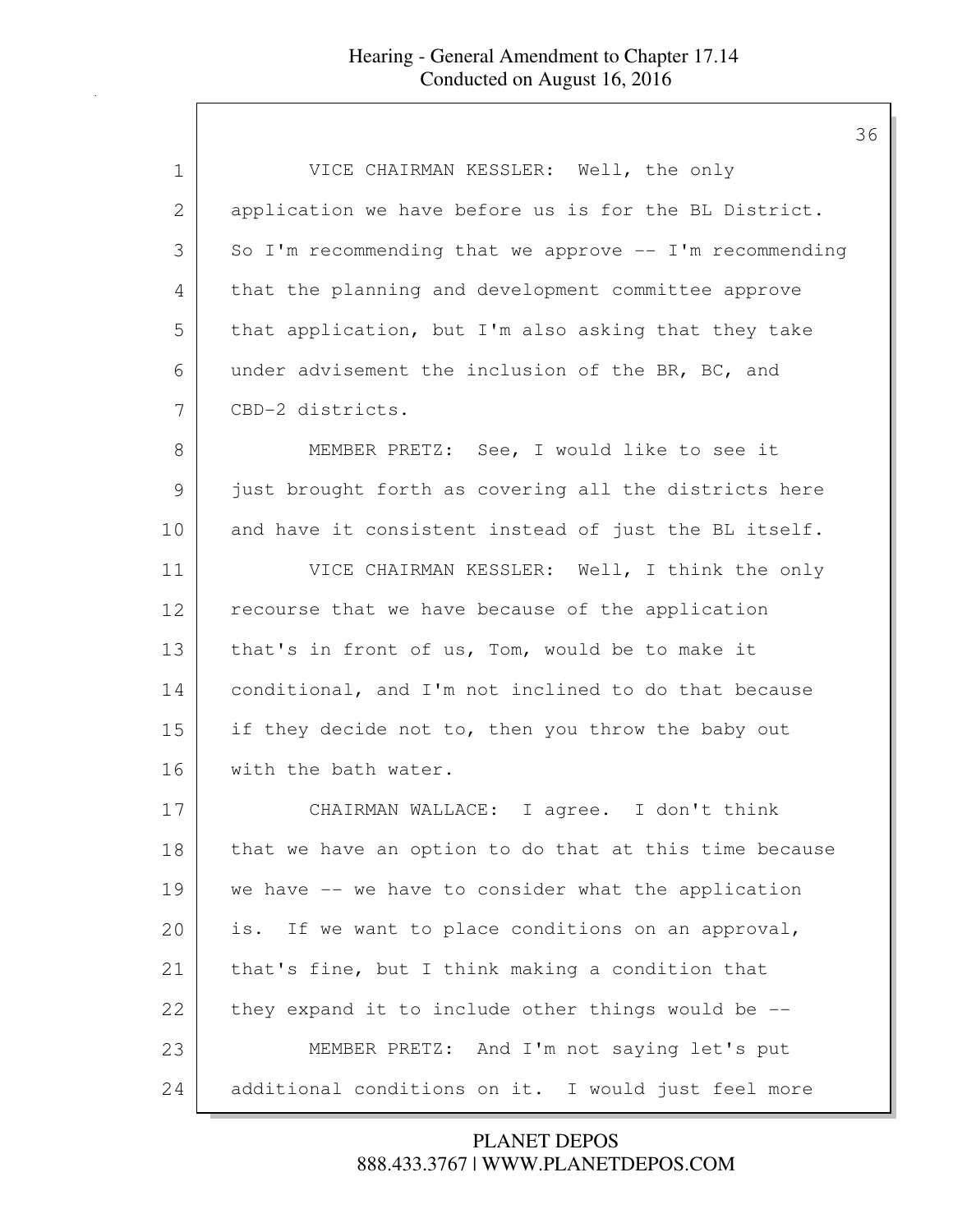## Hearing - General Amendment to Chapter 17.14 Conducted on August 16, 2016

| 1             | comfortable if the actual request that would be before     |
|---------------|------------------------------------------------------------|
| 2             | us would cover all of the districts, and it would          |
| 3             | just be easier instead of piecemeal here with a strong     |
| 4             | recommendation that P & D take a look at this. I don't     |
| 5             | feel comfortable with that but that's just me.             |
| 6             | VICE CHAIRMAN KESSLER: I understand.                       |
| 7             | Frankly, Tom, I'm hopeful that the City Council will       |
| 8             | see the wisdom of our recommendation.                      |
| $\mathcal{G}$ | CHAIRMAN WALLACE: And I'll make my own                     |
| 10            | comment. I'm inclined to vote against the motion           |
| 11            | because I do feel like there should be a minimum lot       |
| 12            | size. I think the evidence that's before us regarding      |
| 13            | the other nonconforming uses is evidence that when         |
| 14            | we allow these uses to exist on a small parcel we          |
| 15            | have issues.                                               |
| 16            | And, certainly, we're going to consider them               |
| 17            | on a case-by-case basis still as a special use.<br>$\perp$ |
| 18            | understand that but I think that a situation here          |
| 19            | where a business owner has already moved into the          |
| 20            | business with the understanding or the supported           |
| 21            | hope that they would be able to get a drive-through,       |
| 22            | my preference would be to just say, you know what,         |
| 23            | if it's under a certain acreage, it's not available        |
| 24            | for that type of business or for that type of use.         |

888.433.3767 | WWW.PLANETDEPOS.COM PLANET DEPOS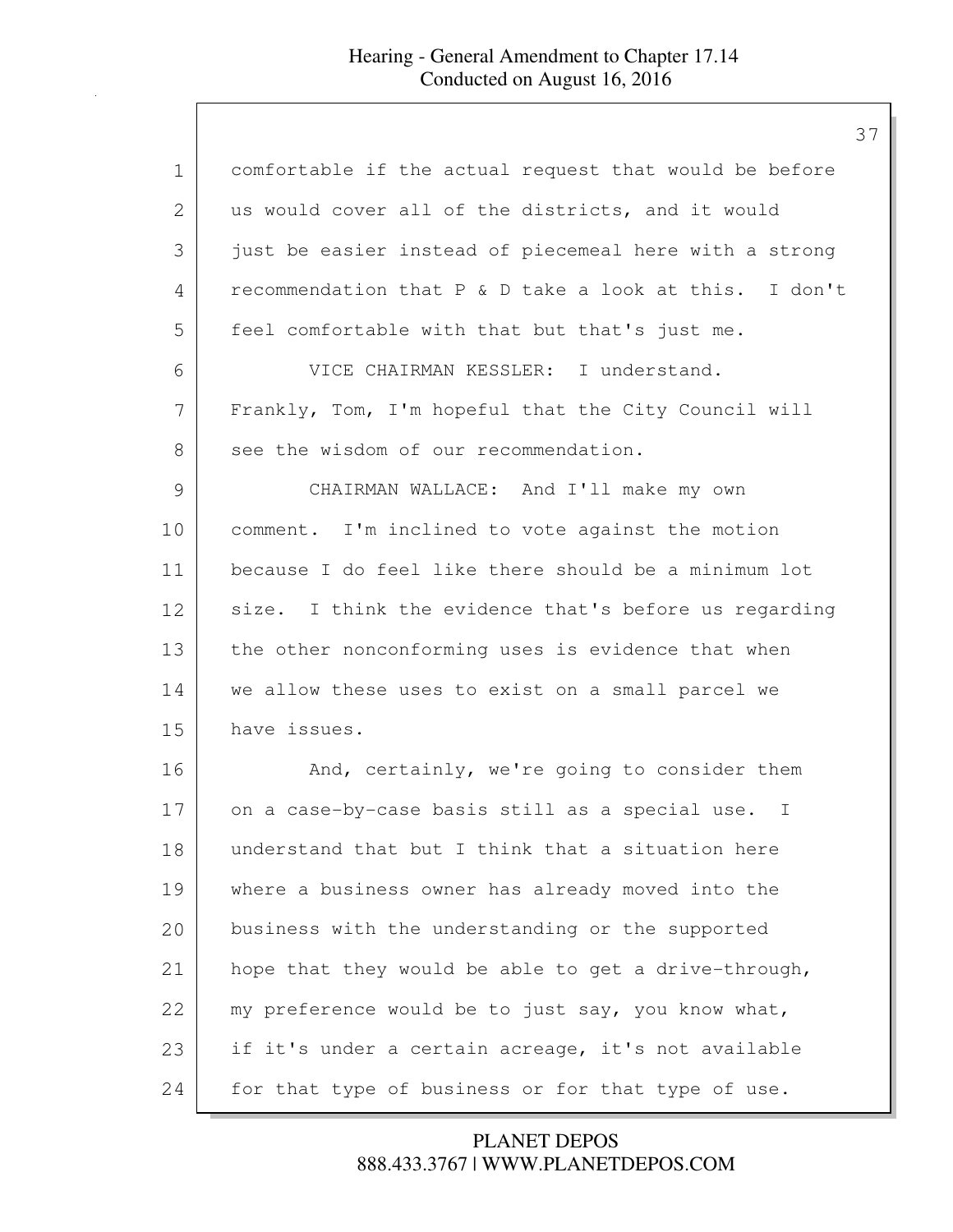| $\mathbf 1$ | So that's just what my feeling is. Should               |
|-------------|---------------------------------------------------------|
| 2           | it be less than acre? Probably. I don't know. It        |
| 3           | seems like half an acre would be an appropriate number, |
| 4           | but that's not the application that's before us.        |
| 5           | MEMBER DOYLE: There's one other consideration,          |
| 6           | counterpoint to that. I mean, I considered that point,  |
| 7           | and the other thing that is leading me towards          |
| 8           | approving the recommendation and voting in support of   |
| 9           | it is that many of these business local parcels are     |
| 10          | relatively disadvantaged to other parcels that either   |
| 11          | don't have this restriction because they're in a PUD    |
| 12          | or they have more strategic locations like Mini's on    |
| 13          | Route 38. We have a somewhat distressed business        |
| 14          | district there on the west side of Route 64 in some     |
| 15          | places.                                                 |
| 16          | Whereas, we do have the procedural hurdle of            |
| 17          | a special use application to stop an inappropriate      |
| 18          | business from going in, I think it's in the public      |
| 19          | interest to have flexibility to consider these          |
| 20          | applications in the interest of business development.   |
| 21          | It doesn't serve the city at all to have a blighted     |
| 22          | business district that's deteriorating and pushing      |
| 23          | all of our consumers out to Randall Road, whereas,      |
| 24          | the downtown and the historic local business districts  |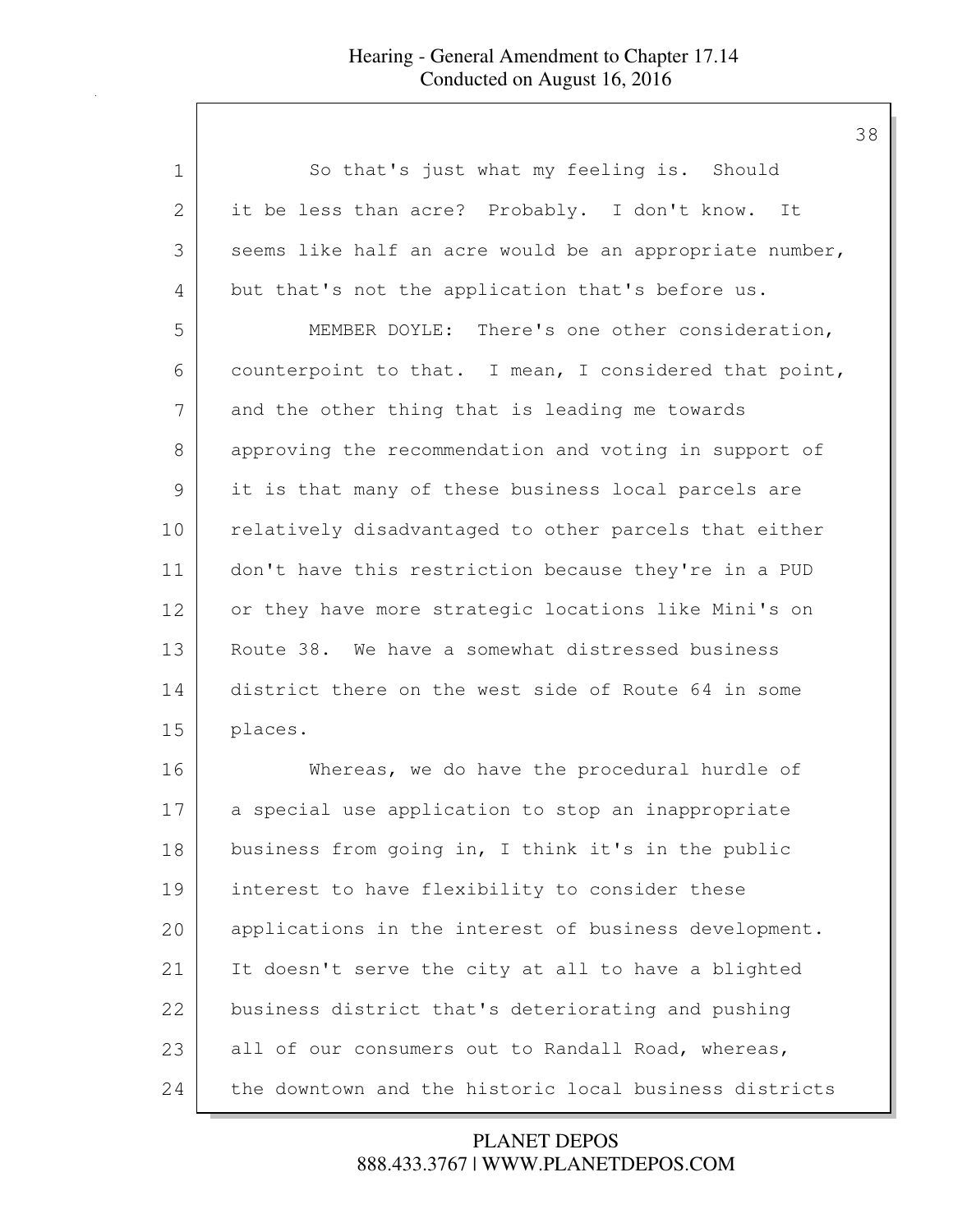1 are suffering.

| 2  | So I want to support a local small business in         |
|----|--------------------------------------------------------|
| 3  | competing with larger chains that are located on those |
| 4  | big regional corridors, and that's notwithstanding my  |
| 5  | interest in pedestrian friendly streetscapes and all   |
| 6  | that. So there are a number of different factors.      |
| 7  | CHAIRMAN WALLACE: Okay. Any further comments?          |
| 8  | (No response.)                                         |
| 9  | CHAIRMAN WALLACE: All right. We'll take a              |
| 10 | vote on the motion.                                    |
| 11 | Tim.                                                   |
| 12 | VICE CHAIRMAN KESSLER: Holderfield.                    |
| 13 | MEMBER HOLDERFIELD: Yes.                               |
| 14 | VICE CHAIRMAN KESSLER: Schuetz.                        |
| 15 | MEMBER SCHUETZ: Yes.                                   |
| 16 | VICE CHAIRMAN KESSLER: Doyle.                          |
| 17 | MEMBER DOYLE: Yes.                                     |
| 18 | VICE CHAIRMAN KESSLER: Pretz.                          |
| 19 | MEMBER PRETZ:<br>No.                                   |
| 20 | VICE CHAIRMAN KESSLER: Frio.                           |
| 21 | MEMBER FRIO: Yes.                                      |
| 22 | VICE CHAIRMAN KESSLER: Wallace.                        |
| 23 | CHAIRMAN WALLACE: No.                                  |
| 24 | VICE CHAIRMAN KESSLER: Kessler, yes.                   |

888.433.3767 | WWW.PLANETDEPOS.COM PLANET DEPOS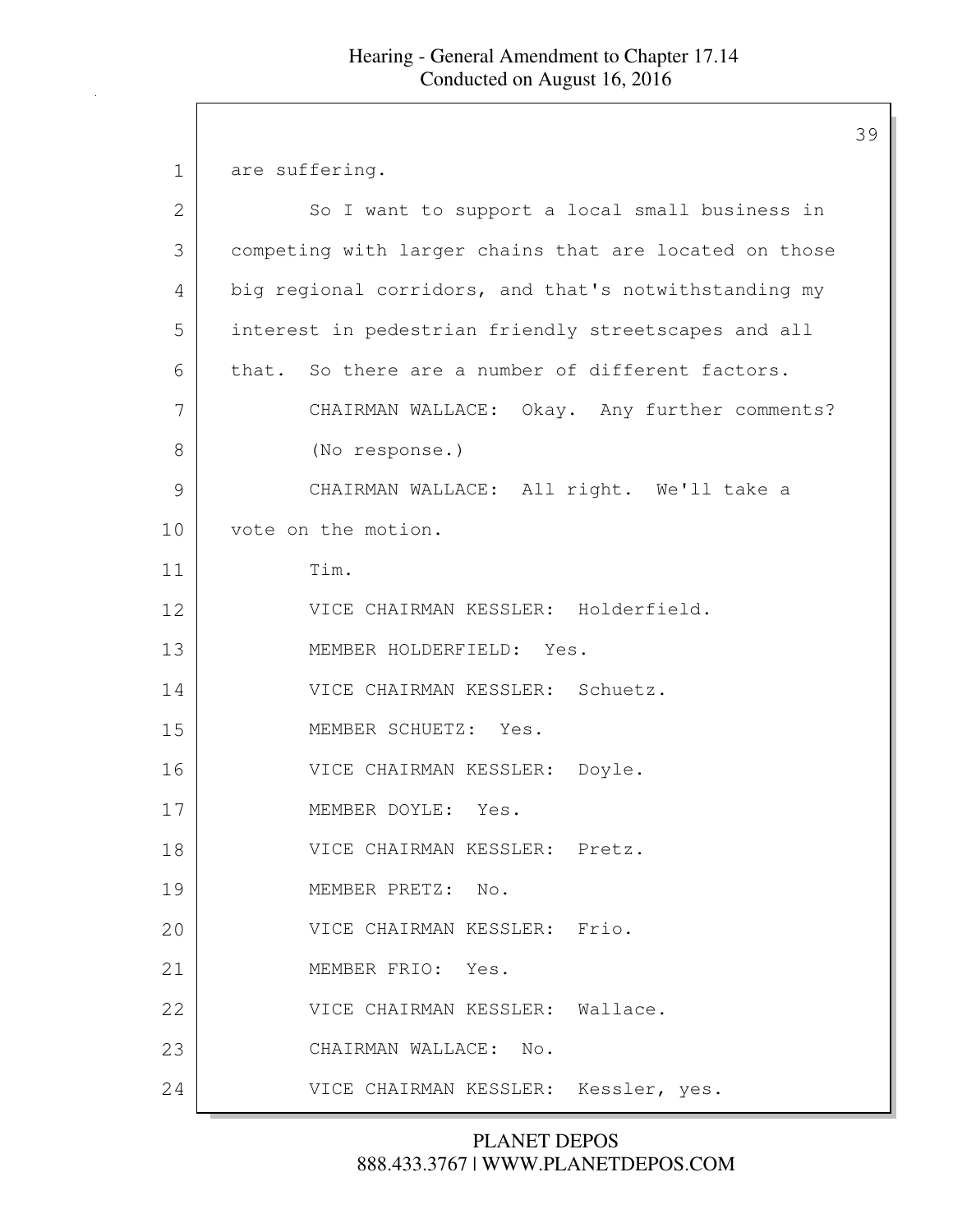$\mathbf l$ 

| CHAIRMAN WALLACE: All right. That passes<br>$\mathbf 1$<br>by a vote of 5 to 2, and that concludes Item No. 6 on<br>$\mathbf{2}$<br>3<br>the agenda.<br>$\sqrt{4}$<br>(Off the record at 7:51 p.m.)<br>5<br>$\epsilon$<br>$\overline{7}$<br>$\,8\,$<br>$\mathsf 9$<br>$1\,0$<br>$11\,$<br>12<br>13<br>14<br>$15\,$<br>16<br>$17$<br>18<br>19<br>20<br>21<br>22<br>23<br>24 |  | 40 |
|----------------------------------------------------------------------------------------------------------------------------------------------------------------------------------------------------------------------------------------------------------------------------------------------------------------------------------------------------------------------------|--|----|
|                                                                                                                                                                                                                                                                                                                                                                            |  |    |
|                                                                                                                                                                                                                                                                                                                                                                            |  |    |
|                                                                                                                                                                                                                                                                                                                                                                            |  |    |
|                                                                                                                                                                                                                                                                                                                                                                            |  |    |
|                                                                                                                                                                                                                                                                                                                                                                            |  |    |
|                                                                                                                                                                                                                                                                                                                                                                            |  |    |
|                                                                                                                                                                                                                                                                                                                                                                            |  |    |
|                                                                                                                                                                                                                                                                                                                                                                            |  |    |
|                                                                                                                                                                                                                                                                                                                                                                            |  |    |
|                                                                                                                                                                                                                                                                                                                                                                            |  |    |
|                                                                                                                                                                                                                                                                                                                                                                            |  |    |
|                                                                                                                                                                                                                                                                                                                                                                            |  |    |
|                                                                                                                                                                                                                                                                                                                                                                            |  |    |
|                                                                                                                                                                                                                                                                                                                                                                            |  |    |
|                                                                                                                                                                                                                                                                                                                                                                            |  |    |
|                                                                                                                                                                                                                                                                                                                                                                            |  |    |
|                                                                                                                                                                                                                                                                                                                                                                            |  |    |
|                                                                                                                                                                                                                                                                                                                                                                            |  |    |
|                                                                                                                                                                                                                                                                                                                                                                            |  |    |
|                                                                                                                                                                                                                                                                                                                                                                            |  |    |
|                                                                                                                                                                                                                                                                                                                                                                            |  |    |
|                                                                                                                                                                                                                                                                                                                                                                            |  |    |
|                                                                                                                                                                                                                                                                                                                                                                            |  |    |
|                                                                                                                                                                                                                                                                                                                                                                            |  |    |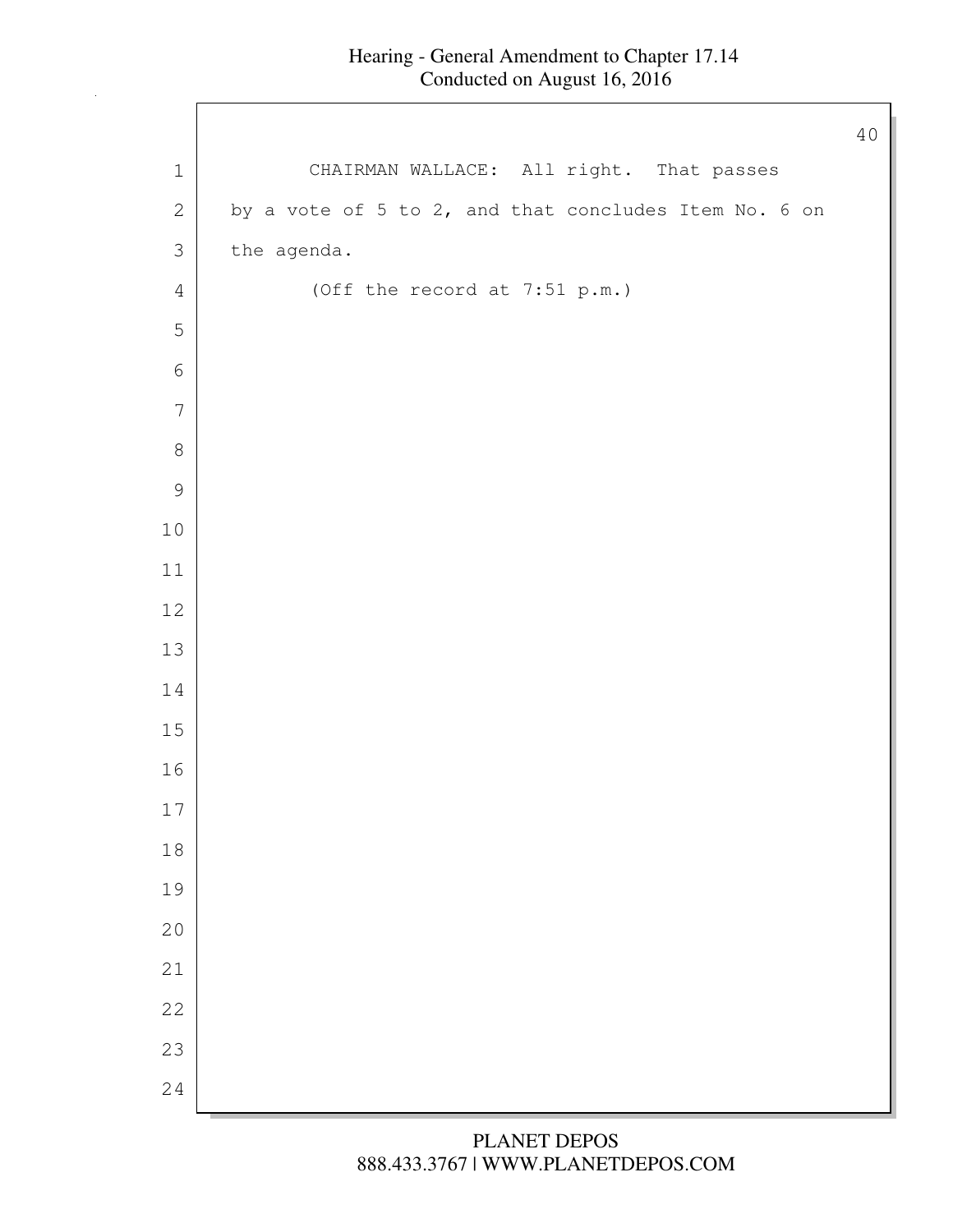| 1             | CERTIFICATE OF SHORTHAND REPORTER                      |
|---------------|--------------------------------------------------------|
| $\mathbf{2}$  |                                                        |
| 3             | I, Paula M. Quetsch, Certified Shorthand               |
| 4             | Reporter No. 084-003733, CSR, RPR, and a Notary Public |
| 5             | in and for the County of Kane, State of Illinois, the  |
| 6             | officer before whom the foregoing proceedings were     |
| 7             | taken, do certify that the foregoing transcript is a   |
| 8             | true and correct record of the proceedings, that       |
| $\mathcal{G}$ | said proceedings were taken by me stenographically     |
| 10            | and thereafter reduced to typewriting under my         |
| 11            | supervision, and that I am neither counsel for,        |
| 12            | related to, nor employed by any of the parties to      |
| 13            | this case and have no interest, financial or           |
| 14            | otherwise, in its outcome.                             |
| 15            |                                                        |
| 16            | IN WITNESS WHEREOF, I have hereunto set my             |
| 17            | hand and affixed my notarial seal this 21st day of     |
| 18            | August, 2016.                                          |
| 19            |                                                        |
| 20            | My commission expires: October 16, 2017                |
| 21            |                                                        |
| 22            |                                                        |
| 23            | Notary Public in and for the                           |
| 24            | State of Illinois                                      |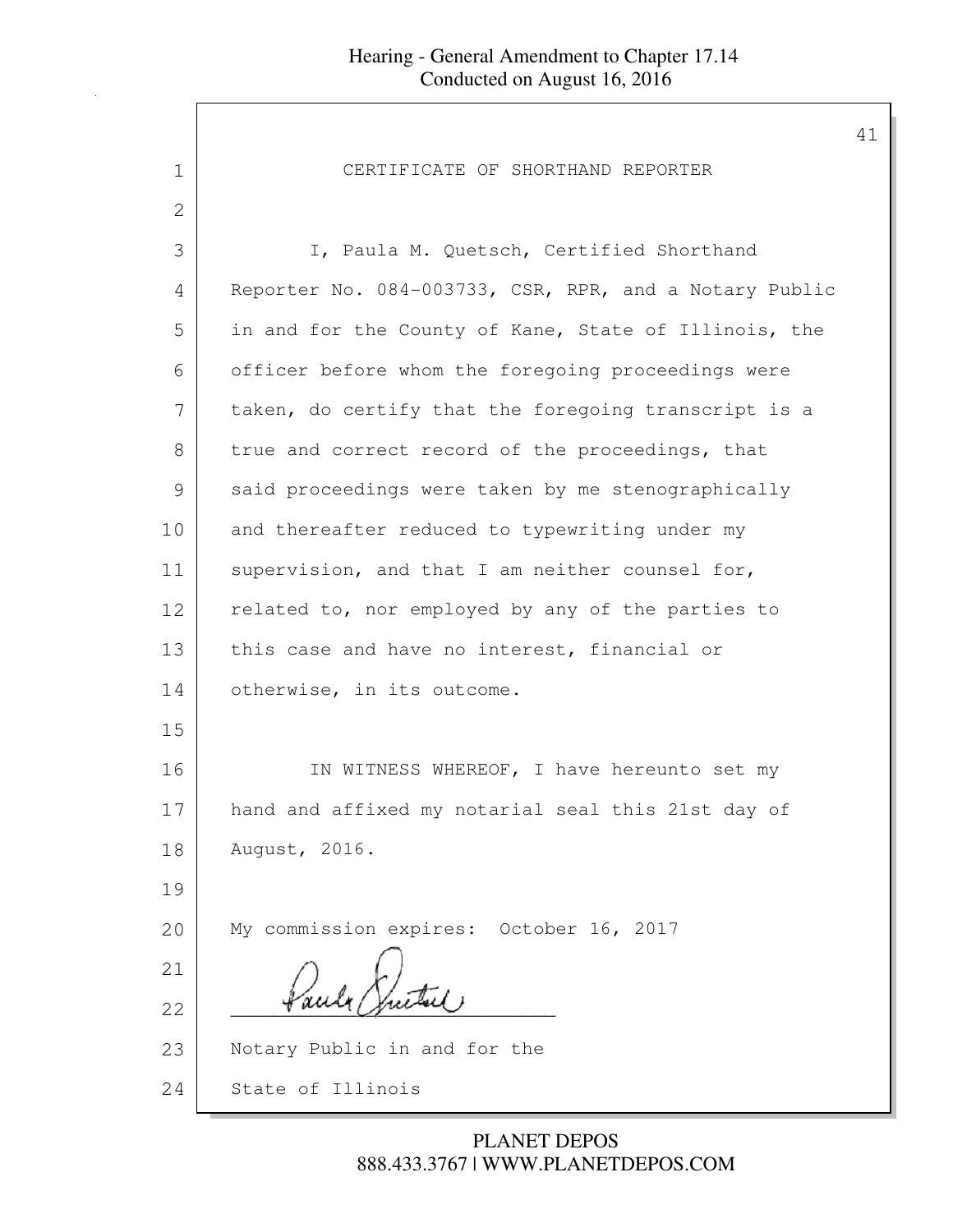

# Transcript of Hearing - Lundeen Liquors, 1315 W. Main Street

Date: August 16, 2016

Case: St. Charles Plan Commission

Planet Depos, LLC Phone: 888-433-3767 Fax: 888-503-3767 Email: transcripts@planetdepos.com Internet: www.planetdepos.com

Worldwide Court Reporting | Interpretation | Trial Services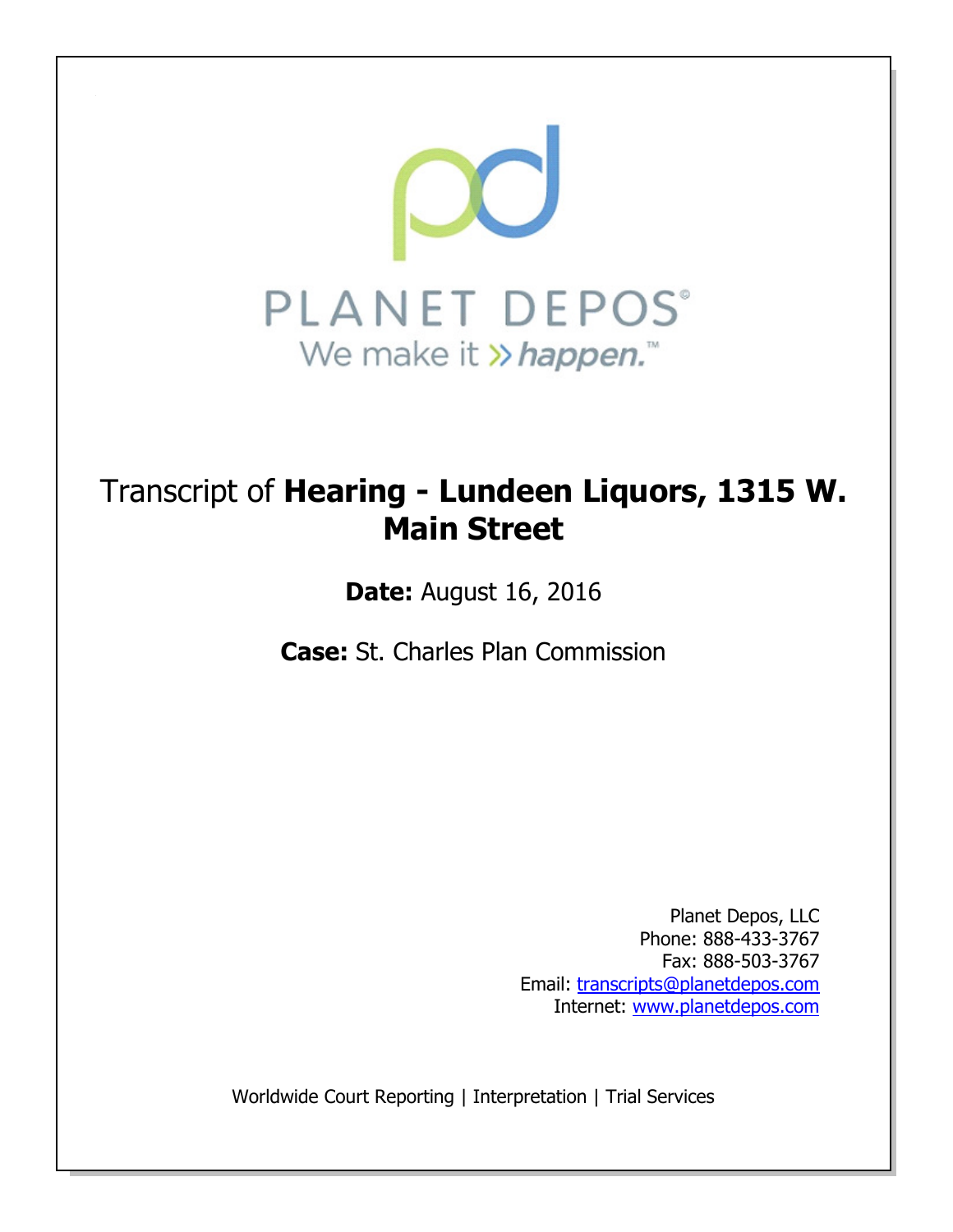1 BEFORE THE PLAN COMMISSION 2 OF THE CITY OF ST. CHARLES 3 4 --------------------------------x 5 In Re: : 6 Lundeen Liquors, 1315 West : 7 Main Street :  $\cdot$  : 8 (David and Julie Anna Lundeen); : 9 Application for Special Use. : 10 --------------------------------x 11 12 REPORT OF PROCEEDINGS 13 St. Charles, Illinois 60174 14 Tuesday, August 16, 2016 15 7:51 p.m. 16 17 18 19 20 21 22 Job No.: 97814 23 Pages: 1 - 64 24 Reported by: Paula M. Quetsch, CSR, RPR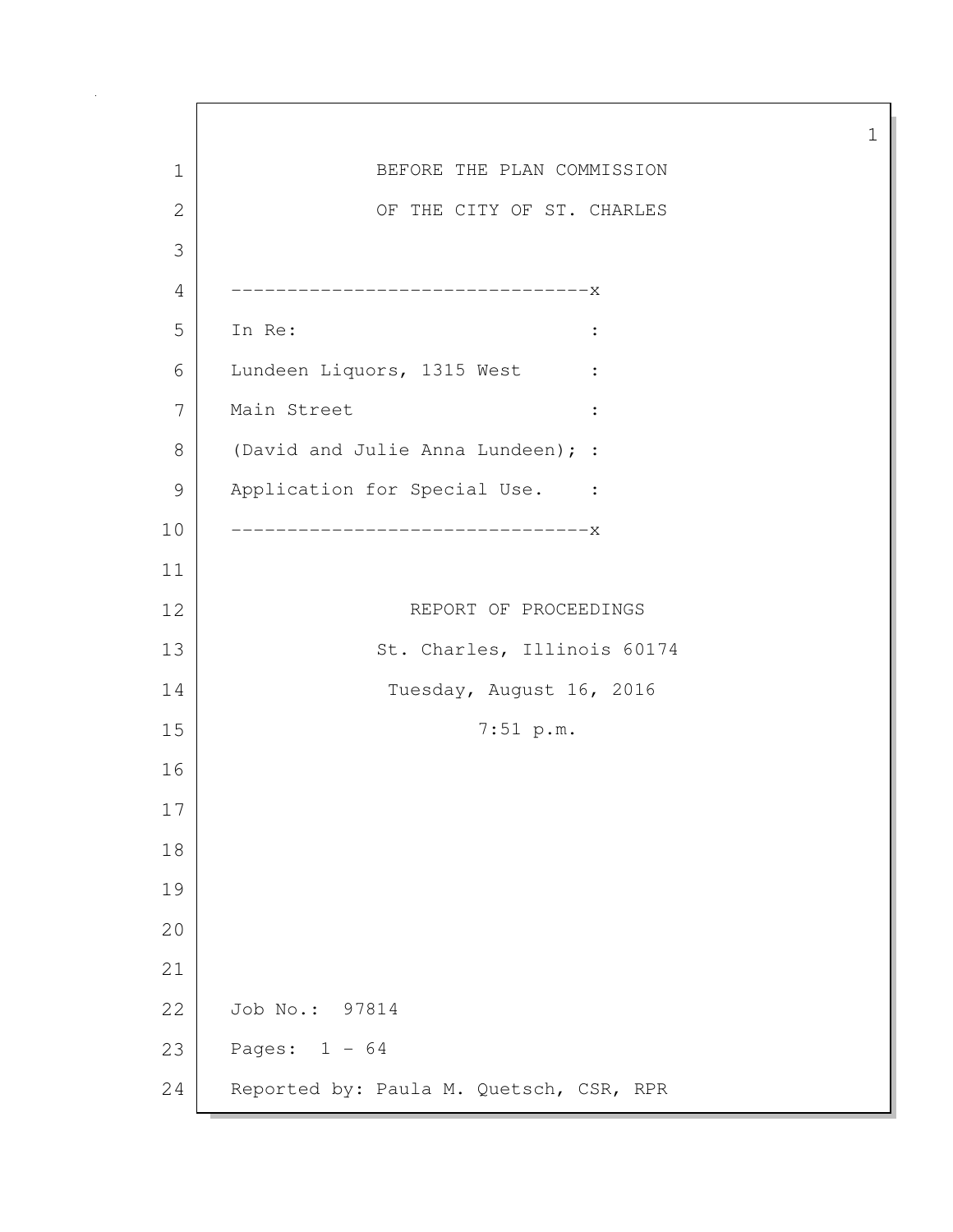$\mathbf l$ 

| Report of proceedings held at the location of:<br>$\mathbf 1$<br>$\mathbf 2$<br>3<br>ST. CHARLES CITY HALL<br>2 East Main Street<br>4<br>St. Charles, Illinois 60174<br>5<br>$(630)$ 377-4400<br>6<br>7<br>$8\,$<br>$\mathcal{G}$<br>Before Paula M. Quetsch, a Certified Shorthand<br>10<br>Reporter, Registered Professional Reporter, and a<br>11<br>12<br>Notary Public in and for the State of Illinois.<br>13<br>14<br>15<br>16<br>17<br>$1\,8$<br>19<br>20<br>21<br>22<br>23<br>24 |  |
|-------------------------------------------------------------------------------------------------------------------------------------------------------------------------------------------------------------------------------------------------------------------------------------------------------------------------------------------------------------------------------------------------------------------------------------------------------------------------------------------|--|
|                                                                                                                                                                                                                                                                                                                                                                                                                                                                                           |  |
|                                                                                                                                                                                                                                                                                                                                                                                                                                                                                           |  |
|                                                                                                                                                                                                                                                                                                                                                                                                                                                                                           |  |
|                                                                                                                                                                                                                                                                                                                                                                                                                                                                                           |  |
|                                                                                                                                                                                                                                                                                                                                                                                                                                                                                           |  |
|                                                                                                                                                                                                                                                                                                                                                                                                                                                                                           |  |
|                                                                                                                                                                                                                                                                                                                                                                                                                                                                                           |  |
|                                                                                                                                                                                                                                                                                                                                                                                                                                                                                           |  |
|                                                                                                                                                                                                                                                                                                                                                                                                                                                                                           |  |
|                                                                                                                                                                                                                                                                                                                                                                                                                                                                                           |  |
|                                                                                                                                                                                                                                                                                                                                                                                                                                                                                           |  |
|                                                                                                                                                                                                                                                                                                                                                                                                                                                                                           |  |
|                                                                                                                                                                                                                                                                                                                                                                                                                                                                                           |  |
|                                                                                                                                                                                                                                                                                                                                                                                                                                                                                           |  |
|                                                                                                                                                                                                                                                                                                                                                                                                                                                                                           |  |
|                                                                                                                                                                                                                                                                                                                                                                                                                                                                                           |  |
|                                                                                                                                                                                                                                                                                                                                                                                                                                                                                           |  |
|                                                                                                                                                                                                                                                                                                                                                                                                                                                                                           |  |
|                                                                                                                                                                                                                                                                                                                                                                                                                                                                                           |  |
|                                                                                                                                                                                                                                                                                                                                                                                                                                                                                           |  |
|                                                                                                                                                                                                                                                                                                                                                                                                                                                                                           |  |
|                                                                                                                                                                                                                                                                                                                                                                                                                                                                                           |  |
|                                                                                                                                                                                                                                                                                                                                                                                                                                                                                           |  |
|                                                                                                                                                                                                                                                                                                                                                                                                                                                                                           |  |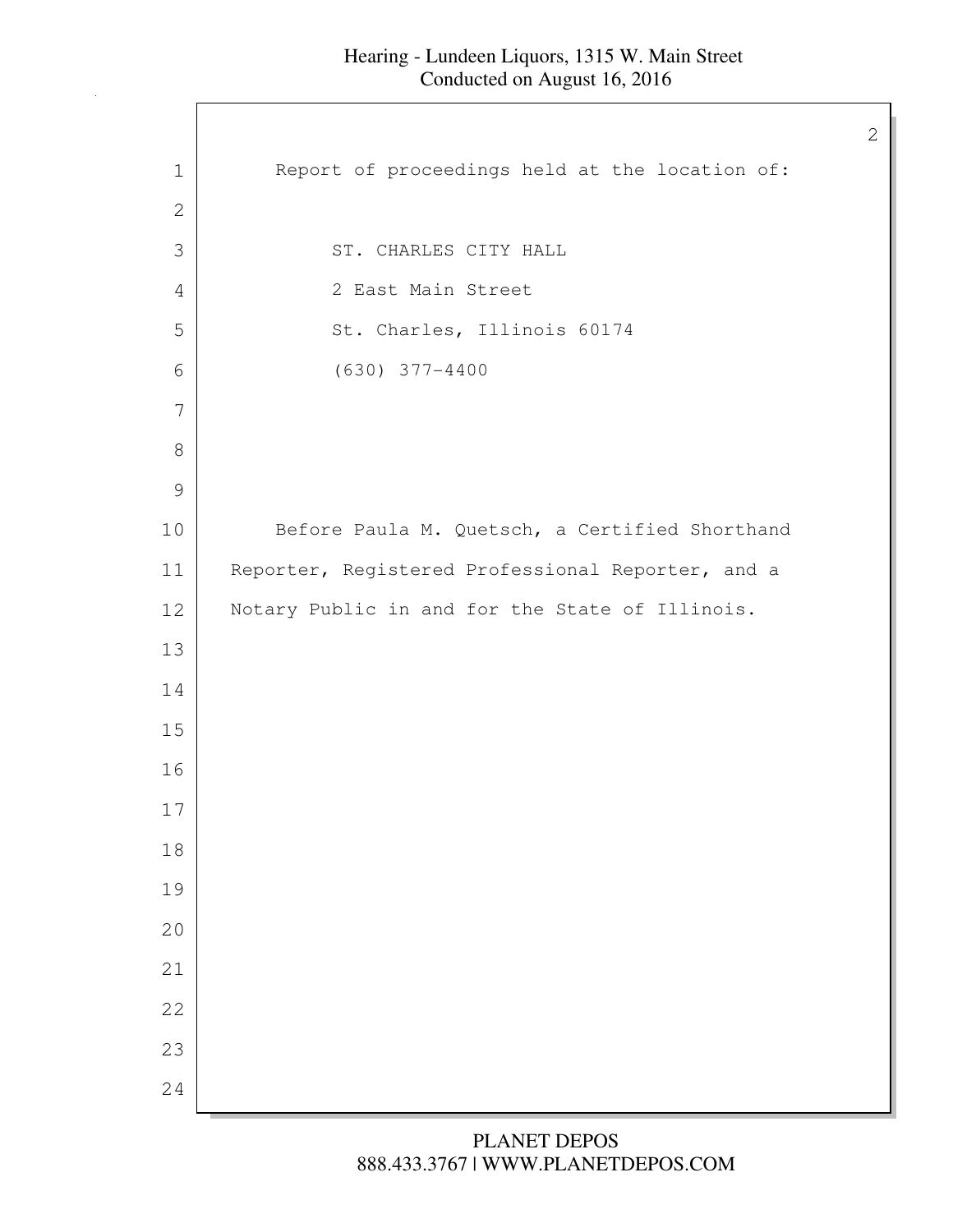$\Gamma$ 

| $\mathbf 1$    | PRESENT:                              |
|----------------|---------------------------------------|
| $\overline{2}$ | TODD WALLACE, Chairman                |
| 3              | TIM KESSLER, Vice Chairman            |
| $\overline{4}$ | BRIAN DOYLE, Member                   |
| 5              | DAN FRIO, Member                      |
| 6              | JIM HOLDERFIELD, Member               |
| 7              | TOM PRETZ, Member                     |
| $\,8\,$        | TOM SCHUETZ, Member                   |
| 9              |                                       |
| 10             | ALSO PRESENT:                         |
| 11             | RUSS COLBY, Planning Division Manager |
| 12             | ELLEN JOHNSON, Planner                |
| 13             |                                       |
| 14             |                                       |
| 15             |                                       |
| 16             |                                       |
| 17             |                                       |
| 18             |                                       |
| 19             |                                       |
| 20             |                                       |
| 21             |                                       |
| 22             |                                       |
| 23             |                                       |
| 24             |                                       |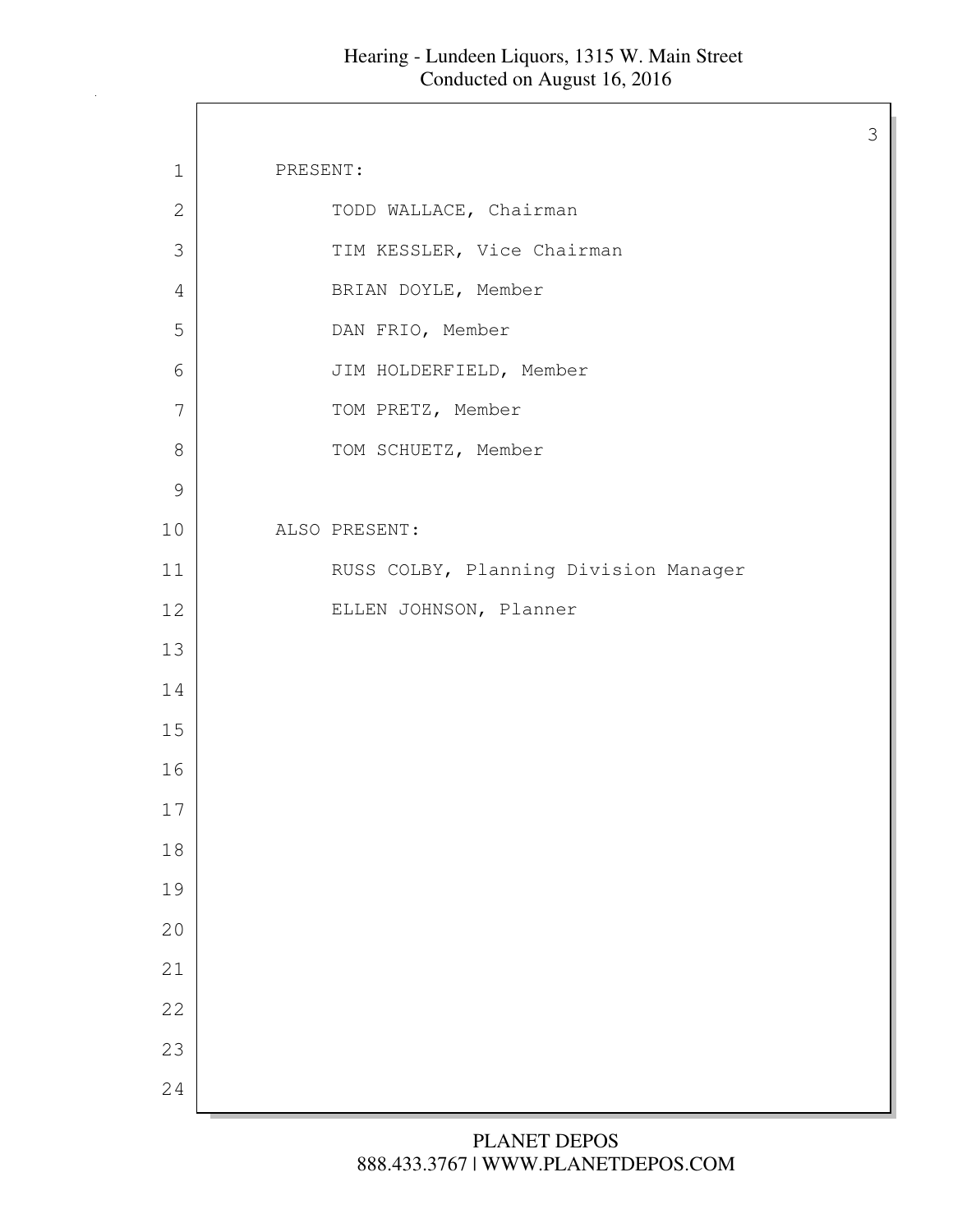| 1            | PROCEEDINGS                                            |
|--------------|--------------------------------------------------------|
| $\mathbf{2}$ | CHAIRMAN WALLACE: Jumping backwards to                 |
| 3            | Item 5, Lundeen Liquors, 1315 West Main Street         |
| 4            | (Dave and Julie Anna Lundeen) application for          |
| 5            | special use.                                           |
| 6            | Staff, anything?                                       |
| 7            | MS. JOHNSON: No. I think the Lundeens can              |
| $8\,$        | present their application for special use.             |
| 9            | MS. LUNDEEN: So this is our preliminary site           |
| 10           | plan for the property which would show the             |
| 11           | configuration of the drive-through entering on         |
| 12           | 14th Street, continuing along the south back edge of   |
| 13           | the property, along between Dr. Masoncup's property    |
| 14           | and ours, and then it would come straight out to       |
| 15           | Route 64.                                              |
| 16           | You'll notice -- the lines are really light,           |
| 17           | but we do show that we do meet the $-$ and exceed,     |
| 18           | actually, the minimum requirement of five spaces which |
| 19           | are 9 by 20. They're not just a car length; they're    |
| 20           | 9 by 20. So we show five. I think we could actually    |
| 21           | hold close to seven if we had to on this plan.         |
| 22           | We've also proposed in talking with Mr. Colby          |
| 23           | that we have an existing entrance on 14th Street       |
| 24           | right there at the corner. We're willing to give up    |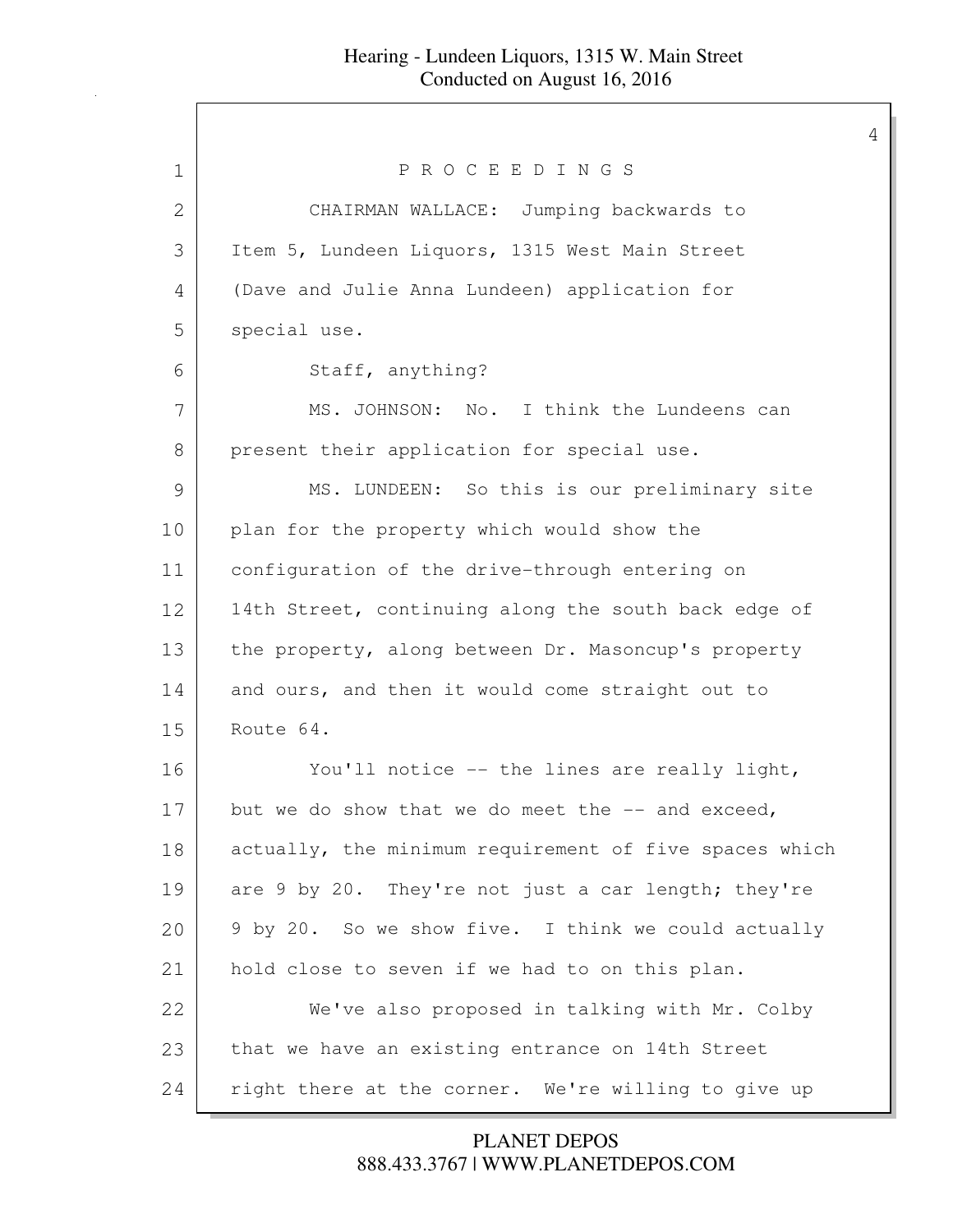| $\mathbf 1$   | that entrance and make it part of our green space up |
|---------------|------------------------------------------------------|
| 2             | there, which will not only improve the property, but |
| 3             | we think it will help the traffic flow of the lot    |
| 4             | itself between the drive-through and parked cars.    |
| 5             | CHAIRMAN WALLACE: Questions?                         |
| 6             | VICE CHAIRMAN KESSLER: Do you intend to              |
| 7             | improve the lot?                                     |
| $8\,$         | MS. LUNDEEN: Oh, yes.                                |
| $\mathcal{G}$ | VICE CHAIRMAN KESSLER: To what extent?               |
| 10            | MS. LUNDEEN: Well, the green space that you          |
| 11            | see up here on 64 and 14th is now all asphalt.       |
| 12            | VICE CHAIRMAN KESSLER: Are you going to              |
| 13            | tear up the asphalt that's there now and replace it? |
| 14            | MS. LUNDEEN: Yes.                                    |
| 15            | VICE CHAIRMAN KESSLER: Dr. Masoncup was              |
| 16            | talking about drainage. Is there any engineering     |
| 17            | that you're planning on doing?                       |
| 18            | MS. LUNDEEN: Well, that would be our next            |
| 19            | This is just the preliminary site plan.<br>step.     |
| 20            | You'll see the green space around the                |
| 21            | building there around the drive-through tucked up    |
| 22            | next to the building, there is a retaining wall      |
| 23            | being put in between this property and the property  |
| 24            | directly south of it. And we are meeting with --     |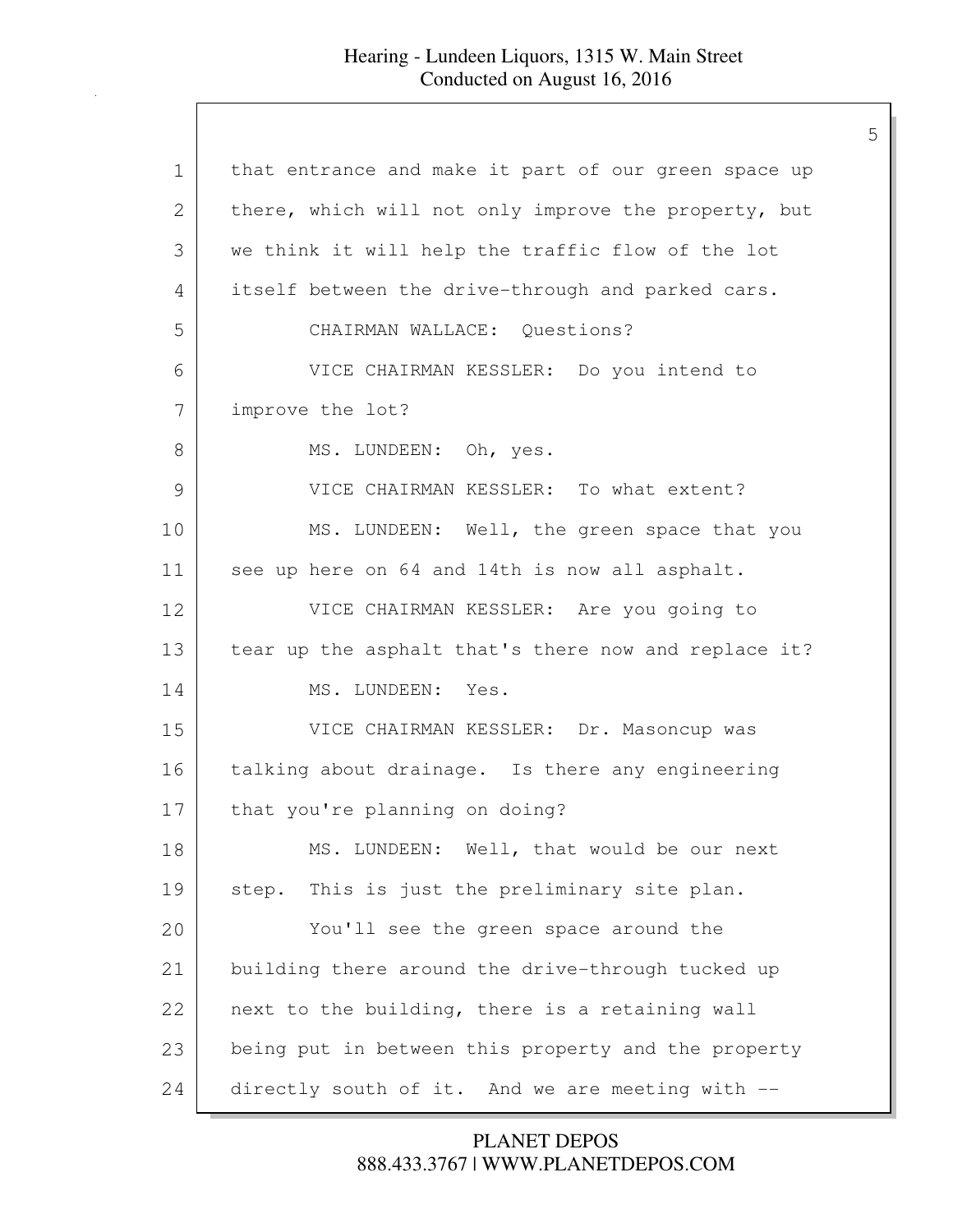1 | there's a grant committee, also, to help uplift the 2 amount of planting and that that would be done in 3 this green space area. 4 The sign is incorporated into the green 5 space there. So, in essence, that whole corner which 6 is now pretty desolate would become a much more 7 beautiful area there along Route 64. 8 Plus, we feel that the drive-through, the 9 way it's configured really presents, you know, no 10 visual difficulties along Route 64. You would not 11 see this drive-through, you know, very easily. You 12 would have to come onto 14th Street and then access 13 it from the southern end of the property and wrap 14 around. 15 MEMBER SCHUETZ: I have a question. Isn't 16 there a retaining wall between her property and yours? 17 MS. LUNDEEN: There is a partial. It starts 18 on Route 64 and it comes to the frontage of the 19 building there. 20 MEMBER SCHUETZ: Is that railroad ties now? 21 MS. LUNDEEN: No, it's cement. 22 MEMBER SCHUETZ: I knew it was high. I just 23 couldn't remember what it was. Will that remain or 24 does not need to be improved?

> 888.433.3767 | WWW.PLANETDEPOS.COM PLANET DEPOS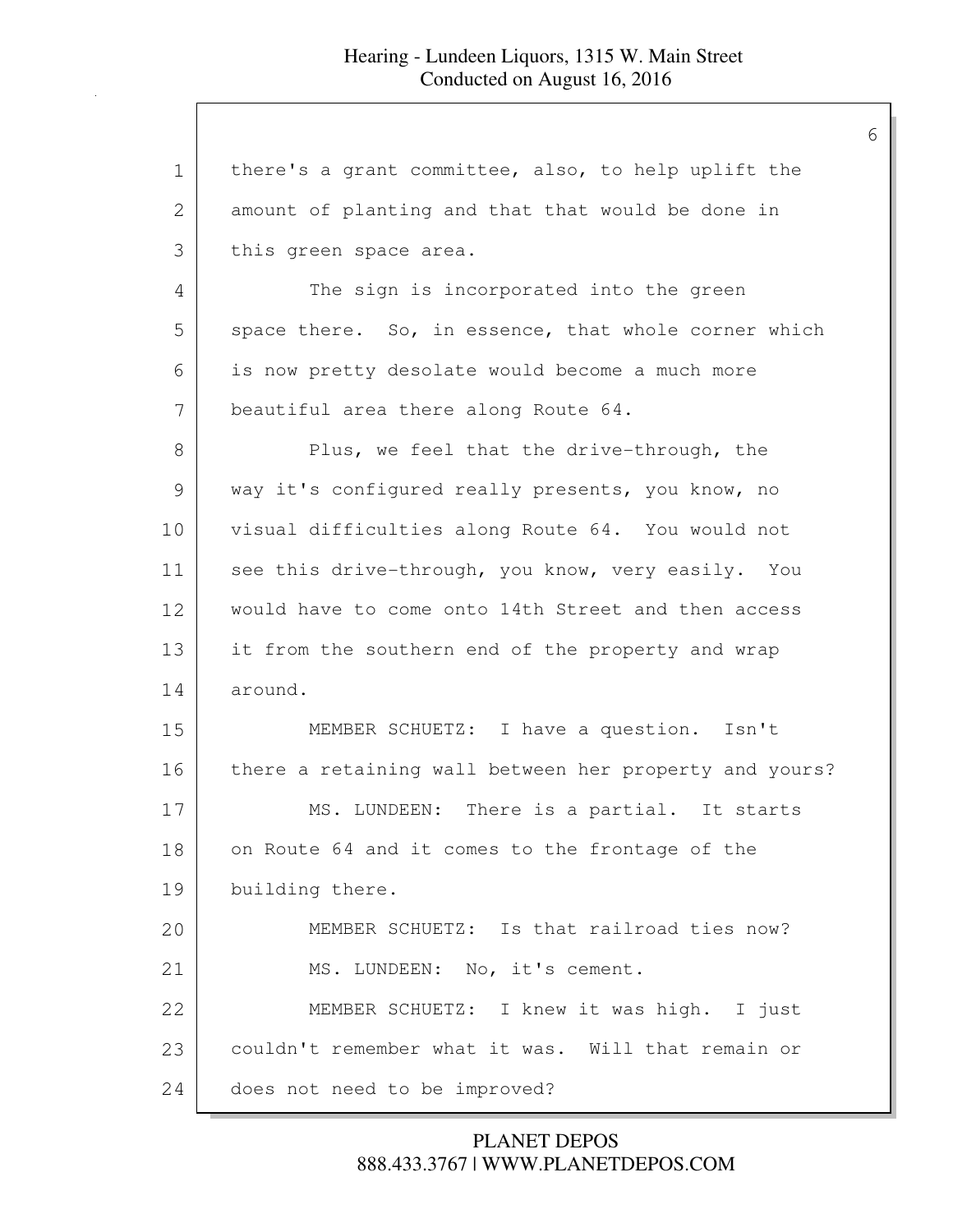1 | MS. LUNDEEN: It's cement. It doesn't 2 really need --3 VICE CHAIRMAN KESSLER: Julie, you just 4 mentioned that they're going to do a retaining wall 5 south towards the driveway there? Are you doing  $6$  that or is that  $-$ 7 MS. LUNDEEN: We are doing that. 8 VICE CHAIRMAN KESSLER: You would be 9 doing that? 10 MS. LUNDEEN: Uh-huh. These are all 11 improvements that we're willing to bring to this 12 property. You know, for us the drive-through isn't 13 just -- yes, it will help our business, but we want 14 to improve this entire lot. 15 VICE CHAIRMAN KESSLER: Well, this is 16 | totally not germane to this, but did you own it when 17 the dry cleaners was there? 18 MS. LUNDEEN: Yes. We've owned it since the 19 | mid-'80s; we bought it from Kenneth and Jane Johnson. 20 VICE CHAIRMAN KESSLER: Like Dr. Masoncup I 21 live two blocks from there, and I've been there 22 36 years and three months. So I've seen the same 23 | thing. 24 MS. LUNDEEN: Part of what's held us up on

#### 888.433.3767 | WWW.PLANETDEPOS.COM PLANET DEPOS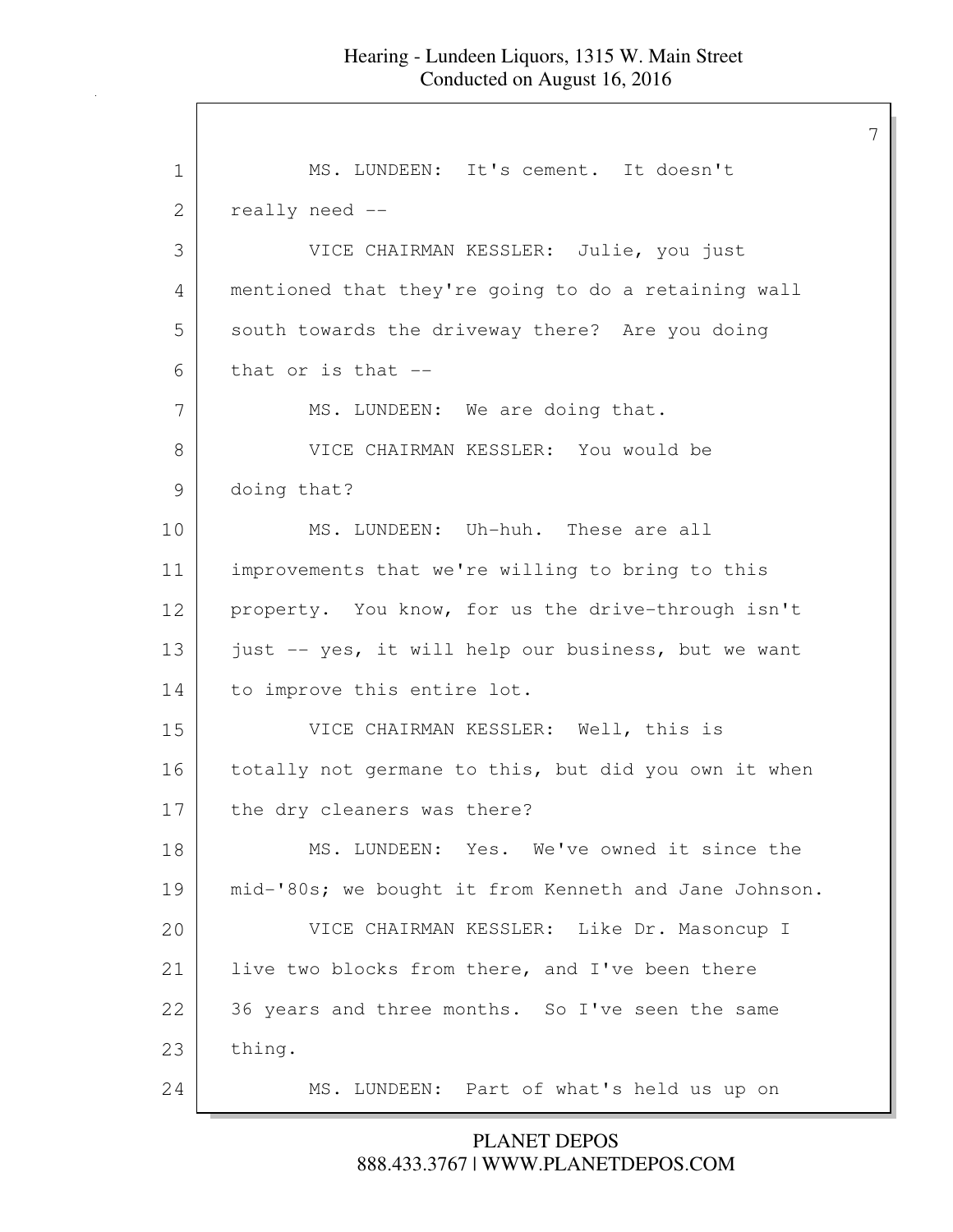| 1             | this lot is the NFR letter from the EPA because you    |
|---------------|--------------------------------------------------------|
| 2             | can't access a loan on the property to improve it      |
| 3             | unless you have that document, and while the lot       |
| 4             | itself is clean and fine, it was just, you know, the   |
| 5             | nuances between Sunoco, and IDOT, and the State of     |
| 6             | Illinois. It's taken 13 years to get it but we're      |
| 7             | getting it.                                            |
| 8             | VICE CHAIRMAN KESSLER: Well, I have to                 |
| $\mathcal{G}$ | admit that what we're discussing is interesting, and   |
| 10            | I'm very curious about it being a neighbor and all,    |
| 11            | but I think that the application in front of us, my    |
| 12            | opinion is that the application in front of us is      |
| 13            | not how you're improving but allowing the special use. |
| 14            | MEMBER HOLDERFIELD: Tim, I can't hear you.             |
| 15            | VICE CHAIRMAN KESSLER: Sorry.                          |
| 16            | The application in front of us is not about            |
| 17            | improvements -- although, thank you for letting me     |
| 18            | know -- but about the special use for a drive-through  |
| 19            | liquor store, and that's a different -- in my          |
| 20            | opinion, that's a different discussion.                |
| 21            | So I spent some time, you know, reading                |
| 22            | through the application and reading through the        |
| 23            | findings of fact, and it would seem to me that for     |
| 24            | us as the Plan Commission, our discussion should       |

888.433.3767 | WWW.PLANETDEPOS.COM PLANET DEPOS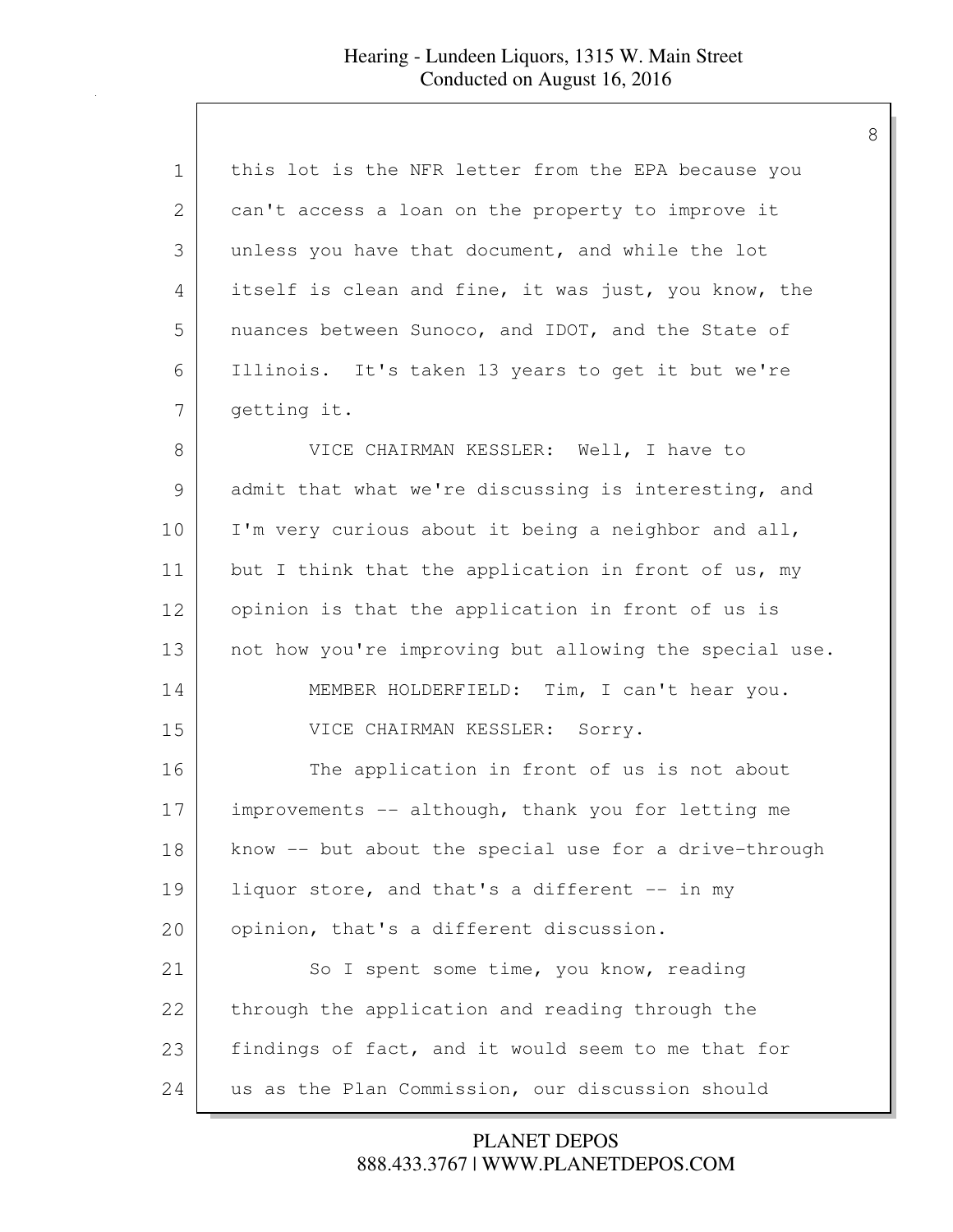| 1  | probably center around the findings of fact as opposed |
|----|--------------------------------------------------------|
| 2  | to whether you like the idea or not.                   |
| 3  | MEMBER DOYLE: Which idea is that?                      |
| 4  | VICE CHAIRMAN KESSLER: Of having a                     |
| 5  | drive-through liquor store.                            |
| 6  | MEMBER DOYLE: So on that point I agree                 |
| 7  | with you. But isn't it true that in Section B here     |
| 8  | of the liquor code the City Council has already        |
| 9  | approved an ordinance amending the code to add a       |
| 10 | liquor license category for curb drive-through         |
| 11 | service? So the Council has already said that that     |
| 12 | kind of use is to be contemplated as appropriate;      |
| 13 | right?                                                 |
| 14 | VICE CHAIRMAN KESSLER: But they didn't say             |
| 15 | at this location and that's what we're discussing.     |
| 16 | CHAIRMAN WALLACE: I think that specifically            |
| 17 | the finding of fact that that may center around        |
| 18 | would be E, which is affect on general welfare, that   |
| 19 | the establishment, maintenance, or operation of the    |
| 20 | special use will not be detrimental to or endanger the |
| 21 | public health, safety, comfort, or general welfare.    |
| 22 | MR. COLBY: If I can just make a point of               |
| 23 | clarification to Tim's comment regarding the           |
| 24 | improvements of the property. One thing to keep in     |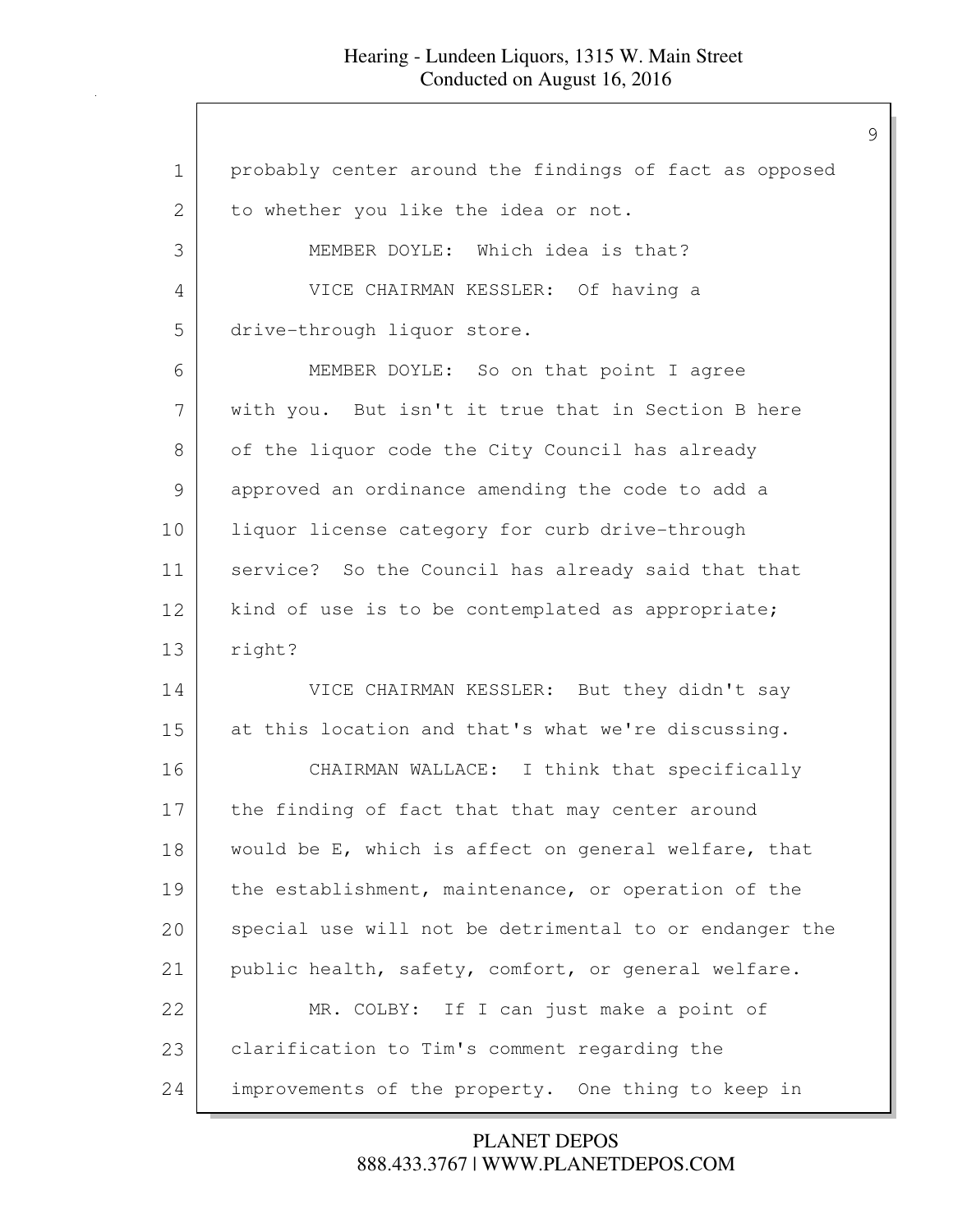| $\mathbf 1$   | mind is with the special use approval you will be    |
|---------------|------------------------------------------------------|
| 2             | approving the site plan that's before you that       |
| 3             | includes those changes to the circulation on the     |
| 4             | site. So that relates to the special use and the     |
| 5             | closure of that access point.                        |
| 6             | So at least in terms of the plan that is             |
| 7             | shown here, that is attached to the special use      |
| 8             | approval.                                            |
| $\mathcal{G}$ | VICE CHAIRMAN KESSLER: Okay. Good.                   |
| 10            | Thank you.                                           |
| 11            | CHAIRMAN WALLACE: All right. I have a few            |
| 12            | questions, and it may not be immediately evident how |
| 13            | they apply to our findings of fact, but I think      |
| 14            | eventually it will be.                               |
| 15            | What are your current hours?                         |
| 16            | MS. LUNDEEN: We open at 8:30 in the morning          |
| 17            | and close at 10:00 at night except on Sundays, in    |
| 18            | which case it would be 10:00 to 9:00 p.m.            |
| 19            | CHAIRMAN WALLACE: Regarding your employees,          |
| 20            | are they required to have specific training in order |
| 21            | to sell alcohol?                                     |
| 22            | MS. LUNDEEN: Yes. They're all trained and            |
| 23            | we provide that to the City.                         |
| 24            | CHAIRMAN WALLACE: Specifically, are they             |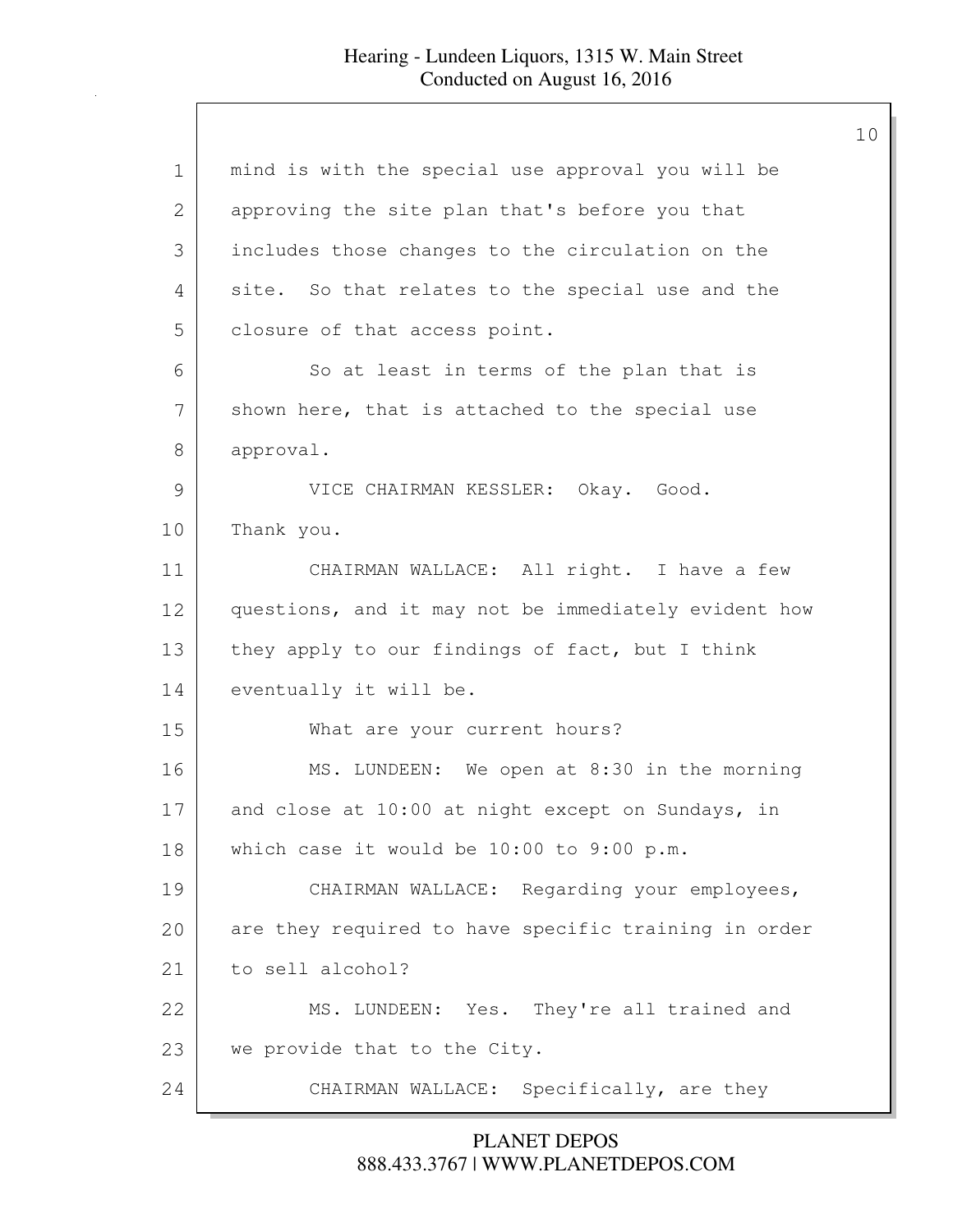| trained on being able to make a determination whether |
|-------------------------------------------------------|
| or not alcohol can be sold to a specific person?      |
| MS. LUNDEEN: Is that really an issue for              |
| tonight?                                              |
| CHAIRMAN WALLACE: Yes.                                |
| MS. LUNDEEN: Really? The question on                  |
| liquor is an issue on a drive-through?                |
| CHAIRMAN WALLACE: It's a drive-through for            |
| a liquor store, yeah.                                 |
| MS. LUNDEEN: Okay. So -- I'm sorry -- your            |
| question is what are they trained on? It's no         |
| different selling liquor in a drive-through window    |
| than it is across the counter. We are required and    |
| our due diligence is that we card.                    |
| At our drive-through in Sycamore, we card             |
| everyone in the car. If they are under 30, everyone   |
| in the car is carded. So the due diligence still      |
| lies with us that we have to make sure whomever we    |
| are selling to -- it has to be the driver of the      |
| car; we cannot sell to a passenger with like an       |
| underage driver. We would never do that but the       |
| treatment is the same.                                |
| CHAIRMAN WALLACE: Is the only thing that              |
| you look at in determining whether or not to sell     |
|                                                       |

888.433.3767 | WWW.PLANETDEPOS.COM PLANET DEPOS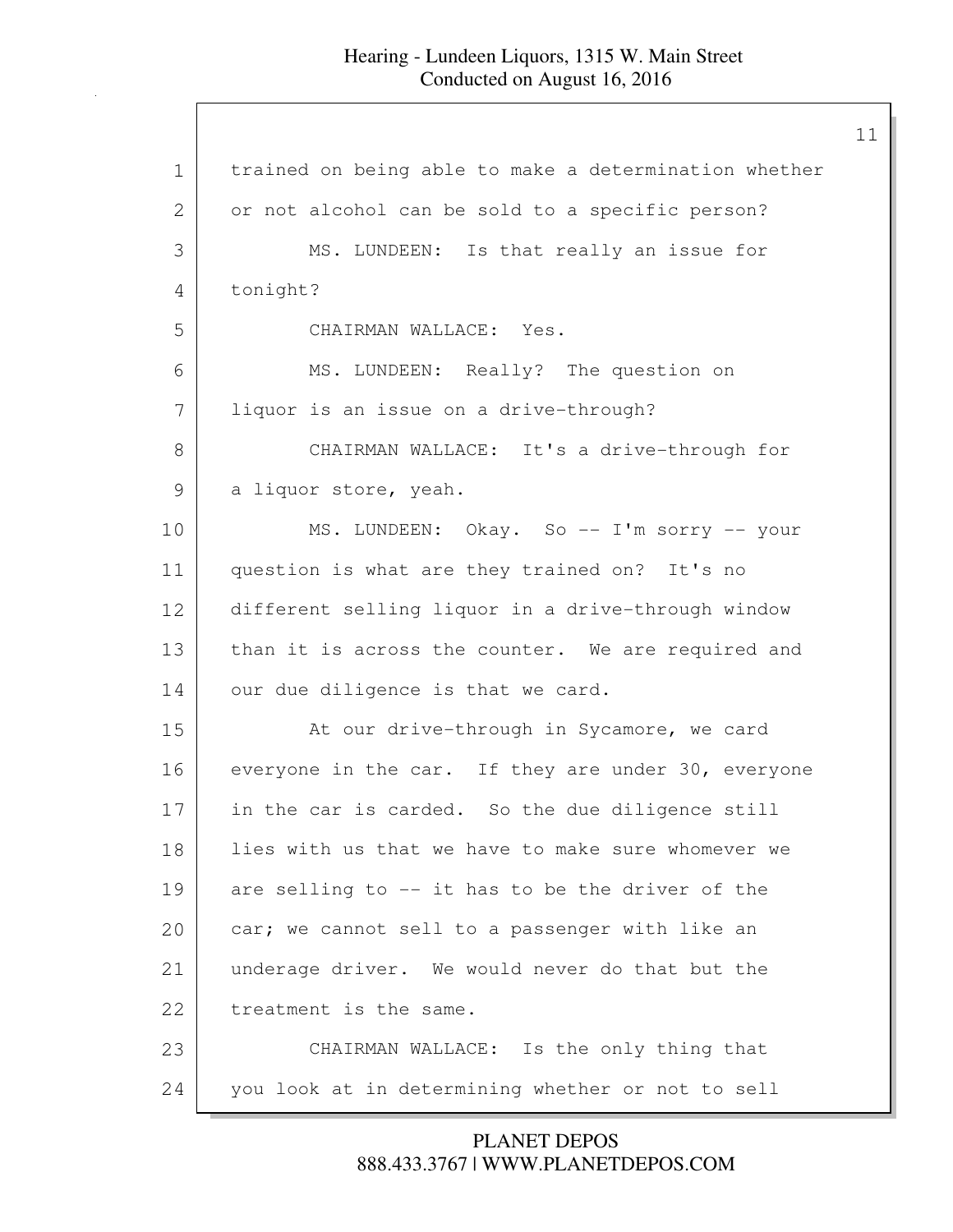| $\mathbf 1$ | alcohol the age of the person who is buying it?       |
|-------------|-------------------------------------------------------|
| 2           | MS. LUNDEEN: Well, no. You look at the                |
| 3           | license. Lots of times you try and -- there's fake    |
| 4           | IDs or $-$                                            |
| 5           | CHAIRMAN WALLACE: What I'm getting is, do             |
| 6           | you look at whether the person is intoxicated when    |
| 7           | they're purchasing alcohol?                           |
| 8           | MS. LUNDEEN: Right. But it's the same                 |
| 9           | across the counter.                                   |
| 10          | CHAIRMAN WALLACE: I understand that.                  |
| 11          | MS. LUNDEEN: Yes, we do.                              |
| 12          | CHAIRMAN WALLACE: But that is something               |
| 13          | that you look at?                                     |
| 14          | MS. LUNDEEN: We not only look at -- if                |
| 15          | somebody comes in intoxicated, we do not sell to      |
| 16          | them. It's a policy in our company; we do not.        |
| 17          | CHAIRMAN WALLACE: Do you feel it's easier             |
| 18          | to make a determination regarding intoxication if     |
| 19          | the person is in the store versus in a car?           |
| 20          | MS. LUNDEEN: No. You are closer to that               |
| 21          | person in the car than you are across the counter.    |
| 22          | And, again, I could show you the pictures we          |
| 23          | brought which actually show the drive-through window. |
| 24          | It will kind of give you an idea.                     |

888.433.3767 | WWW.PLANETDEPOS.COM PLANET DEPOS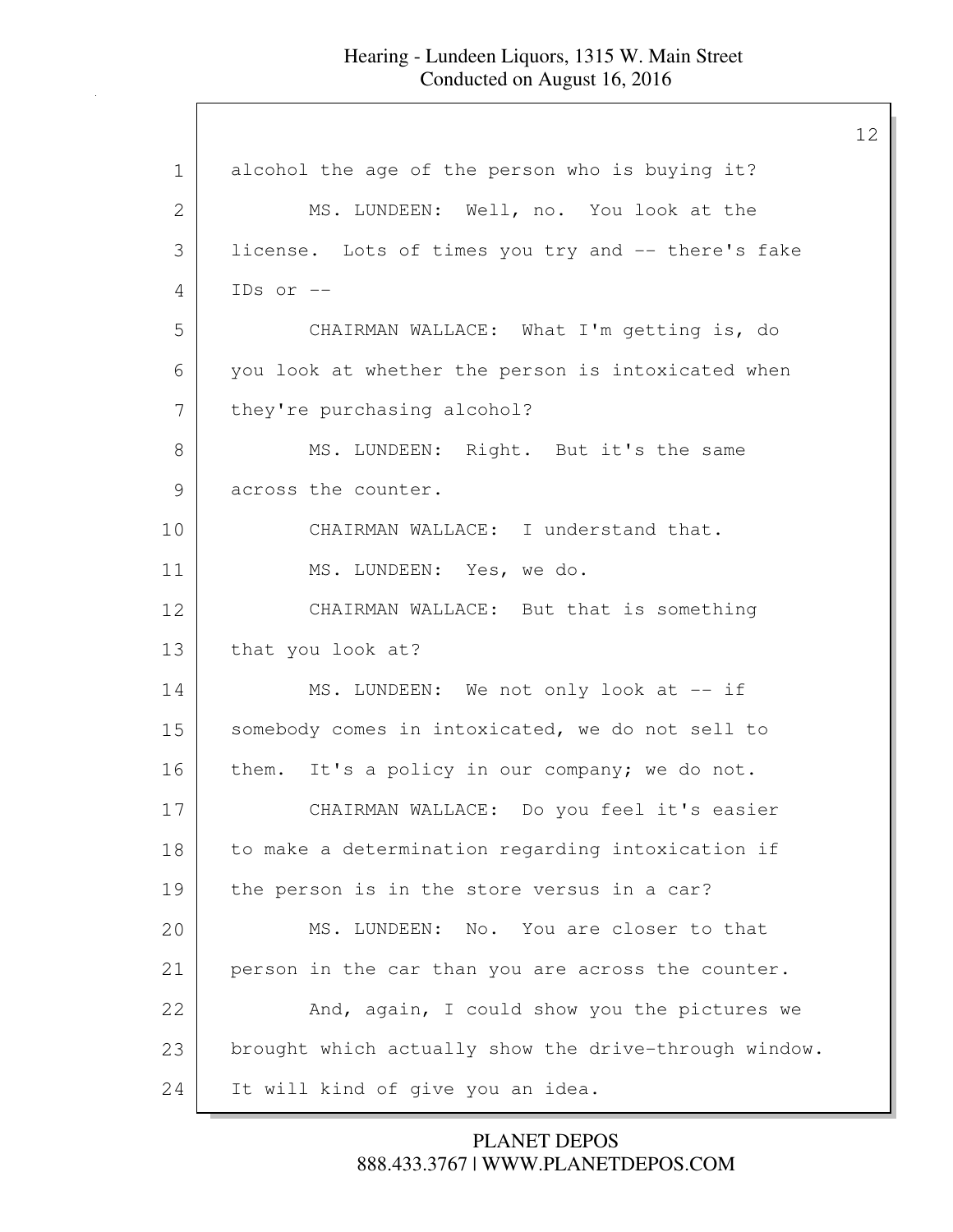| 1             | So this is the size of our window which $-$ I         |
|---------------|-------------------------------------------------------|
| 2             | should have brought that. It's an ample -- it's not   |
| 3             | a tiny window. You can see me standing in the window. |
| 4             | The red truck is -- my son is an employee. This is    |
| 5             | just a picture of our portico, and then the last one  |
| 6             | is a -- the last one is just to show that we have     |
| 7             | cameras that are always pointed at the car and the    |
| 8             | license plate.                                        |
| $\mathcal{G}$ | CHAIRMAN WALLACE: Okay.                               |
| 10            | MS. LUNDEEN: So, actually, you're very close          |
| 11            | when someone comes in a car. And we have been out     |
| 12            | in Sycamore the past 10 years. Out of all of our      |
| 13            | locations probably the least minors that try to buy   |
| 14            | is through the drive-through window because we're     |
| 15            | right there. We can see the entire car.               |
| 16            | CHAIRMAN WALLACE: Okay. Further questions?            |
| 17            | VICE CHAIRMAN KESSLER: You mentioned cameras.         |
| 18            | Do you have cameras inside the store, as well?        |
| 19            | MS. LUNDEEN: Oh, yes. Uh-huh.                         |
| 20            | VICE CHAIRMAN KESSLER: Would they be always           |
| 21            | trained on the clerk at the window?                   |
| 22            | MS. LUNDEEN: Uh-huh. And the car.                     |
| 23            | VICE CHAIRMAN KESSLER: Just curious, do you           |
| 24            | have other cameras in the store, then, that are       |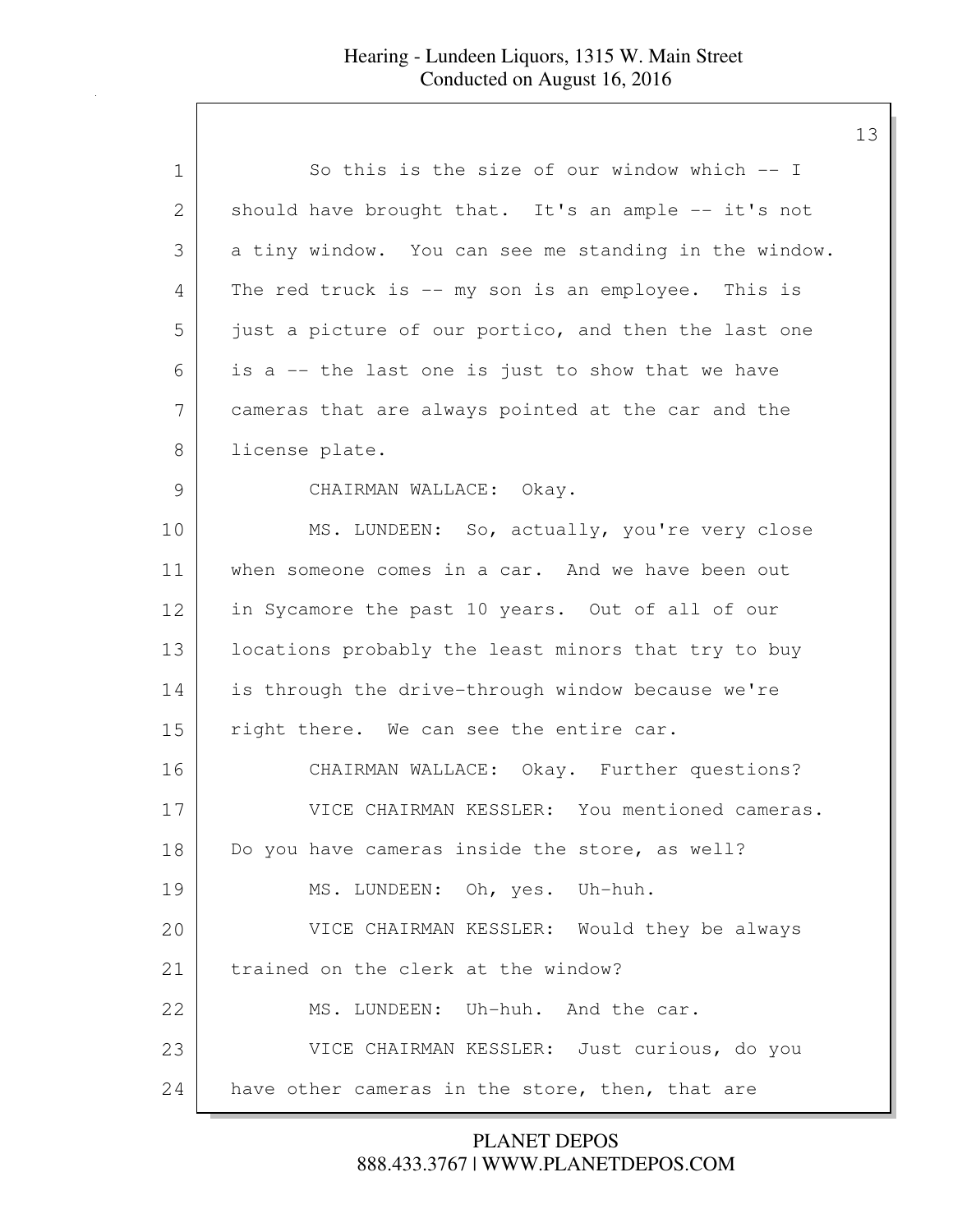1 trained on the counter where the transactions take 2 place? 3 MS. LUNDEEN: Oh, yes. How many? There's 4 like 10. 5 VICE CHAIRMAN KESSLER: How do those tapes -- 6 MS. LUNDEEN: They don't use tapes anymore. 7 No disks, either. Now they come in and they just 8 take it right off the hard drive. 9 VICE CHAIRMAN KESSLER: Actually, in computers 10 | we still use tape backups. 11 MS. LUNDEEN: They don't even use the disks 12 anymore. They just come in and copy it right off 13 vour hard drive. 14 VICE CHAIRMAN KESSLER: How long? 15 MR. LUNDEEN: 30 days and then they record 16 | over it. The police have been in a few times using 17 our cameras when girls were missing and all over. 18 CHAIRMAN WALLACE: Just for the record -- 19 | MR. LUNDEEN: Oh, my name is David Lundeen. 20 CHAIRMAN WALLACE: Okay. Thank you. 21 VICE CHAIRMAN KESSLER: I did have another 22 question. 23 You mentioned that -- I was in a liquor 24 store the other day on the other side of town, and

> 888.433.3767 | WWW.PLANETDEPOS.COM PLANET DEPOS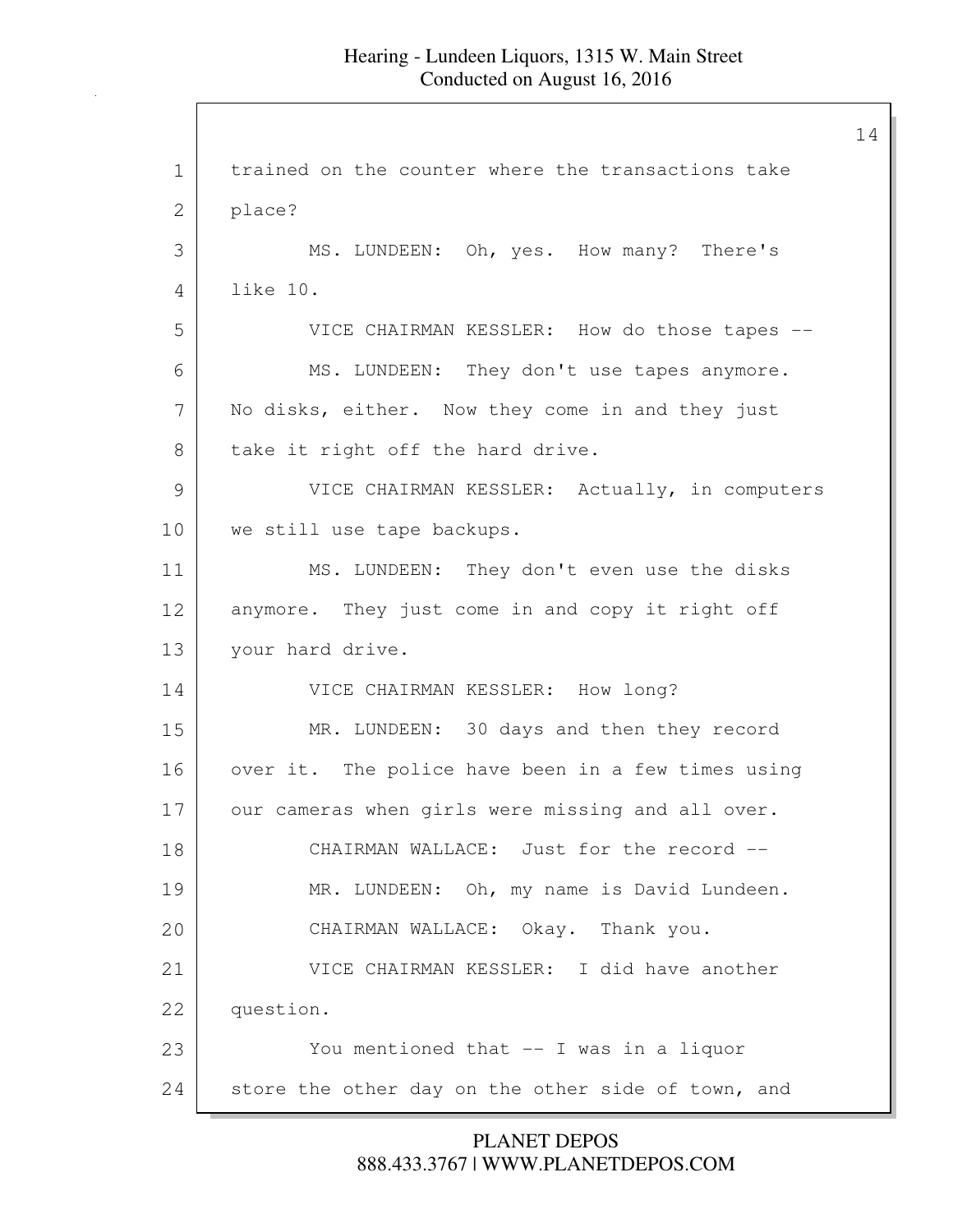| $\mathbf 1$   | their policy is they card everybody. They even card   |
|---------------|-------------------------------------------------------|
| 2             | me; it makes me feel good. But they card me. You      |
| 3             | mentioned that you card all the passengers in the     |
| 4             | car. Do you do that as a regular practice or just     |
| 5             | if you believe somebody is not old enough?            |
| 6             | MS. LUNDEEN: If I'm honest, it's generally            |
| 7             | if they're not old enough, but we card almost         |
| 8             | everybody now just for the use of credit cards.       |
| $\mathcal{G}$ | They're probably carding you for that not so much     |
| 10            | your age.                                             |
| 11            | VICE CHAIRMAN KESSLER: Oh, thanks.                    |
| 12            | Just to continue this train of thought, if            |
| 13            | you have a car full of people and somebody in the     |
| 14            | car is intoxicated, do you sell to that car?          |
| 15            | MS. LUNDEEN: No.                                      |
| 16            | VICE CHAIRMAN KESSLER: If anybody in the              |
| 17            | car is intoxicated the answer is no?                  |
| 18            | MS. LUNDEEN: The answer is no.                        |
| 19            | VICE CHAIRMAN KESSLER: Or that's the policy?          |
| 20            | MS. LUNDEEN: Yeah. Like we've had parents             |
| 21            | come, and their teenager is next to them and want to  |
| 22            | buy. No, they have to come in. The adult has to come  |
| 23            | They'll say, "Well, it's my daughter driving."<br>in. |
| 24            | VICE CHAIRMAN KESSLER: No more selling to             |
|               |                                                       |

888.433.3767 | WWW.PLANETDEPOS.COM PLANET DEPOS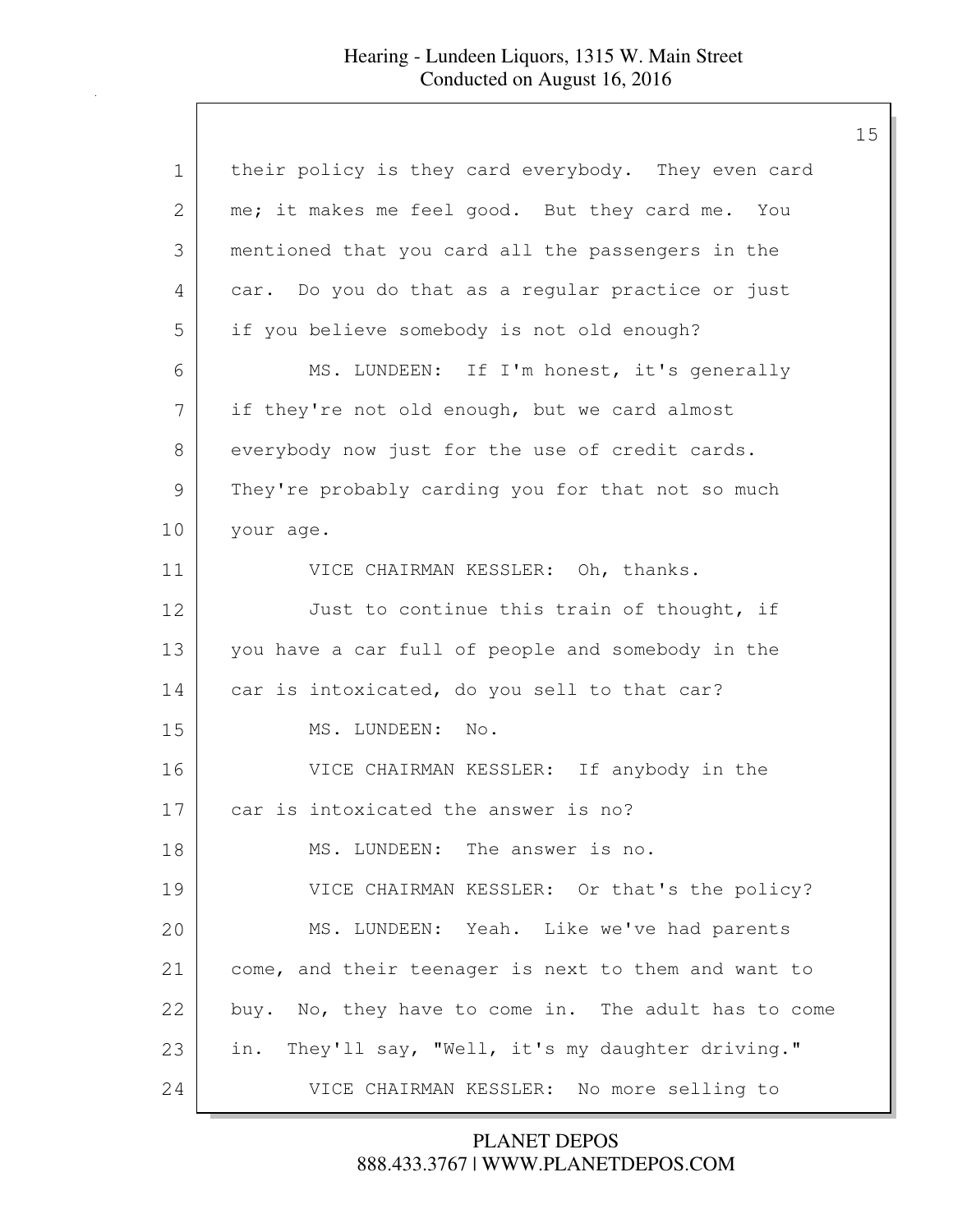| $\mathbf 1$   | the kid down the street looking for a six-pack of beer. |
|---------------|---------------------------------------------------------|
| 2             | CHAIRMAN WALLACE: All right. Any other                  |
| 3             | questions?                                              |
| 4             | MEMBER DOYLE: I just have procedural questions          |
| 5             | since we're talking about a drive-through specifically  |
| 6             | for liquor. Are there any other findings of fact --     |
| 7             | I mean, we talked about Finding of Fact E, general      |
| 8             | welfare. Are there any other specific findings of       |
| $\mathcal{G}$ | fact or procedural questions that the Commission        |
| 10            | needs to answer about specifically a special use for    |
| 11            | a drive-through for liquor facility as opposed to       |
| 12            | any other drive-through facility?                       |
| 13            | You know, according to the City's new                   |
| 14            | ordinance on curbed drive-through service, I wasn't     |
| 15            | aware that the City had amended the City code in        |
| 16            | 2015, so I'm just wondering if -- I'm just looking      |
| 17            | at it now.                                              |
| 18            | CHAIRMAN WALLACE: Do you mean would any                 |
| 19            | other considerations arise from the amendment to the    |
| 20            | City code in addition to the ones that are included     |
| 21            | in our special use?                                     |
| 22            | MEMBER DOYLE: Correct. Right. The                       |
| 23            | ordinance doesn't -- doesn't -- so I'm just looking     |
| 24            | at what the ordinance actually says. This is the        |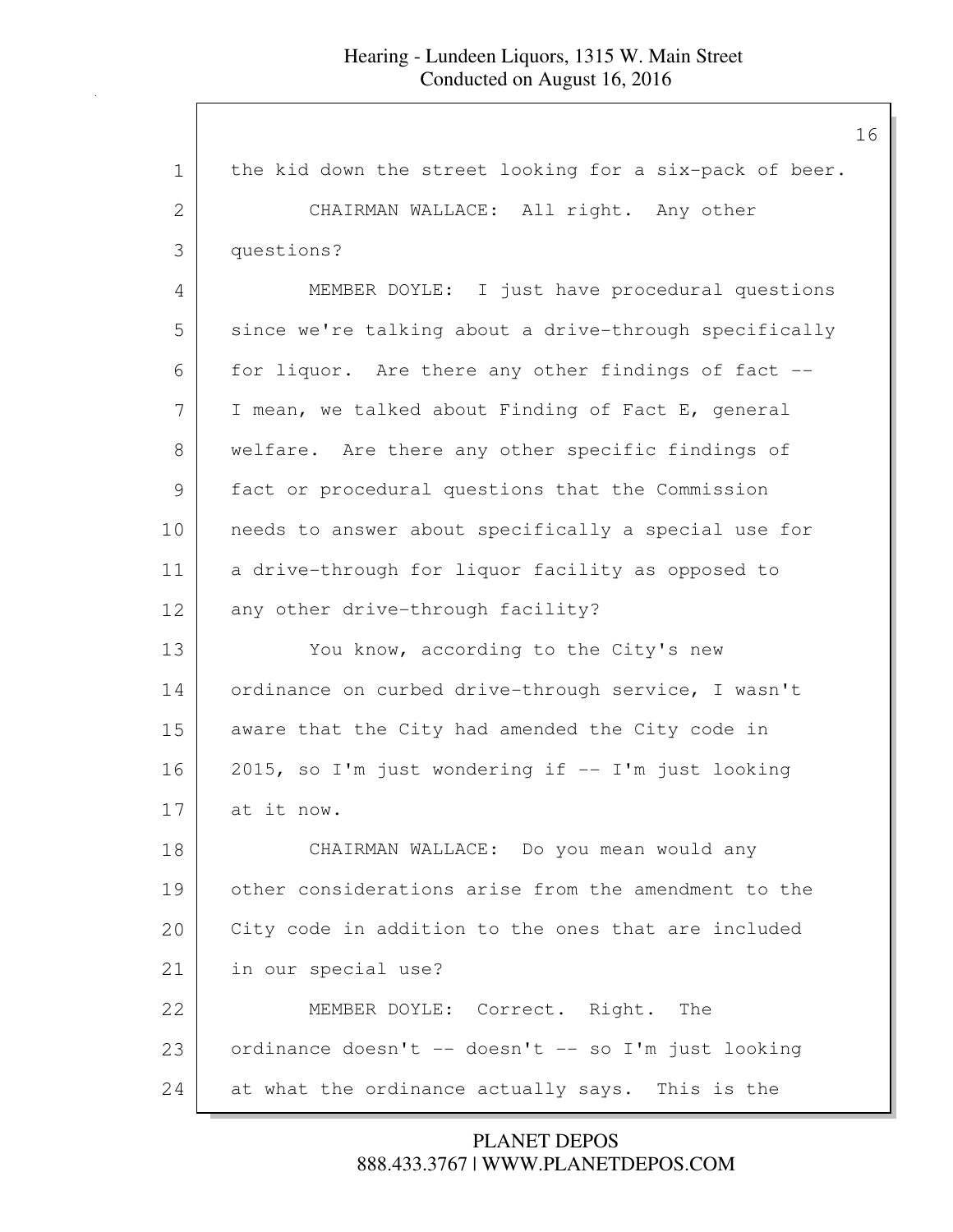first time it's come before us.

| $\overline{2}$ | "Class A-1 license holders authorized to               |
|----------------|--------------------------------------------------------|
| 3              | sell alcoholic beverages. Drive-through structure      |
| 4              | and operation shall comply with all other requirements |
| 5              | of the Municipal Code. Other curbside services or      |
| 6              | methodologies are prohibited. Walk-up service          |
| 7              | through the drive-through structure is prohibited.     |
| 8              | The property requires a granting of the special use    |
| 9              | for a drive-through facility. Such special use         |
| 10             | approval must be granted prior to the establishment    |
| 11             | of any drive-through service. Must specifically        |
| 12             | identify that the drive-through is to be utilized      |
| 13             | for the sale of alcoholic beverages. Shall only be     |
| 14             | operated in conformance with the approved site plan    |
| 15             | and any conditions contained in the ordinance          |
| 16             | granting special use."                                 |
| 17             | But there's no other conditions or requirements        |
| 18             | that I can see or am aware of. I want to make          |
| 19             | certain since the question came up. The City Council   |
| 20             | has essentially -- my take is the City Council has     |
| 21             | said this is an appropriate use in terms of its        |
| 22             | potential impact on the public welfare, and we'd have  |
| 23             | to consider it in relation to this specific parcel.    |

24 VICE CHAIRMAN KESSLER: That's exactly true.

# 888.433.3767 | WWW.PLANETDEPOS.COM PLANET DEPOS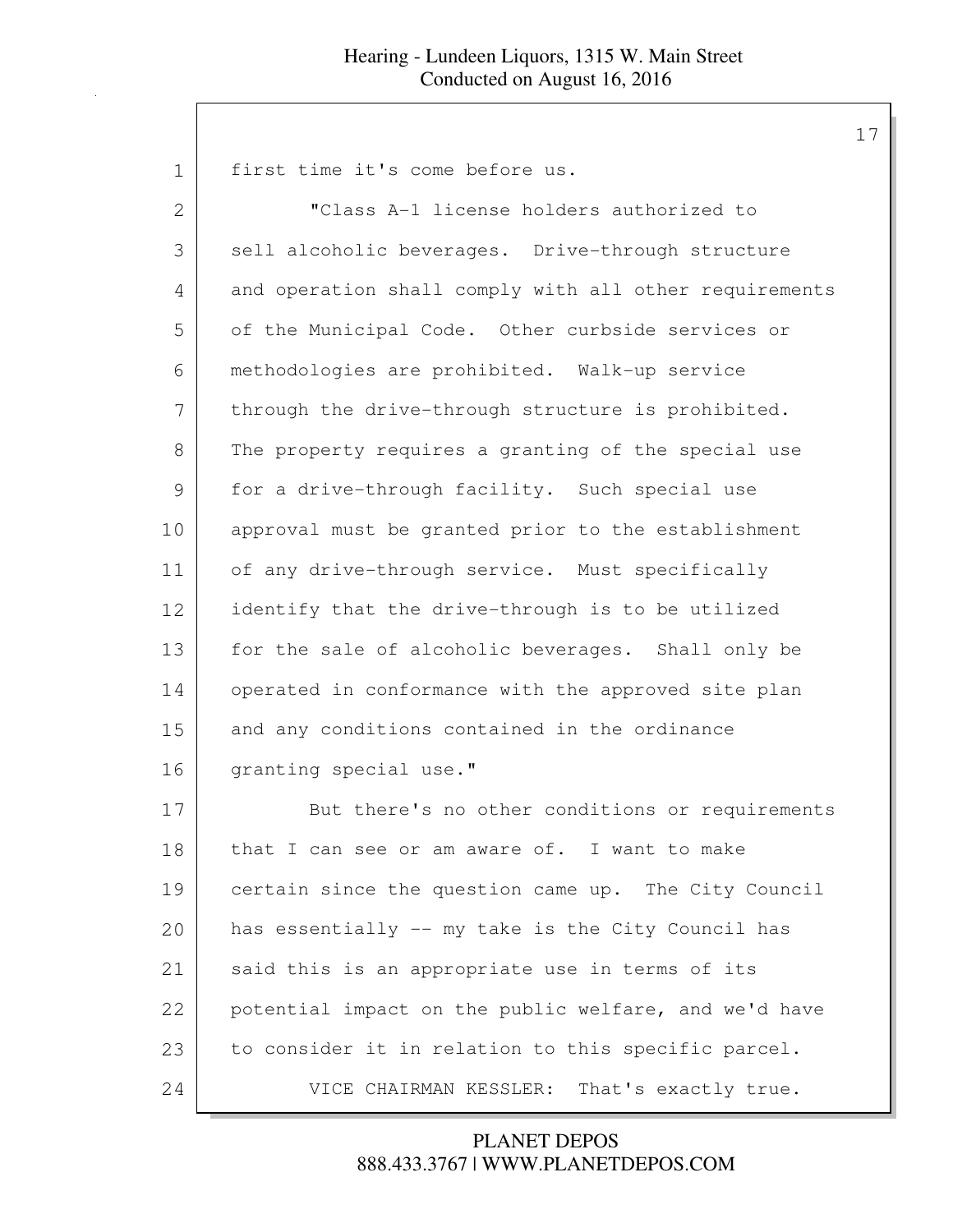| $\mathbf 1$ | CHAIRMAN WALLACE: It could be an                      |
|-------------|-------------------------------------------------------|
| 2           | appropriate use.                                      |
| 3           | MEMBER DOYLE: Okay.                                   |
| 4           | CHAIRMAN WALLACE: But based on the application        |
| 5           | for special use, we're making a determination whether |
| 6           | it's appropriate at this site.                        |
| 7           | MEMBER DOYLE: Correct.                                |
| 8           | VICE CHAIRMAN KESSLER: Well, I'd like to              |
| 9           | get back to the findings of fact. Todd brought up     |
| 10          | E, general welfare. There are a couple other          |
| 11          | findings of fact that I think bear some discussion,   |
| 12          | two in particular -- could be three but two in        |
| 13          | particular.                                           |
| 14          | The first one that I'm going to address is            |
| 15          | the "Sufficient Infrastructure" -- and only because   |
| 16          | this question has already come up -- "That adequate   |
| 17          | utilities, access roads, drainage, and/or necessary   |
| 18          | facilities have been or are being provided." And I    |
| 19          | just want to make sure that -- and we did talk a      |
| 20          | little bit about it. You're taking up the asphalt,    |
| 21          | there is going to be some engineering that will       |
| 22          | hopefully address -- because I didn't know about      |
| 23          | your condition, Dr. Masoncup, but I do know -- you    |
| 24          | guys know that it's just full of water. I mean,       |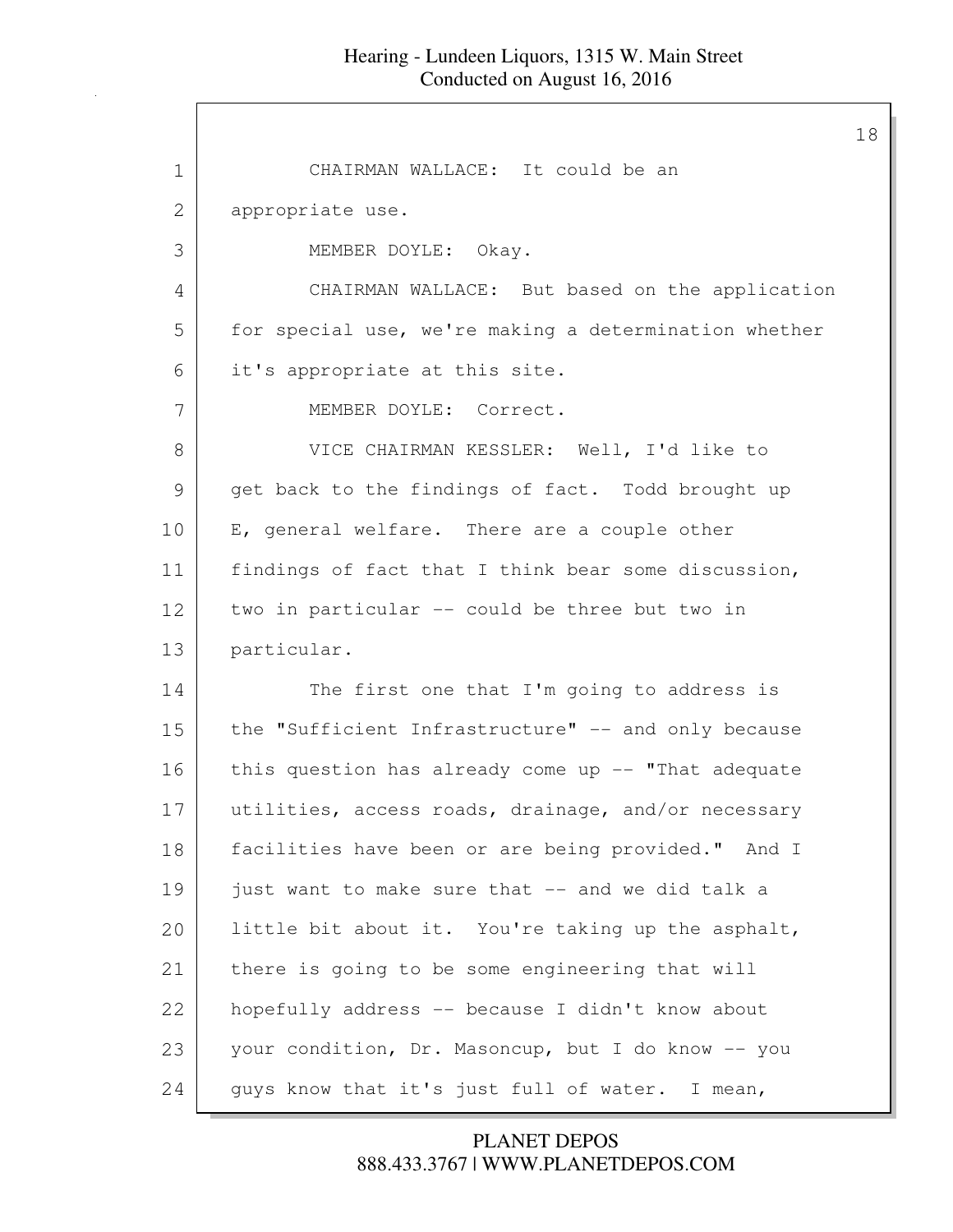| 1             | everything from the neighborhood runs to it. Where    |
|---------------|-------------------------------------------------------|
| 2             | it goes -- I didn't know it went to you.              |
| 3             | MS. LUNDEEN: It goes to him and then to us.           |
| 4             | VICE CHAIRMAN KESSLER: Unfortunately, you're          |
| 5             | the one that's doing the construction, so it becomes  |
| 6             | a little bit of your problem. But I want to make      |
| 7             | sure that -- this is a finding of fact we have to     |
| 8             | consider, and that has to be addressed.               |
| $\mathcal{G}$ | MS. LUNDEEN: But there isn't a large amount           |
| 10            | of water on this lot other than on the side where his |
| 11            | sump pump and downspouts come down to our property,   |
| 12            | that direction. That is the only area. I mean, this   |
| 13            | is -- it's not a wet lot; it's not wet behind it.     |
| 14            | VICE CHAIRMAN KESSLER: No but those really            |
| 15            | bad storms and that water just gushes across there.   |
| 16            | MS. LUNDEEN: Right, it does. But as                   |
| 17            | Dr. Masoncup has said, that's because they wouldn't   |
| 18            | allow him to adequately take care of his water, so    |
| 19            | then it becomes our water.                            |
| 20            | VICE CHAIRMAN KESSLER: Because you're doing           |
| 21            | improvements on the property it also becomes your     |
| 22            | problem, so that's why we have to address it here.    |
| 23            | And I want to know, are you intending to do           |
| 24            | something with this?                                  |

888.433.3767 | WWW.PLANETDEPOS.COM PLANET DEPOS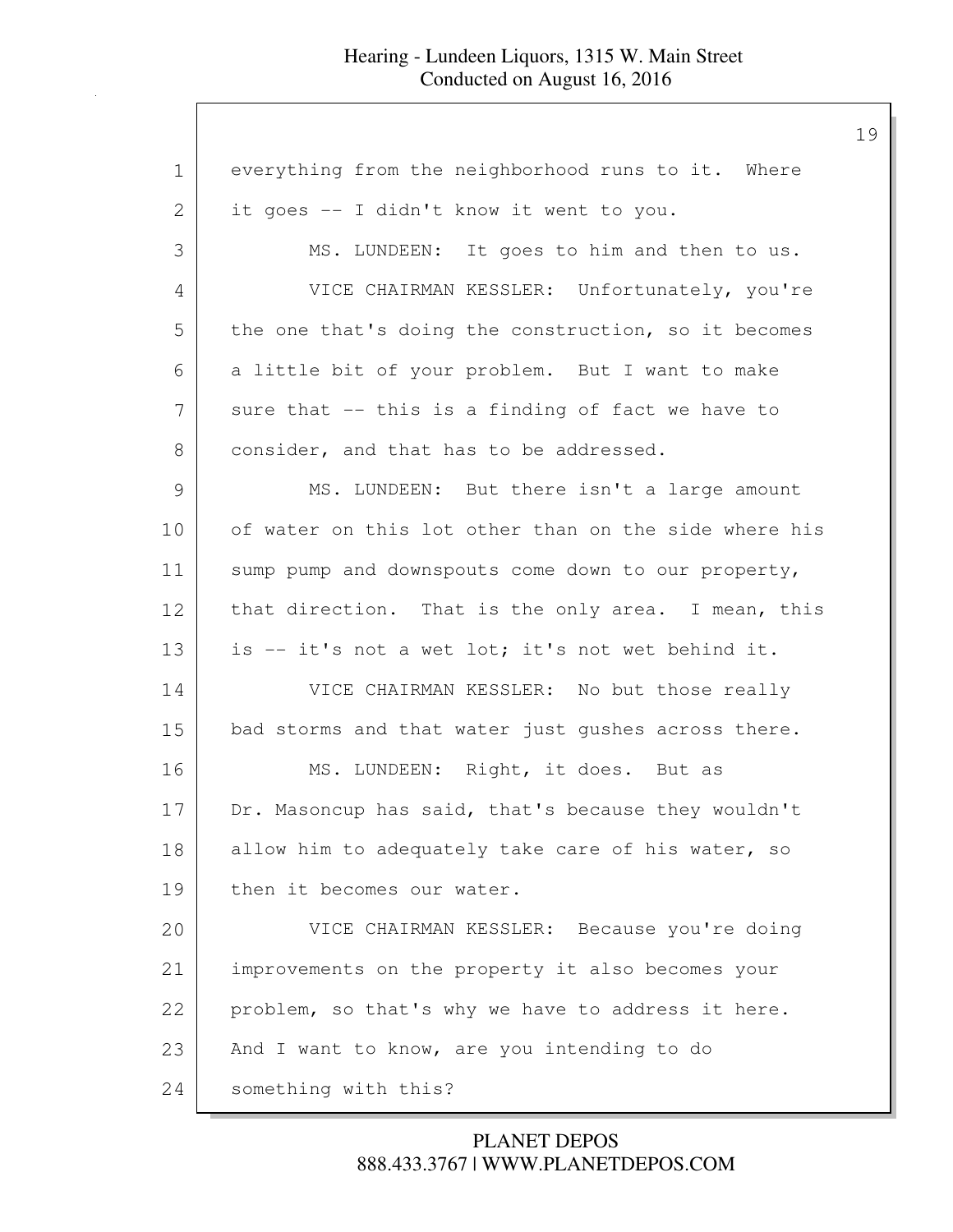| 1  | MS. LUNDEEN: Well, yes, we'd like to. Of              |
|----|-------------------------------------------------------|
| 2  | course. We're not going to continue -- even putting   |
| 3  | in the drive-through would help get rid of that       |
| 4  | saturated soil that's there.                          |
| 5  | VICE CHAIRMAN KESSLER: Are there plans, in            |
| 6  | your plan I'm looking at here, to add storm sewers    |
| 7  | under that lot with drains that connect anywhere?     |
| 8  | MS. LUNDEEN: We haven't gotten that far.              |
| 9  | That is the next step. It is just the preliminary     |
| 10 | site plan to show you how the actual drive-through    |
| 11 | is configured, how it would function, and how we      |
| 12 | have met the requirements given us so far to have a   |
| 13 | drive-through, to physically have a drive-through,    |
| 14 | that we are meeting all the City requirements for a   |
| 15 | drive-through irregardless of liquor.                 |
| 16 | VICE CHAIRMAN KESSLER: We have findings of            |
| 17 | fact we have to address. There's seven of them.       |
| 18 | All seven have to be in the affirmative and B is      |
| 19 | "Sufficient Infrastructure." That speaks specifically |
| 20 | to drainage facilities have been or are being         |
| 21 | provided. But you've answered that. Thank you.        |
| 22 | Then the other one that I believe -- let's            |
| 23 | see. This may or may not be. I bring these up         |
| 24 | because if there is going to be any discussion among  |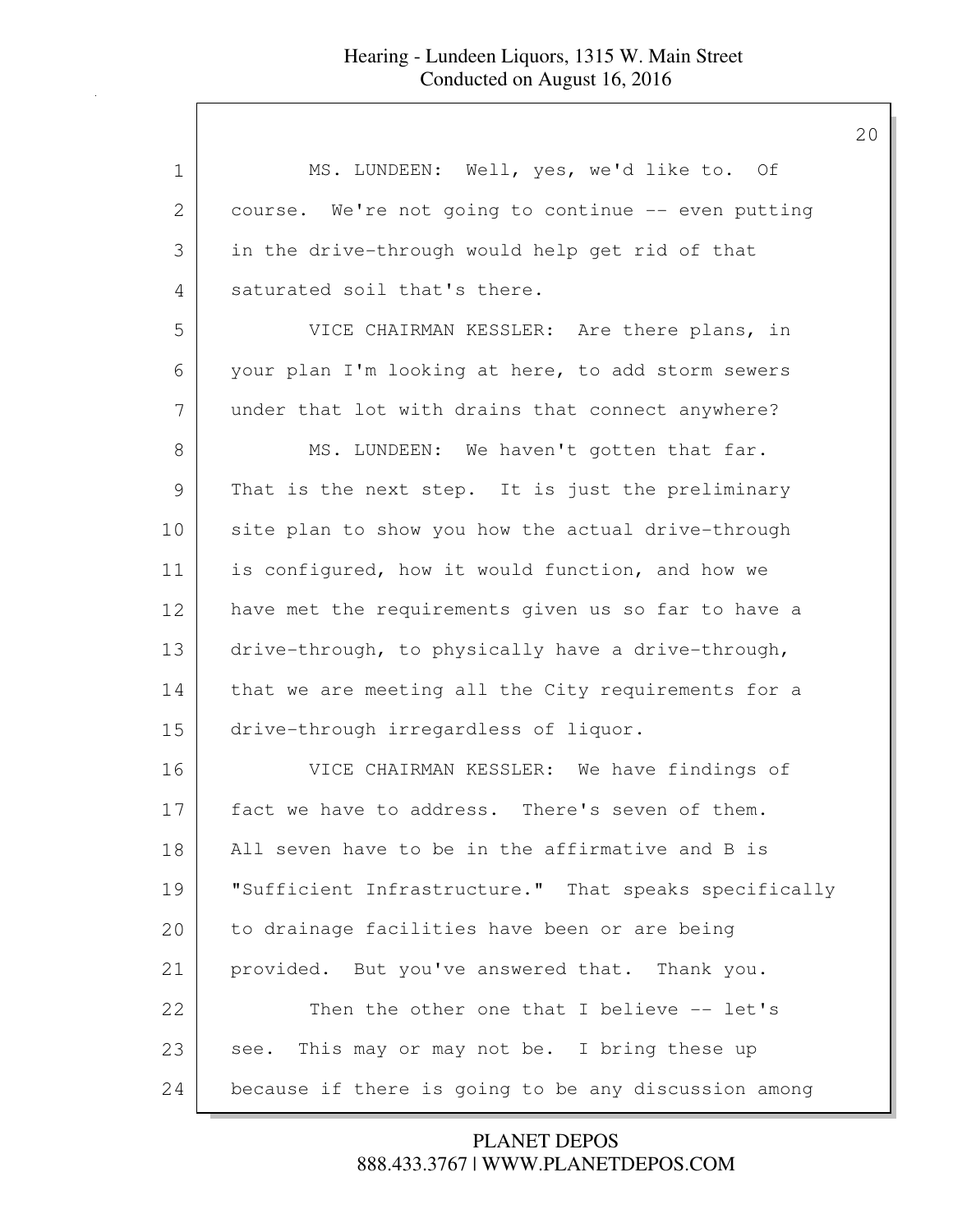| 1  | us about recommending or not recommending, it has to   |
|----|--------------------------------------------------------|
| 2  | be centered around these, and as a group we have to    |
| 3  | decide if we agree as a group -- not just because I    |
| 4  | say it or Dan says it; it has to be as a group -- we   |
| 5  | have to agree that yes, that finding of fact is in     |
| 6  | the affirmative.                                       |
| 7  | So the other one I want to bring up is $C$ ,           |
| 8  | "Effect on Nearby Property." This is one that comes    |
| 9  | up all the time, "That the special use will not be     |
| 10 | injurious to the use and enjoyment of other property   |
| 11 | in the immediate vicinity for the purposes already     |
| 12 | permitted nor substantially diminish or impair         |
| 13 | property values within the neighborhood."              |
| 14 | That's a difficult one to argue either way             |
| 15 | yes, it will, or no, it won't because I don't know     |
| 16 | of any evidence that could prove one way or the        |
| 17 | other. But if somebody believed that because of        |
| 18 | this finding of fact that it will diminish the value   |
| 19 | of the property because if they're trying to sell      |
| 20 | their house a block away and the new owner says,       |
| 21 | "Well, there's a drive-through liquor store down the   |
| 22 | street, I don't want this place" -- have you had any   |
| 23 | conversation with -- I don't know if anybody has --    |
| 24 | Henry Funks, whoever is handling that?<br>There was no |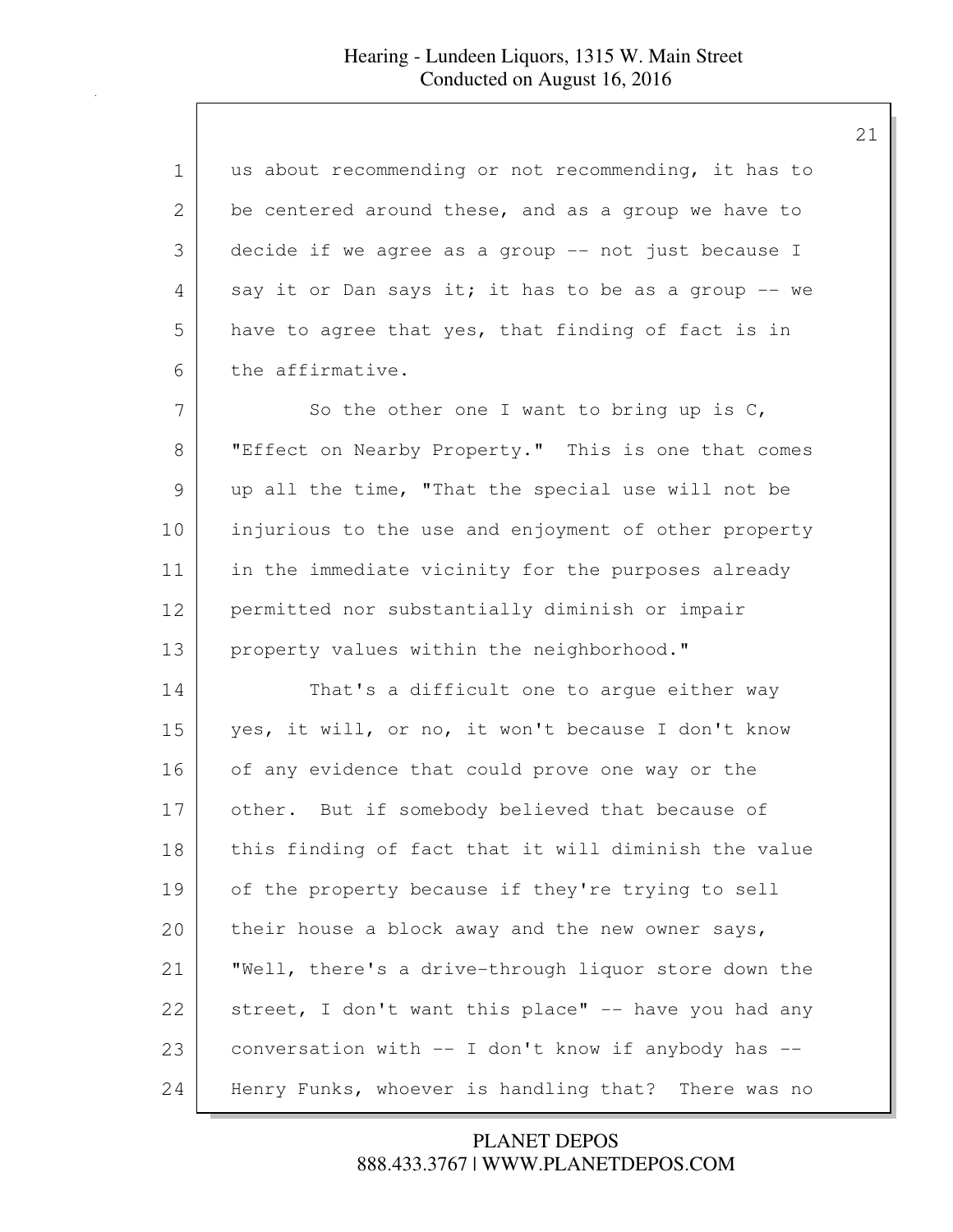1 conversation with them about what they're doing 2 there or any neighbors behind you, the owners of the 3 apartment building behind you? 4 MS. LUNDEEN: Well, I think they were all 5 notified and they're not here. I think that speaks 6 volumes. 7 VICE CHAIRMAN KESSLER: In most cases we ask 8 if you as an applicant --9 MS. LUNDEEN: I think we have a very good 10 rapport with all of our neighbors around us. 11 VICE CHAIRMAN KESSLER: Have you spoken to 12 any of your neighbors? 13 MS. LUNDEEN: Yes. We've spoken to many of 14 the neighbors. And like I said, lots of them walk 15 in and shop with us. Years ago when we were going 16 before the City Council we were gathering signatures 17 of our customers all around and they overwhelmingly 18 | supported it. 19 VICE CHAIRMAN KESSLER: Obviously, you've 20 spoken with Dr. Masoncup. The owners of the 21 apartment complex, no response from them? 22 MS. LUNDEEN: No. 23 VICE CHAIRMAN KESSLER: So you haven't 24 spoken to them?

## 888.433.3767 | WWW.PLANETDEPOS.COM PLANET DEPOS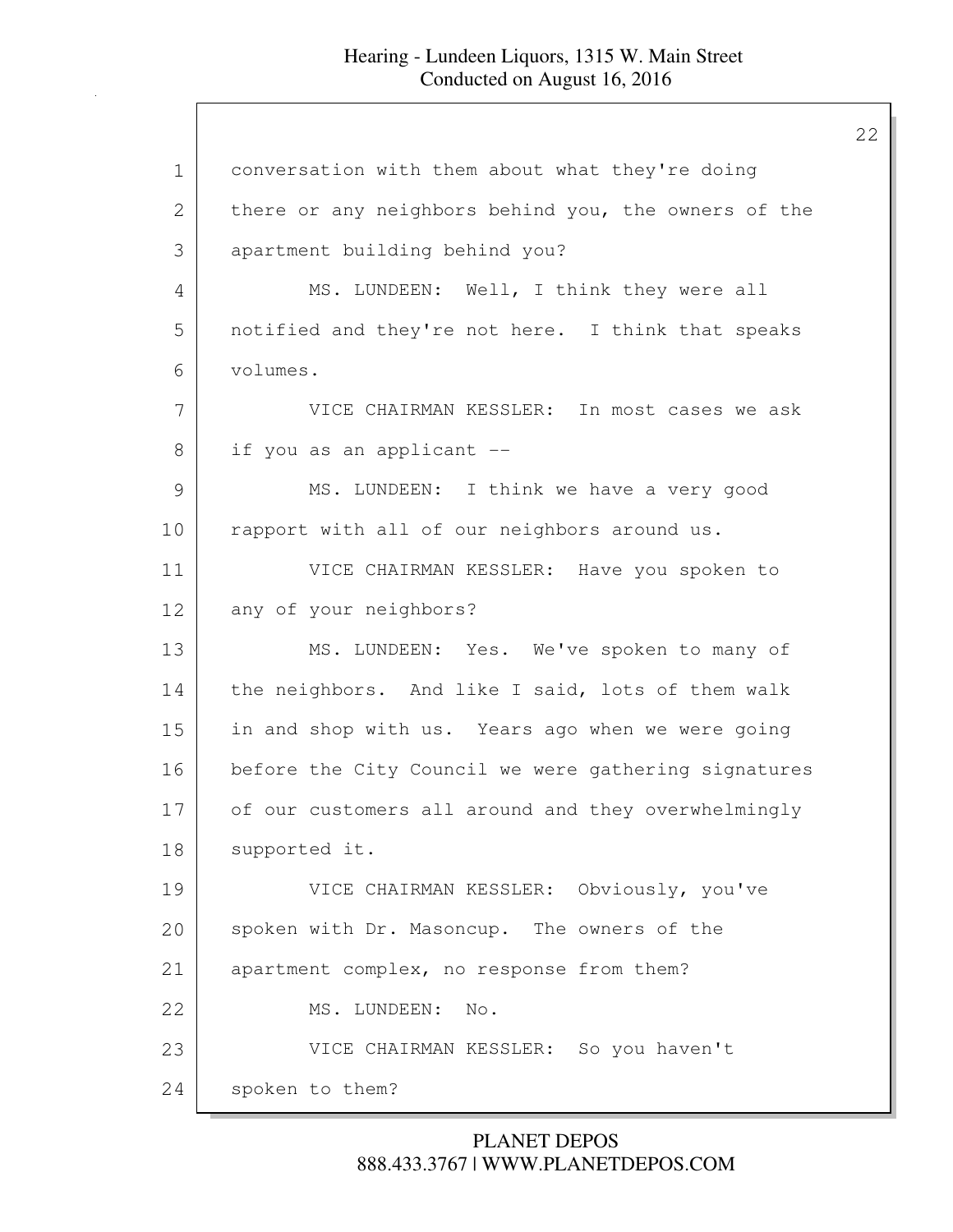| 1  | MS. LUNDEEN: We try to run a clean -- you              |
|----|--------------------------------------------------------|
| 2  | know, we try to keep our lot clean. We run a good      |
| 3  | business and I think that's all part of it.            |
| 4  | I mean, we wouldn't bring this forward                 |
| 5  | ourselves, honestly, if we thought it was a detriment. |
| 6  | I understand your comments about people living         |
| 7  | nearby and that, but we tried to show here how         |
| 8  | inconspicuous this drive-through will really be        |
| 9  | across Route 64, and should we be allowed to have      |
| 10 | the drive-through, along with it comes improvements    |
| 11 | on the lot that will uplift everyone's property        |
| 12 | value around us.                                       |
| 13 | VICE CHAIRMAN KESSLER: Well, I hope you                |
| 14 | understand that I'm not weighing in one way or the     |
| 15 | other and that I -- you wouldn't have brought it       |
| 16 | here if you didn't think it was a good idea.           |
| 17 | MS. LUNDEEN: I understand.                             |
| 18 | VICE CHAIRMAN KESSLER: But we have the                 |
| 19 | findings of fact, and I just want to be sure that      |
| 20 | all of the bases have been covered and we have         |
| 21 | discussed specifically those things that somebody      |
| 22 | might object to so that as it does move forward        |
| 23 | nobody will look back and say, "Well, they never       |
| 24 | brought that up; nobody ever asked us that question."  |

888.433.3767 | WWW.PLANETDEPOS.COM PLANET DEPOS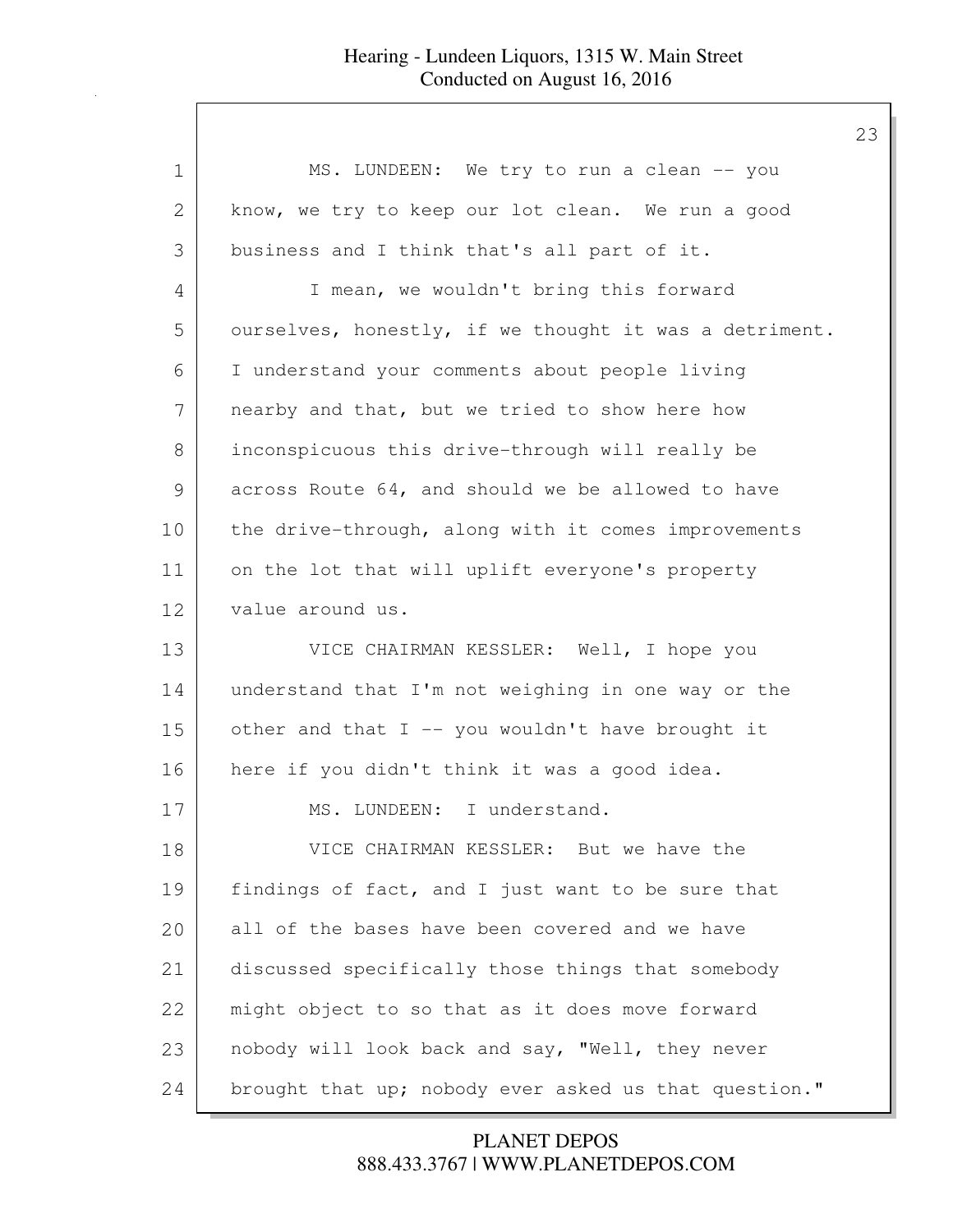24

1 It's important that we do. 2 In this particular case, you must know that 3 it's a bit of a hot button. Otherwise, we wouldn't 4 be going through this. But it is a hot button, and 5 so I wanted to be sure that everybody is clear on 6 what it is we're dealing with here. 7 | I guess I'm going to ask the rest of the 8 Plan Commission. Does anybody looking at these 9 | findings of fact -- first of all, is there any 10 finding of fact that anyone feels that they can't 11 vote in the affirmative? 12 MEMBER DOYLE: Can I -- we're still in the 13 public hearing; correct? 14 VICE CHAIRMAN KESSLER: Yes. 15 MEMBER DOYLE: I have a different question 16 I'd like to ask, which is, is there any testimony or 17 information that the Plan Commission needs to see in 18 | context of the public hearing to effectively 19 deliberate on that question? Because I think that's 20 a question that we should discuss in the next 21 agenda item. 22 So does anyone -- I feel -- what I feel is 23 I'm prepared -- I have the information that I need 24 to discuss that, and I'd like to move -- if there's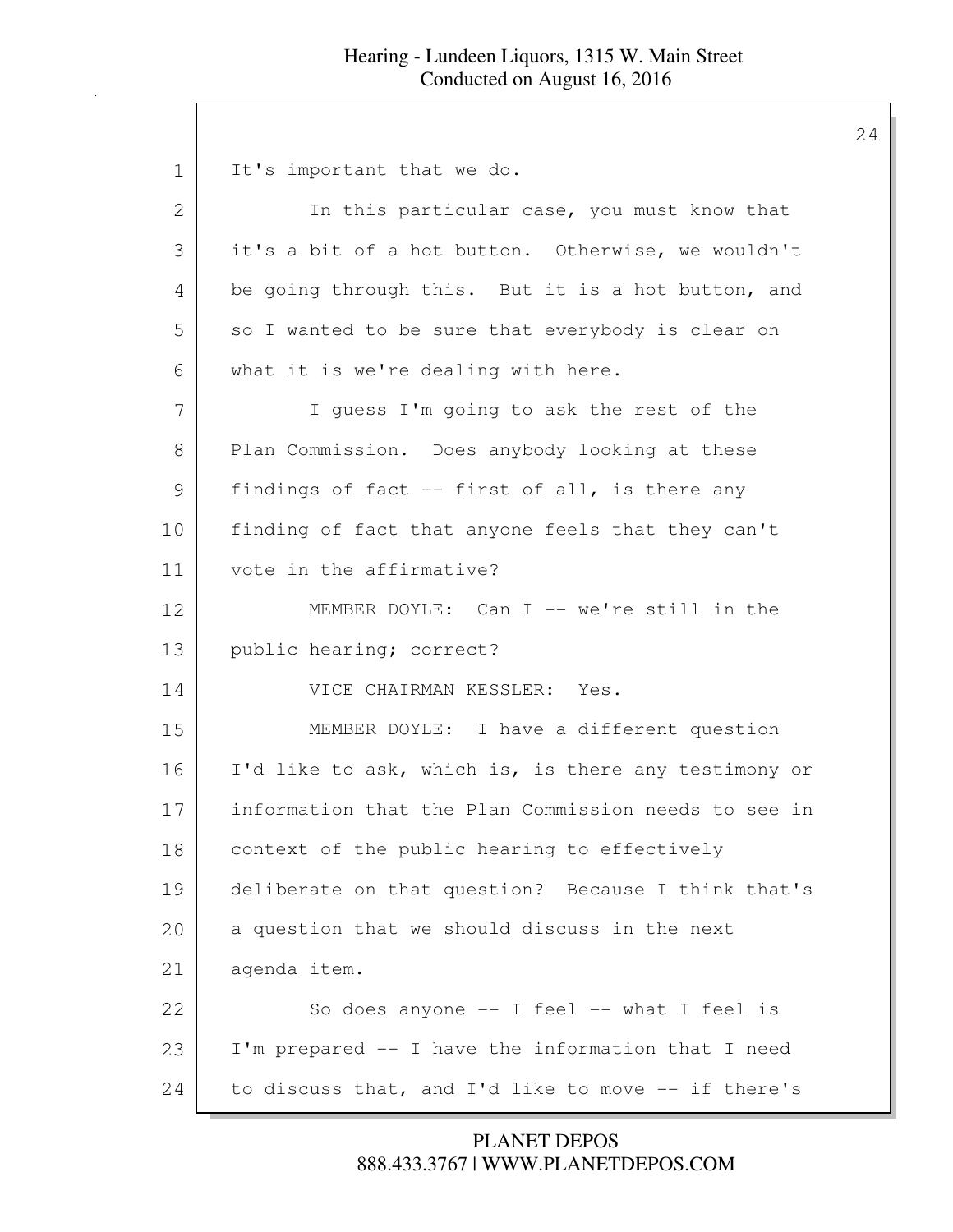| $\mathbf 1$   | no other testimony or information that we need to      |
|---------------|--------------------------------------------------------|
| 2             | receive, I would recommend that we close the public    |
| 3             | hearing.                                               |
| 4             | MEMBER PRETZ: Can I say something? As far              |
| 5             | as the preliminary plan here, is everybody comfortable |
| 6             | as far as the flow, and the number of parking          |
| 7             | spaces, and things like that?                          |
| $8\,$         | VICE CHAIRMAN KESSLER: And they'd be                   |
| $\mathcal{G}$ | blocking off the corner, which now you could zip       |
| 10            | right across. So it would control the traffic better.  |
| 11            | CHAIRMAN WALLACE: I do have a question.                |
| 12            | Staff, I do have a question regarding the movement     |
| 13            | and parking. In your opinion, do you believe that      |
| 14            | the space between the proposed landscaping and the     |
| 15            | parking stalls is sufficient?                          |
| 16            | MR. COLBY: The code minimum for two-way                |
| 17            | traffic is 24 feet.                                    |
| 18            | CHAIRMAN WALLACE: So it's at the minimum?              |
| 19            | MR. COLBY: It's at the minimum.                        |
| 20            | CHAIRMAN WALLACE: Do you see any issue --              |
| 21            | the one thing that I see here, I think that if you     |
| 22            | draw a line from the corner of the northwesternmost    |
| 23            | parking space to that corner where the sign is, I'm    |
| 24            | not sure if that would be 24 feet or not, I just       |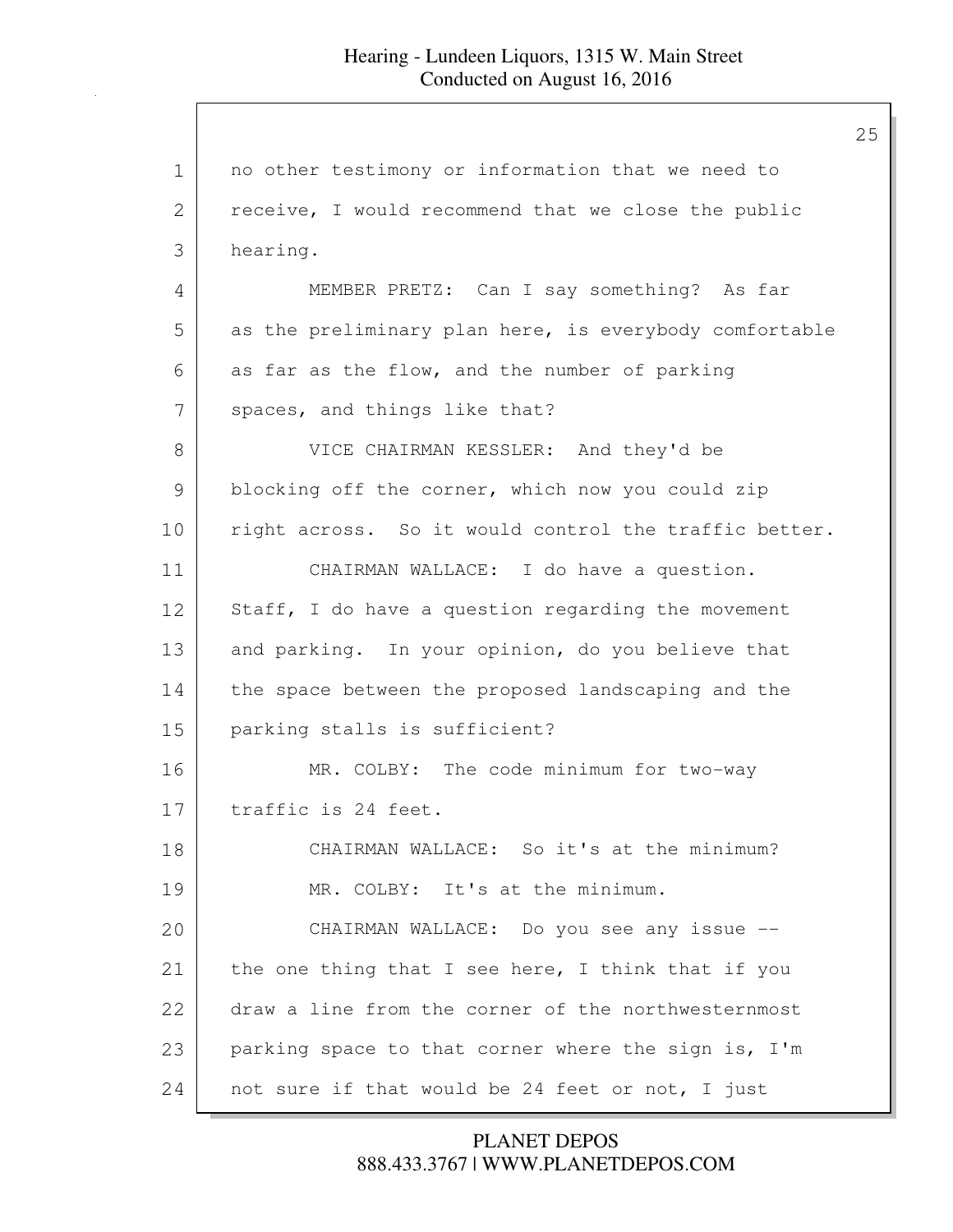| $\mathbf 1$   | want to make sure that that -- where the sign juts   |
|---------------|------------------------------------------------------|
| 2             | out doesn't impede the flow of traffic around the    |
| 3             | parking area.                                        |
| 4             | I can't point that high, but what I'm                |
| 5             | envisioning is that there would be difficulty if     |
| 6             | people are pulling out from the northwesternmost     |
| 7             | spaces either coming into contact with where the     |
| 8             | sign area juts out or creating an impediment to the  |
| $\mathcal{G}$ | flow of traffic through the north entrance, down and |
| 10            | around the site. Do you have any thoughts on that?   |
| 11            | MR. COLBY: Well, I think -- without measuring        |
| 12            | the full-scale drawing I can't say for certain if    |
| 13            | that 24 feet is met there, but I think it might be   |
| 14            | possible to shift some of those parking stalls over  |
| 15            | to maintain that 24 feet. We'd also want to check    |
| 16            | the actual depth of those parking stalls because I   |
| 17            | think some of the parking stalls on the original     |
| 18            | site plan were deeper than required by code.         |
| 19            | So there may be some distance that there             |
| 20            | could be adjustments. The other alternative would    |
| 21            | be for me to suggest instead of having the sign area |
| 22            | come to a point that that could be rounded so as to  |
| 23            | better direct traffic in more of a curve as opposed  |
| 24            | to trying to avoid that corner point.                |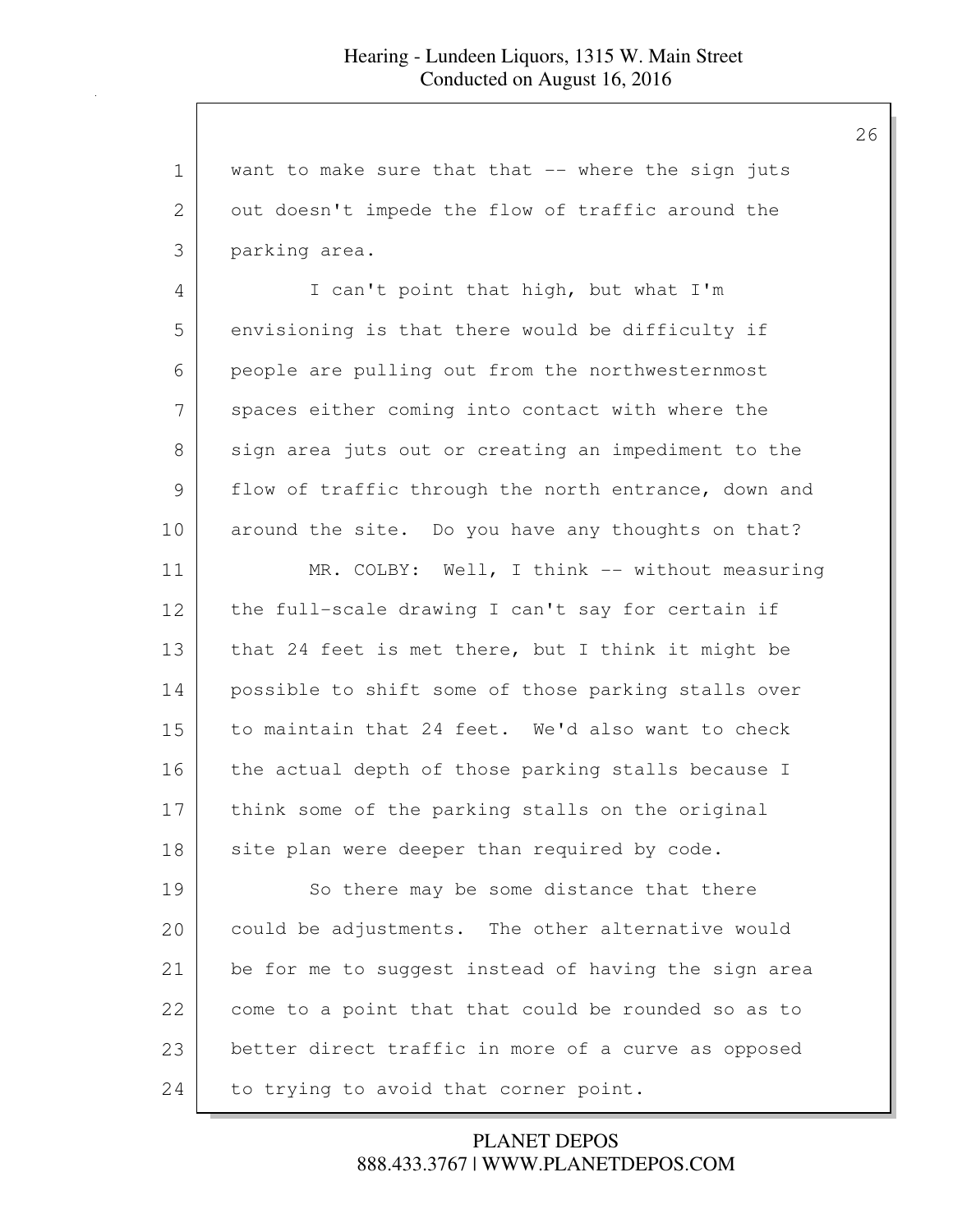| $\mathbf 1$   | CHAIRMAN WALLACE: And the other suggestion           |
|---------------|------------------------------------------------------|
| $\mathbf{2}$  | that I would make, in order to kind of encourage     |
| 3             | people not to cross across the parking spaces if     |
| 4             | they're empty would be somehow to direct traffic to  |
| 5             | come in and turn to the west before turning south    |
| 6             | instead of cutting right across the corner there.    |
| 7             | I don't know if we could put in some type            |
| $8\,$         | of -- I hate to put an island right in the middle of |
| $\mathcal{G}$ | the parking lot, but possibly something in that area |
| 10            | that would direct people and force them to have to   |
| 11            | drive around.                                        |
| 12            | I'm looking at pedestrian safety, and if             |
| 13            | somebody is coming in and cutting around the corner  |
| 14            | to get to the drive-through, I don't want for there  |
| 15            | to be a parked car or a person coming in right here. |
| 16            | If we're able to calm the traffic as they come in    |
| 17            | from the north and direct them in a more orderly     |
| 18            | group around, I think that would be to everybody's   |
| 19            | advantage.                                           |
| 20            | MS. LUNDEEN: Well, this configuration is             |
| 21            | not much different than what exists right now as far |
| 22            | as the parking spaces around the building, and       |
| 23            | that's part of the reason why we were willing to     |
| 24            | give up the one entrance on 14th Street to stop      |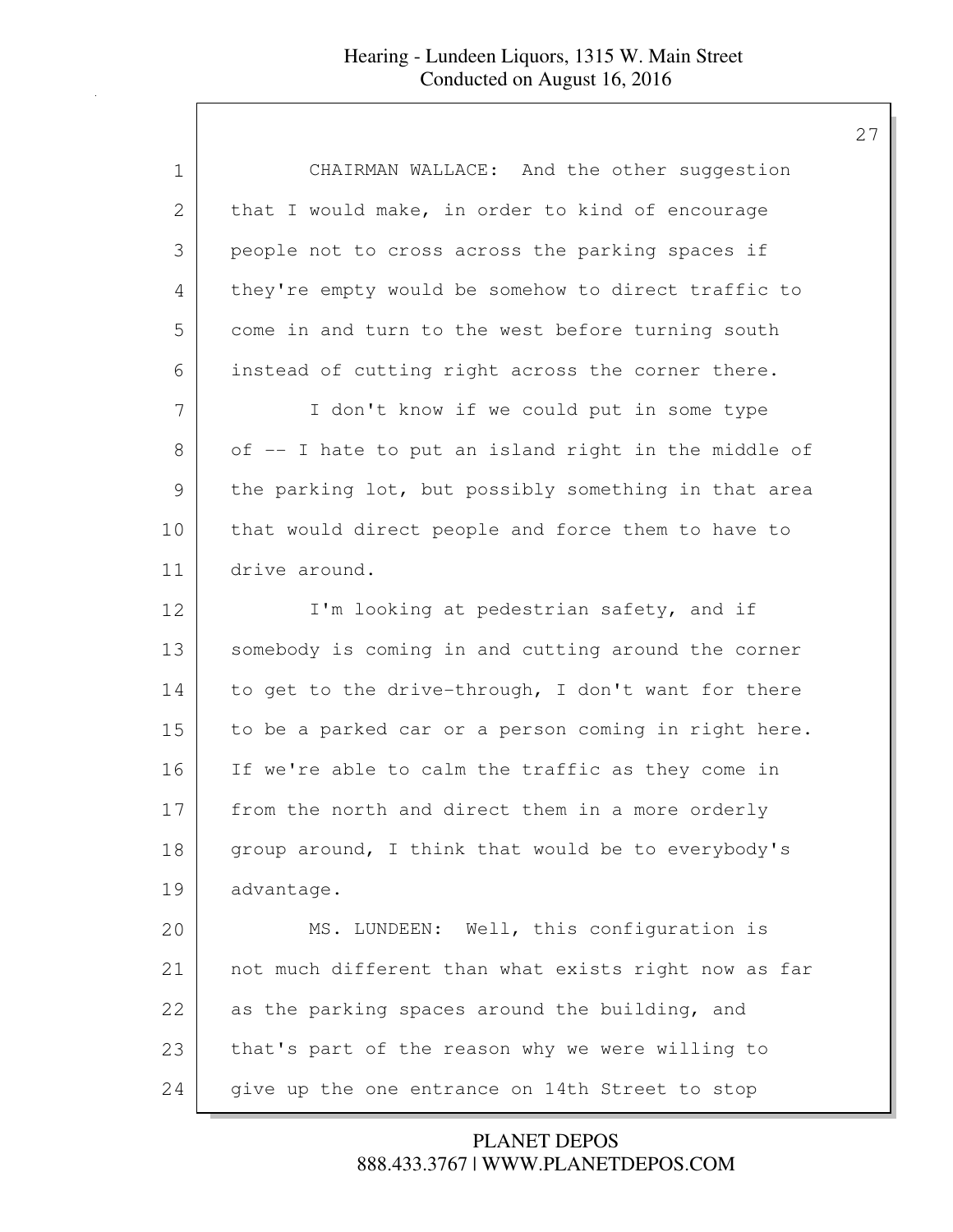| $\mathbf 1$   | people -- I mean, we have a worse time now with      |
|---------------|------------------------------------------------------|
| 2             | people coming in there and zipping across because    |
| 3             | they don't want to go to the stop sign.              |
| 4             | So that was part of our hope is by turning           |
| 5             | that into a green space, part of the green space and |
| 6             | then shifting the entrance farther south that it     |
| 7             | would alleviate some of that cut-through.            |
| 8             | MEMBER SCHUETZ: I have a general question            |
| $\mathcal{G}$ | for you on the finding of fact, I think it's C.      |
| 10            | What has your experience been in Sycamore if you     |
| 11            | have to turn down a customer that's inside walking,  |
| 12            | let's say, versus a customer that's driving through? |
| 13            | How is that handled differently?                     |
| 14            | MS. LUNDEEN: Well, it's actually easier              |
| 15            | through the window because you just shut the window  |
| 16            | and they drive on. You don't have to physically get  |
| 17            | them out of your store.                              |
| 18            | MEMBER SCHUETZ: I guess where I'm going              |
| 19            | with you is, do they get irate?                      |
| 20            | MS. LUNDEEN: No. I don't think we've ever            |
| 21            | had anybody get really irate over it. We just        |
| 22            | simply explain to them this is the way it is; this   |
| 23            | is the procedure. They're always welcome to park     |
| 24            | and come in. If someone is in the car that we don't  |

888.433.3767 | WWW.PLANETDEPOS.COM PLANET DEPOS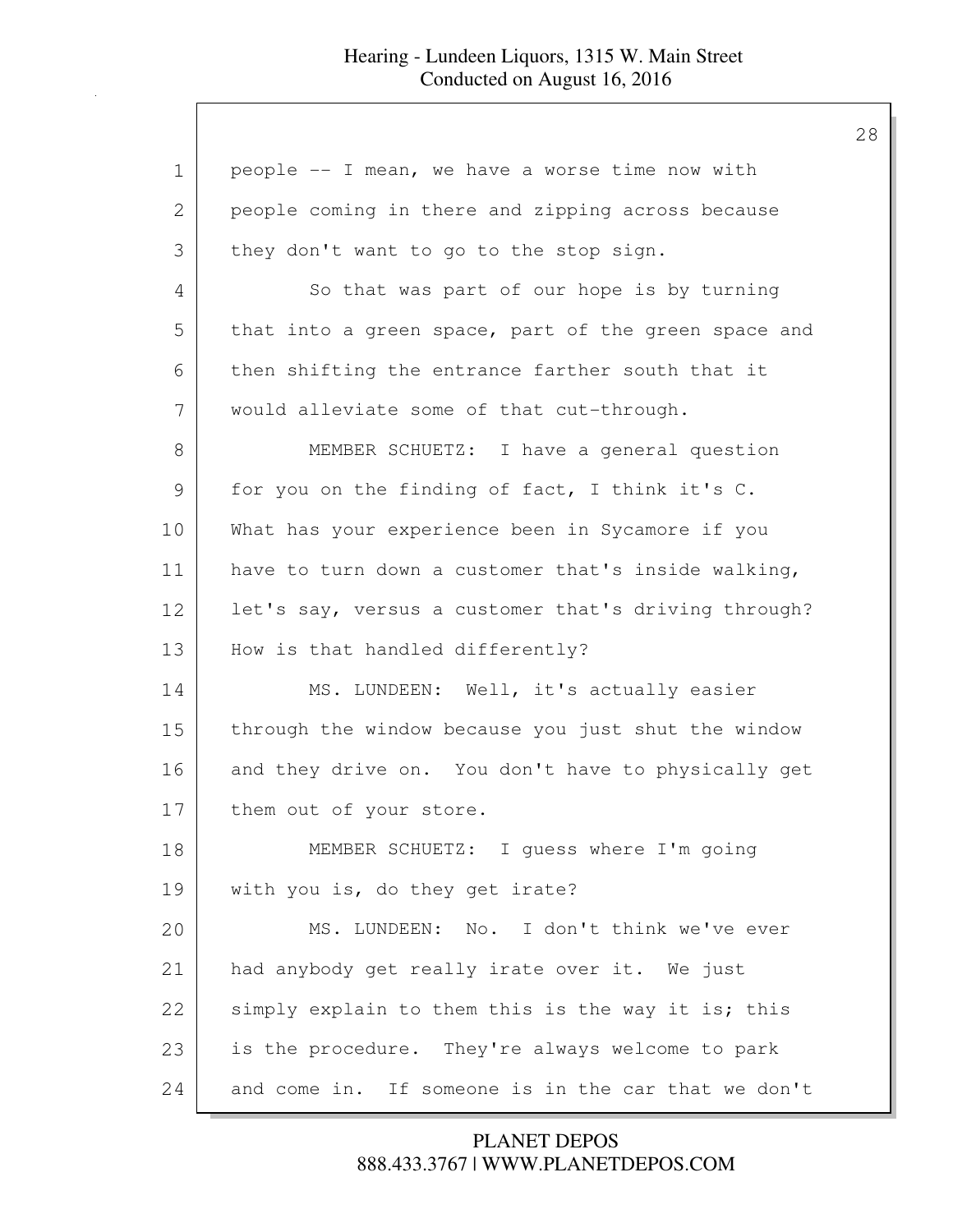1 want to serve, then you can park and come in yourself 2 and give your ID. 3 CHAIRMAN WALLACE: Then you could turn them 4 down again? 5 MS. LUNDEEN: You could. You know, really 6 the issue of alcohol  $-$  and I understand how 7 sensitive it is, but it's also the same as if you go 8 through the Osco drive-through and get Vicodin. 9 It's their due diligence to make sure who they are 10 | giving this to. It is our due diligence to make 11 sure whom we are serving to. And, I mean, our 12 liquor license is utmost -- it's our livelihood so 13 we take it extremely seriously. 14 MEMBER SCHUETZ: All right. Thank you. 15 VICE CHAIRMAN KESSLER: I just have one 16 other thing that I want to mention, and that is the 17 sidewalk. Typically we encourage that the sidewalk --18 you'd continue that sidewalk. I see that the 19 neighbors -- 20 MS. LUNDEEN: The sidewalk on 14th Street? 21 VICE CHAIRMAN KESSLER: Right. Because it 22 comes into your property. 23 MS. LUNDEEN: We did address that issue, but 24 it creates a world of problems.

> 888.433.3767 | WWW.PLANETDEPOS.COM PLANET DEPOS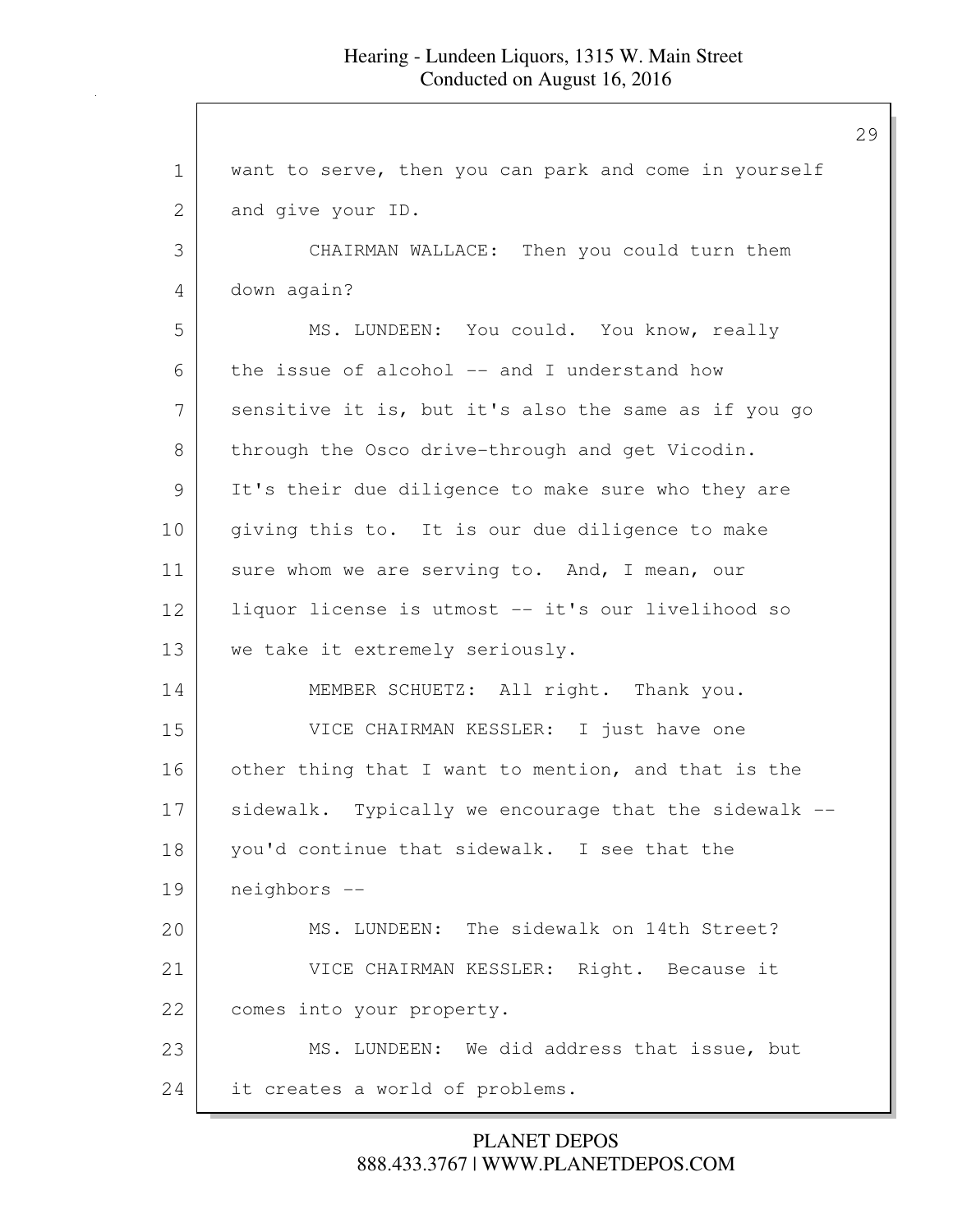| 1  | VICE CHAIRMAN KESSLER: Why is that?                  |
|----|------------------------------------------------------|
| 2  | MS. LUNDEEN: Well, part of it is the                 |
| 3  | sloping of the land down the entire lot. Then you    |
| 4  | have handicap parking at the corner, and once you    |
| 5  | get to the corner you're involving IDOT.             |
| 6  | VICE CHAIRMAN KESSLER: There is a handicap           |
| 7  | right there at the corner now.                       |
| 8  | MS. LUNDEEN: We brought it up with our               |
| 9  | engineers, and they said it would be an exorbitant   |
| 10 | cost to put a sidewalk along that lot. We did        |
| 11 | entertain it and I even went as far as we met with   |
| 12 | the grant committee for the Route 64 corridor --     |
| 13 | which they've never actually helped with a sidewalk, |
| 14 | but we did try and bring it up with them, too.       |
| 15 | CHAIRMAN WALLACE: What about extending the           |
| 16 | sidewalk to the pavement?                            |
| 17 | MS. LUNDEEN: The sidewalk to the driveway?           |
| 18 | I don't know. I mean, we could look into that. We    |
| 19 | just hadn't entertained that.                        |
| 20 | VICE CHAIRMAN KESSLER: Well, you're on               |
| 21 | 14th Street there, so from where the sidewalk is now |
| 22 | to the south -- or to the -- yeah, south, that would |
| 23 | involve IDOT.                                        |
| 24 | MS. LUNDEEN: It would be at the corner.              |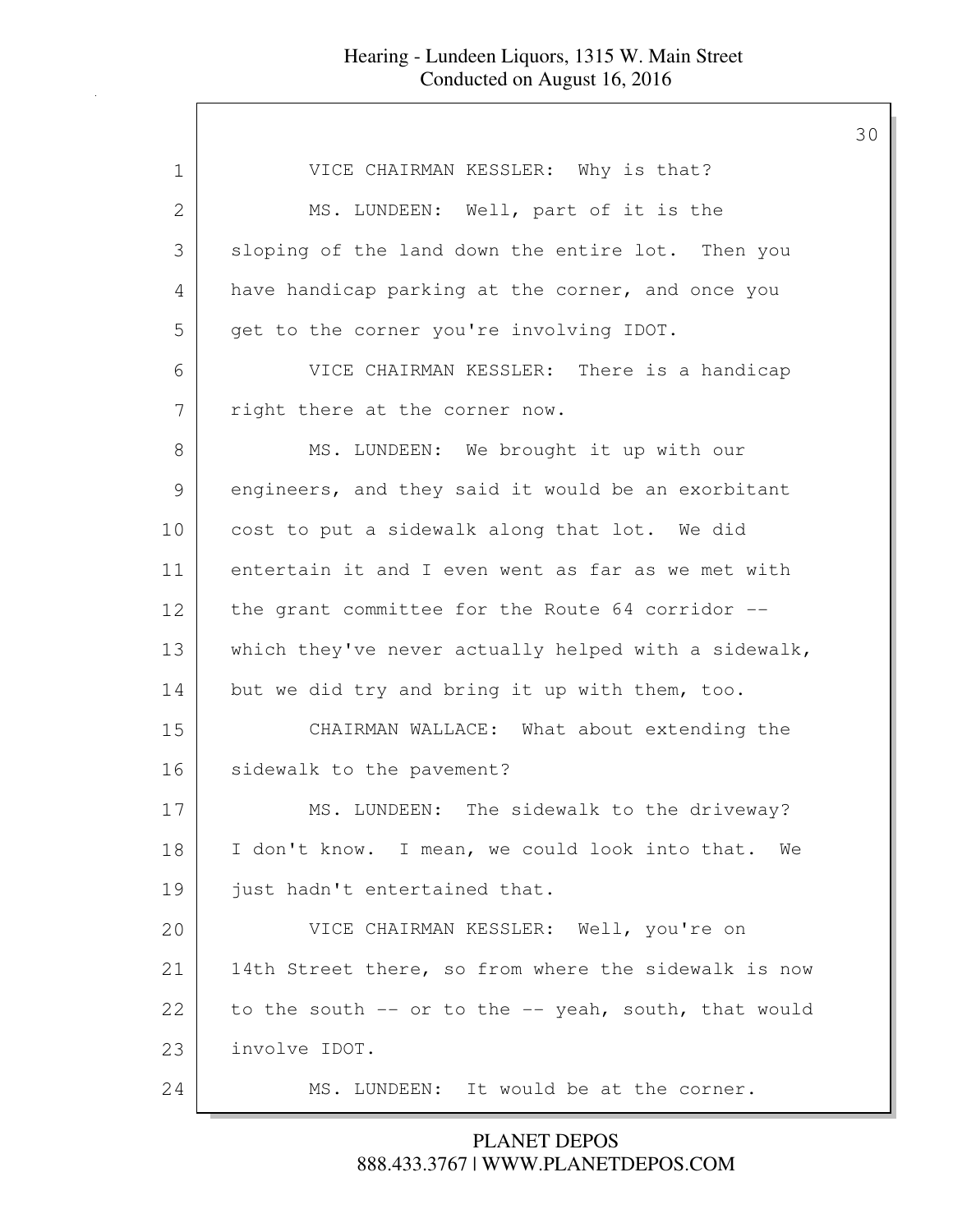| VICE CHAIRMAN KESSLER: From the corner               |
|------------------------------------------------------|
| where the sidewalk ends, that's IDOT, and then from  |
| that point to the driveway is not, that's City.      |
| What is that? Where that sidewalk ends -- I'm trying |
| to remember. It drops right away, doesn't it?        |
| MS. LUNDEEN: Yes.                                    |
| VICE CHAIRMAN KESSLER: It goes down.                 |
| MS. LUNDEEN: And then you come into the              |
| problem of handicap -- you can't put steps because   |
| that's not handicap accessible. So that's a lot of   |
| where the difficulty comes in, and our understanding |
| was that the sidewalk was not a requirement for this |
| project. We have entertained it, but what we were    |
| told by our engineers it would take a great expense  |
| to extend that sidewalk.                             |
| VICE CHAIRMAN KESSLER: I can see where it            |
| would in front of 14th Street. You know, there's a   |
| condition on 13th Street and Indiana where there's a |
| corner, and both sidewalks coming to the corner are  |
| steps going down to the street. That was from the    |
| improvement on 13th Street back several years ago.   |
| That was 25 years ago.                               |
| MS. LUNDEEN: That's why there's steps.               |
| VICE CHAIRMAN KESSLER: But they allowed              |
|                                                      |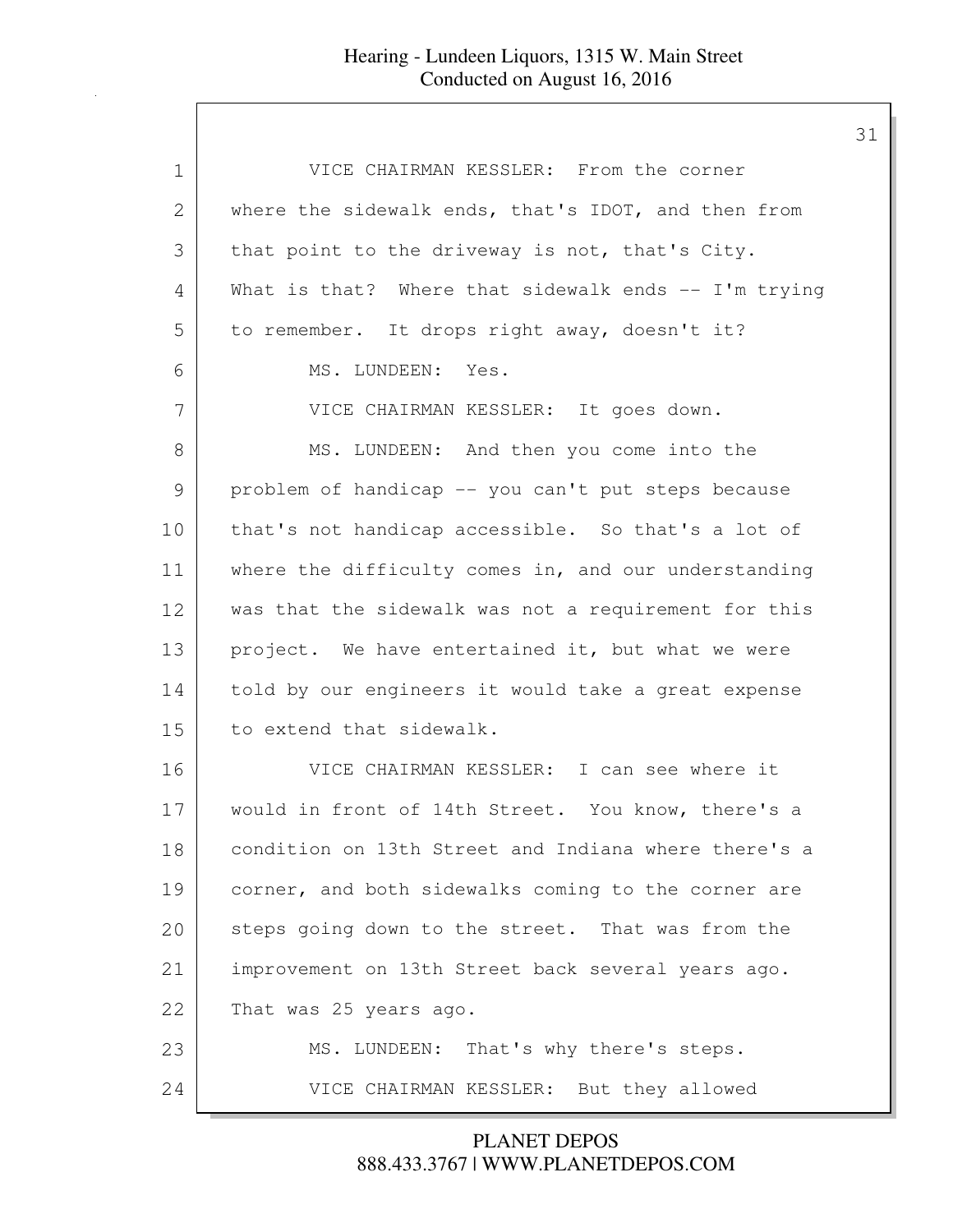1 it there. 2 CHAIRMAN WALLACE: I do have one other 3 question. Besides alcoholic beverages, what other 4 products do you sell? Are there any products that 5 you don't sell through the drive-up window that they 6 would have to come inside for? 7 | MS. LUNDEEN: No. 8 CHAIRMAN WALLACE: So what other products do 9 vou sell? 10 | MS. LUNDEEN: Lottery tickets, chips, pop, 11 | juice, water mostly. 12 CHAIRMAN WALLACE: And I'm assuming that you 13 have similar ID requirements for age-restricted 14 | lottery tickets, tobacco products. 15 MS. LUNDEEN: Oh, yes. All the laws would 16 be the same irregardless of whether you're in the 17 drive-through window or you walk in. 18 MEMBER PRETZ: So can I just ask, are you 19 okay with the flow and everything as explained? 20 CHAIRMAN WALLACE: Well, except for what I 21 mentioned with the --22 MEMBER PRETZ: The sign? 23 CHAIRMAN WALLACE: Well, yeah, with that 24 area. I don't like it when there's the, I'm going

> 888.433.3767 | WWW.PLANETDEPOS.COM PLANET DEPOS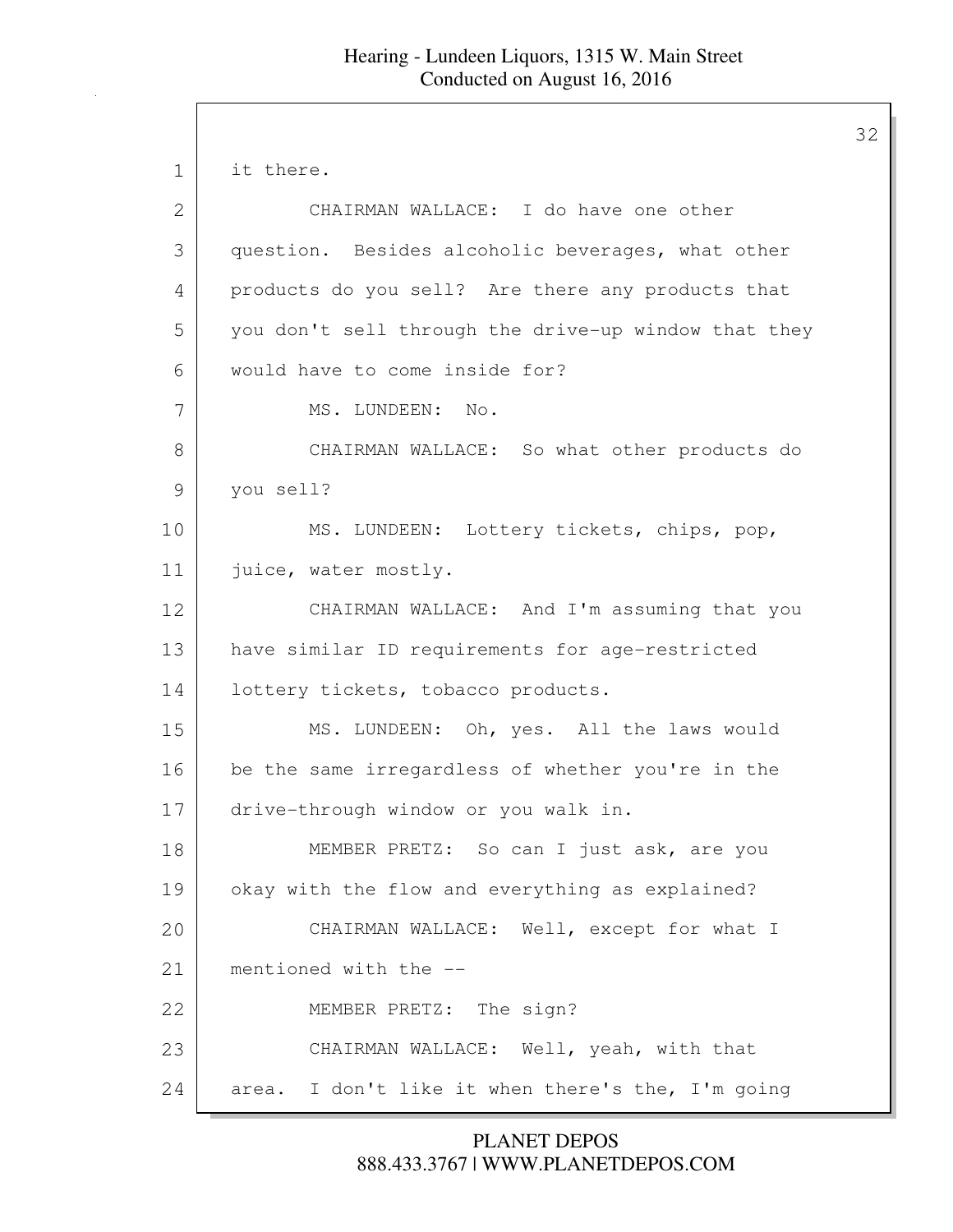| 1             | to say probability that people are going to cut        |
|---------------|--------------------------------------------------------|
| 2             | across parking spaces. Because it's not natural to     |
| 3             | make an extreme turn and another extreme turn to go    |
| 4             | where they're supposed to go. So that would be the     |
| 5             | main problem that I have with the flow, and if         |
| 6             | there's something that can be done to address that,    |
| 7             | that's what I would -- that's the problem that I       |
| 8             | would have.                                            |
| $\mathcal{G}$ | MEMBER HOLDERFIELD: Well, I think as I'm               |
| 10            | hearing you, there could easily be an island put in    |
| 11            | that corner where the north/south parking lot meets    |
| 12            | the east/west. And then instead of that jutting out    |
| 13            | that curve on the northwest corner, that leads you     |
| 14            | right to that pathway. I think all those are           |
| 15            | resolvable.                                            |
| 16            | MS. LUNDEEN: Or we can keep the existing               |
| 17            | driveway there if you want with less of a green space. |
| 18            | CHAIRMAN WALLACE: No, I like what you've               |
| 19            | done. What is the minimum required parking spaces?     |
| 20            | Is it five?                                            |
| 21            | MS. LUNDEEN: In the drive-through?                     |
| 22            | CHAIRMAN WALLACE: Parking.                             |
| 23            | MS. JOHNSON: The parking requirement for               |
| 24            | this site is eight.                                    |

888.433.3767 | WWW.PLANETDEPOS.COM PLANET DEPOS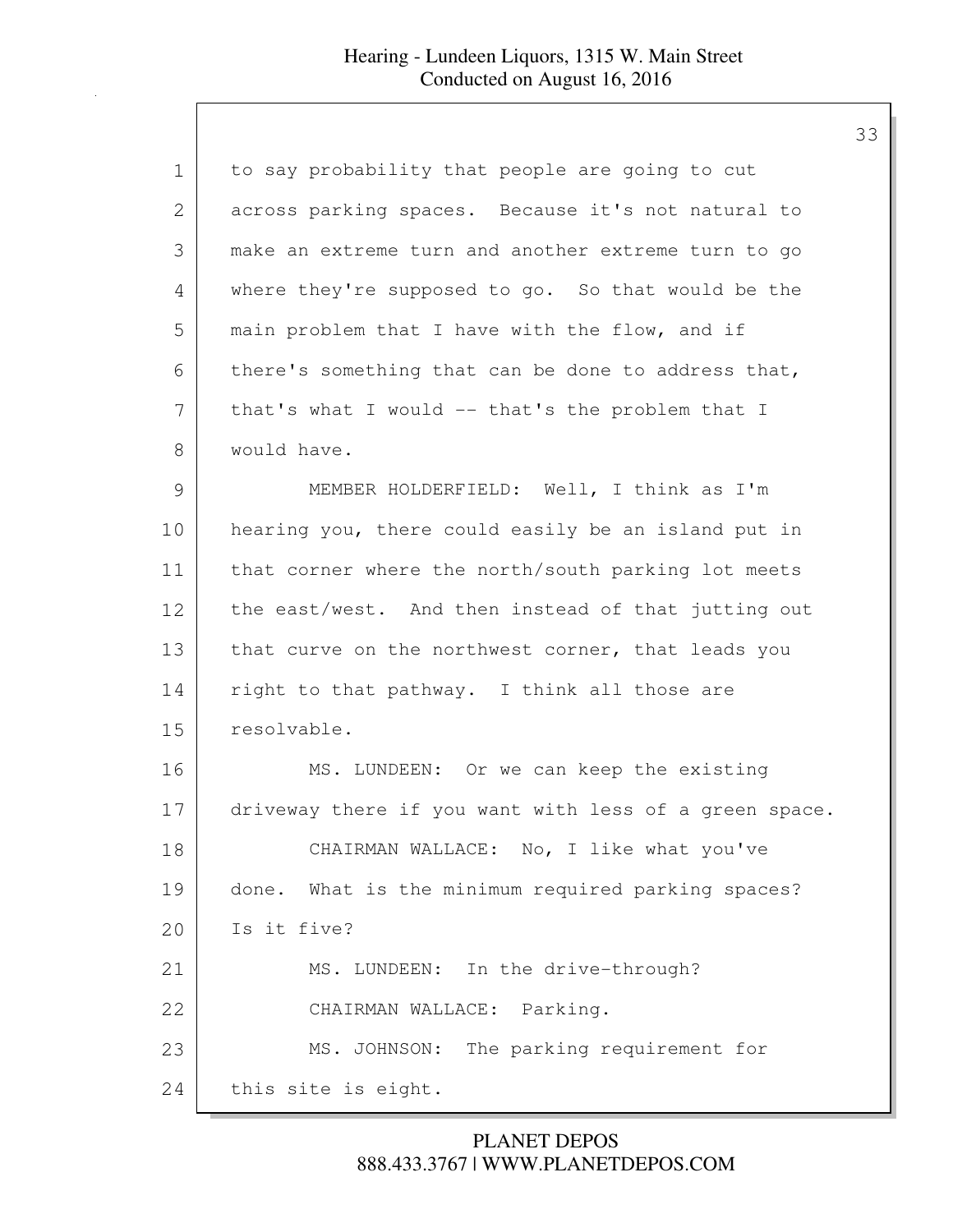| 1  | CHAIRMAN WALLACE: Eight. So we're at --                 |
|----|---------------------------------------------------------|
| 2  | MS. JOHNSON: They're at eight.                          |
| 3  | CHAIRMAN WALLACE: Okay. So they're at                   |
| 4  | eight. Okay.                                            |
| 5  | All right. I don't have any other questions.            |
| 6  | Any other Plan Commissioners have anything?             |
| 7  | (No response.)                                          |
| 8  | CHAIRMAN WALLACE: Okay.                                 |
| 9  | DR. MASONCUP: That's the part that I was                |
| 10 | interested in. Obviously, I'm the most affected by      |
| 11 | the activity of the cars going by there. In terms       |
| 12 | of the buffering, in terms of bushes and trees or       |
| 13 | whatever, I'd like to be able to sign off on what $-$ - |
| 14 | how it buffers to my property because, obviously,       |
| 15 | there's for my patients and my building there.          |
| 16 | One question, on that side as it goes to the            |
| 17 | street, is there any parking right there right next     |
| 18 | to the retaining wall?                                  |
| 19 | MS. LUNDEEN:<br>No.                                     |
| 20 | DR. MASONCUP: Will there be any consideration           |
| 21 | of extending that green area just down that line by     |
| 22 | that -- you know, when you take out the blacktop to     |
| 23 | soften that up a little bit along that wall and kind    |
| 24 | of turn it into -- do you know what I'm trying to say?  |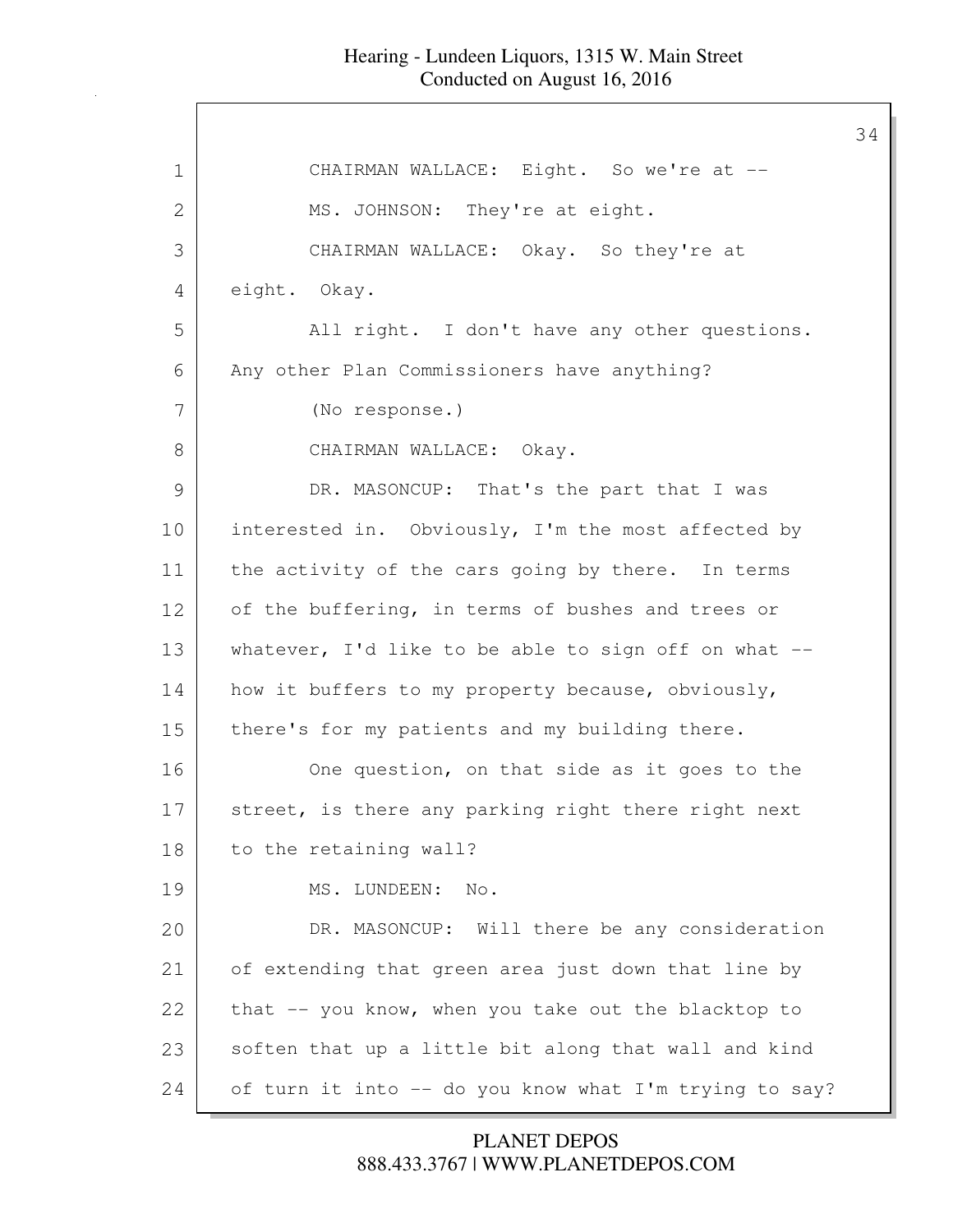1 MS. LUNDEEN: We meet the overall space for 2 the drive-through coming out of that. 3 DR. MASONCUP: No, no. 4 MS. LUNDEEN: I know what you're talking 5 about, extending it to Route 64. 6 DR. MASONCUP: Well, not necessarily all of 7 | it, maybe just part of the way so you don't sit 8 there and stare at that wall. Cars can just go 9 straight to the street anyway. Right? 10 MS. LUNDEEN: Right. 11 DR. MASONCUP: When I look at it, it just 12 seems like it would be a nice -- from the visual 13 from the street, also. Do you guys know what I'm 14 trying to say there? 15 CHAIRMAN WALLACE: I'm sorry? 16 VICE CHAIRMAN KESSLER: Kind of I do. So 17 the trees that are shown there, those are on your 18 property, I take it. 19 DR. MASONCUP: Actually, it's right on the lot 20 | line. We're never quite sure. That was before me. 21 VICE CHAIRMAN KESSLER: Well, when I look at 22 this, I see the green space that's shown to the south 23 and the east of the building. That's not really 24 planted now, is it?

## 888.433.3767 | WWW.PLANETDEPOS.COM PLANET DEPOS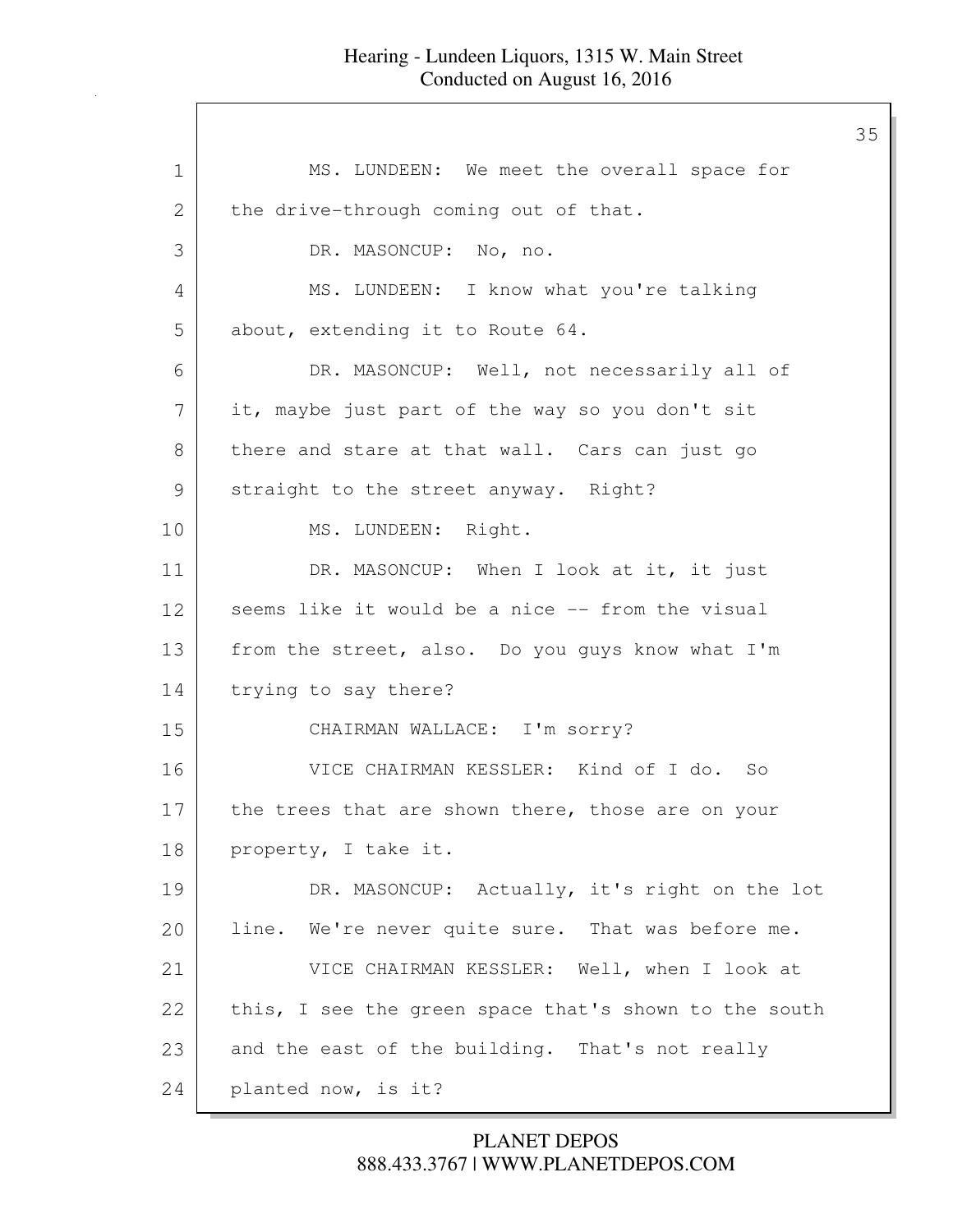| 1             | MS. LUNDEEN: No. It's grass.                         |
|---------------|------------------------------------------------------|
| 2             | DR. MASONCUP: It's just mud basically.               |
| 3             | VICE CHAIRMAN KESSLER: Right. It's not               |
| 4             | even grass.                                          |
| 5             | DR. MASONCUP: It's a tough area. There's a           |
| 6             | lot of water that goes down there. Within half an    |
| 7             | hour of a half-inch rain it's full. It's just the    |
| 8             | way it is. When you put a lane of concrete there,    |
| $\mathcal{G}$ | you know, I get percolation into my building;        |
| 10            | there's no question about it. There's going to be    |
| 11            | less soil there.                                     |
| 12            | It's no different when Dr. Baginski's                |
| 13            | building to the east of me, when the street came     |
| 14            | through, they allowed him to do a parking lot to the |
| 15            | west of his building because he had no parking when  |
| 16            | the street came through. And that took away a lot    |
| 17            | of the perc availability, also. So, basically        |
| 18            | there's parking lots on both sides that didn't used  |
| 19            | to be there.                                         |
| 20            | All I'm trying to get at is -- you know, I'm         |
| 21            | sure that they're going to do their best to resolve  |
| 22            | the drainage. That's why I came tonight. I just      |
| 23            | thought that maybe that might be something else that |
| 24            | could be considered to make the site a little bit    |

888.433.3767 | WWW.PLANETDEPOS.COM PLANET DEPOS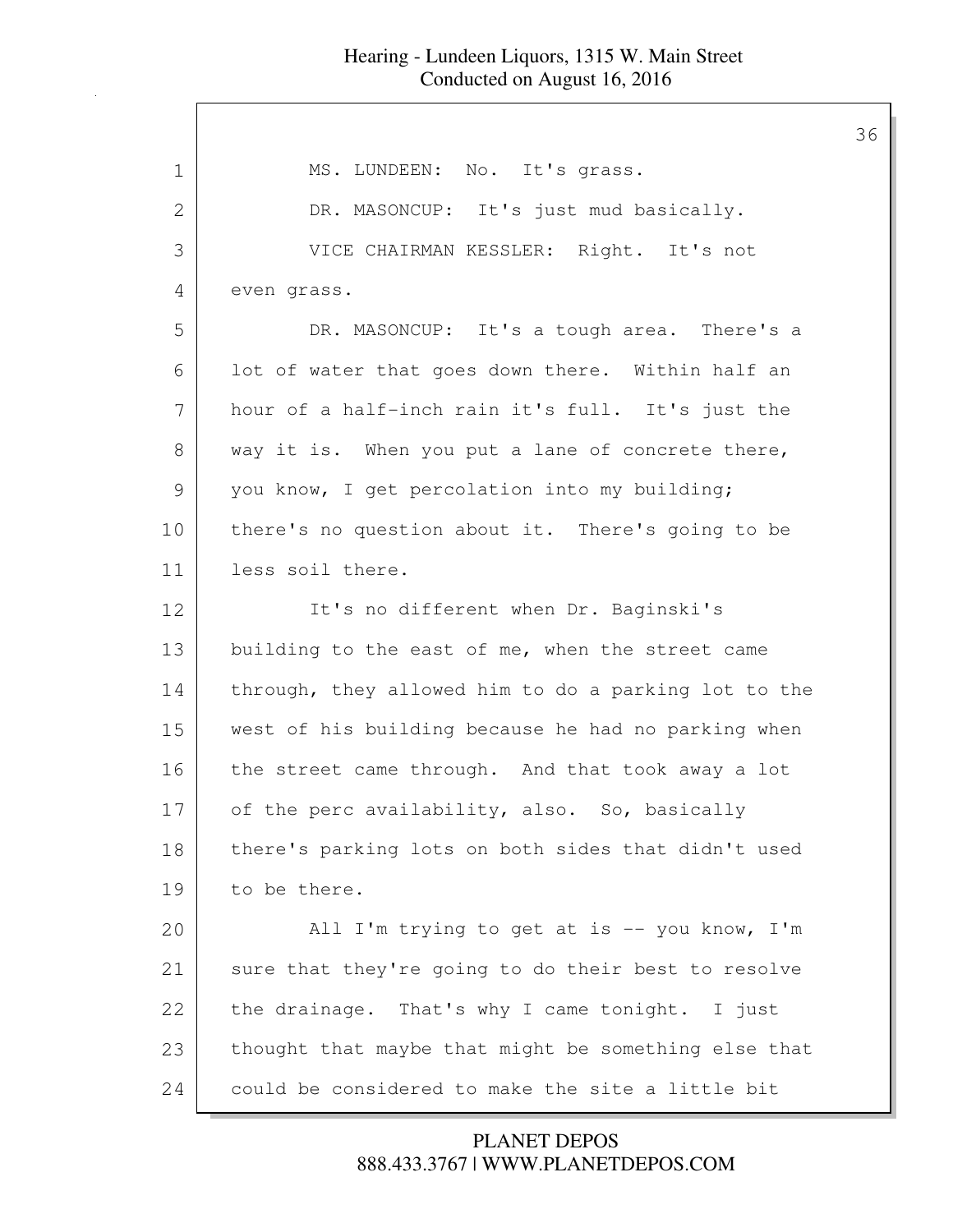| more -- because I'm excited about the fact that      |
|------------------------------------------------------|
| something is going to be done as opposed to the way  |
| it's been for 36 years, and I just hope that we do   |
| it the right way as opposed to doing it on a minimal |
| basis. I'd be willing to, you know, help out a       |
| little bit there just to -- it's right next to my    |
| property, too.                                       |
| VICE CHAIRMAN KESSLER: To do what, though?           |
| DR. MASONCUP: I'm just thinking right there          |
| along this little corridor if we just extend that    |
| green out toward North Avenue a little bit, that     |
| little lane there.                                   |
| I understand what Julie says. She's got to           |
| have room for the cars to get out, but if we just    |
| went out there a little bit and just kind of         |
| softened up that wall and that whole area.           |
| VICE CHAIRMAN KESSLER: Well, your property           |
| is 25 feet off of 64.                                |
| MS. LUNDEEN: That's Dr. Masoncup's parking           |
| area that's along the retaining wall on the east.    |
| To the east of the retaining wall that's his         |
| parking area.                                        |
| VICE CHAIRMAN KESSLER: And you believe               |
| that -- but all of it?                               |
|                                                      |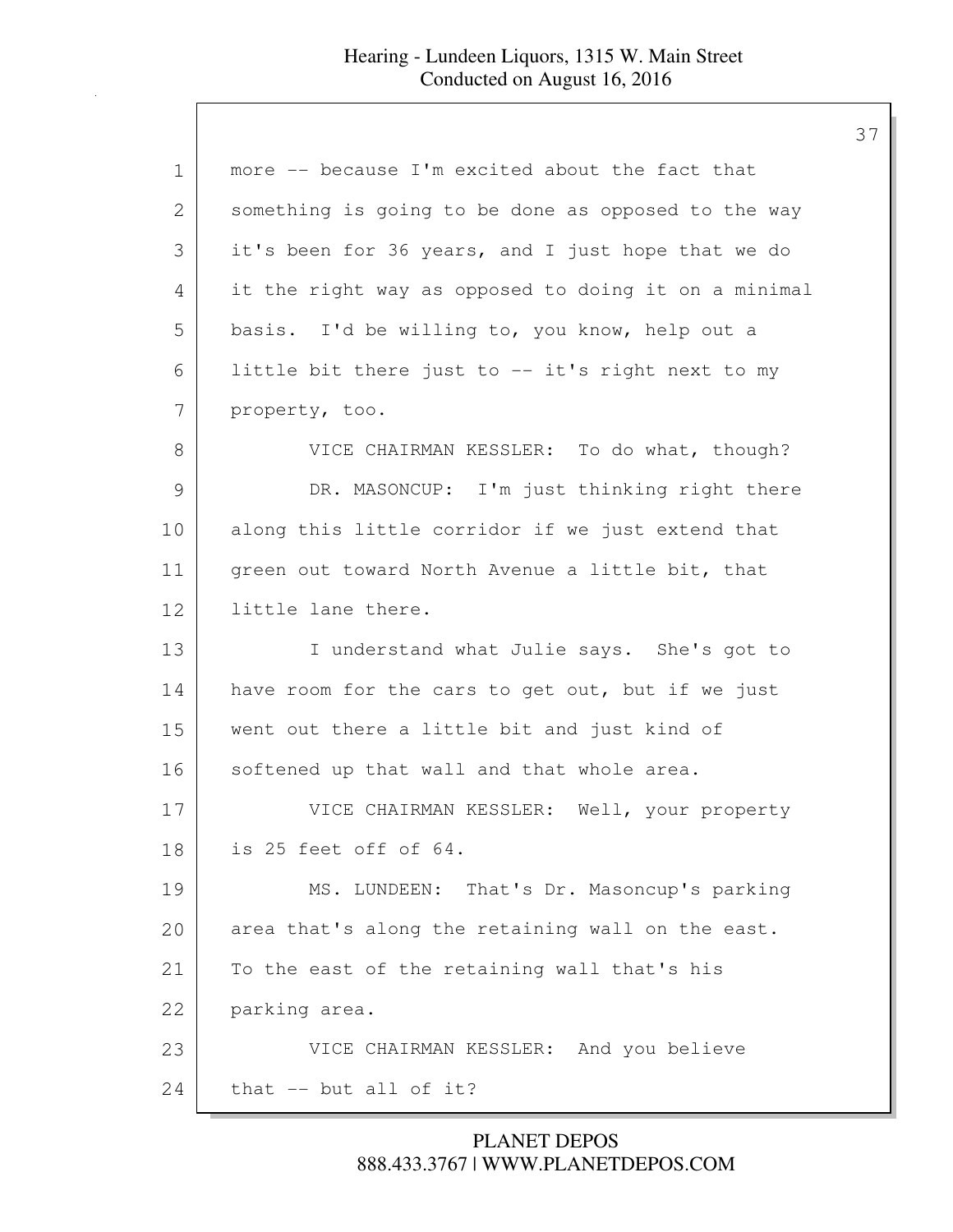1 | MS. LUNDEEN: Yes. 2 VICE CHAIRMAN KESSLER: So part of the --3 DR. MASONCUP: The retaining wall is almost 4 right on our lot line, I believe. 5 VICE CHAIRMAN KESSLER: Where you've got that 6 turn to go back east, is that exactly the end of his 7 parking, or is his parking farther up? 8 DR. MASONCUP: My parking actually starts at 9 that point. Where the green stops, you go to the 10 east, and that's where my parking starts. 11 MS. LUNDEEN: Right. But the problem is if 12 we continue this forward, it impedes part of the --13 DR. MASONCUP: Isn't it flowing that way? 14 MS. LUNDEEN: It is. But then they're going 15 to go this way and jog to turn right. 16 VICE CHAIRMAN KESSLER: So I don't see any 17 problem if you were to extend this. 18 DR. MASONCUP: I mean, I'm a dentist, you 19 | know; I just thought that possibly that would make 20 sense. 21 MS. LUNDEEN: We stopped because of the 22 width of the driveway that is on Route 64. If we 23 were to go forward, then you kind of impede on that 24 width.

## 888.433.3767 | WWW.PLANETDEPOS.COM PLANET DEPOS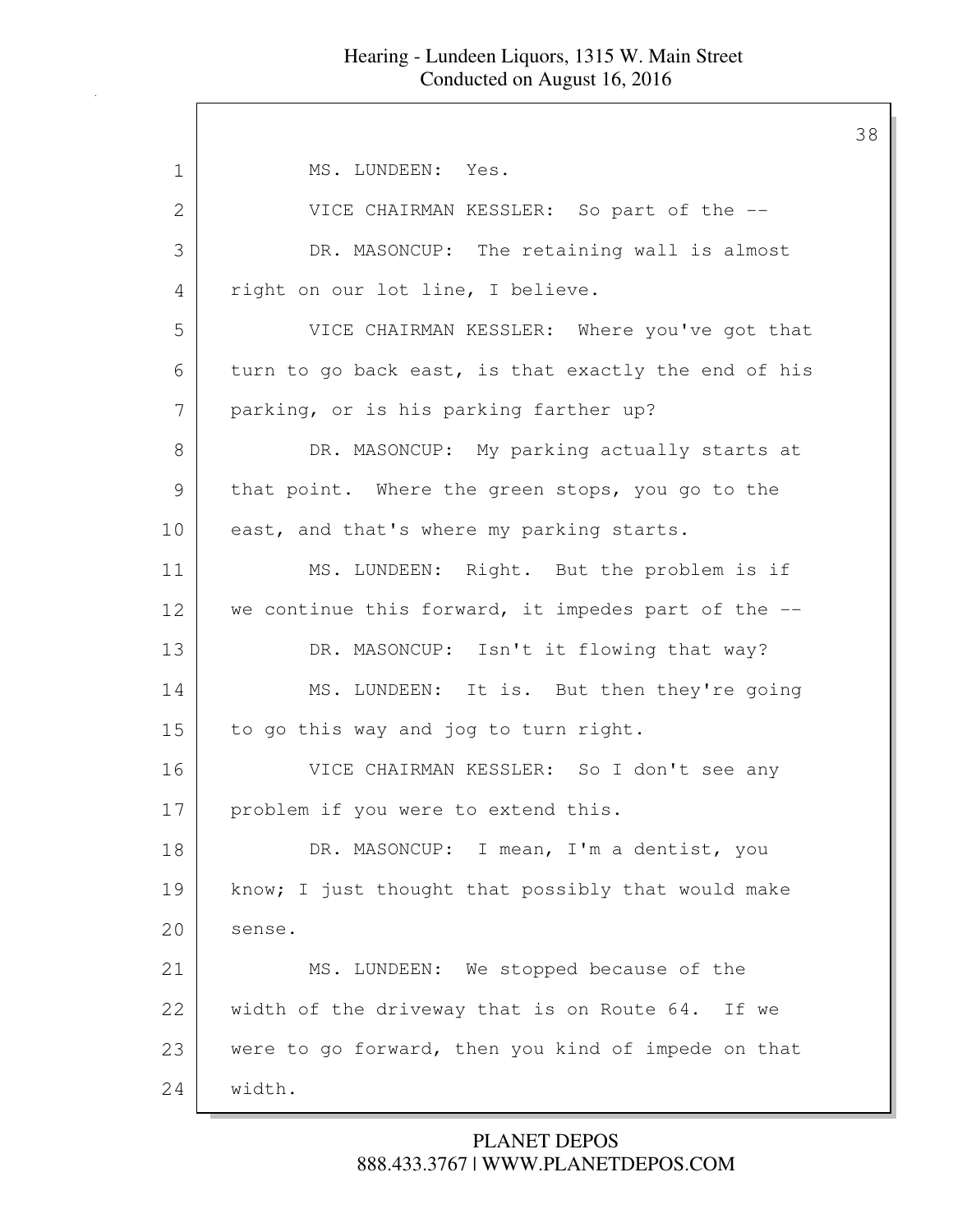| $\mathbf 1$   | MEMBER DOYLE: The curb cut?                          |
|---------------|------------------------------------------------------|
| 2             | DR. MASONCUP: I'm not talking about going            |
| 3             | all the way to the curb. Maybe half the distance of  |
| 4             | the street. I don't know. It's just an idea.         |
| 5             | VICE CHAIRMAN KESSLER: I quess I don't               |
| 6             | understand why moving that 10 feet up is going to    |
| 7             | have anything to do with the driveway and the        |
| 8             | entrance, but I don't know if that's -- and I guess  |
| $\mathcal{G}$ | I would respond to that I don't know if that's the   |
| 10            | problem, but I do have the issue -- I do have an     |
| 11            | issue about the drainage there.                      |
| 12            | And I understand it's what you got; it's             |
| 13            | what you bought; it's the way it is and that sort of |
| 14            | thing. But we've had many applications in front of   |
| 15            | us where there have been drainage problems that      |
| 16            | somebody in a surrounding property wants to improve, |
| 17            | and, unfortunately or fortunately depending on which |
| 18            | side you're on, whoever doing the improvements has   |
| 19            | some responsibility for fixing it.                   |
| 20            | MS. LUNDEEN: Yes, has some responsibility            |
| 21            | and we are willing to acknowledge that. We don't     |
| 22            | want a swamp along our drive-through, either. So, I  |
| 23            | mean, we are going to have to address the issue.     |
| 24            | It's not really one of choice; it's one that we will |
|               |                                                      |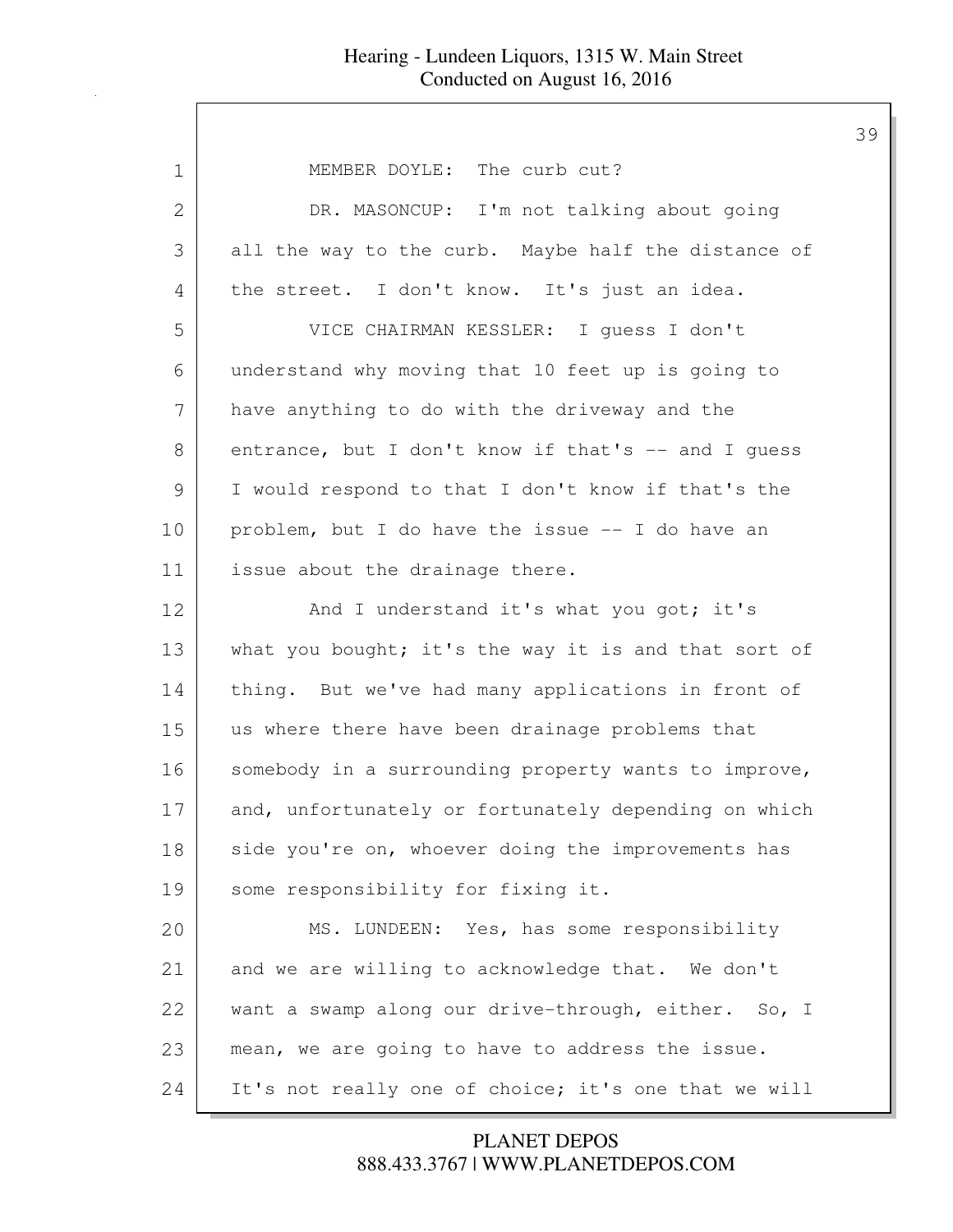1 have to address. 2 VICE CHAIRMAN KESSLER: Do you get water in 3 the building? 4 | MS. LUNDEEN: Pardon? 5 VICE CHAIRMAN KESSLER: Do you get water in 6 the building? 7 | MS. LUNDEEN: No. Not right now. 8 DR. MASONCUP: You said you had water --9 MS. LUNDEEN: Well, that might be --10 MR. LUNDEEN: But those --11 CHAIRMAN WALLACE: Wait, wait. Hold on. 12 Everything is on the record. We have to speak only 13 one at a time, please. 14 DR. MASONCUP: Excuse me. I'm so sorry. 15 CHAIRMAN WALLACE: Let me entertain a 16 question up here. 17 Go ahead, Brian. 18 MEMBER DOYLE: I guess this really is a point 19 of order. So for Finding of Fact C about the -- I'm 20 sorry -- B, "Sufficient Infrastructure" including 21 drainage, is that finding of fact to be considered 22 solely in the context of the special use, which is 23 the drive-through, or is it to be considered in a 24 broader context which is is there sufficient drainage

> 888.433.3767 | WWW.PLANETDEPOS.COM PLANET DEPOS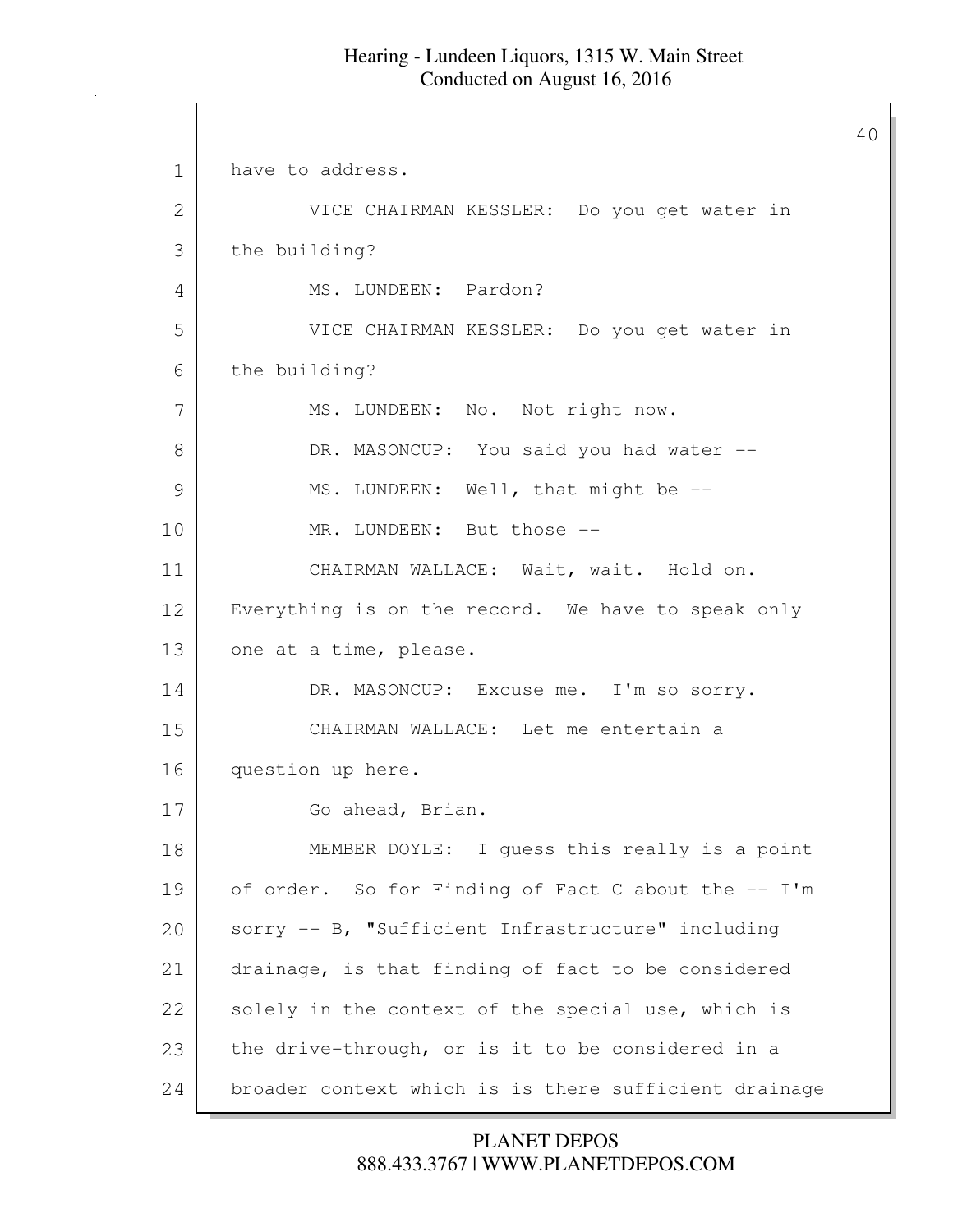| 1             | on the property in general?                          |
|---------------|------------------------------------------------------|
| 2             | My question is, is the drainage on the               |
| 3             | property in any way impacted by the drive-through?   |
| 4             | VICE CHAIRMAN KESSLER: Well, I think the             |
| 5             | fact that it is a finding of fact that's relative to |
| 6             | a special use says that yes, it is. Otherwise, it    |
| 7             | wouldn't be a finding of fact; it wouldn't be one of |
| 8             | our considerations.                                  |
| $\mathcal{G}$ | MEMBER DOYLE: Well, the last time we looked          |
| 10            | at this in the context of Starbucks on Prairie and   |
| 11            | Randall I argued that this finding of fact failed    |
| 12            | because there wasn't sufficient infrastructure in    |
| 13            | terms of access roads and traffic considerations to  |
| 14            | support a drive-through.                             |
| 15            | So I'm just trying to understand whether we          |
| 16            | need to -- to what degree we need to substantiate    |
| 17            | that we can find this in the affirmative as pertains |
| 18            | to drainage for the purposes of this application.    |
| 19            | Because, you know, if we spend much more time on     |
| 20            | this question, then it sort of raises the bigger     |
| 21            | question to me of can we find this in the            |
| 22            | affirmative, is there sufficient infrastructure in   |
| 23            | relation to drainage because we have to find in the  |
| 24            | affirmative.                                         |

# 888.433.3767 | WWW.PLANETDEPOS.COM PLANET DEPOS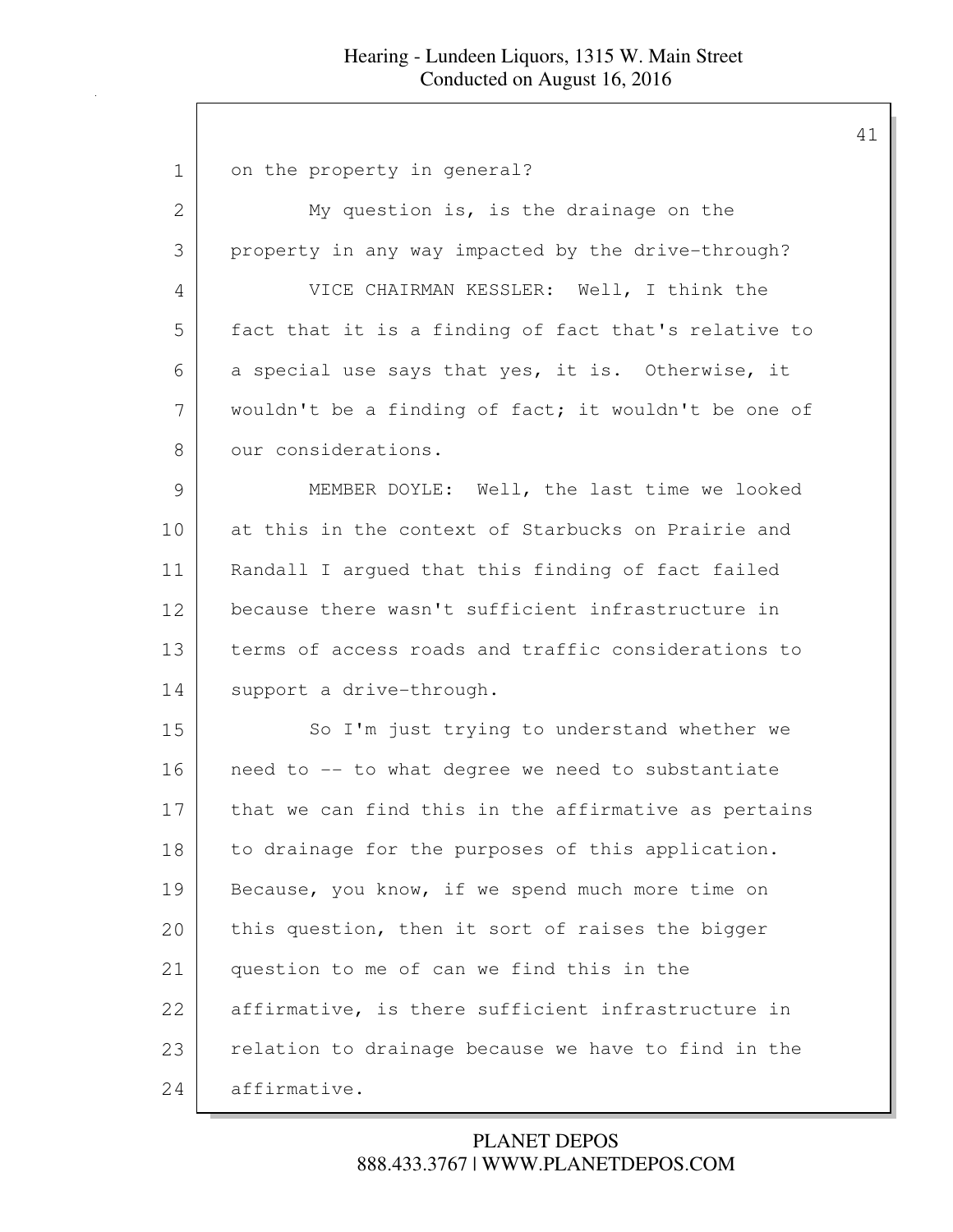| 1  | VICE CHAIRMAN KESSLER: The reason I keep              |
|----|-------------------------------------------------------|
| 2  | asking the question is because in our findings of     |
| 3  | fact it says are the facilities adequate, utilities,  |
| 4  | access roads, or necessary -- "have been or are       |
| 5  | being provided, " and that's why I'm asking is it     |
| 6  | being done.                                           |
| 7  | Because, first of all, the applicant has              |
| 8  | acknowledged that there's a drainage problem on the   |
| 9  | property, and the neighbor directly to the east has   |
| 10 | acknowledged that the drainage problem is shared by   |
| 11 | So I don't see how we can't address this, and<br>him. |
| 12 | if the applicant says to us that they intend and it   |
| 13 | is going to be corrected, then I think that helps     |
| 14 | mitigate the question.                                |
| 15 | That's why I keep asking, you know, is it             |
| 16 | going to be done because it's not sufficient now.     |
| 17 | MS. LUNDEEN: Well, it's really a threefold            |
| 18 | problem where Dr. Masoncup has said the City was      |
| 19 | supposed to alleviate his water problem and for       |
| 20 | whatever reason didn't get done. So it's sort of a    |
| 21 | house of cards. The commitment to him was not         |
| 22 | Therefore, he and I deal with the<br>fulfilled.       |
| 23 | ramifications of that.                                |
| 24 | But, yes, we will address the drainage issue          |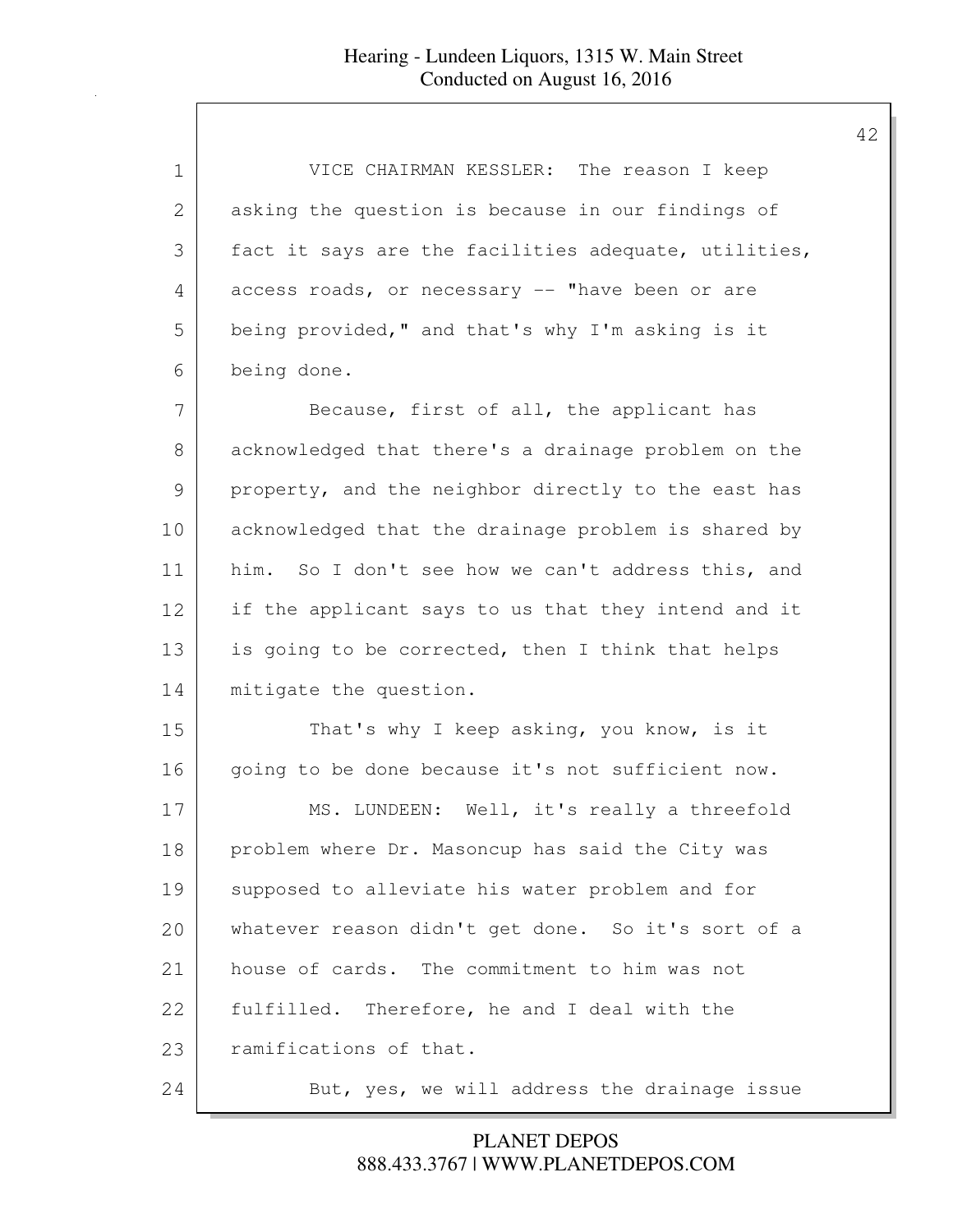| $\mathbf 1$   | on this side of the lot because I simply feel we would |
|---------------|--------------------------------------------------------|
| 2             | have to to have a decent facility for people to use.   |
| 3             | MEMBER HOLDERFIELD: I just want to say that,           |
| 4             | you know, we're not looking at an engineering plan     |
| 5             | here; we're looking at a traffic flow for this         |
| 6             | drive-through liquor.                                  |
| 7             | One thing that concerns me -- although you've          |
| 8             | said -- you brought up, Tim, about storm drains        |
| $\mathcal{G}$ | underneath the pavement in the parking lot, but I      |
| 10            | don't know for a fact that the infrastructure for      |
| 11            | the City that runs along 14th Street would be able     |
| 12            | to take care of any flow of water that they would      |
| 13            | expel out onto that street.                            |
| 14            | So we're getting into some engineering                 |
| 15            | problems here that I think are out of the scope that   |
| 16            | we're at. I don't know what kind of drainage there     |
| 17            | is along that curb at 14th Street. There could be      |
| 18            | some issues there that need to be taken care of by     |
| 19            | the City as they move forward with this, drops in      |
| 20            | grade as we go towards 14th Street.                    |
| 21            | VICE CHAIRMAN KESSLER: Well, and I think               |
| 22            | that -- and I can't say for certain without an         |
| 23            | engineer, but the likelihood that the facilities,      |
| 24            | the infrastructure that's in place right now is not    |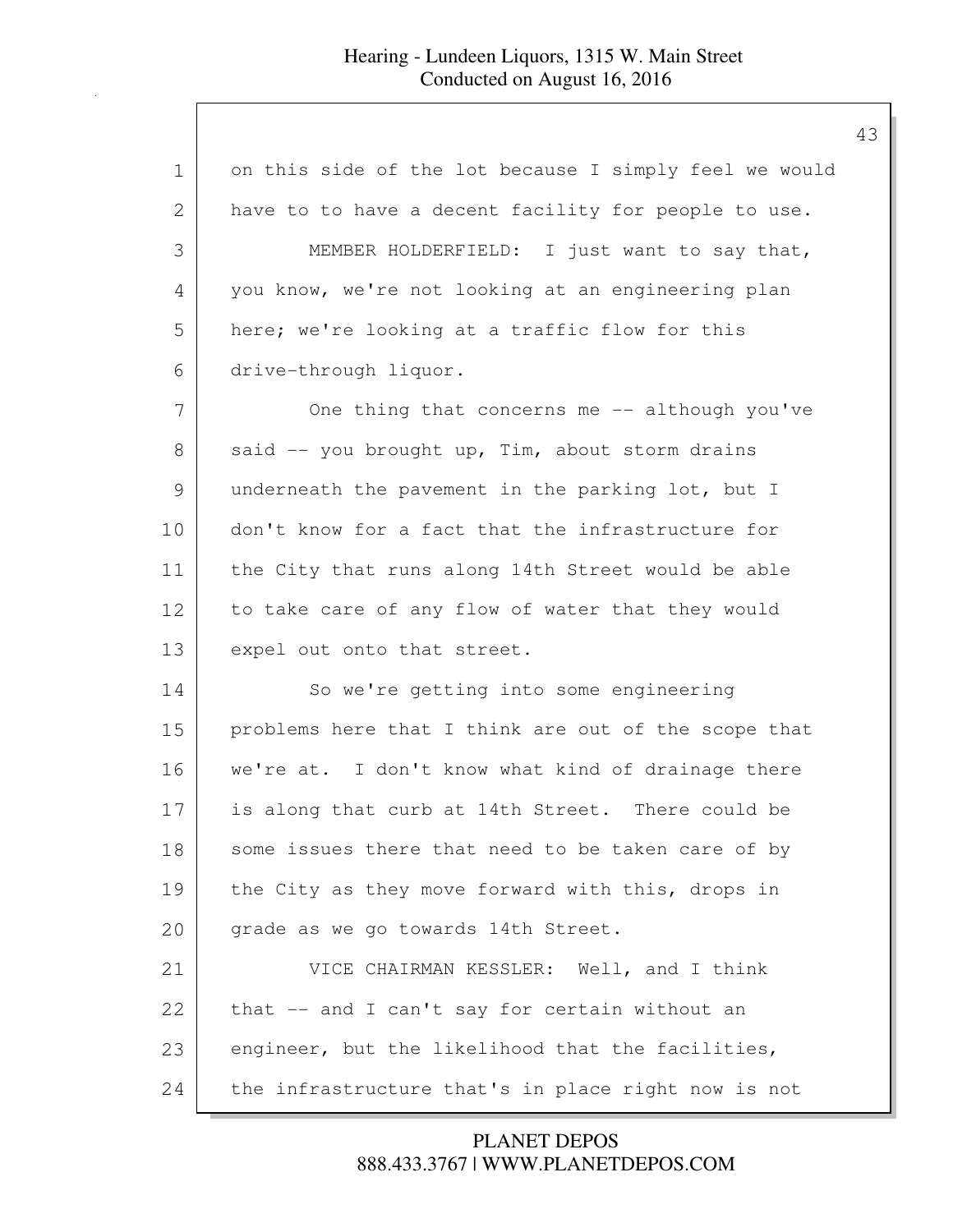1 capable are very slim. 2 MEMBER HOLDERFIELD: The City's? 3 VICE CHAIRMAN KESSLER: 14th Street is 4 brand-new relatively. Main Street is relatively 5 new. They completely redid the infrastructure on 6 14th Street. I mean, they went all the way down, 7 storm water, everything. 8 But regardless of that, I don't think that --9 I'm just going to say I don't think we have enough 10 information about this particular finding of fact to 11 close the public hearing, and I would like to get 12 some more information from the City on what it is 13 that -- the City was supposed to do it for 14 Dr. Masoncup and didn't do it. I mean, I don't know 15 what more information we have to satisfy this 16 particular finding of fact but to me --17 MS. LUNDEEN: Tonight we were told that we 18 did not have to require the next level of design for 19 this site which would then include answers to all 20 your questions. Tonight was simply about the 21 preliminary drawing with the flow, with the 22 drive-through, with the adequate spaces and that. 23 VICE CHAIRMAN KESSLER: And you filled out 24 the findings of fact, and we are required to find

> 888.433.3767 | WWW.PLANETDEPOS.COM PLANET DEPOS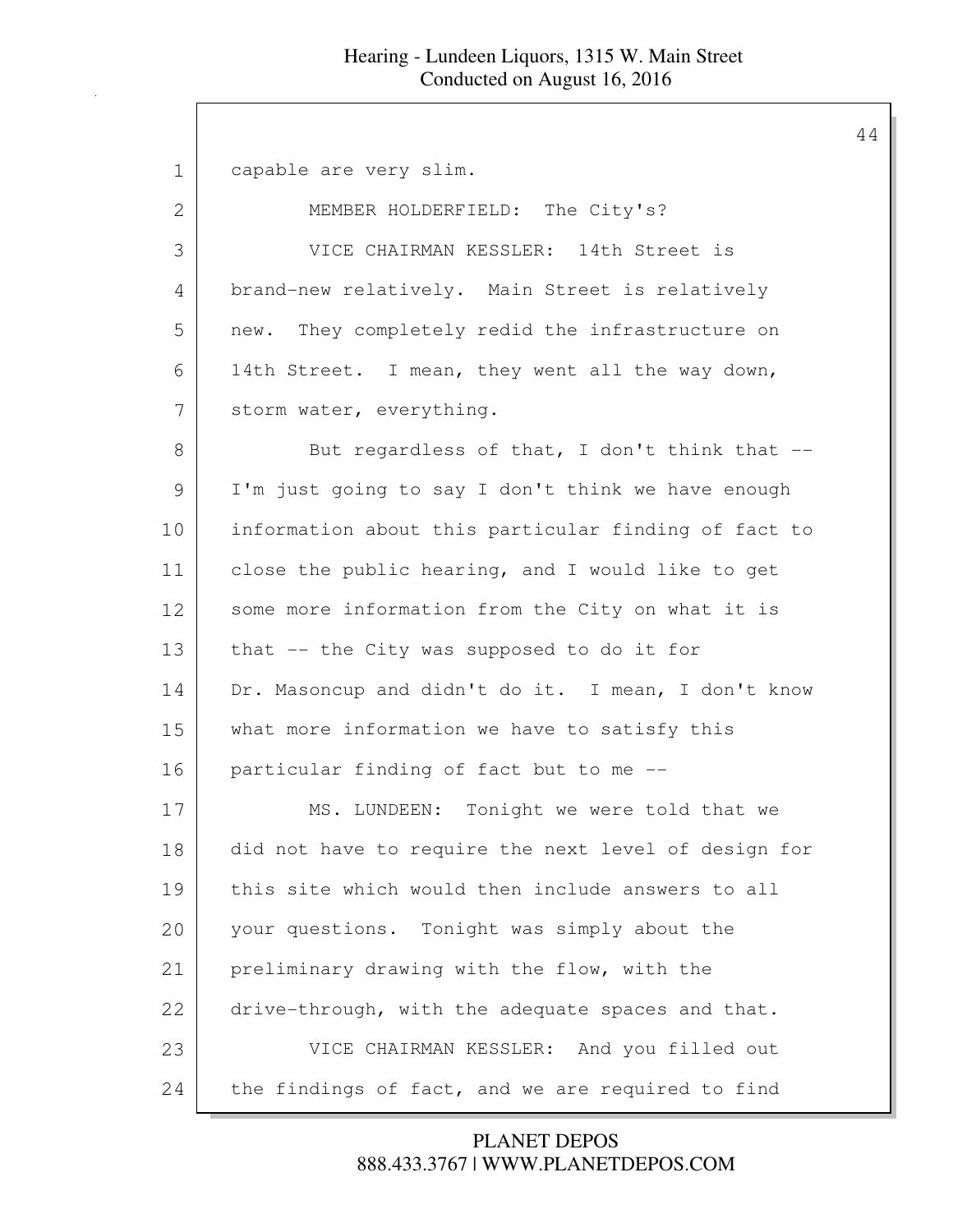1 all seven findings of fact. 2 MS. LUNDEEN: I understand. But I can't 3 answer your question until we -- 4 VICE CHAIRMAN KESSLER: I understand. 5 MR. COLBY: If I can offer the Plan 6 Commission -- there's really a couple options. 7 If you're going to continue the public hearing, 8 you want to direct the applicant as to what you're 9 requesting. So if you're looking for some type of 10 engineering plan that demonstrates that the finding 11 is being met, you can request that, and the 12 applicant would have the option to submit that or 13 not submit that. But that's not a requirement of 14 the special use application that's before you, which 15 is why I think, as the applicant stated, it was not 16 submitted. 17 The other option is for the Plan Commission 18 to attach a condition to a recommendation that this 19 information be provided as part of the building 20 permit application that would need to be submitted 21 to the City, at which time there will be engineering 22 plans required demonstrating that the site will be 23 adequately drained and that the existing issues that 24 are there would be mitigated to the extent they need

### 888.433.3767 | WWW.PLANETDEPOS.COM PLANET DEPOS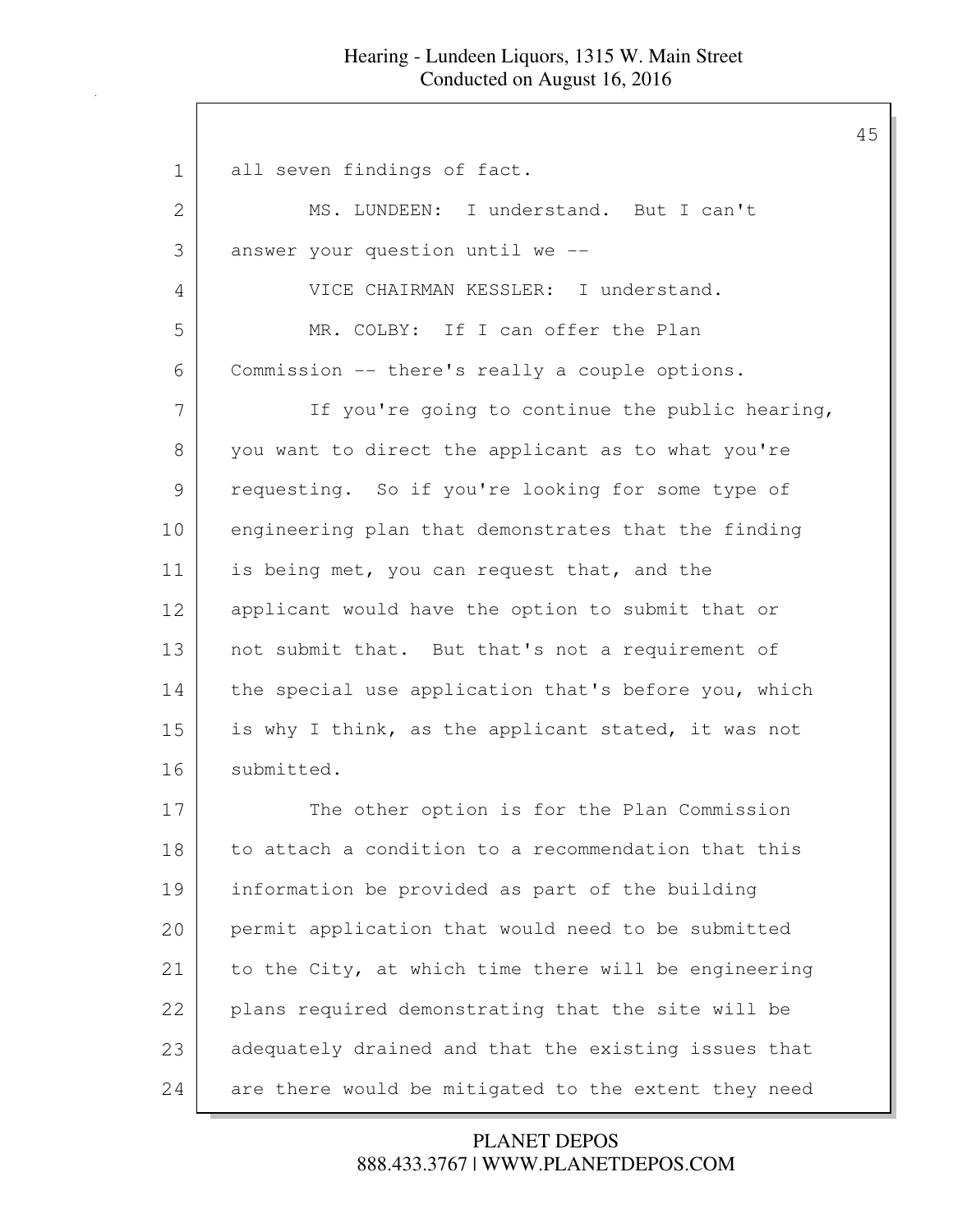| $\mathbf 1$ | to for this to be a functional drive-through.         |
|-------------|-------------------------------------------------------|
| 2           | VICE CHAIRMAN KESSLER: But I want to go               |
| 3           | back to the first one you said about directing the    |
| 4           | applicant to bring information. You said that it's    |
| 5           | not germane this application?                         |
| 6           | MR. COLBY: No, that's not what I said.                |
| 7           | It's not a requirement of the application form as     |
| 8           | it's written to provide engineering plans.            |
| 9           | VICE CHAIRMAN KESSLER: But because of the             |
| 10          | finding of fact --                                    |
| 11          | MR. COLBY: But if the Plan Commission                 |
| 12          | determined that information is necessary to           |
| 13          | demonstrate that the finding is being met, you can    |
| 14          | request that information.                             |
| 15          | MEMBER DOYLE: Russ, hypothetically, if                |
| 16          | there's a preexisting condition on the site such as   |
| 17          | a drainage issue the severity of which is to be       |
| 18          | determined, does that -- I mean, do we have to        |
| 19          | associate the drive-through to either exacerbating    |
| 20          | that issue, or does the issue need to be mitigated    |
| 21          | before the drive-through can go in in terms of how    |
| 22          | the special use application $--$ I mean, is there any |
| 23          | guidance in the zoning ordinance on how we are to     |
| 24          | consider that preexisting issue in relation to this   |

# 888.433.3767 | WWW.PLANETDEPOS.COM PLANET DEPOS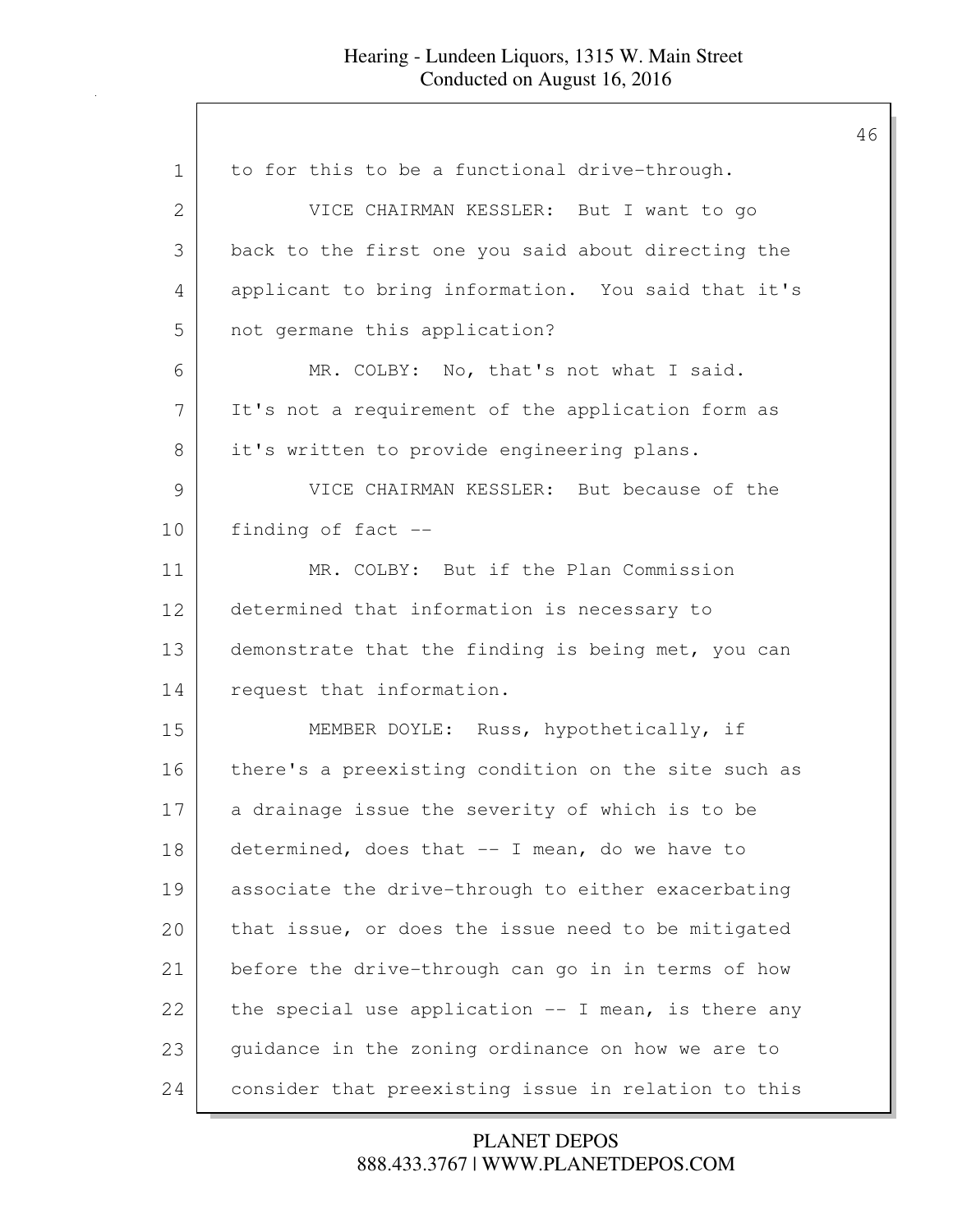| $\mathbf 1$   | specific application and this specific use?           |
|---------------|-------------------------------------------------------|
| 2             | MR. COLBY: There's no guidance other than             |
| 3             | the way that the finding is written, and it uses the  |
| 4             | terminology "facilities have been or are being        |
| 5             | provided." So that would imply that either it's       |
| 6             | been addressed or will be addressed in some way       |
| 7             | based on what's been presented as part of the         |
| 8             | application and testimony for the public hearing.     |
| $\mathcal{G}$ | There really isn't any further clarification on that. |
| 10            | MEMBER DOYLE: And what is the standard just           |
| 11            | in terms of drainage? What is the standard for        |
| 12            | adequacy? Is there a certain amount of standing       |
| 13            | water that needs to be present?                       |
| 14            | MR. COLBY: Well, there's different                    |
| 15            | requirements depending on the scope of what's being   |
| 16            | done on a given site. With large development sites    |
| 17            | you have storm water detention as a requirement that  |
| 18            | a certain amount of water be retained on the site     |
| 19            | and it only be released at a certain rate.            |
| 20            | When you're dealing with an existing site,            |
| 21            | the standard really is that the site needs to drain   |
| 22            | effectively so that there's not standing water on     |
| 23            | the area that's being paved, and, also, the release   |
| 24            | of water from the site should not be increased based  |

888.433.3767 | WWW.PLANETDEPOS.COM PLANET DEPOS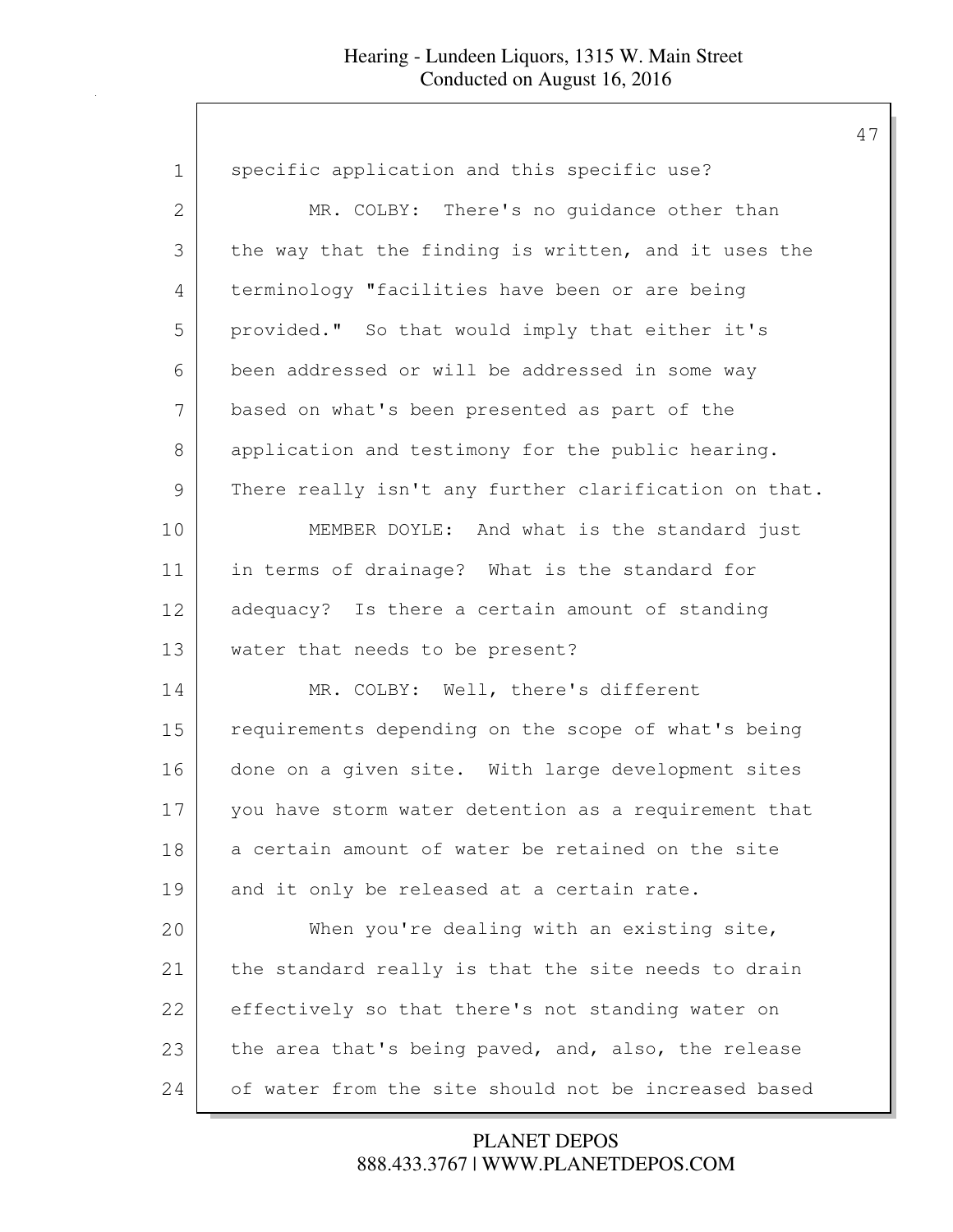| $\mathbf{1}$ | on the construction that's taking place on the site.     |
|--------------|----------------------------------------------------------|
| 2            | So there has to be some consideration given to not       |
| 3            | allowing the water to exit the site at a much faster     |
| 4            | rate than had existed previously.                        |
| 5            | So there's different ways to address that                |
| 6            | either through use of storm sewer systems, which         |
| 7            | there are storm sewers that exist around the site        |
| 8            | that could be connected to, or it could be drained       |
| 9            | along the surface to reach a storm sewer catch           |
| 10           | basin, or it can drain into the street. So there's       |
| 11           | different mechanisms to accomplish that.                 |
| 12           | I think the unique situation here is that                |
| 13           | the site is mostly developed already, and it's           |
| 14           | primarily paved except for this area that's in           |
| 15           | question where we know the water is collecting. So       |
| 16           | that's an existing condition that the engineer for       |
| 17           | the applicant is going to need to address through        |
| 18           | their engineering design, and I think -- we know         |
| 19           | there's ways to accomplish that.                         |
| 20           | So I think at a staff level we would be                  |
| 21           | comfortable with a condition being placed on something   |
| 22           | like this. It's not that unusual of a situation          |
| 23           | where, you know, we think it's too complicated to be     |
| 24           | We think there are solutions to correct that.<br>solved. |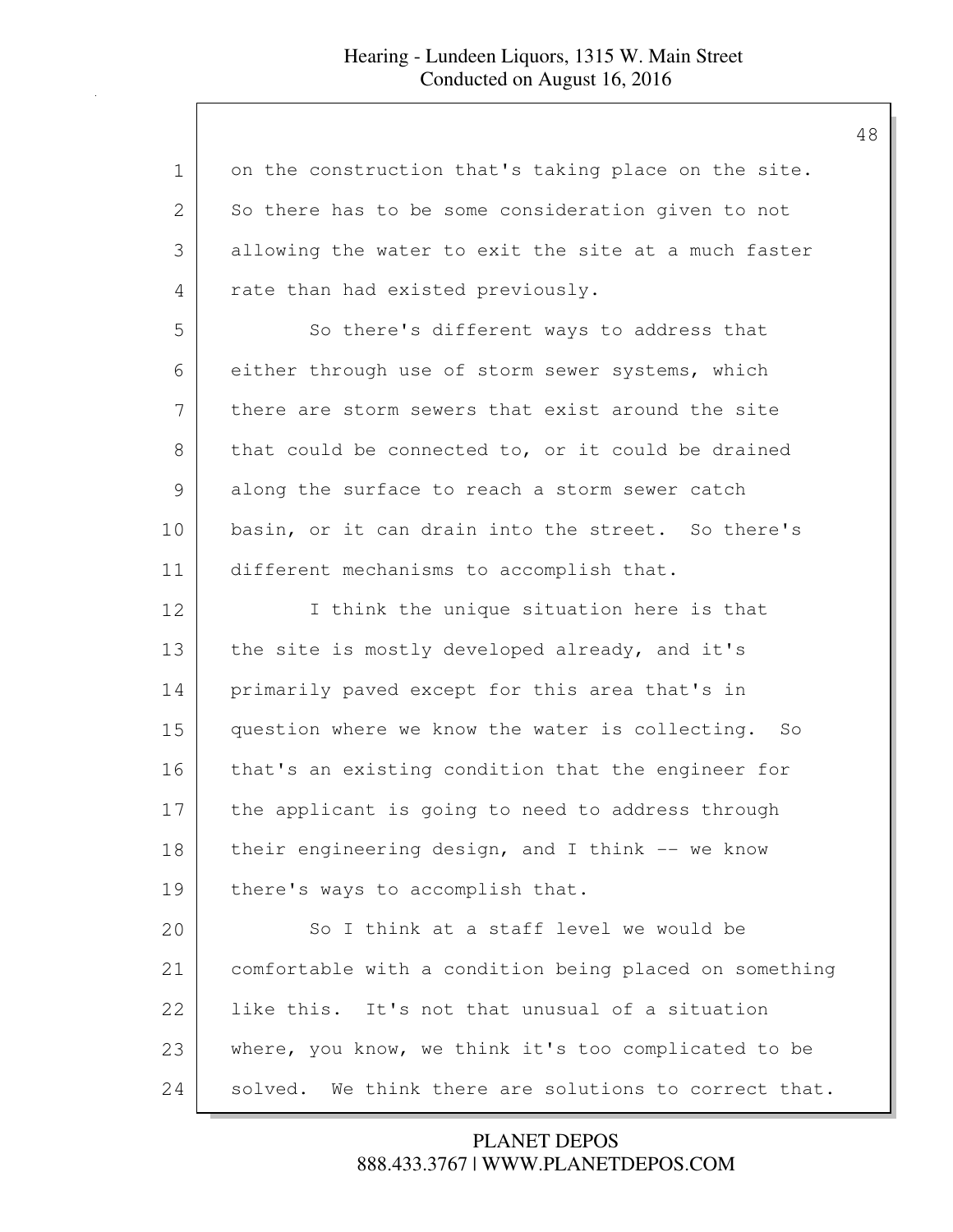| 1  | MEMBER DOYLE: So it could be remedied?                 |
|----|--------------------------------------------------------|
| 2  | There are ways to remedy it?                           |
| 3  | MR. COLBY: Yes. We believe so.                         |
| 4  | MEMBER DOYLE: Okay. So the -- okay. The                |
| 5  | finding of fact, Tim, is that draining or necessary    |
| 6  | facilities have been or are being provided?            |
| 7  | You know, I want to cross all of our T's and           |
| 8  | dot all of our I's in terms of our finding of fact     |
| 9  | in the affirmative. Whether we continue or close       |
| 10 | the public hearing, is the Commission satisfied to     |
| 11 | utilize a condition of -- as we move forward to        |
| 12 | considering the special use application itself to      |
| 13 | use a condition to satisfy this finding of fact?       |
| 14 | VICE CHAIRMAN KESSLER: Well, given the                 |
| 15 | information we've just gotten from Russ, I am.         |
| 16 | That's where I'm headed this entire time.              |
| 17 | Just saying we'll be able to take care of it is not    |
| 18 | something that Dr. Masoncup can hang his hat on.       |
| 19 | You wouldn't hang your hat on it and we can't, either. |
| 20 | So to have some sort of recourse to say this is        |
| 21 | going to be addressed -- because it is an admitted     |
| 22 | issue by you and your neighbor. I'm satisfied with     |
| 23 | what Russ has described as a method by which we can    |
| 24 | get past this.                                         |

# 888.433.3767 | WWW.PLANETDEPOS.COM PLANET DEPOS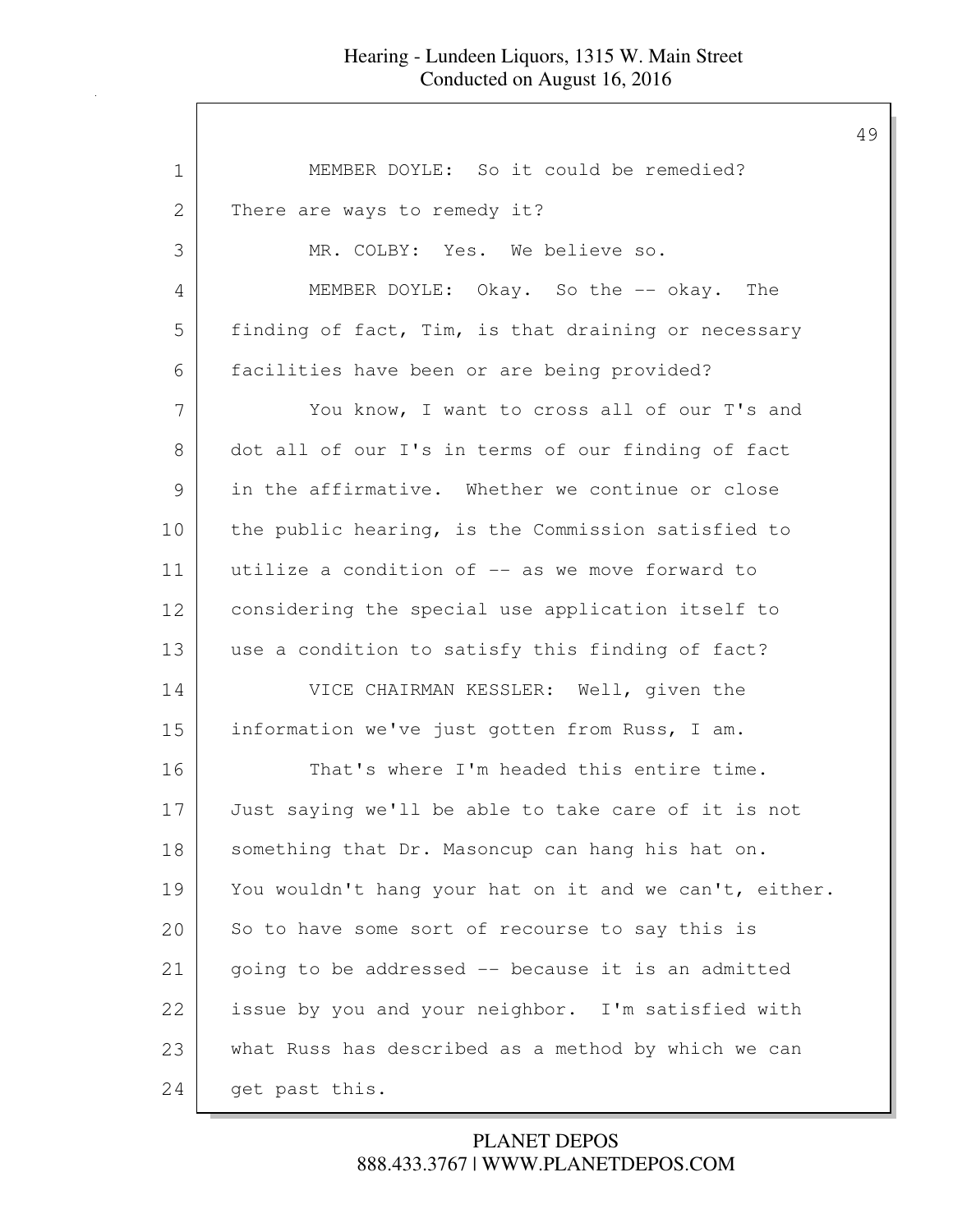|             |                                                   | 50 |
|-------------|---------------------------------------------------|----|
| $\mathbf 1$ | MEMBER DOYLE: Then, Mr. Chairman, I would         |    |
| 2           | move that we close the public hearing.            |    |
| 3           | VICE CHAIRMAN KESSLER: Second.                    |    |
| 4           | CHAIRMAN WALLACE: It's been moved and             |    |
| 5           | seconded. Any discussion on the motion?           |    |
| 6           | (No response.)                                    |    |
| 7           | CHAIRMAN WALLACE: Tim.                            |    |
| 8           | VICE CHAIRMAN KESSLER: Holderfield.               |    |
| 9           | MEMBER HOLDERFIELD: Yes.                          |    |
| 10          | VICE CHAIRMAN KESSLER: Schuetz.                   |    |
| 11          | MEMBER SCHUETZ: Yes.                              |    |
| 12          | VICE CHAIRMAN KESSLER: Doyle.                     |    |
| 13          | MEMBER DOYLE: Yes.                                |    |
| 14          | VICE CHAIRMAN KESSLER: Pretz.                     |    |
| 15          | MEMBER PRETZ: Yes.                                |    |
| 16          | VICE CHAIRMAN KESSLER: Frio.                      |    |
| 17          | MEMBER FRIO: Yes.                                 |    |
| 18          | VICE CHAIRMAN KESSLER: Wallace.                   |    |
| 19          | CHAIRMAN WALLACE: Yes.                            |    |
| 20          | VICE CHAIRMAN KESSLER: Kessler, yes.              |    |
| 21          | CHAIRMAN WALLACE: All right. That concludes       |    |
| 22          | Item 5 on the agenda.                             |    |
| 23          | Item 7 is Lundeen Liquors, 1315 West Main         |    |
| 24          | Street (David and Julie Anna Lundeen) Application |    |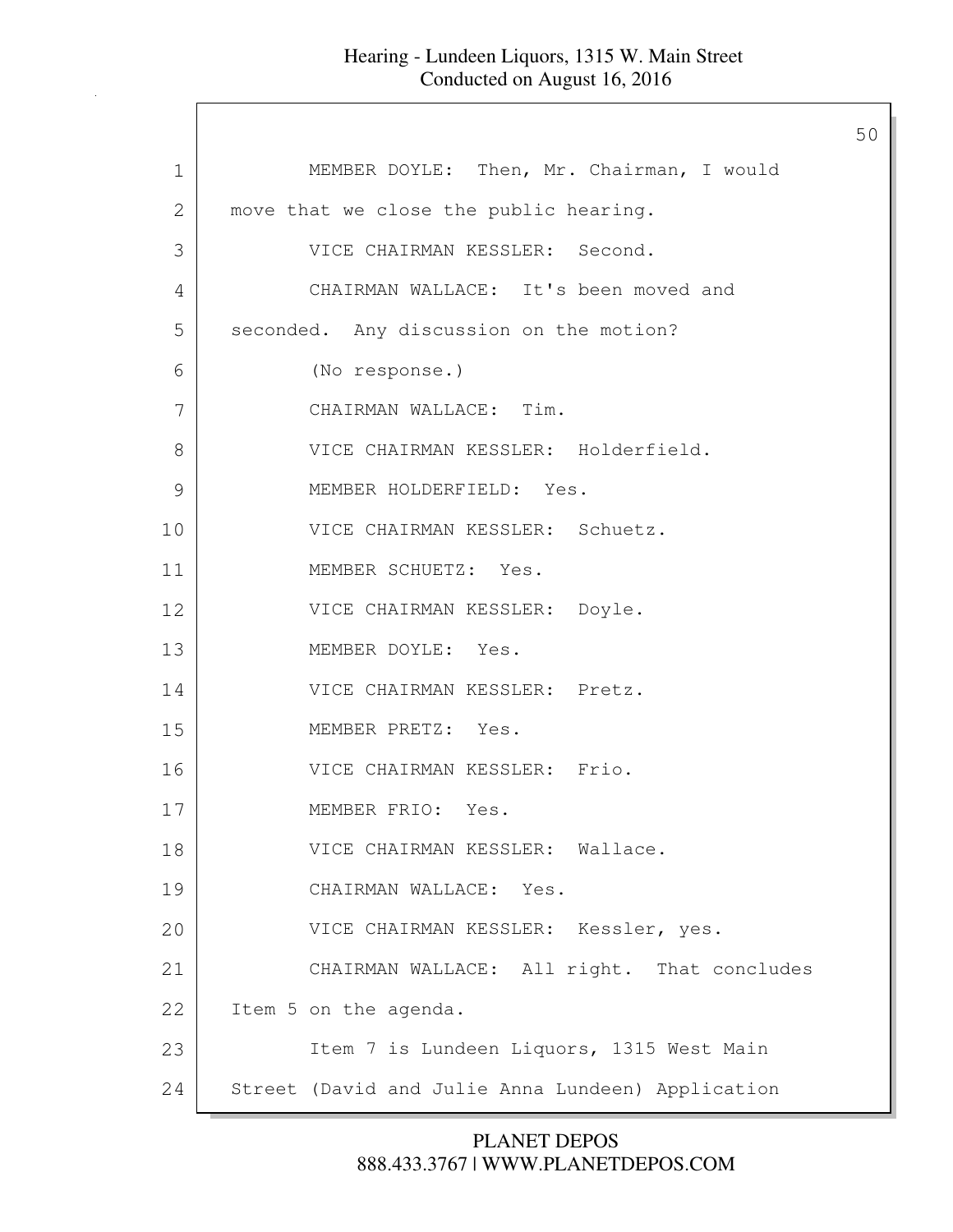51

1 for Special Use. 2 Is there a motion? 3 VICE CHAIRMAN KESSLER: Sure. I would make 4 a motion to recommend approval of the application 5 | for special use at 1315 West Main Street (David and 6 Julie Anna Lundeen) conditional upon resolving the 7 drainage issue to the satisfaction of the City 8 engineers. 9 CHAIRMAN WALLACE: Is there a second? 10 MEMBER SCHUETZ: Second. 11 MEMBER PRETZ: I was just going to say, is 12 there anything that we need to have in there as far 13 as the traffic flow based on that part of our 14 discussion or no? We have a second. 15 CHAIRMAN WALLACE: Well, let's discuss it 16 and if anyone wants to amend the motion, we can 17 do that. 18 VICE CHAIRMAN KESSLER: I would say I 19 wouldn't be inclined on making that conditional but 20 | I would -- another advisory. 21 MEMBER PRETZ: Well, an advisory is just you're 22 advising. There's really no teeth to it because we're 23 approving a site plan. That would be my concern. 24 I mean, I go along with the advisory because it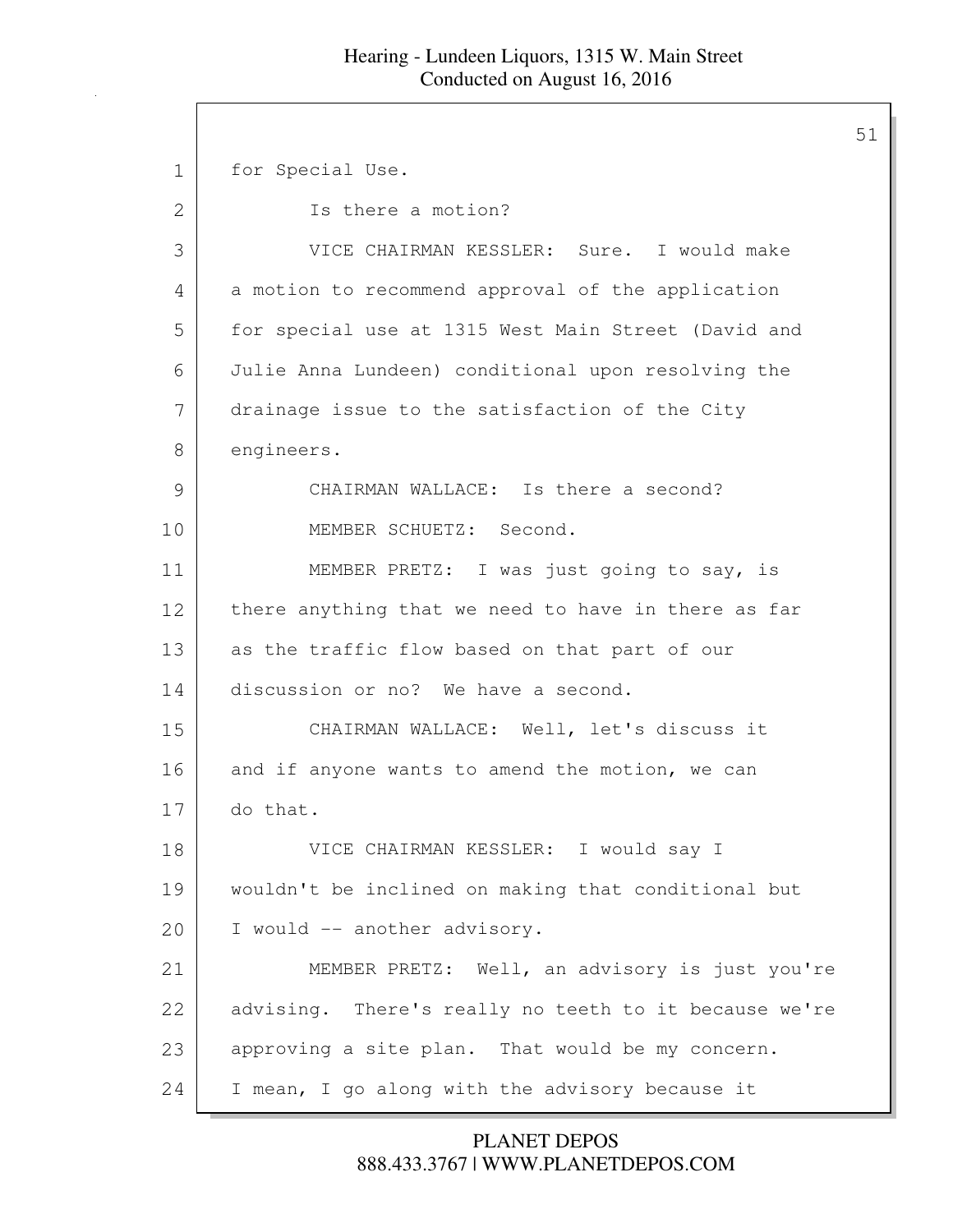| $\mathbf 1$   | makes common sense that you would --                 |
|---------------|------------------------------------------------------|
| 2             | VICE CHAIRMAN KESSLER: What would you have           |
| 3             | them do? What is it that you're --                   |
| 4             | MEMBER PRETZ: I just want to make sure               |
| 5             | that -- because my eyes aren't as good to see as far |
| 6             | as the minimums and that. But when staff has         |
| 7             | indicated that maybe it's not meeting the 24-foot    |
| 8             | clearance between the sign area and the -- you know, |
| $\mathcal{G}$ | the normal flow driveway as well as the pedestrian   |
| 10            | concern maybe to direct that traffic a little more   |
| 11            | appropriately.                                       |
| 12            | CHAIRMAN WALLACE: Here. Let me see if I              |
| 13            | can facilitate. I'll make a motion to amend the      |
| 14            | main motion to add a condition that the applicant    |
| 15            | address the traffic flow issues on the northeast     |
| 16            | portion of the property as raised during the public  |
| 17            | hearing.                                             |
| 18            | MEMBER HOLDERFIELD: Is it the northeast or           |
| 19            | northwest?                                           |
| 20            | CHAIRMAN WALLACE: I'm sorry -- northwest.            |
| 21            | You're correct -- I'm sorry. And you seconded that   |
| 22            | motion to amend.                                     |
| 23            | THE COURT REPORTER: Who did?                         |
| 24            | CHAIRMAN WALLACE:<br>Tom.                            |

888.433.3767 | WWW.PLANETDEPOS.COM PLANET DEPOS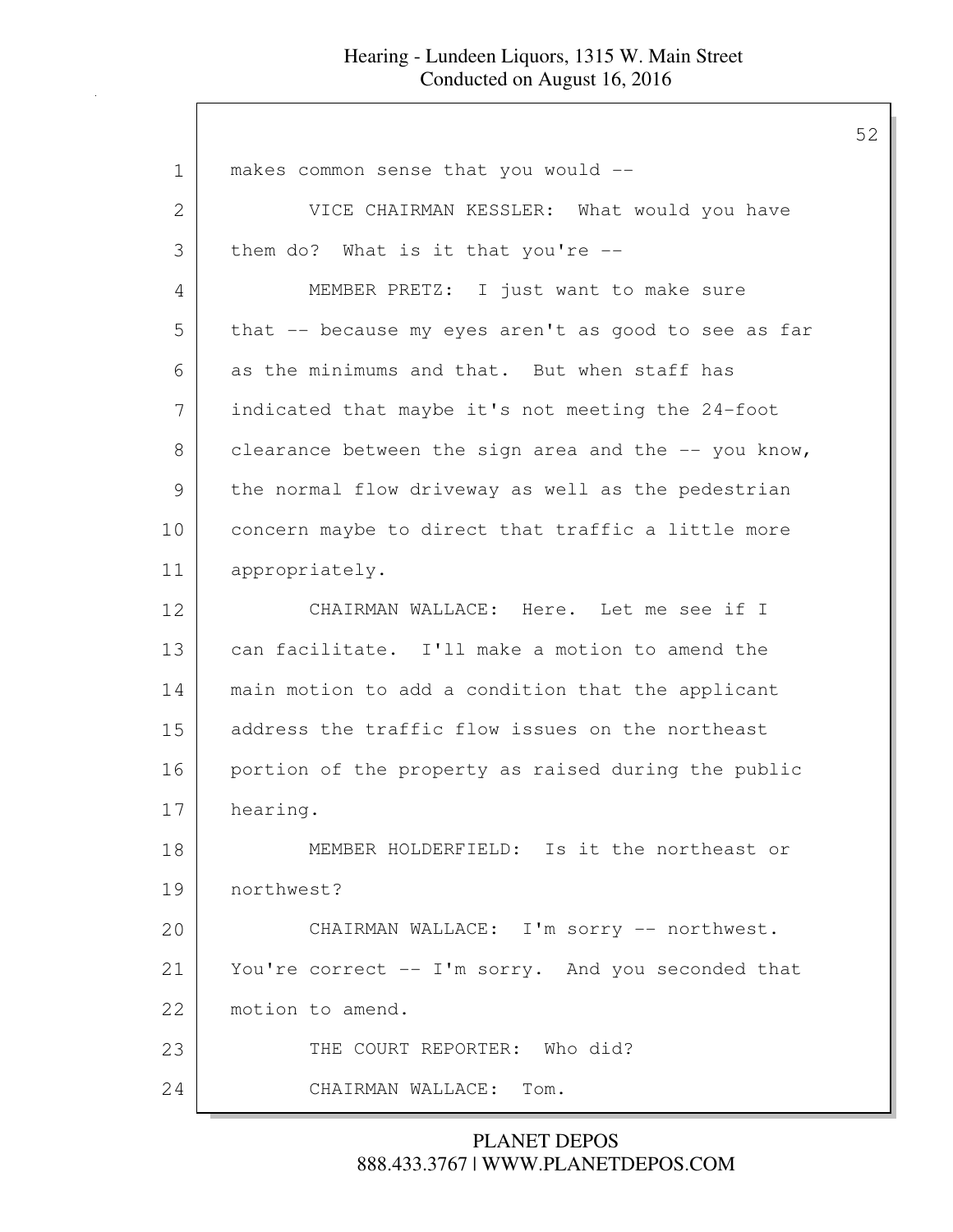| $\mathbf 1$ | VICE CHAIRMAN KESSLER: We're discussing that.          |
|-------------|--------------------------------------------------------|
| 2           | CHAIRMAN WALLACE: We're discussing the                 |
| 3           | motion to amend.                                       |
| 4           | VICE CHAIRMAN KESSLER: Wouldn't that -- those          |
| 5           | issues that Tom just raised about the distances        |
| 6           | between the parking and the pedestrian area, wouldn't  |
| 7           | those be resolved naturally through staff --           |
| 8           | CHAIRMAN WALLACE: I think we went beyond               |
| 9           | just the distances. We also discussed the traffic      |
| 10          | flow where the pattern would not cross parking spaces. |
| 11          | VICE CHAIRMAN KESSLER: So I kind of                    |
| 12          | understand what you say but I think it's a little      |
| 13          | vague. It seems vague to me. As discussed? Do we       |
| 14          | expect staff then to say the condition is based on     |
| 15          | this, this, and this?                                  |
| 16          | CHAIRMAN WALLACE: No, I expect them to attach          |
| 17          | the transcript from the public hearing.                |
| 18          | VICE CHAIRMAN KESSLER: Okay. Fine.                     |
| 19          | MEMBER HOLDERFIELD: I think it's difficult             |
| 20          | to say what you -- to do it verbally. I know what      |
| 21          | you're talking about. You don't want them coming       |
| 22          | across there and then to the corner, and all you can   |
| 23          | do is put a curb island in there. So I don't know      |
| 24          | if you want to go into that depth and say that.        |
|             |                                                        |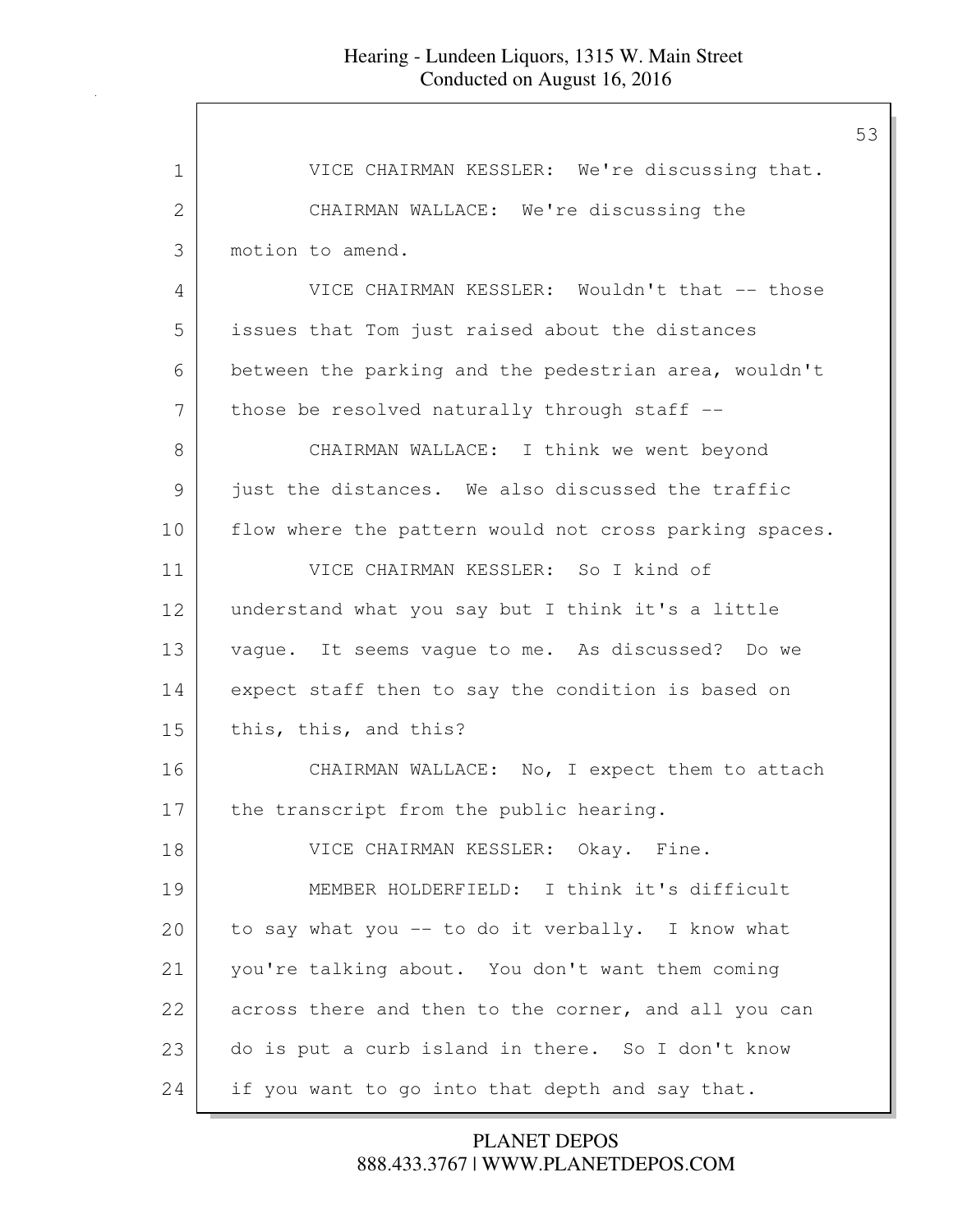| $\mathbf 1$   | MEMBER PRETZ: But you just did.                      |
|---------------|------------------------------------------------------|
|               |                                                      |
| $\mathbf{2}$  | CHAIRMAN WALLACE: I think we addressed what          |
| 3             | the issues were in our discussion in the public      |
| 4             | hearing, you know, what the concerns were.           |
| 5             | MEMBER HOLDERFIELD: Yes.                             |
| 6             | CHAIRMAN WALLACE: And my objective with my           |
| 7             | motion to amend and add that condition is to make    |
| 8             | the City Council aware the Plan Commission sees it   |
| $\mathcal{G}$ | as an issue that should be addressed.                |
| 10            | MEMBER DOYLE: May I suggest that the motion          |
| 11            | be -- you know, that the applicant work with staff   |
| 12            | to look at the traffic pattern to ensure that        |
| 13            | vehicles do not cut across parking spaces and        |
| 14            | otherwise ensure pedestrian safety on the site? I    |
| 15            | think what we want to say is we want to say what are |
| 16            | we trying to accomplish. We want to make certain     |
| 17            | that there's pedestrian safety.                      |
| 18            | CHAIRMAN WALLACE: I think that's an                  |
| 19            | appropriate way to do it. I would accept that as a   |
| 20            | friendly amendment to my motion to amend.            |
| 21            | MEMBER PRETZ: And I agree.                           |
| 22            | CHAIRMAN WALLACE: Okay. So that would be             |
| 23            | the present motion, which is the motion to amend.    |
| 24            | VICE CHAIRMAN KESSLER: Okay. Can you tell            |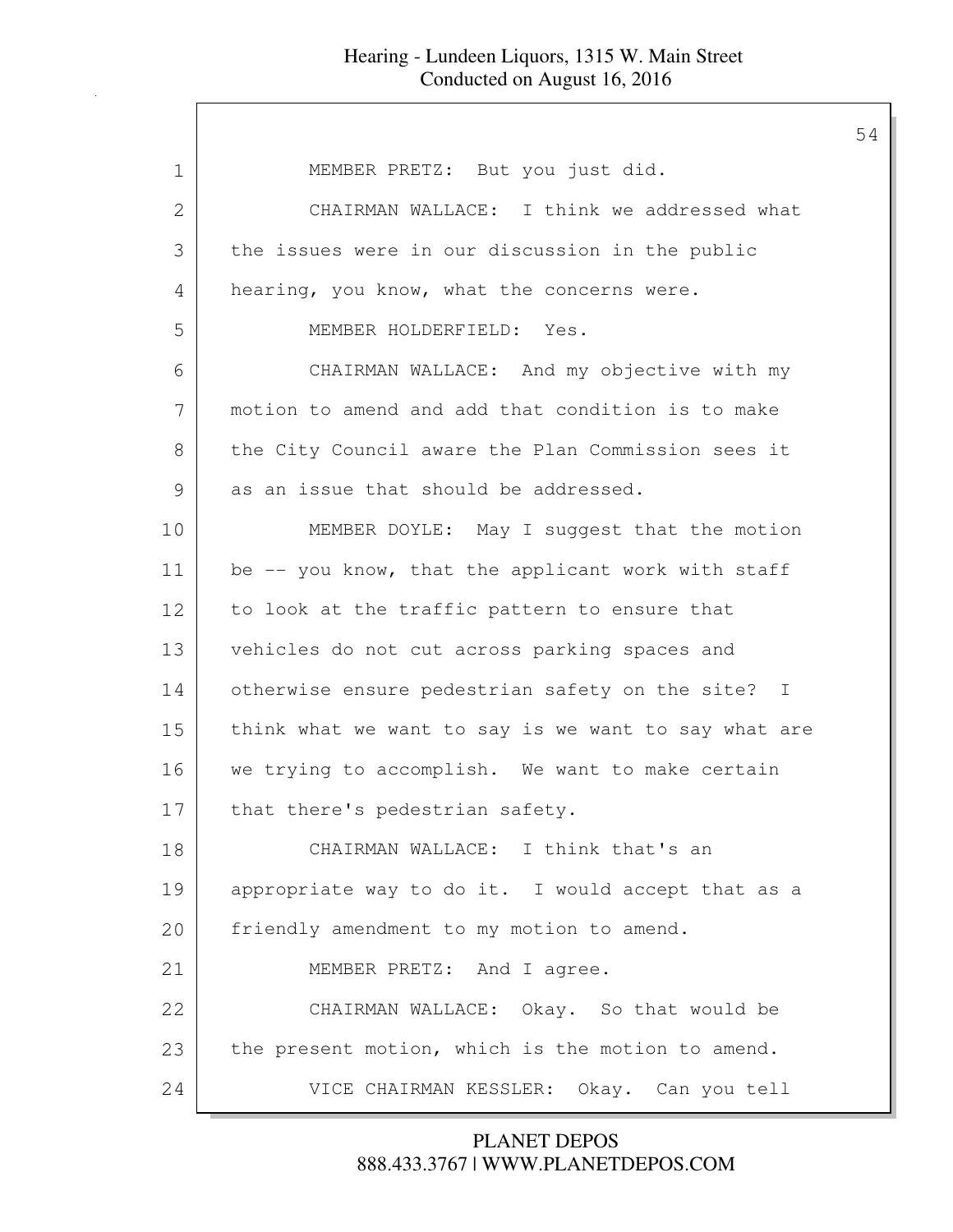| 1            | me what that is?                                   |
|--------------|----------------------------------------------------|
| $\mathbf{2}$ | CHAIRMAN WALLACE: So do you want to restate        |
| 3            | it, Brian?                                         |
| 4            | MEMBER DOYLE: So you moved to amend that we        |
| 5            | add a condition that the applicant work with staff |
| 6            | on traffic flow in the site to ensure that cars do |
| 7            | not cut across parking spaces and otherwise to     |
| 8            | ensure pedestrian safety on the parcel.            |
| 9            | MEMBER HOLDERFIELD: Pedestrian safety.             |
| 10           | CHAIRMAN WALLACE: Okay. Any further                |
| 11           | discussion on the motion to amend? And we're just  |
| 12           | going to vote on the motion to amend and add that  |
| 13           | condition to the main motion.                      |
| 14           | Tim.                                               |
| 15           | VICE CHAIRMAN KESSLER: Holderfield.                |
| 16           | MEMBER HOLDERFIELD: Yes.                           |
| 17           | VICE CHAIRMAN KESSLER: Schuetz.                    |
| 18           | MEMBER SCHUETZ: Yes.                               |
| 19           | VICE CHAIRMAN KESSLER: Doyle.                      |
| 20           | MEMBER DOYLE: Yes.                                 |
| 21           | VICE CHAIRMAN KESSLER: Pretz.                      |
| 22           | MEMBER PRETZ: Yes.                                 |
| 23           | VICE CHAIRMAN KESSLER: Frio.                       |
| 24           | MEMBER FRIO: Yes.                                  |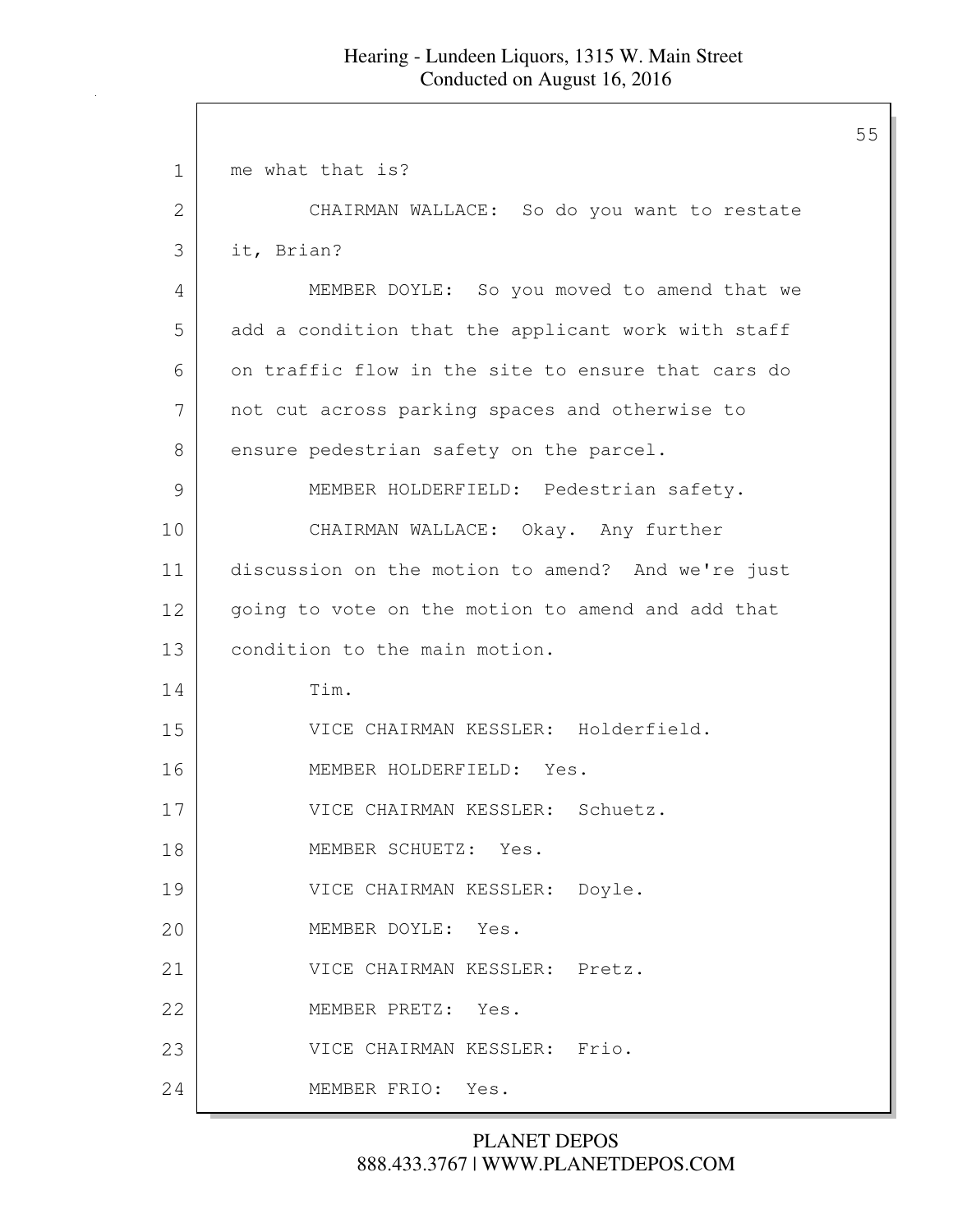$\Gamma$ 

|             |                                                        | 56 |
|-------------|--------------------------------------------------------|----|
| $\mathbf 1$ | VICE CHAIRMAN KESSLER: Wallace.                        |    |
| 2           | CHAIRMAN WALLACE: Yes.                                 |    |
| 3           | VICE CHAIRMAN KESSLER: Kessler, yes.                   |    |
| 4           | CHAIRMAN WALLACE: All right. So that is                |    |
| 5           | now a part of the main motion. Is there any further    |    |
| 6           | discussion on that motion?                             |    |
| 7           | MEMBER DOYLE: On the main motion?                      |    |
| 8           | VICE CHAIRMAN KESSLER: I've already made               |    |
| 9           | the motion.                                            |    |
| 10          | CHAIRMAN WALLACE: Discussion.                          |    |
| 11          | VICE CHAIRMAN KESSLER: Oh, I thought you               |    |
| 12          | said $--$                                              |    |
| 13          | MEMBER DOYLE: I just want to comment on                |    |
| 14          | "effect surrounding property and general welfare."     |    |
| 15          | Again, as I said in the last agenda item,              |    |
| 16          | this is a business district that is historical; it's   |    |
| 17          | off of Randall Road and off what have emerged as       |    |
| 18          | sort of the predominant commercial corridors in        |    |
| 19          | St. Charles. I think that we have an applicant who     |    |
| 20          | is looking to make improvements to their business,     |    |
| 21          | and I think that the detrimental impact on surrounding |    |
| 22          | neighborhoods and on the area would be worse with      |    |
| 23          | another failed business than it would be with a        |    |
| 24          | successful drive-through at their store.               |    |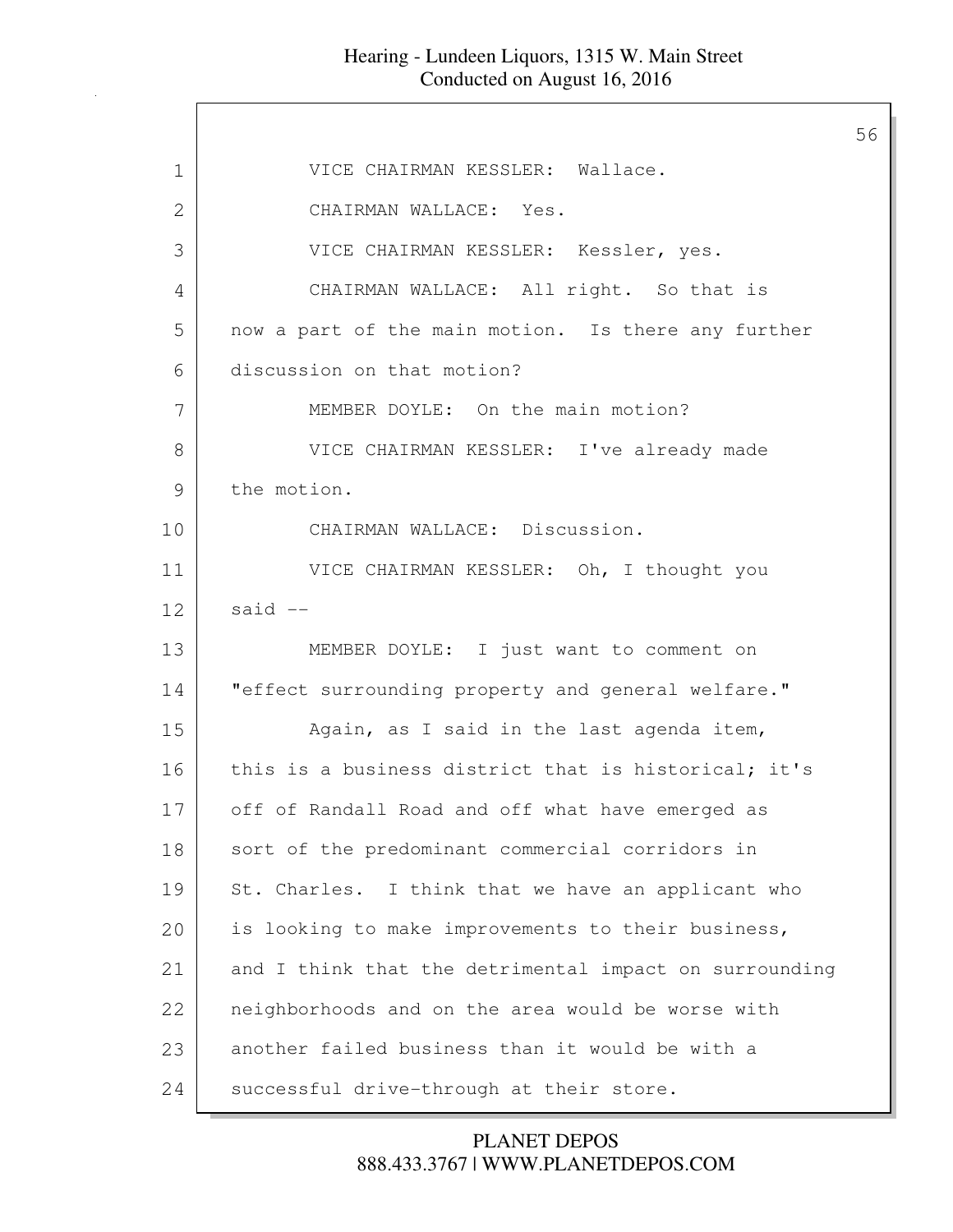| $\mathbf 1$ | Unless someone can substantiate how that use                      |
|-------------|-------------------------------------------------------------------|
| 2           | is injurious to the surrounding neighborhood, I'm                 |
| 3           | inclined to support and recommend for approval this               |
| 4           | motion.                                                           |
| 5           | CHAIRMAN WALLACE: Well, and I'll make a                           |
| 6           | comment to draw from my line of questioning during                |
| 7           | the public hearing regarding the procedures for the               |
| 8           | sale of liquor. That affected -- that was relating                |
| 9           | to Finding of Fact E, which is affect on general                  |
| 10          | welfare and whether it would be detrimental to or                 |
| 11          | endanger the public health, safety, comfort, or                   |
| 12          | general welfare.                                                  |
| 13          | And I have to say that I was not predisposed                      |
| 14          | one way or another, but I truly wanted to know whether            |
| 15          | there is a difference. You know, the concern for me               |
| 16          | as a -- as a father, as a person driving on the road              |
| 17          | is whether it makes it more likely to put alcohol                 |
| 18          | into the hands of people who are impaired, and I                  |
| 19          | think that that does go towards our finding of fact.              |
| 20          | And I was satisfied with the explanation                          |
| 21          | that was given to us by the applicant personally.<br>$\mathbb{I}$ |
| 22          | think they are not going to risk their certification,             |
| 23          | and they aren't going to risk their liquor license                |
| 24          | and their livelihood to sell to someone who may be                |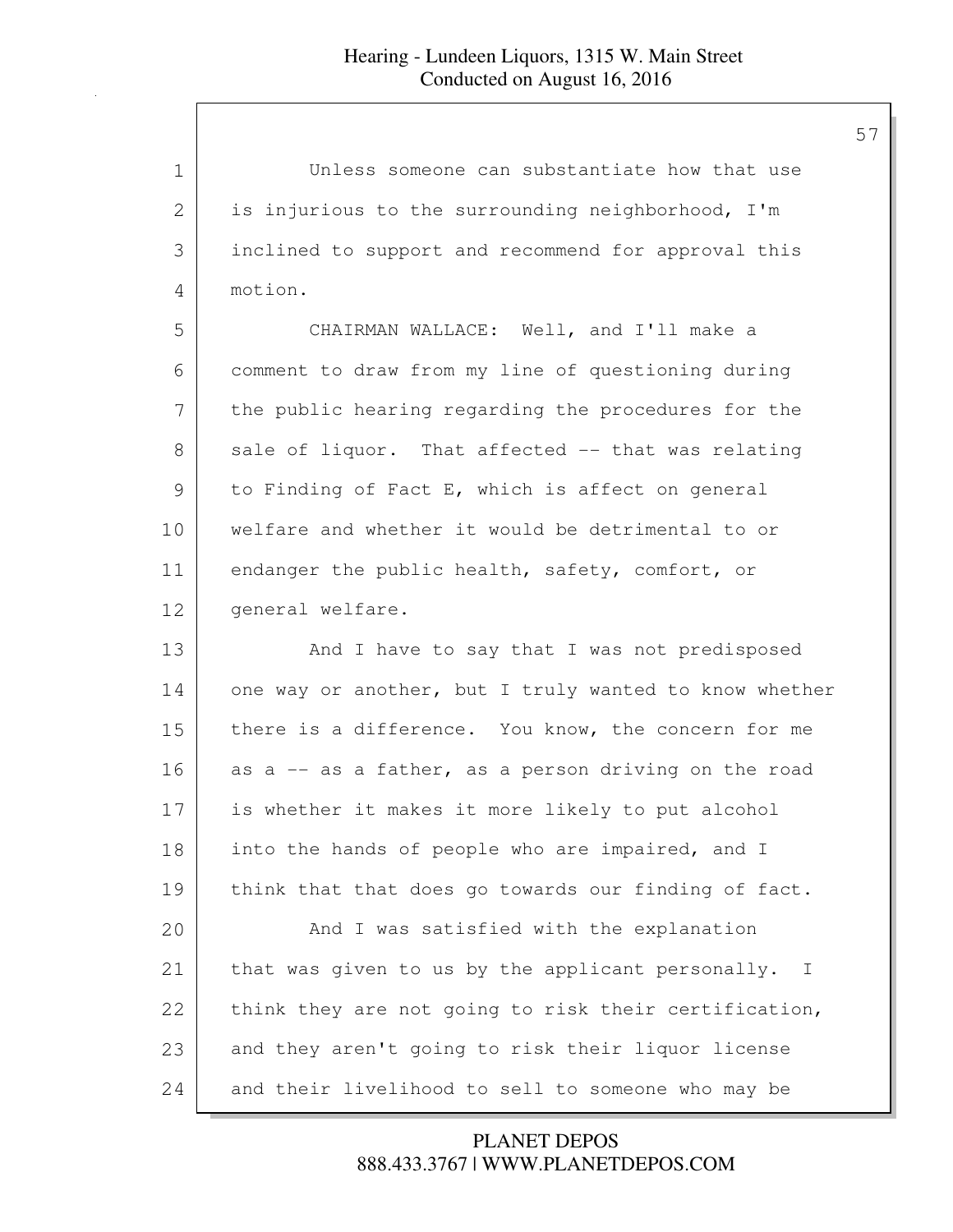| $\mathbf 1$ | intoxicated or otherwise inappropriate to purchase     |
|-------------|--------------------------------------------------------|
| 2           | alcohol. And, you know, I was happy to hear that       |
| 3           | they do examine the qualifications of all the people   |
| 4           | that are in the car before selling alcohol.            |
| 5           | So that was the basis behind my line of                |
| 6           | questioning and that's my opinion.                     |
| 7           | VICE CHAIRMAN KESSLER: And I'd like to                 |
| 8           | speak to something along those same lines.             |
| 9           | My line of questioning is I came in $-$ I              |
| 10          | wasn't predisposed, either, as to whether or not a     |
| 11          | drive-through liquor store was appropriate for it.     |
| 12          | I live two blocks away and I live in the neighborhood, |
| 13          | and particularly in my neighborhood there's a lot of   |
| 14          | little kids. Thinking about that I'm -- frankly,       |
| 15          | I'm more concerned about how that property is          |
| 16          | improved.                                              |
| 17          | I think that, Brian, speaking to what you              |
| 18          | said, whatever you think about the moral issue of      |
| 19          | having a liquor store there or a drive-through         |
| 20          | liquor store there is secondary. If it's an            |
| 21          | improved property and if it's attractive, it's going   |
| 22          | to do nothing but help the neighborhood, and it's      |
| 23          | going to do nothing about draw that same type of       |
| 24          | clientele and neighbors.                               |

888.433.3767 | WWW.PLANETDEPOS.COM PLANET DEPOS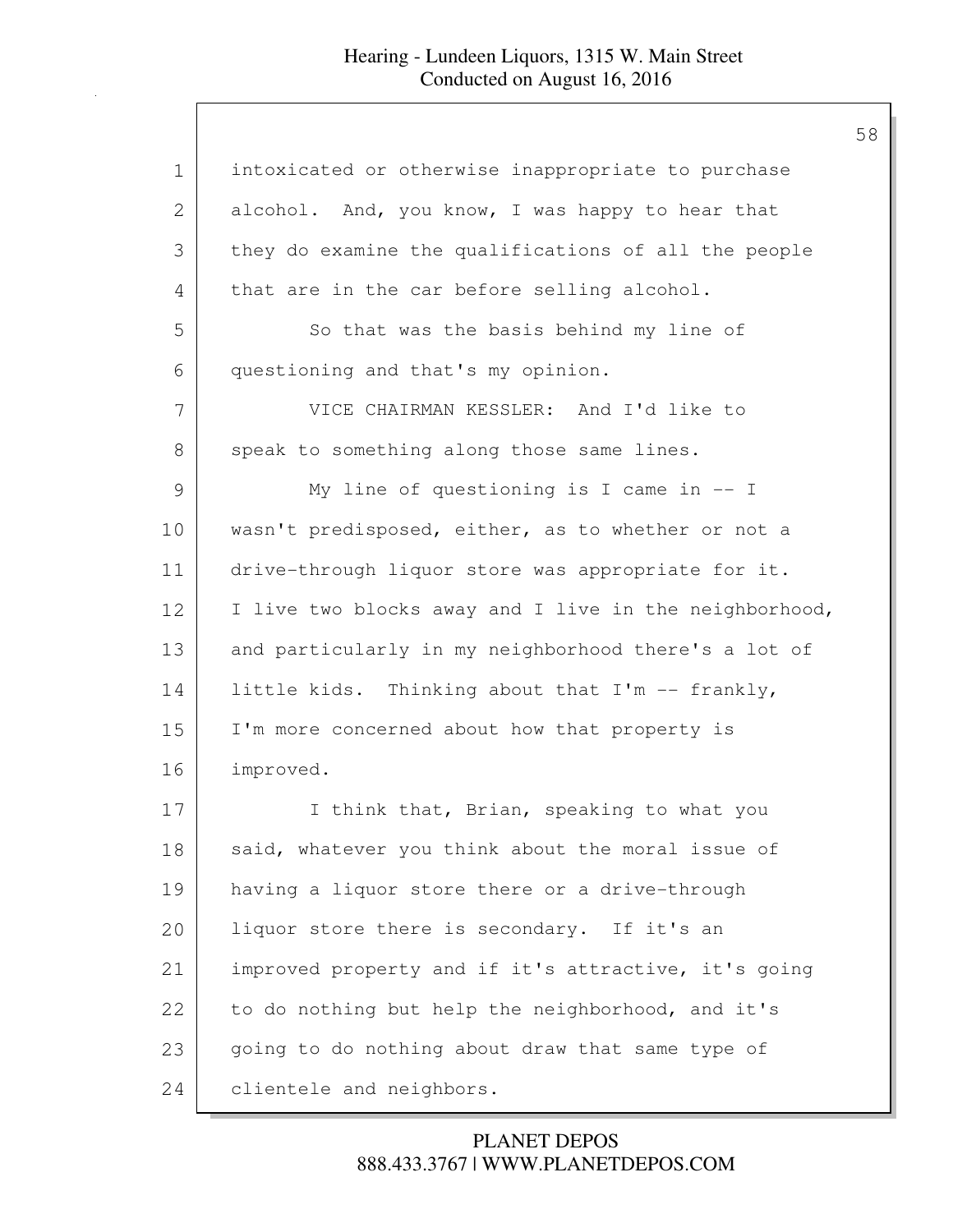| 1  | So that's why my focus has been primarily on          |
|----|-------------------------------------------------------|
| 2  | improvement of the lot. I know. I've lived there      |
| 3  | for 36 years. I've seen it; it needs to be improved.  |
| 4  | Knowing that somebody is there and willing to do it,  |
| 5  | and we're able to put a condition on the property     |
| 6  | that it is addressed and taken care of $-$ I know you |
| 7  | said you didn't have it but somebody -- if it's going |
| 8  | to get taken care of, then I'm satisfied with it.     |
| 9  | That's why I made the recommendation to               |
| 10 | approve the special use application.                  |
| 11 | CHAIRMAN WALLACE: Okay.                               |
| 12 | MEMBER PRETZ: I'm going to say, as I took a           |
| 13 | look at the general amendment and then the request    |
| 14 | by the applicant, my thought and how I take a look    |
| 15 | at it is the general amendment was addressing one     |
| 16 | requirement. Taking alcoholic beverages out of the    |
| 17 | equation, as $I$ -- and I voted one way for the       |
| 18 | general amendment -- as I take a look at the one      |
| 19 | that is before us, the request that's before us       |
| 20 | right now, I take a look at that as the property,     |
| 21 | not the type of business that is necessarily in       |
| 22 | there and what improvements that can be made there.   |
| 23 | So I'm inclined based on the future of the            |
| 24 | improvements, eliminating the type of product that's  |

888.433.3767 | WWW.PLANETDEPOS.COM PLANET DEPOS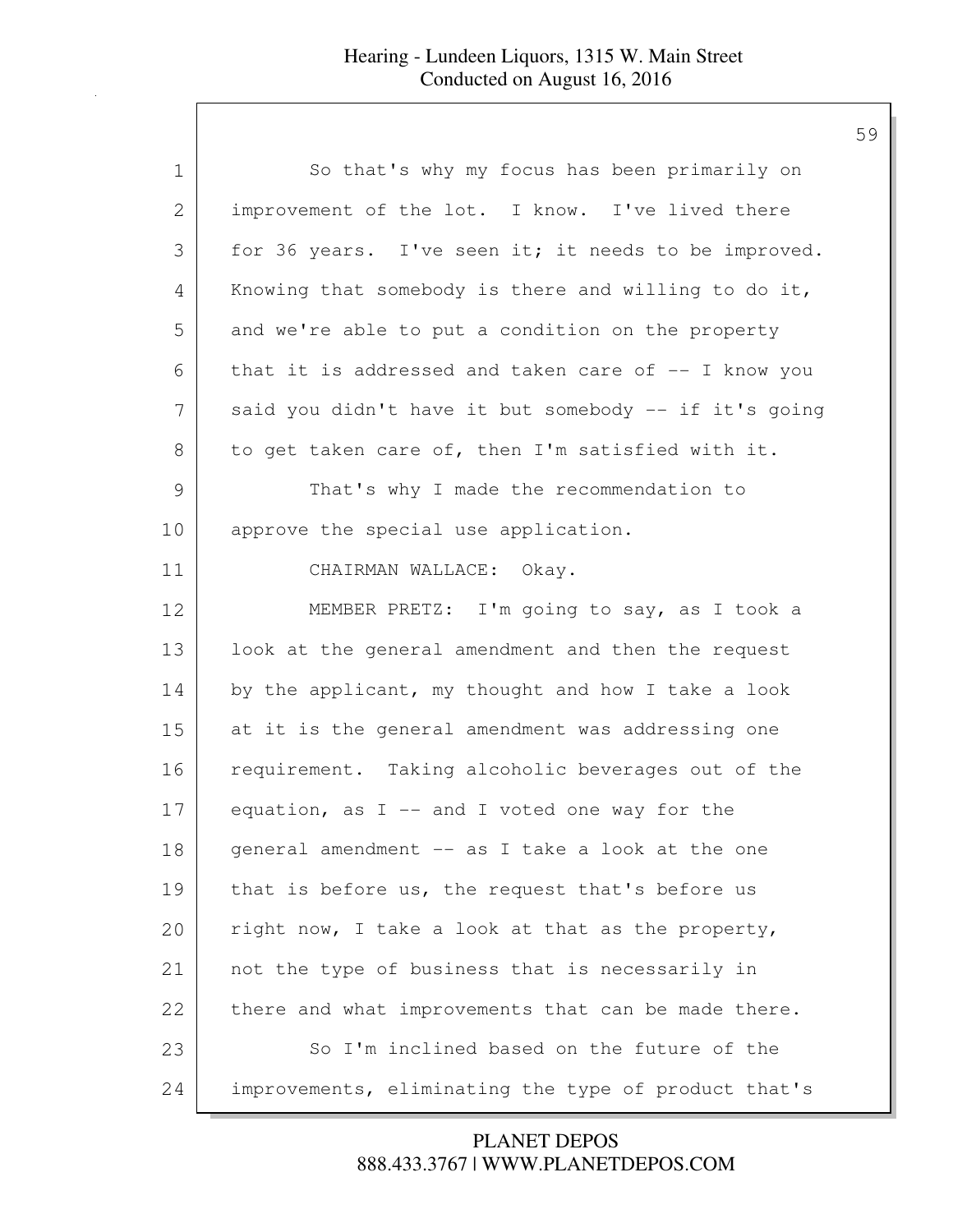|               |                                                     | 60 |
|---------------|-----------------------------------------------------|----|
| $\mathbf 1$   | being sold, I'm inclined to support the improvement |    |
| 2             | and the request for this.                           |    |
| 3             | CHAIRMAN WALLACE: All right. Any other              |    |
| 4             | discussion?                                         |    |
| 5             | (No response.)                                      |    |
| 6             | CHAIRMAN WALLACE: All right. We'll vote on          |    |
| 7             | the motion.                                         |    |
| 8             | Tim.                                                |    |
| $\mathcal{G}$ | VICE CHAIRMAN KESSLER: Holderfield.                 |    |
| 10            | MEMBER HOLDERFIELD: Yes.                            |    |
| 11            | VICE CHAIRMAN KESSLER: Schuetz.                     |    |
| 12            | MEMBER SCHUETZ: Yes.                                |    |
| 13            | VICE CHAIRMAN KESSLER: Doyle.                       |    |
| 14            | MEMBER DOYLE: Yes.                                  |    |
| 15            | VICE CHAIRMAN KESSLER: Pretz.                       |    |
| 16            | MEMBER PRETZ: Yes.                                  |    |
| 17            | VICE CHAIRMAN KESSLER: Frio.                        |    |
| 18            | MEMBER FRIO: Yes.                                   |    |
| 19            | VICE CHAIRMAN KESSLER: Wallace.                     |    |
| 20            | CHAIRMAN WALLACE: Yes.                              |    |
| 21            | VICE CHAIRMAN KESSLER: Kessler, yes.                |    |
| 22            | CHAIRMAN WALLACE: All right. That                   |    |
| 23            | concludes Item No. 7. Thank you.                    |    |
| 24            | Item 8, additional business from Plan               |    |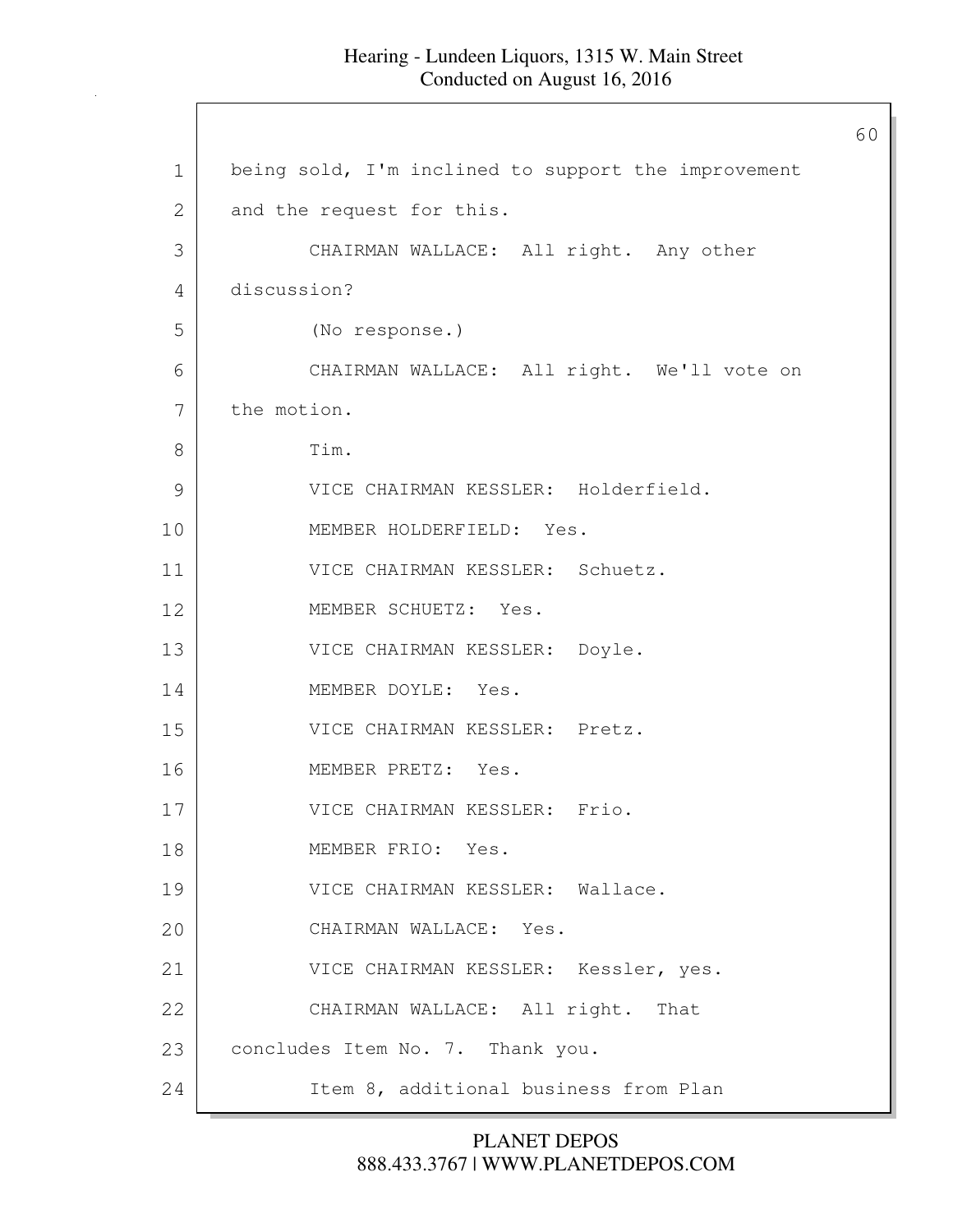61

1 Commissioners? Staff? 2 (No response.) 3 CHAIRMAN WALLACE: Weekly development report 4 was with the Plan Commission materials. 5 As far as the meeting announcements go, the 6 next meeting is canceled. 7 MR. COLBY: Yes. The meeting on the 6th is 8 canceled. 9 CHAIRMAN WALLACE: Then our next one is over 10 a month from now. 11 MEMBER PRETZ: And I will not be here for 12 the 20th. 13 CHAIRMAN WALLACE: Okay. And that will be 14 our only one in September. Are there any agenda 15 items as of now or expected agenda items? 16 MR. COLBY: At this point we don't have 17 anything set for that agenda. We have a couple of 18 projects pending, but I'm not certain what the 19 timeline will be. 20 VICE CHAIRMAN KESSLER: There's a strong 21 likelihood that I won't be here, but I don't know 22 for sure. 23 CHAIRMAN WALLACE: Is there a -- I noticed 24 in the development report the notes on Prairie Center.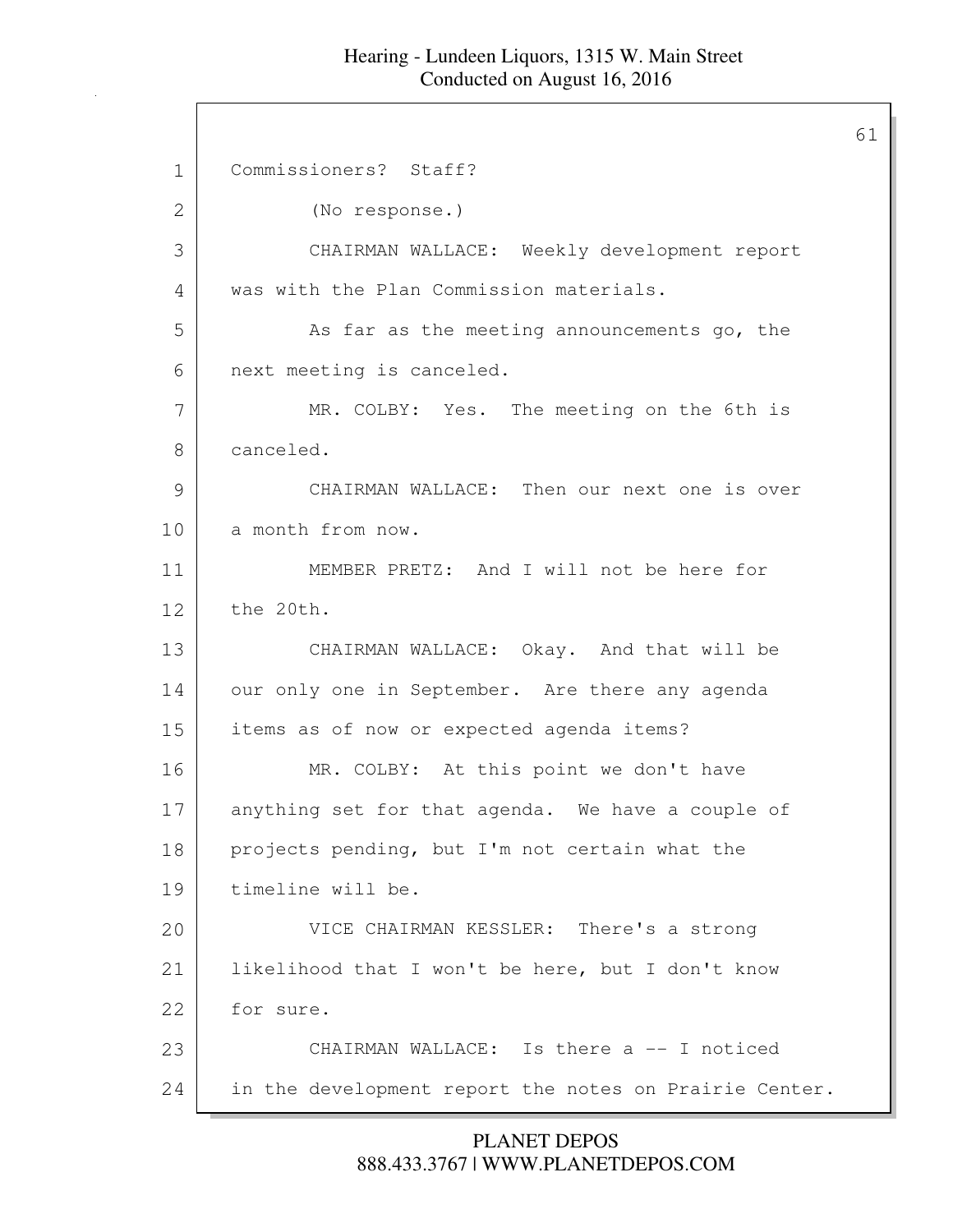## Hearing - Lundeen Liquors, 1315 W. Main Street Conducted on August 16, 2016

1 | Is there any indication yet of when that would come 2 back before Plan Commission? 3 MR. COLBY: The earliest date we would 4 project that to be would be October, the first 5 meeting in October. 6 CHAIRMAN WALLACE: All right. 7 MR. COLBY: At this point we're just 8 | reviewing the applications now for completeness, so 9 it's not ready to be scheduled for Plan Commission 10 review. 11 CHAIRMAN WALLACE: All right. Any public 12 comment? 13 VICE CHAIRMAN KESSLER: When is the next 14 planning and development? 15 CHAIRMAN WALLACE: Planning and development 16 is September 12th. 17 Is there a motion to adjourn? 18 VICE CHAIRMAN KESSLER: I move we adjourn. 19 MEMBER SCHUETZ: Second. 20 CHAIRMAN WALLACE: It's been moved and 21 seconded. All in favor. 22 (Ayes heard.) 23 CHAIRMAN WALLACE: Opposed. 24 (No response.)

## 888.433.3767 | WWW.PLANETDEPOS.COM PLANET DEPOS

62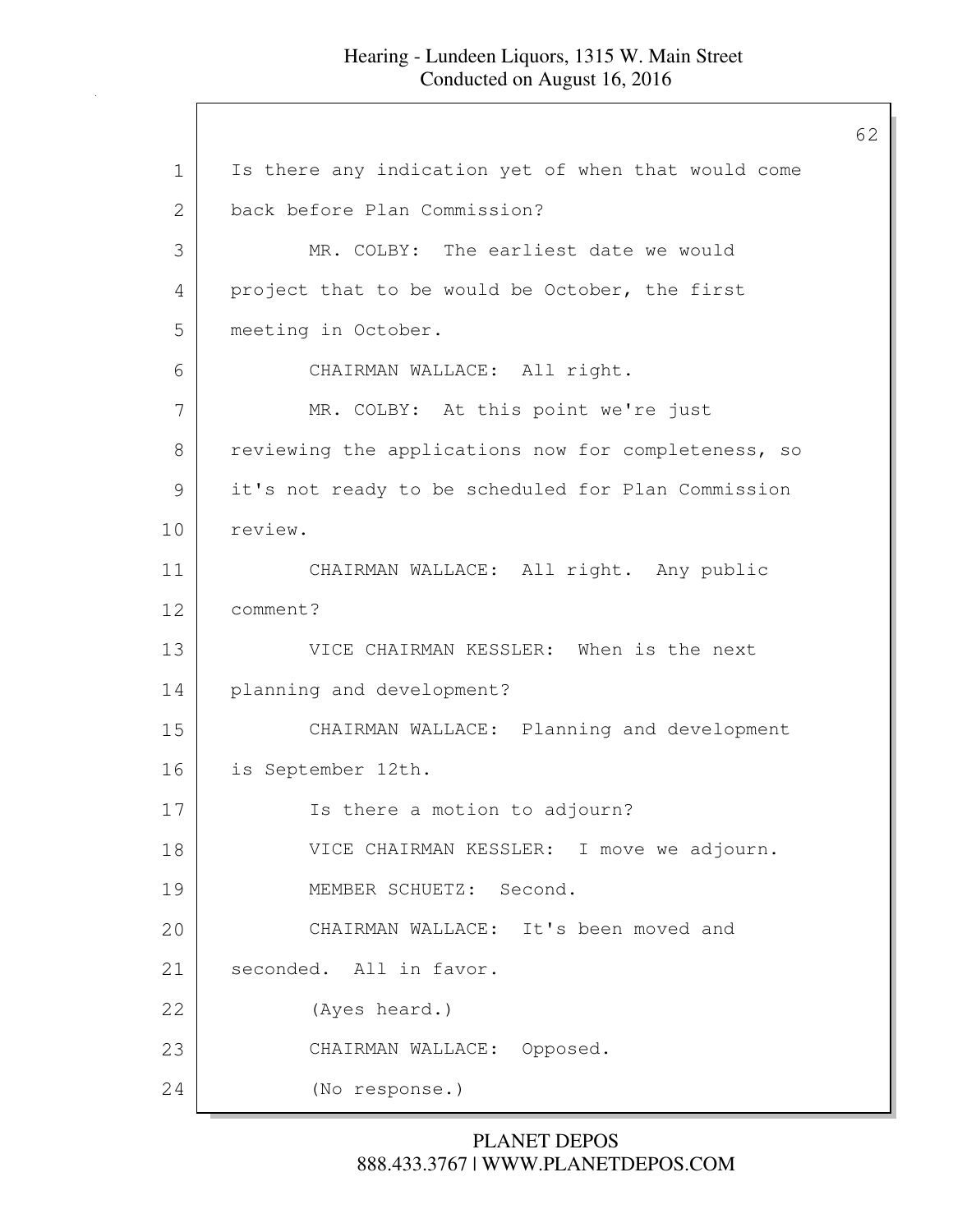## Hearing - Lundeen Liquors, 1315 W. Main Street Conducted on August 16, 2016

 $\Gamma$ 

|                  |                               | 63                                        |
|------------------|-------------------------------|-------------------------------------------|
| $\mathbf 1$      |                               | CHAIRMAN WALLACE: This Plan Commission is |
| $\sqrt{2}$       | adjourned at 9:06 p.m.        |                                           |
| $\mathfrak{Z}$   | (Off the record at 9:06 p.m.) |                                           |
| $\sqrt{4}$       |                               |                                           |
| 5                |                               |                                           |
| $\sqrt{6}$       |                               |                                           |
| $\boldsymbol{7}$ |                               |                                           |
| $\,8\,$          |                               |                                           |
| $\mathcal{G}$    |                               |                                           |
| $1\,0$           |                               |                                           |
| $11\,$           |                               |                                           |
| $12\,$           |                               |                                           |
| 13               |                               |                                           |
| $1\,4$           |                               |                                           |
| $15\,$           |                               |                                           |
| $16\,$           |                               |                                           |
| $17\,$           |                               |                                           |
| $1\,8$           |                               |                                           |
| 19               |                               |                                           |
| 20               |                               |                                           |
| 21               |                               |                                           |
| 22               |                               |                                           |
| 23               |                               |                                           |
| 24               |                               |                                           |

888.433.3767 | WWW.PLANETDEPOS.COM PLANET DEPOS